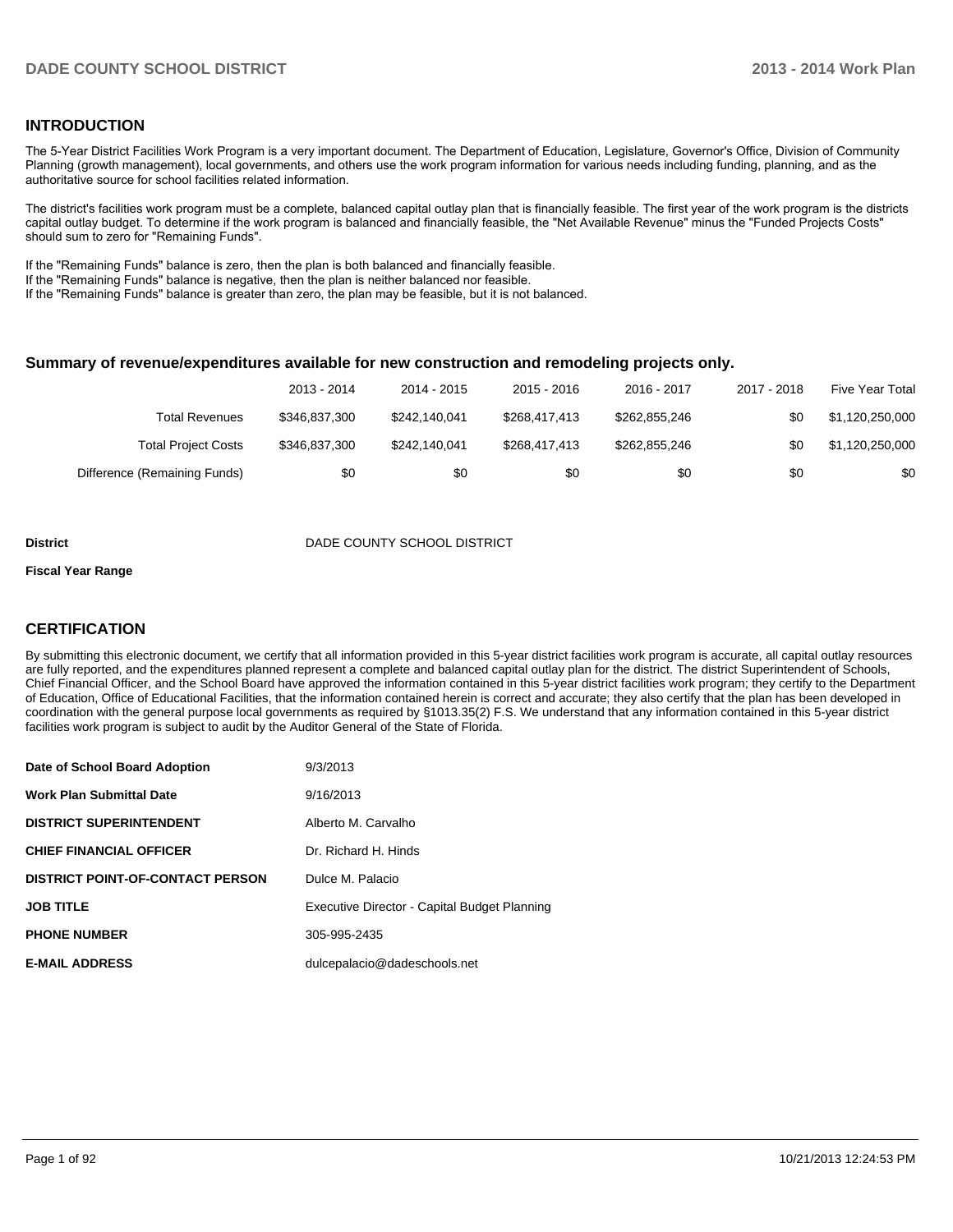# **Expenditures**

### **Expenditure for Maintenance, Repair and Renovation from 1.50-Mills and PECO**

Annually, prior to the adoption of the district school budget, each school board must prepare a tentative district facilities work program that includes a schedule of major repair and renovation projects necessary to maintain the educational and ancillary facilities of the district.

|                | Item                                          |     | $2014 - 2015$<br>Projected | $2015 - 2016$<br>Projected | 2016 - 2017<br>Projected | 2017 - 2018<br>Projected | Total     |  |  |
|----------------|-----------------------------------------------|-----|----------------------------|----------------------------|--------------------------|--------------------------|-----------|--|--|
| <b>IHVAC</b>   |                                               | \$0 | \$0                        | \$0                        | \$0                      | \$0                      | \$0       |  |  |
|                | Locations: No Locations for this expenditure. |     |                            |                            |                          |                          |           |  |  |
| Flooring       |                                               | \$0 | \$0                        | \$0                        | \$0                      | \$0                      | \$0       |  |  |
|                | Locations: No Locations for this expenditure. |     |                            |                            |                          |                          |           |  |  |
| Roofing        |                                               | \$0 | \$0                        | \$0                        | \$0                      | \$0                      | \$0       |  |  |
|                | Locations: No Locations for this expenditure. |     |                            |                            |                          |                          |           |  |  |
| Safety to Life |                                               | \$0 | \$0                        | \$42,243                   | \$132,385                | \$317,342                | \$491,970 |  |  |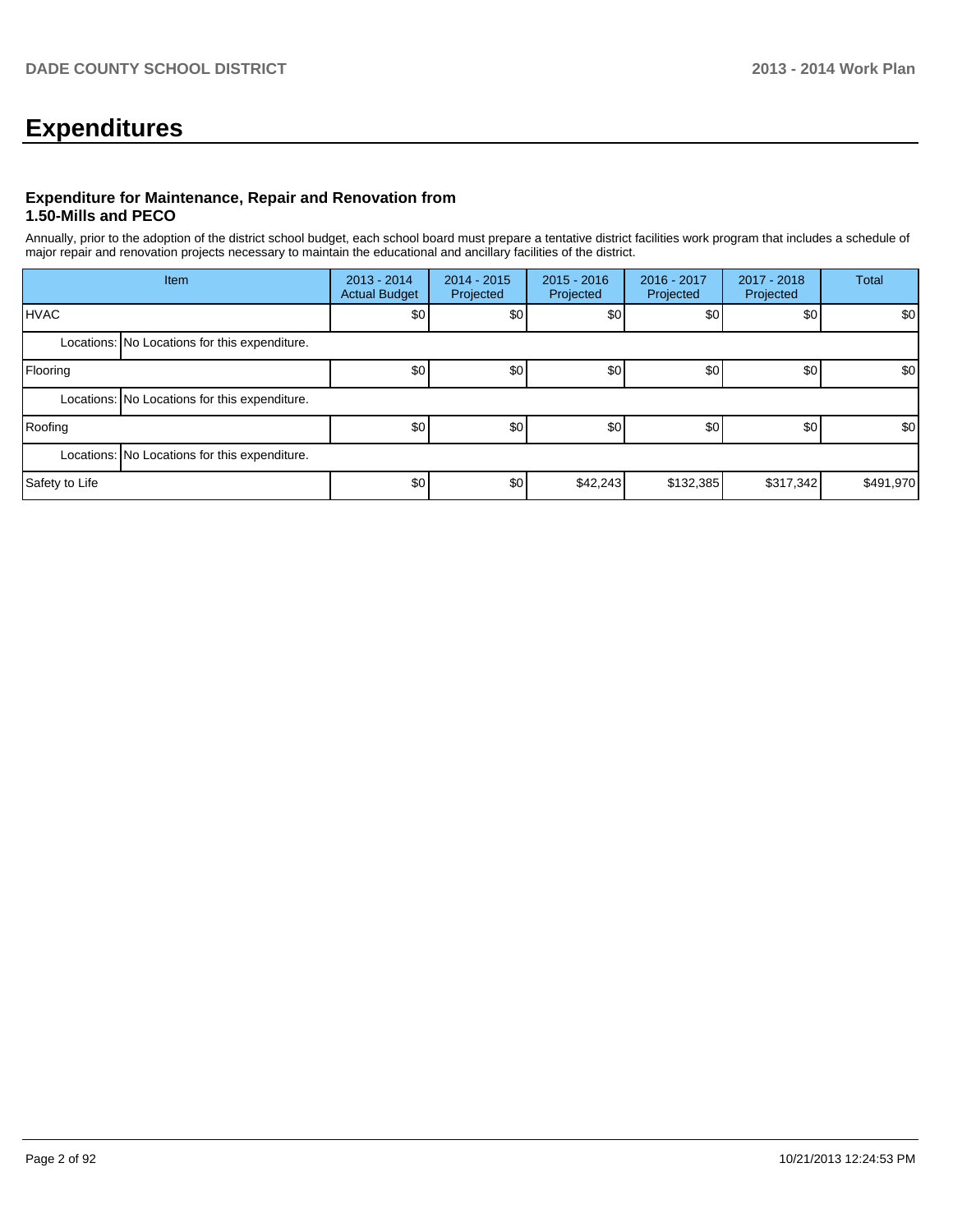Locations: ADA MERRITT K-8 CEN, AIR BASE ELEMENTARY, ALLAPATTAH MIDDLE, AMELIA EARHART ELEME, AMERICAN SENIOR HIGH, ANDOVER MIDDLE SCHOO, ANNA BRENNER MEYERS , ARCH CREEK ELEMENTAR, ARCOLA LAKE ELEMENTA, ARVIDA MIDDLE, AUBURNDALE ELEMENTAR, AVENTURA WATERWAYS K, AVOCADO ELEMENTARY, BANYAN ELEMENTARY, BARBARA GOLEMAN SENI, BARBARA HAWKINS ELEM, BEL-AIRE ELEMENTARY, BEN SHEPPARD ELEMENT, BENJAMIN FRANKLIN K-, BENT TREE ELEMENTARY, BETHUNE CENTER, BISCAYNE ELEMENTARY, BISCAYNE GARDENS ELE, BISCAYNE NATURE CENT, BLUE LAKES ELEMENTAR, BOB GRAHAM EDUCATION, BOOKER T WASHINGTON , BOWMAN ASHE/DOOLIN K, BRENTWOOD ELEMENTARY, BROADMOOR ELEMENTARY, BROWNSVILLE MIDDLE, BUNCHE PARK ELEMENTA, CALUSA ELEMENTARY, CAMPBELL DRIVE K-8 C, CAMPBELL DRIVE MIDDL, CARIBBEAN ELEMENTARY, CAROL CITY ELEMENTAR, CAROL CITY MIDDLE, CARRIE P MEEK/WESTVI, CENTRAL REGION OFFIC, CHAPMAN HOUSE, CHARLES DAVID WYCHE , CHARLES R DREW K-8 C, CHARLES R DREW MIDDL, CHARLES R HADLEY ELE, CHRISTINA M EVE ELEM, CITRUS GROVE ELEMENT, CITRUS GROVE MIDDLE, CLAUDE PEPPER ELEMEN, COCONUT GROVE ELEMEN, COCONUT PALM K-8 ACA, COLONIAL DRIVE ELEME, COMSTOCK ELEMENTARY, COPE NORTH ALTERNATI, CORAL GABLES PREPARA, CORAL GABLES SENIOR , CORAL PARK ELEMENTAR, CORAL REEF ELEMENTAR, CORAL REEF SENIOR HI, CORAL TERRACE ELEMEN, CORAL WAY K-8 CENTER, CORPORATE ACADEMY NO, CORPORATE ACADEMY SO, COUNTRY CLUB MIDDLE , CRESTVIEW ELEMENTARY, CUTLER BAY ACADEMY O, CUTLER BAY ACADEMY O, CUTLER RIDGE ELEMENT, CYPRESS ELEMENTARY, D A DORSEY EDUCATION, DANTE B FASCELL ELEM, DAVID FAIRCHILD ELEM, DAVID LAWRENCE JR K-, DESIGN AND ARCHITECT, DEVON AIRE K-8 CENTE, DORAL MIDDLE, DOROTHY M WALLACE - , DR CARLOS J FINLAY E, DR EDWARD L WHIGHAM , DR GILBERT L PORTER , DR HENRY W MACK/WEST, DR MICHAEL M KROP SE, DR. HENRY E. PERRINE, DR. MANUEL C. BARREI, DR. ROBERT B. INGRAM, DR. ROLANDO ESPINOSA, E W F STIRRUP ELEMEN, EARLINGTON HEIGHTS E, EDISON PARK K-8 CENT, EMERSON ELEMENTARY, ENEIDA MASSAS HARTNE, ENGLISH CENTER, ERNEST R GRAHAM K-8 , ETHEL F BECKFORD-RIC, ETHEL KOGER BECKHAM , EUGENIA B THOMAS K-8, EVERGLADES K-8 CENTE, FAIRLAWN ELEMENTARY, FELIX VARELA SENIOR , FIENBERG-FISHER ADUL, FIENBERG-FISHER K-8 , FLAGAMI ELEMENTARY, FLAMINGO ELEMENTARY, FLORIDA CITY ELEMENT, FLORIDA DIAGNOSTIC L, FOOD & NUTRITION CEN, FRANCES S TUCKER ELE, FRANK CRAWFORD MARTI, FREDERICK DOUGLASS E, FULFORD ELEMENTARY, G HOLMES BRADDOCK SE, GEORGE T BAKER AVIAT, GEORGE WASHINGTON CA, GEORGE WASHINGTON CA, GERTRUDE K EDELMAN/S, GLADES MIDDLE, GLORIA FLOYD ELEMENT, GOLDEN GLADES ELEMEN, GOULDS CENTER, GOULDS ELEMENTARY SC, GRATIGNY ELEMENTARY, GREENGLADE ELEMENTAR, GREYNOLDS PARK ELEME, GULFSTREAM ELEMENTAR, HAMMOCKS MIDDLE, HENRY E S REEVES ELE, HENRY H FILER MIDDLE, HENRY M FLAGLER ELEM, HERBERT A AMMONS MID, HIALEAH ELEMENTARY, HIALEAH GARDENS ELEM, HIALEAH GARDENS MIDD, HIALEAH GARDENS SENI, HIALEAH MIDDLE, HIALEAH SENIOR HIGH, HIALEAH-MIAMI LAKES , HIBISCUS ELEMENTARY, HIGHLAND OAKS MIDDLE, HOLMES ELEMENTARY, HOMELESS ASSISTANCE , HOMESTEAD MIDDLE, HOMESTEAD SENIOR HIG, HORACE MANN MIDDLE, HOWARD D MCMILLAN MI, HOWARD DRIVE ELEMENT, HUBERT O SIBLEY K-8 , INFORMATION TECHNOLO, INTERNATIONAL STUDIE, IRVING & BEATRICE PE, ITS ANNEX WAREHOUSE, JACK DAVID GORDON E, JAMES H BRIGHT ELEME, JAN MANN OPPORTUNITY, JANE S ROBERTS K-8 C, JESSE J. McCRARY JR., JOE HALL ELEMENTARY, JOELLA C GOOD ELEMEN, JOHN A FERGUSON SENI, JOHN F KENNEDY MIDDL, JOHN G DUPUIS ELEMEN, JOHN H SCHEE TRANSPO, JOHN I SMITH K-8 CEN, JORGE MAS CANOSA MID, JOSE DE DIEGO MIDDLE, JOSE MARTI MIDDLE, JUVENILE JUSTICE CEN, KELSEY L PHARR ELEME, KENDALE ELEMENTARY, KENDALE LAKES ELEMEN, KENSINGTON PARK ELEM, KENWOOD K-8 CENTER, KEY BISCAYNE K-8 CEN, KINLOCH PARK ELEMENT, KINLOCH PARK MIDDLE, LAKE STEVENS ELEMENT, LAKE STEVENS MIDDLE, LAKEVIEW ELEMENTARY, LAMAR LOUIS CURRY MI, LAURA C SAUNDERS ELE, LAWTON CHILES MIDDLE, LEEWOOD K-8 CENTER, LEISURE CITY K-8 CEN, LENORA BRAYNON SMITH, LIBERTY CITY ELEMENT, LILLIE C EVANS K-8 C, LINDA LENTIN K-8 CEN, LINDSEY HOPKINS TECH, LORAH PARK ELEMENTAR, LUDLAM ELEMENTARY, M A MILAM K-8 CENTER, MADIE IVES COMMUNITY, MADISON MIDDLE, MAE M WALTERS ELEMEN, MAINTENANCE OPERATIO, MANDARIN LAKES K-8 A, MARITIME & SCIENCE T, MARJORY STONEMAN DOU, MATERIALS CONTROL CE, MAYA ANGELOU ELEMENT, MAYS COMMUNITY MIDDL, MDCPS POLICE CENTER, MDCPS POLICE GENERAL, MEADOWLANE ELEMENTAR, MEDICAL ACADEMY FOR , MELROSE ELEMENTARY, MIAMI BEACH SENIOR H, MIAMI CAROL CITY SEN, MIAMI CENTRAL SENIOR, MIAMI CORAL PARK SEN, MIAMI DOUGLAS MACART, MIAMI EDISON MIDDLE, MIAMI EDISON SENIOR , MIAMI GARDENS ELEMEN, MIAMI HEIGHTS ELEMEN, MIAMI JACKSON SENIOR, MIAMI KILLIAN SENIOR, MIAMI LAKES EDUCATIO, MIAMI LAKES K-8 CENT, MIAMI LAKES MIDDLE, MIAMI LAKES TECHNOLO, MIAMI MACARTHUR SOUT, MIAMI NORLAND SENIOR, MIAMI NORTHWESTERN S, MIAMI PALMETTO SENIO, MIAMI PARK ELEMENTAR, MIAMI SENIOR HIGH, MIAMI SHORES ELEMENT, MIAMI SOUTHRIDGE SEN, MIAMI SPRINGS ELEMEN, MIAMI SPRINGS MIDDLE, MIAMI SPRINGS SENIOR, MIAMI SUNSET SENIOR , MORNINGSIDE K-8 CENT, MYRTLE GROVE K-8 CEN, NATHAN B YOUNG ELEME, NATHANIEL TRAZ POWEL, NATURAL BRIDGE ELEME, NAUTILUS MIDDLE, NEVA KING COOPER EDU, NORLAND MIDDLE, NORLAND ELEMENTARY, NORMA BUTLER BOSSARD, NORMAN S. EDELCUP/SU, NORTH BEACH ELEMENTA, NORTH COUNTY K-8 CEN, NORTH DADE CENTER FO, NORTH DADE MIDDLE, NORTH GLADE ELEMENTA, NORTH HIALEAH ELEMEN, NORTH MIAMI BEACH SE, NORTH MIAMI ELEMENTA, NORTH MIAMI MIDDLE, NORTH MIAMI SENIOR H, NORTH MIAMI STADIUM, NORTH REGION OFFICE, NORTH TWIN LAKES ELE, NORWOOD ELEMENTARY, OAK GROVE ELEMENTARY, OJUS ELEMENTARY, OLINDA ELEMENTARY, OLIVER HOOVER ELEMEN, OLYMPIA HEIGHTS ELEM, ORCHARD VILLA ELEMEN, PALM LAKES ELEMENTAR, PALM SPRINGS ELEMENT, PALM SPRINGS MIDDLE, PALM SPRINGS NORTH E, PALMETTO ELEMENTARY, PALMETTO MIDDLE, PARKVIEW ELEMENTARY, PARKWAY ELEMENTARY, PARKWAY MIDDLE, PAUL LAURENCE DUNBAR, PAUL W BELL MIDDLE, PHILLIS WHEATLEY ELE, PHYLLIS R MILLER ELE, PINE LAKE ELEMENTARY, PINE VILLA ELEMENTAR, PINECREST ELEMENTARY, POINCIANA PARK ELEME, PONCE DE LEON MIDDLE, RAINBOW PARK ELEMENT, REDLAND ELEMENTARY, REDLAND MIDDLE, REDONDO ELEMENTARY, REGION MAINTENANCE C, REGION MAINTENANCE C, REGION MAINTENANCE C, REGION MAINTENANCE C, REGION MAINTENANCE C, REGION MAINTENANCE C, RICHMOND HEIGHTS MID, RIVERSIDE ELEMENTARY, RIVIERA MIDDLE, ROBERT MORGAN EDUCAT, ROBERT MORGAN EDUCAT, ROBERT RENICK EDUCAT, ROBERT RUSSA MOTON E, ROCKWAY ELEMENTARY, ROCKWAY MIDDLE, RONALD W. REAGAN/DOR, ROYAL GREEN ELEMENTA, ROYAL PALM ELEMENTAR, RUBEN DARIO MIDDLE, RUTH K BROAD-BAY HAR, RUTH OWENS KRUSE EDU, SANTA CLARA ELEMENTA, SCHOOL BOARD ADMINIS, SCHOOL POLICE CENTRA, SCOTT LAKE ELEMENTAR, SEMINOLE ELEMENTARY, SHADOWLAWN ELEMENTAR, SHENANDOAH ELEMENTAR, SHENANDOAH MIDDLE, SILVER BLUFF ELEMENT, SKYWAY ELEMENTARY, SNAPPER CREEK ELEMEN, SOUTH DADE ADULT EDU, SOUTH DADE MIDDLE SC, SOUTH DADE SENIOR HI, SOUTH HIALEAH ELEME, SOUTH MIAMI MIDDLE, SOUTH MIAMI HEIGHTS , SOUTH MIAMI K-8 CENT, SOUTH MIAMI SENIOR H, SOUTH POINTE ELEMENT, SOUTH REGION OFFICE , SOUTHSIDE ELEMENTARY, SOUTHWEST MIAMI SENI, SOUTHWOOD MIDDLE, SPANISH LAKE ELEMENT, SPRINGVIEW ELEMENTAR, STORES AND DISTRIBUT, STUDENT SERVICES & A, SUNSET ELEMENTARY, SUNSET PARK ELEMENTA, SWEETWATER ELEMENTAR, SYLVANIA HEIGHTS ELE, TERRA ENVIRONMENTAL , THE 500 ROLE MODELS , THENA CROWDER EARLY , THOMAS JEFFERSON MID, TOUSSAINT L'OUVERTUR,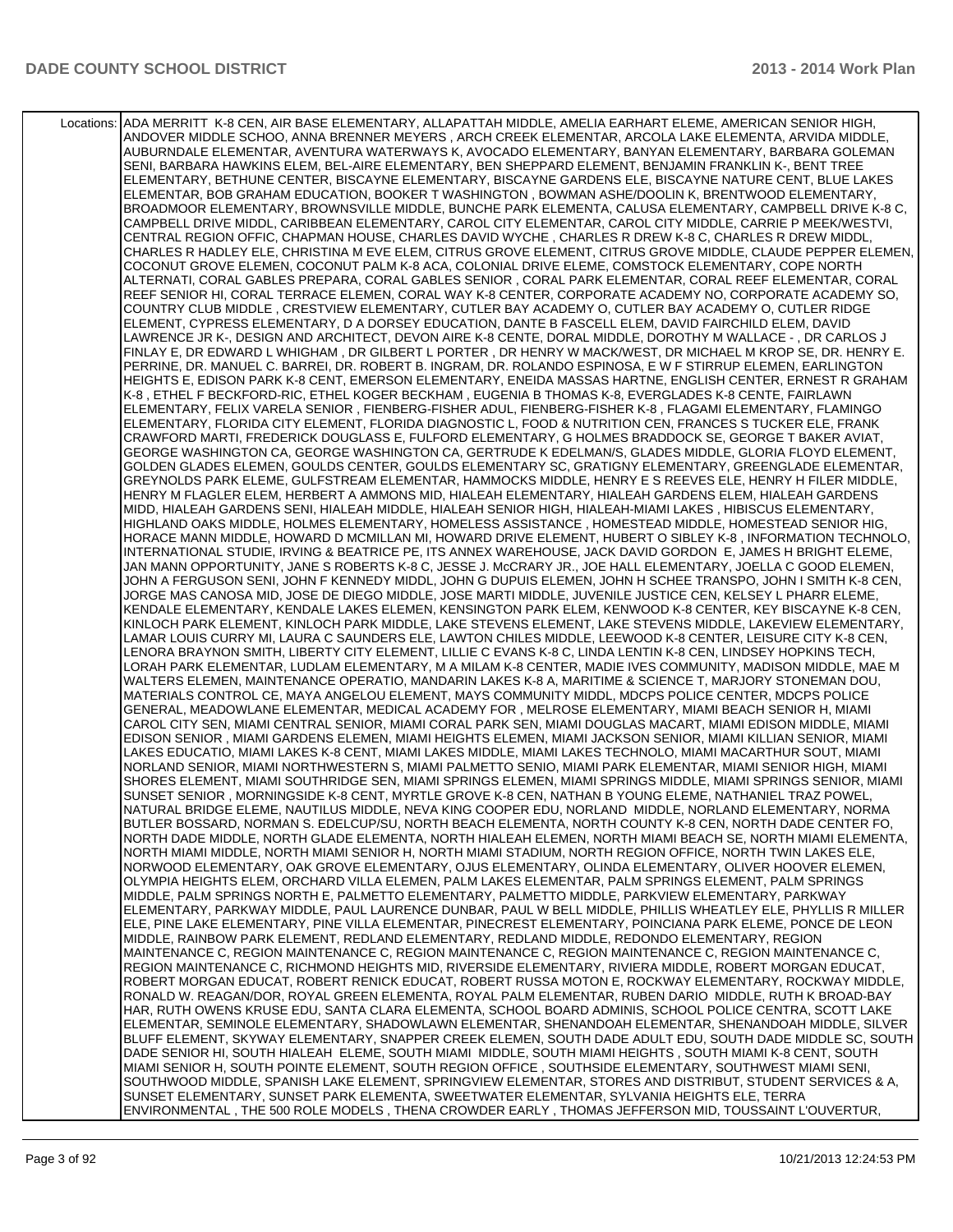| Locations: TRANSPORTATION CENTE, TRANSPORTATION CENTE, TRANSPORTATION CENTE, TRANSPORTATION CENTE, TRANSPORTATION<br>CENTE, TRANSPORTATION CENTE, TRANSPORTATION CENTE, TRANSPORTATION CENTE, TRANSPORTATION CENTE,<br>TRANSPORTATION REDLA. TREASURE ISLAND ELEM. TROPICAL ELEMENTARY. TWIN LAKES ELEMENTAR. VAN E BLANTON<br>ELEMEN, VILLAGE GREEN ELEMEN, VINELAND K-8 CENTER, VIRGINIA A BOONE HIG, W J BRYAN ELEMENTARY, W R THOMAS<br>MIDDLE, WESLEY MATTHEWS ELEM, WEST HIALEAH GARDENS, WEST HOMESTEAD ELEME, WEST LABORATORY ELEM, WEST<br>MIAMI MIDDLE, WESTLAND HIALEAH SEN, WESTVIEW MIDDLE, WHISPERING PINES ELE, WILLIAM A CHAPMAN EL, WILLIAM H<br>TURNER TEC, WILLIAM H. LEHMAN EL, WINSTON PARK K-8 CEN, YOUNG MEN'S PREPARAT, YOUNG WOMEN'S ACADEM, YWAACD<br>@ JRE LEE EDU. ZELDA GLAZER MIDDLE . ZORA NEALE HURSTON E |     |     |           |             |             |             |  |  |  |  |  |
|-------------------------------------------------------------------------------------------------------------------------------------------------------------------------------------------------------------------------------------------------------------------------------------------------------------------------------------------------------------------------------------------------------------------------------------------------------------------------------------------------------------------------------------------------------------------------------------------------------------------------------------------------------------------------------------------------------------------------------------------------------------------------------------------------------------------------------------------|-----|-----|-----------|-------------|-------------|-------------|--|--|--|--|--|
| Fencing                                                                                                                                                                                                                                                                                                                                                                                                                                                                                                                                                                                                                                                                                                                                                                                                                                   | \$0 | \$0 | \$0       | \$0         | \$0         | \$0         |  |  |  |  |  |
| Locations: No Locations for this expenditure.                                                                                                                                                                                                                                                                                                                                                                                                                                                                                                                                                                                                                                                                                                                                                                                             |     |     |           |             |             |             |  |  |  |  |  |
| Parking                                                                                                                                                                                                                                                                                                                                                                                                                                                                                                                                                                                                                                                                                                                                                                                                                                   | \$0 | \$0 | \$0       | \$0         | \$0         | \$0         |  |  |  |  |  |
| Locations: No Locations for this expenditure.                                                                                                                                                                                                                                                                                                                                                                                                                                                                                                                                                                                                                                                                                                                                                                                             |     |     |           |             |             |             |  |  |  |  |  |
| Electrical                                                                                                                                                                                                                                                                                                                                                                                                                                                                                                                                                                                                                                                                                                                                                                                                                                | \$0 | \$0 | \$0       | \$0         | \$0         | \$0         |  |  |  |  |  |
| Locations: No Locations for this expenditure.                                                                                                                                                                                                                                                                                                                                                                                                                                                                                                                                                                                                                                                                                                                                                                                             |     |     |           |             |             |             |  |  |  |  |  |
| <b>Fire Alarm</b>                                                                                                                                                                                                                                                                                                                                                                                                                                                                                                                                                                                                                                                                                                                                                                                                                         | \$0 | \$0 | \$0       | \$0         | \$0         | \$0         |  |  |  |  |  |
| Locations: No Locations for this expenditure.                                                                                                                                                                                                                                                                                                                                                                                                                                                                                                                                                                                                                                                                                                                                                                                             |     |     |           |             |             |             |  |  |  |  |  |
| Telephone/Intercom System                                                                                                                                                                                                                                                                                                                                                                                                                                                                                                                                                                                                                                                                                                                                                                                                                 | \$0 | \$0 | \$0       | \$0         | \$0         | \$0         |  |  |  |  |  |
| Locations: No Locations for this expenditure.                                                                                                                                                                                                                                                                                                                                                                                                                                                                                                                                                                                                                                                                                                                                                                                             |     |     |           |             |             |             |  |  |  |  |  |
| <b>Closed Circuit Television</b>                                                                                                                                                                                                                                                                                                                                                                                                                                                                                                                                                                                                                                                                                                                                                                                                          | \$0 | \$0 | \$0       | \$0         | \$0         | \$0         |  |  |  |  |  |
| Locations: No Locations for this expenditure.                                                                                                                                                                                                                                                                                                                                                                                                                                                                                                                                                                                                                                                                                                                                                                                             |     |     |           |             |             |             |  |  |  |  |  |
| Paint                                                                                                                                                                                                                                                                                                                                                                                                                                                                                                                                                                                                                                                                                                                                                                                                                                     | \$0 | \$0 | \$0       | \$0         | \$0         | \$0         |  |  |  |  |  |
| Locations: No Locations for this expenditure.                                                                                                                                                                                                                                                                                                                                                                                                                                                                                                                                                                                                                                                                                                                                                                                             |     |     |           |             |             |             |  |  |  |  |  |
| Maintenance/Repair                                                                                                                                                                                                                                                                                                                                                                                                                                                                                                                                                                                                                                                                                                                                                                                                                        | \$0 | \$0 | \$380,191 | \$1,191,467 | \$2,856,074 | \$4,427,732 |  |  |  |  |  |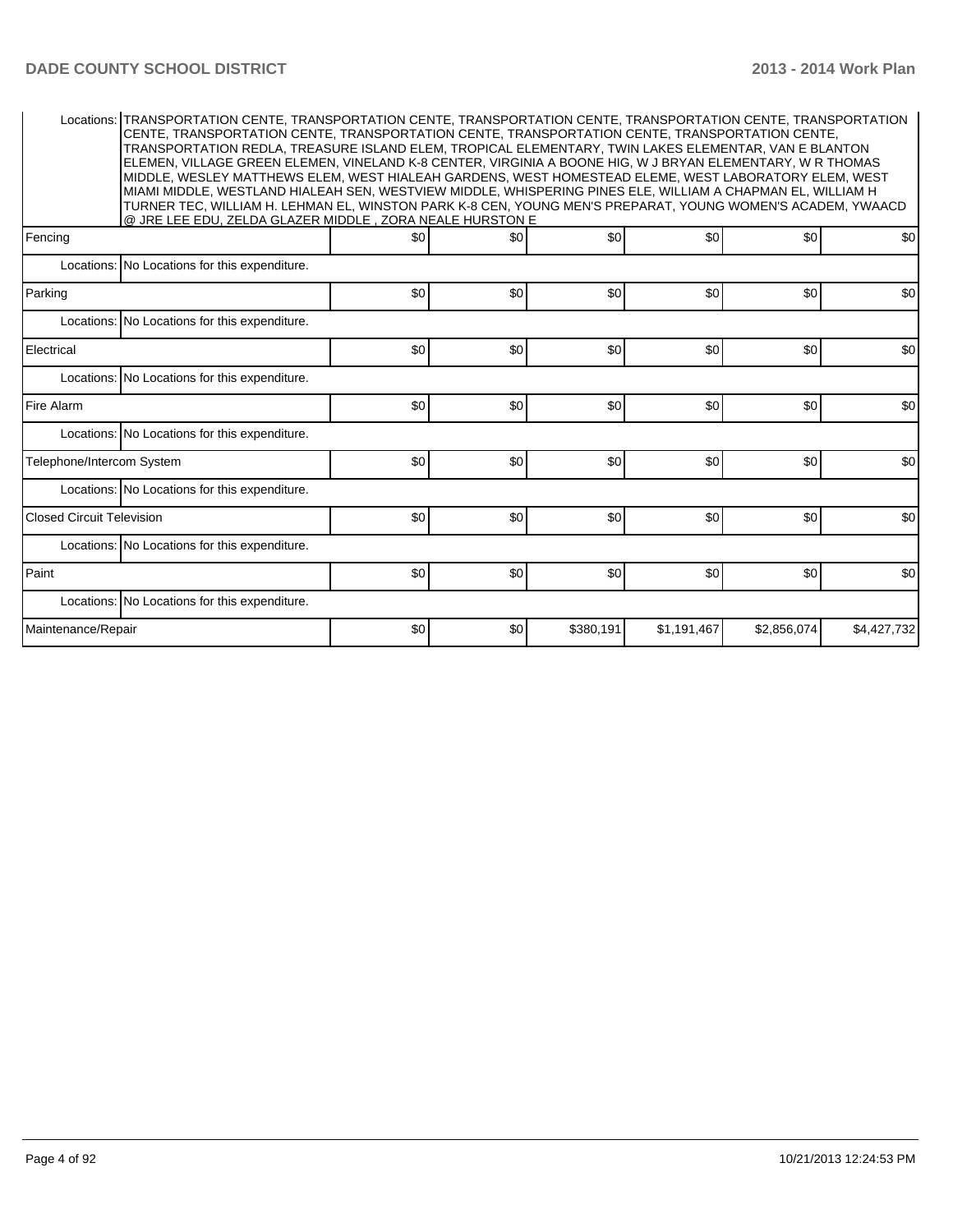Locations: ADA MERRITT K-8 CEN, AIR BASE ELEMENTARY, ALLAPATTAH MIDDLE, AMELIA EARHART ELEME, AMERICAN SENIOR HIGH, ANDOVER MIDDLE SCHOO, ANNA BRENNER MEYERS , ARCH CREEK ELEMENTAR, ARCOLA LAKE ELEMENTA, ARVIDA MIDDLE, AUBURNDALE ELEMENTAR, AVENTURA WATERWAYS K, AVOCADO ELEMENTARY, BANYAN ELEMENTARY, BARBARA GOLEMAN SENI, BARBARA HAWKINS ELEM, BEL-AIRE ELEMENTARY, BEN SHEPPARD ELEMENT, BENJAMIN FRANKLIN K-, BENT TREE ELEMENTARY, BETHUNE CENTER, BISCAYNE ELEMENTARY, BISCAYNE GARDENS ELE, BISCAYNE NATURE CENT, BLUE LAKES ELEMENTAR, BOB GRAHAM EDUCATION, BOOKER T WASHINGTON , BOWMAN ASHE/DOOLIN K, BRENTWOOD ELEMENTARY, BROADMOOR ELEMENTARY, BROWNSVILLE MIDDLE, BUNCHE PARK ELEMENTA, CALUSA ELEMENTARY, CAMPBELL DRIVE K-8 C, CAMPBELL DRIVE MIDDL, CARIBBEAN ELEMENTARY, CAROL CITY ELEMENTAR, CAROL CITY MIDDLE, CARRIE P MEEK/WESTVI, CENTRAL REGION OFFIC, CHAPMAN HOUSE, CHARLES DAVID WYCHE , CHARLES R DREW K-8 C, CHARLES R DREW MIDDL, CHARLES R HADLEY ELE, CHRISTINA M EVE ELEM, CITRUS GROVE ELEMENT, CITRUS GROVE MIDDLE, CLAUDE PEPPER ELEMEN, COCONUT GROVE ELEMEN, COCONUT PALM K-8 ACA, COLONIAL DRIVE ELEME, COMSTOCK ELEMENTARY, COPE NORTH ALTERNATI, CORAL GABLES PREPARA, CORAL GABLES SENIOR , CORAL PARK ELEMENTAR, CORAL REEF ELEMENTAR, CORAL REEF SENIOR HI, CORAL TERRACE ELEMEN, CORAL WAY K-8 CENTER, CORPORATE ACADEMY NO, CORPORATE ACADEMY SO, COUNTRY CLUB MIDDLE , CRESTVIEW ELEMENTARY, CUTLER BAY ACADEMY O, CUTLER BAY ACADEMY O, CUTLER RIDGE ELEMENT, CYPRESS ELEMENTARY, D A DORSEY EDUCATION, DANTE B FASCELL ELEM, DAVID FAIRCHILD ELEM, DAVID LAWRENCE JR K-, DESIGN AND ARCHITECT, DEVON AIRE K-8 CENTE, DORAL MIDDLE, DOROTHY M WALLACE - , DR CARLOS J FINLAY E, DR EDWARD L WHIGHAM , DR GILBERT L PORTER , DR HENRY W MACK/WEST, DR MICHAEL M KROP SE, DR. HENRY E. PERRINE, DR. MANUEL C. BARREI, DR. ROBERT B. INGRAM, DR. ROLANDO ESPINOSA, E W F STIRRUP ELEMEN, EARLINGTON HEIGHTS E, EDISON PARK K-8 CENT, EMERSON ELEMENTARY, ENEIDA MASSAS HARTNE, ENGLISH CENTER, ERNEST R GRAHAM K-8 , ETHEL F BECKFORD-RIC, ETHEL KOGER BECKHAM , EUGENIA B THOMAS K-8, EVERGLADES K-8 CENTE, FAIRLAWN ELEMENTARY, FELIX VARELA SENIOR , FIENBERG-FISHER ADUL, FIENBERG-FISHER K-8 , FLAGAMI ELEMENTARY, FLAMINGO ELEMENTARY, FLORIDA CITY ELEMENT, FLORIDA DIAGNOSTIC L, FOOD & NUTRITION CEN, FRANCES S TUCKER ELE, FRANK CRAWFORD MARTI, FREDERICK DOUGLASS E, FULFORD ELEMENTARY, G HOLMES BRADDOCK SE, GEORGE T BAKER AVIAT, GEORGE WASHINGTON CA, GEORGE WASHINGTON CA, GERTRUDE K EDELMAN/S, GLADES MIDDLE, GLORIA FLOYD ELEMENT, GOLDEN GLADES ELEMEN, GOULDS CENTER, GOULDS ELEMENTARY SC, GRATIGNY ELEMENTARY, GREENGLADE ELEMENTAR, GREYNOLDS PARK ELEME, GULFSTREAM ELEMENTAR, HAMMOCKS MIDDLE, HENRY E S REEVES ELE, HENRY H FILER MIDDLE, HENRY M FLAGLER ELEM, HERBERT A AMMONS MID, HIALEAH ELEMENTARY, HIALEAH GARDENS ELEM, HIALEAH GARDENS MIDD, HIALEAH GARDENS SENI, HIALEAH MIDDLE, HIALEAH SENIOR HIGH, HIALEAH-MIAMI LAKES , HIBISCUS ELEMENTARY, HIGHLAND OAKS MIDDLE, HOLMES ELEMENTARY, HOMELESS ASSISTANCE , HOMESTEAD MIDDLE, HOMESTEAD SENIOR HIG, HORACE MANN MIDDLE, HOWARD D MCMILLAN MI, HOWARD DRIVE ELEMENT, HUBERT O SIBLEY K-8 , INFORMATION TECHNOLO, INTERNATIONAL STUDIE, IRVING & BEATRICE PE, ITS ANNEX WAREHOUSE, JACK DAVID GORDON E, JAMES H BRIGHT ELEME, JAN MANN OPPORTUNITY, JANE S ROBERTS K-8 C, JESSE J. McCRARY JR., JOE HALL ELEMENTARY, JOELLA C GOOD ELEMEN, JOHN A FERGUSON SENI, JOHN F KENNEDY MIDDL, JOHN G DUPUIS ELEMEN, JOHN H SCHEE TRANSPO, JOHN I SMITH K-8 CEN, JORGE MAS CANOSA MID, JOSE DE DIEGO MIDDLE, JOSE MARTI MIDDLE, JUVENILE JUSTICE CEN, KELSEY L PHARR ELEME, KENDALE ELEMENTARY, KENDALE LAKES ELEMEN, KENSINGTON PARK ELEM, KENWOOD K-8 CENTER, KEY BISCAYNE K-8 CEN, KINLOCH PARK ELEMENT, KINLOCH PARK MIDDLE, LAKE STEVENS ELEMENT, LAKE STEVENS MIDDLE, LAKEVIEW ELEMENTARY, LAMAR LOUIS CURRY MI, LAURA C SAUNDERS ELE, LAWTON CHILES MIDDLE, LEEWOOD K-8 CENTER, LEISURE CITY K-8 CEN, LENORA BRAYNON SMITH, LIBERTY CITY ELEMENT, LILLIE C EVANS K-8 C, LINDA LENTIN K-8 CEN, LINDSEY HOPKINS TECH, LORAH PARK ELEMENTAR, LUDLAM ELEMENTARY, M A MILAM K-8 CENTER, MADIE IVES COMMUNITY, MADISON MIDDLE, MAE M WALTERS ELEMEN, MAINTENANCE OPERATIO, MANDARIN LAKES K-8 A, MARITIME & SCIENCE T, MARJORY STONEMAN DOU, MATERIALS CONTROL CE, MAYA ANGELOU ELEMENT, MAYS COMMUNITY MIDDL, MDCPS POLICE CENTER, MDCPS POLICE GENERAL, MEADOWLANE ELEMENTAR, MEDICAL ACADEMY FOR , MELROSE ELEMENTARY, MIAMI BEACH SENIOR H, MIAMI CAROL CITY SEN, MIAMI CENTRAL SENIOR, MIAMI CORAL PARK SEN, MIAMI DOUGLAS MACART, MIAMI EDISON MIDDLE, MIAMI EDISON SENIOR , MIAMI GARDENS ELEMEN, MIAMI HEIGHTS ELEMEN, MIAMI JACKSON SENIOR, MIAMI KILLIAN SENIOR, MIAMI LAKES EDUCATIO, MIAMI LAKES K-8 CENT, MIAMI LAKES MIDDLE, MIAMI LAKES TECHNOLO, MIAMI MACARTHUR SOUT, MIAMI NORLAND SENIOR, MIAMI NORTHWESTERN S, MIAMI PALMETTO SENIO, MIAMI PARK ELEMENTAR, MIAMI SENIOR HIGH, MIAMI SHORES ELEMENT, MIAMI SOUTHRIDGE SEN, MIAMI SPRINGS ELEMEN, MIAMI SPRINGS MIDDLE, MIAMI SPRINGS SENIOR, MIAMI SUNSET SENIOR , MORNINGSIDE K-8 CENT, MYRTLE GROVE K-8 CEN, NATHAN B YOUNG ELEME, NATHANIEL TRAZ POWEL, NATURAL BRIDGE ELEME, NAUTILUS MIDDLE, NEVA KING COOPER EDU, NORLAND MIDDLE, NORLAND ELEMENTARY, NORMA BUTLER BOSSARD, NORMAN S. EDELCUP/SU, NORTH BEACH ELEMENTA, NORTH COUNTY K-8 CEN, NORTH DADE CENTER FO, NORTH DADE MIDDLE, NORTH GLADE ELEMENTA, NORTH HIALEAH ELEMEN, NORTH MIAMI BEACH SE, NORTH MIAMI ELEMENTA, NORTH MIAMI MIDDLE, NORTH MIAMI SENIOR H, NORTH MIAMI STADIUM, NORTH REGION OFFICE, NORTH TWIN LAKES ELE, NORWOOD ELEMENTARY, OAK GROVE ELEMENTARY, OJUS ELEMENTARY, OLINDA ELEMENTARY, OLIVER HOOVER ELEMEN, OLYMPIA HEIGHTS ELEM, ORCHARD VILLA ELEMEN, PALM LAKES ELEMENTAR, PALM SPRINGS ELEMENT, PALM SPRINGS MIDDLE, PALM SPRINGS NORTH E, PALMETTO ELEMENTARY, PALMETTO MIDDLE, PARKVIEW ELEMENTARY, PARKWAY ELEMENTARY, PARKWAY MIDDLE, PAUL LAURENCE DUNBAR, PAUL W BELL MIDDLE, PHILLIS WHEATLEY ELE, PHYLLIS R MILLER ELE, PINE LAKE ELEMENTARY, PINE VILLA ELEMENTAR, PINECREST ELEMENTARY, POINCIANA PARK ELEME, PONCE DE LEON MIDDLE, RAINBOW PARK ELEMENT, REDLAND ELEMENTARY, REDLAND MIDDLE, REDONDO ELEMENTARY, REGION MAINTENANCE C, REGION MAINTENANCE C, REGION MAINTENANCE C, REGION MAINTENANCE C, REGION MAINTENANCE C, REGION MAINTENANCE C, RICHMOND HEIGHTS MID, RIVERSIDE ELEMENTARY, RIVIERA MIDDLE, ROBERT MORGAN EDUCAT, ROBERT MORGAN EDUCAT, ROBERT RENICK EDUCAT, ROBERT RUSSA MOTON E, ROCKWAY ELEMENTARY, ROCKWAY MIDDLE, RONALD W. REAGAN/DOR, ROYAL GREEN ELEMENTA, ROYAL PALM ELEMENTAR, RUBEN DARIO MIDDLE, RUTH K BROAD-BAY HAR, RUTH OWENS KRUSE EDU, SANTA CLARA ELEMENTA, SCHOOL BOARD ADMINIS, SCHOOL POLICE CENTRA, SCOTT LAKE ELEMENTAR, SEMINOLE ELEMENTARY, SHADOWLAWN ELEMENTAR, SHENANDOAH ELEMENTAR, SHENANDOAH MIDDLE, SILVER BLUFF ELEMENT, SKYWAY ELEMENTARY, SNAPPER CREEK ELEMEN, SOUTH DADE ADULT EDU, SOUTH DADE MIDDLE SC, SOUTH DADE SENIOR HI, SOUTH HIALEAH ELEME, SOUTH MIAMI MIDDLE, SOUTH MIAMI HEIGHTS , SOUTH MIAMI K-8 CENT, SOUTH MIAMI SENIOR H, SOUTH POINTE ELEMENT, SOUTH REGION OFFICE , SOUTHSIDE ELEMENTARY, SOUTHWEST MIAMI SENI, SOUTHWOOD MIDDLE, SPANISH LAKE ELEMENT, SPRINGVIEW ELEMENTAR, STORES AND DISTRIBUT, STUDENT SERVICES & A, SUNSET ELEMENTARY, SUNSET PARK ELEMENTA, SWEETWATER ELEMENTAR, SYLVANIA HEIGHTS ELE, TERRA ENVIRONMENTAL , THE 500 ROLE MODELS , THENA CROWDER EARLY , THOMAS JEFFERSON MID, TOUSSAINT L'OUVERTUR,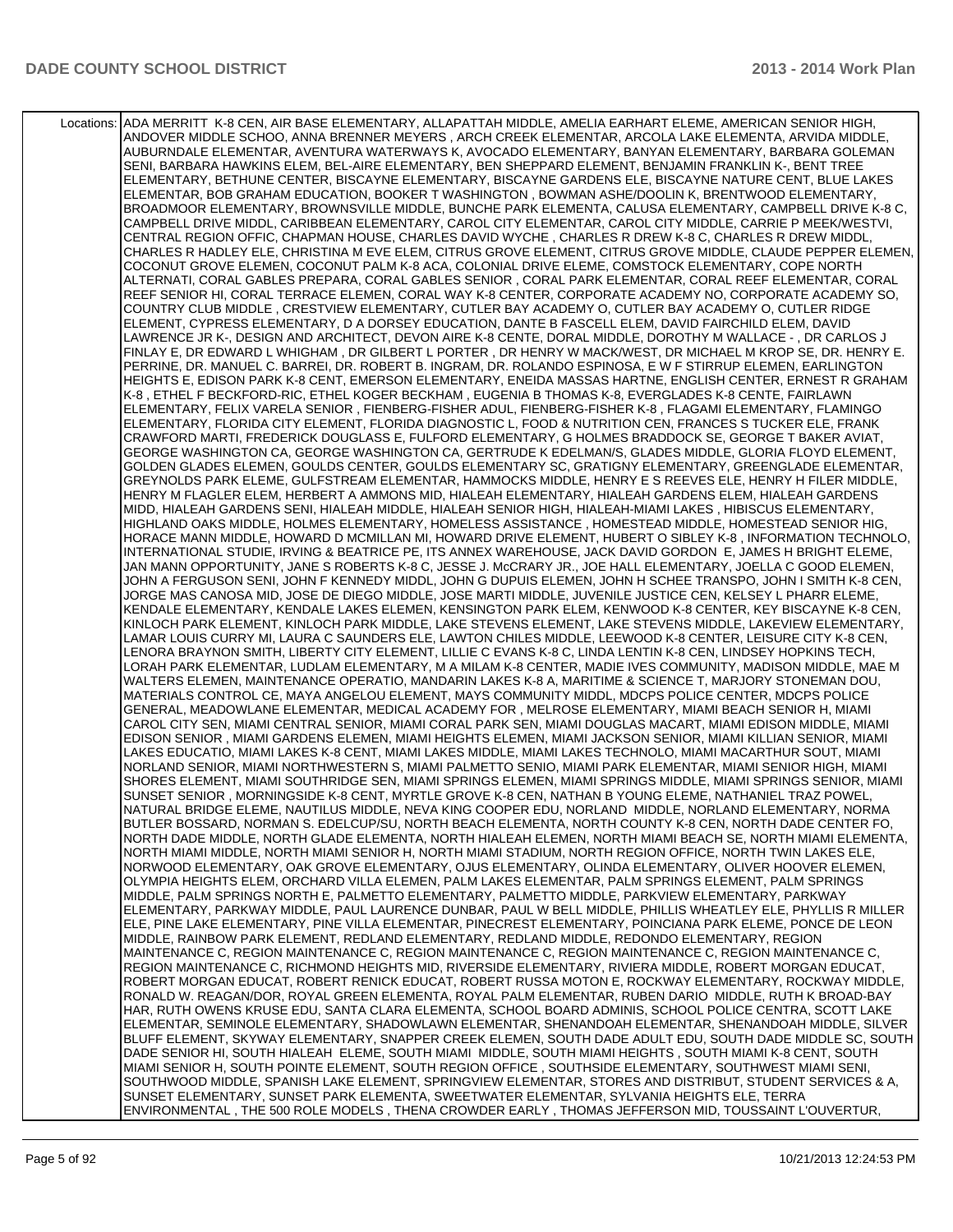| Locations: TRANSPORTATION CENTE, TRANSPORTATION CENTE, TRANSPORTATION CENTE, TRANSPORTATION CENTE, TRANSPORTATION |            |     |       |           |             |             |             |
|-------------------------------------------------------------------------------------------------------------------|------------|-----|-------|-----------|-------------|-------------|-------------|
| CENTE, TRANSPORTATION CENTE, TRANSPORTATION CENTE, TRANSPORTATION CENTE, TRANSPORTATION CENTE,                    |            |     |       |           |             |             |             |
| TRANSPORTATION REDLA, TREASURE ISLAND ELEM, TROPICAL ELEMENTARY, TWIN LAKES ELEMENTAR, VAN E BLANTON              |            |     |       |           |             |             |             |
| ELEMEN, VILLAGE GREEN ELEMEN, VINELAND K-8 CENTER, VIRGINIA A BOONE HIG, W J BRYAN ELEMENTARY, W R THOMAS         |            |     |       |           |             |             |             |
| IMIDDLE, WESLEY MATTHEWS ELEM, WEST HIALEAH GARDENS, WEST HOMESTEAD ELEME, WEST LABORATORY ELEM, WEST             |            |     |       |           |             |             |             |
| IMIAMI MIDDLE, WESTLAND HIALEAH SEN, WESTVIEW MIDDLE, WHISPERING PINES ELE, WILLIAM A CHAPMAN EL, WILLIAM H       |            |     |       |           |             |             |             |
| TURNER TEC, WILLIAM H. LEHMAN EL, WINSTON PARK K-8 CEN, YOUNG MEN'S PREPARAT, YOUNG WOMEN'S ACADEM, YWAACD        |            |     |       |           |             |             |             |
| O JRE LEE EDU. ZELDA GLAZER MIDDLE. ZORA NEALE HURSTON E                                                          |            |     |       |           |             |             |             |
|                                                                                                                   | Sub Total: | \$0 | \$0 I | \$422.434 | \$1.323.852 | \$3,173,416 | \$4.919.702 |
|                                                                                                                   |            |     |       |           |             |             |             |

| <b>IPECO</b><br>Maintenance Expenditures | ሖጣ<br>υυ | \$0 | \$422.434 | \$1.323.852      | \$3,173,416 | \$4.919.702 |
|------------------------------------------|----------|-----|-----------|------------------|-------------|-------------|
| 1.50 Mill Sub Total: İ                   | ¢∩<br>υυ | \$0 | ሶስ<br>აი  | \$0 <sub>0</sub> | ሶስ<br>JU.   | \$0         |

No items have been specified.

| Total: | \$0 | \$0 | \$422,434 | .1.323.852<br>. . | \$3.173.416 | 702<br>0.40<br>. А. |
|--------|-----|-----|-----------|-------------------|-------------|---------------------|
|--------|-----|-----|-----------|-------------------|-------------|---------------------|

### **Local 1.50 Mill Expenditure For Maintenance, Repair and Renovation**

Anticipated expenditures expected from local funding sources over the years covered by the current work plan.

| Item                                                         | $2013 - 2014$<br><b>Actual Budget</b> | $2014 - 2015$<br>Projected | $2015 - 2016$<br>Projected | 2016 - 2017<br>Projected | 2017 - 2018<br>Projected | <b>Total</b>    |
|--------------------------------------------------------------|---------------------------------------|----------------------------|----------------------------|--------------------------|--------------------------|-----------------|
| Remaining Maint and Repair from 1.5 Mills                    | \$0                                   | \$0                        | \$0                        | \$0                      | \$0                      | \$0             |
| Maintenance/Repair Salaries                                  | \$103,047,138                         | \$96,052,381               | \$90,402,640               | \$82,286,880             | \$83,092,857             | \$454,881,896   |
| <b>School Bus Purchases</b>                                  | \$0                                   | \$0                        | \$0                        | \$0                      | \$0                      | \$0             |
| <b>Other Vehicle Purchases</b>                               | \$0                                   | \$0                        | \$0                        | \$0                      | \$0                      | \$0             |
| Capital Outlay Equipment                                     | \$1,000,000                           | \$1,000,000                | \$1,000,000                | \$1,000,000              | \$1,000,000              | \$5,000,000     |
| Rent/Lease Payments                                          | \$2,738,999                           | \$2,738,999                | \$2,738,999                | \$2,738,999              | \$2,738,999              | \$13,694,995    |
| <b>COP Debt Service</b>                                      | \$198,280,869                         | \$205,776,147              | \$218,583,100              | \$239,882,886            | \$243,152,788            | \$1,105,675,790 |
| Rent/Lease Relocatables                                      | \$0                                   | \$0                        | \$0                        | \$0                      | \$0                      | \$0             |
| <b>Environmental Problems</b>                                | \$0                                   | \$0                        | \$0                        | \$0                      | \$0                      | \$0             |
| s.1011.14 Debt Service                                       | \$0                                   | \$0                        | \$0                        | \$0                      | \$0                      | \$0             |
| <b>Special Facilities Construction Account</b>               | \$0                                   | \$0                        | \$0                        | \$0                      | \$0                      | \$0             |
| Premiums for Property Casualty Insurance - 1011.71<br>(4a,b) | \$27,334,434                          | \$27,334,434               | \$27,334,434               | \$27,334,434             | \$27,334,434             | \$136,672,170   |
| Qualified School Construction Bonds (QSCB)                   | \$0                                   | \$0                        | \$0                        | \$0                      | \$0                      | \$0             |
| Qualified Zone Academy Bonds (QZAB)                          | \$0                                   | \$0                        | \$0                        | \$0                      | \$0                      | \$0             |
| Reserves                                                     | \$9,355,712                           | \$4,000,000                | \$5,000,000                | \$5,000,000              | \$4,901,625              | \$28,257,337    |
| <b>Construction Management</b>                               | \$8,871,963                           | \$4,120,000                | \$4,120,000                | \$4,120,000              | \$4,120,000              | \$25,351,963    |
| Comprehensive Needs                                          | \$0                                   | \$2,769,394                | \$4,760,201                | \$4,000,000              | \$19,792,113             | \$31,321,708    |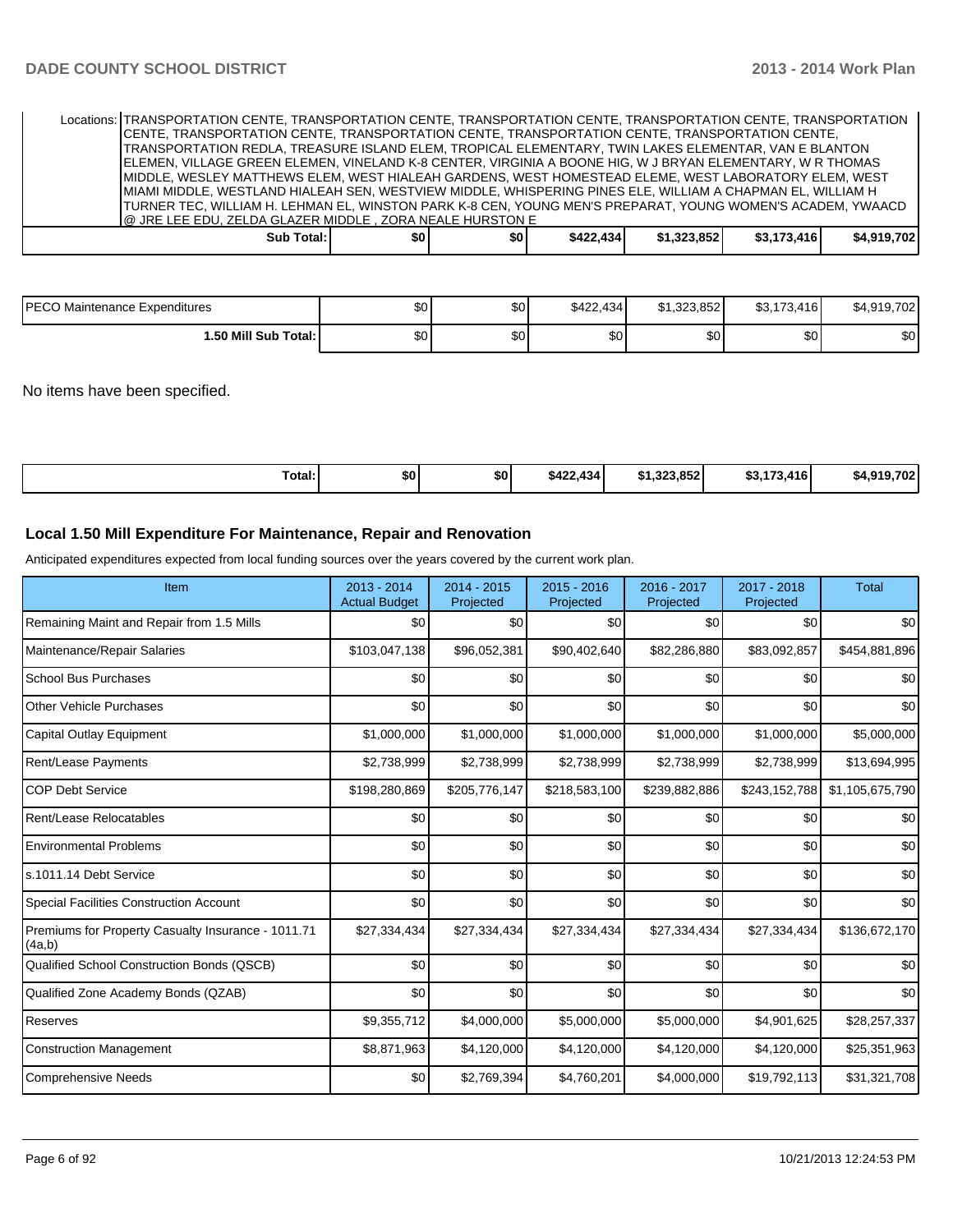| ADA Lawsuit Projects                                                                                                                                      | \$0           | \$0           | \$0           | \$0           | \$8,000,000   | \$8,000,000     |
|-----------------------------------------------------------------------------------------------------------------------------------------------------------|---------------|---------------|---------------|---------------|---------------|-----------------|
| Transfer to Charter Schools for Capital Outlay                                                                                                            | \$21,574,572  | \$21,574,572  | \$21,574,572  | \$21,574,572  | \$21,574,572  | \$107,872,860   |
| <b>Project Rebudgets</b>                                                                                                                                  | \$56,597,214  | \$0           | \$0           | \$0           | \$0           | \$56,597,214    |
| Interfund Transfer                                                                                                                                        | \$7,726,143   | \$2,769,394   | \$0           | \$0           | \$98,375      | \$10,593,912    |
| Maintenance Service<br>Contractsjavascript: doPostBack('ctl00\$ctl00\$ctl00<br>ScphContentPane\$cphEditPane\$cphFormPane\$gvLol<br>calOther','Delete\$3') | \$8,000,000   | \$8,000,000   | \$8,000,000   | \$8,000,000   | \$8,000,000   | \$40,000,000    |
| Technology                                                                                                                                                | \$163,450,000 | \$0           | \$0           | \$0           | \$0           | \$163,450,000   |
| <b>GOB Cost of Issuance</b>                                                                                                                               | \$1,098,203   | \$0           | \$0           | \$0           | \$0           | \$1,098,203     |
| <b>Local Expenditure Totals:</b>                                                                                                                          | \$609,075,247 | \$376,135,321 | \$383,513,946 | \$395,937,771 | \$423,805,763 | \$2,188,468,048 |

## **Revenue**

#### **1.50 Mill Revenue Source**

Schedule of Estimated Capital Outlay Revenue from each currently approved source which is estimated to be available for expenditures on the projects included in the tentative district facilities work program. All amounts are NET after considering carryover balances, interest earned, new COP's, 1011.14 and 1011.15 loans, etc. Districts cannot use 1.5-Mill funds for salaries except for those explicitly associated with maintenance/repair projects. (1011.71 (5), F.S.)

| <b>Item</b>                                                                         | Fund | $2013 - 2014$<br><b>Actual Value</b> | $2014 - 2015$<br>Projected | $2015 - 2016$<br>Projected | 2016 - 2017<br>Projected | $2017 - 2018$<br>Projected | <b>Total</b>        |
|-------------------------------------------------------------------------------------|------|--------------------------------------|----------------------------|----------------------------|--------------------------|----------------------------|---------------------|
| (1) Non-exempt property<br>lassessed valuation                                      |      | \$215,102,167,528                    | \$217,527,369,119          | \$227,003,812,644          | \$237,991,577,291        | \$251,183,986,721          | \$1,148,808,913,303 |
| (2) The Millege projected for<br>discretionary capital outlay per<br>ls.1011.71     |      | 1.50                                 | 1.50                       | 1.50 <sub>1</sub>          | 1.50                     | 1.50                       |                     |
| $(3)$ Full value of the 1.50-Mill<br>discretionary capital outlay per<br>ls.1011.71 |      | \$361,371,641                        | \$365,445,980              | \$381,366,405              | \$399,825,850            | \$421,989,098              | \$1,929,998,974     |
| $(4)$ Value of the portion of the 1.50<br>-Mill ACTUALLY levied                     | 370  | \$322,343,504                        | \$325,977,814              | \$340,178,833              | \$356,644,658            | \$376,414,275              | \$1,721,559,084     |
| $(5)$ Difference of lines $(3)$ and $(4)$                                           |      | \$39,028,137                         | \$39,468,166               | \$41,187,572               | \$43,181,192             | \$45,574,823               | \$208,439,890       |

### **PECO Revenue Source**

The figure in the row designated "PECO Maintenance" will be subtracted from funds available for new construction because PECO maintenance dollars cannot be used for new construction.

| Item                                  | Fund | $2013 - 2014$<br><b>Actual Budget</b> | $2014 - 2015$<br>Projected | $2015 - 2016$<br>Projected | 2016 - 2017<br>Projected | 2017 - 2018<br>Projected | Total            |
|---------------------------------------|------|---------------------------------------|----------------------------|----------------------------|--------------------------|--------------------------|------------------|
| <b>PECO New Construction</b>          | 340  | \$0                                   | \$0                        | \$0                        | \$0                      | \$0                      | \$0 <sub>1</sub> |
| <b>IPECO Maintenance Expenditures</b> |      | \$0                                   | \$0                        | \$422.434                  | \$1,323,852              | \$3,173,416              | \$4,919,702      |
|                                       |      | \$0                                   | \$0                        | \$422,434                  | \$1,323,852              | \$3,173,416              | \$4,919,702      |

### **CO & DS Revenue Source**

Revenue from Capital Outlay and Debt Service funds.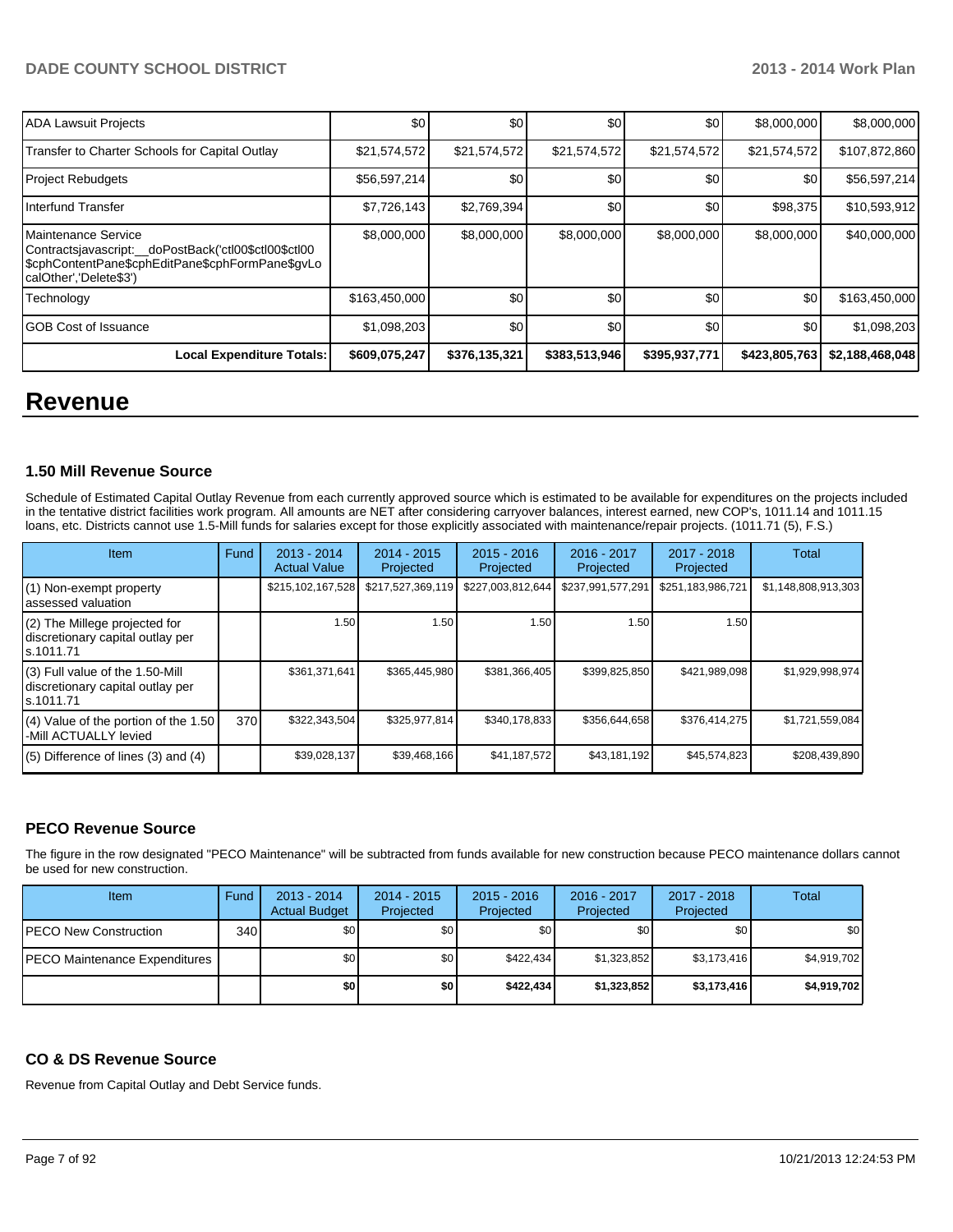| Item                                            | Fund | $2013 - 2014$<br><b>Actual Budget</b> | $2014 - 2015$<br>Projected | $2015 - 2016$<br>Projected | $2016 - 2017$<br>Projected | $2017 - 2018$<br>Projected | Total       |
|-------------------------------------------------|------|---------------------------------------|----------------------------|----------------------------|----------------------------|----------------------------|-------------|
| CO & DS Cash Flow-through<br><b>Distributed</b> | 360  | \$1,416,522                           | \$1,416,522                | \$1,416,522                | \$1,416,522                | \$1,416,522                | \$7,082,610 |
| CO & DS Interest on<br>Undistributed CO         | 360  | \$135,019                             | \$135,019                  | \$135,019                  | \$135.019                  | \$135,019                  | \$675,095   |
|                                                 |      | \$1,551,541                           | \$1,551,541                | \$1,551,541                | \$1,551,541                | \$1,551,541                | \$7,757,705 |

### **Fair Share Revenue Source**

Nothing reported for this section. All legally binding commitments for proportionate fair-share mitigation for impacts on public school facilities must be included in the 5-year district work program.

### **Sales Surtax Referendum**

Specific information about any referendum for a 1-cent or ½-cent surtax referendum during the previous year.

No **Did the school district hold a surtax referendum during the past fiscal year 2012 - 2013?**

## **Additional Revenue Source**

Any additional revenue sources

| Item                                                                                                   | $2013 - 2014$<br><b>Actual Value</b> | $2014 - 2015$<br>Projected | $2015 - 2016$<br>Projected | 2016 - 2017<br>Projected | $2017 - 2018$<br>Projected | Total           |
|--------------------------------------------------------------------------------------------------------|--------------------------------------|----------------------------|----------------------------|--------------------------|----------------------------|-----------------|
| Proceeds from a s.1011.14/15 F.S. Loans                                                                | \$0                                  | \$0                        | \$0                        | \$0                      | \$0                        | \$0             |
| District Bonds - Voted local bond<br>referendum proceeds per s.9, Art VII<br><b>State Constitution</b> | \$440,935,503                        | \$240,890,041              | \$264,417,413              | \$254,855,246            | \$0                        | \$1,201,098,203 |
| Proceeds from Special Act Bonds                                                                        | \$0                                  | \$0                        | \$0                        | \$0                      | \$0                        | \$0             |
| <b>Estimated Revenue from CO &amp; DS Bond</b><br>Sale                                                 | \$0                                  | \$0                        | \$0                        | \$0                      | \$0                        | \$0             |
| <b>Proceeds from Voted Capital</b><br>Improvements millage                                             | \$0                                  | \$0                        | \$0                        | \$0                      | \$0                        | \$0             |
| Other Revenue for Other Capital Projects                                                               | \$0                                  | \$0                        | \$0                        | \$0                      | \$0                        | \$0             |
| Proceeds from 1/2 cent sales surtax<br>authorized by school board                                      | \$0                                  | \$0                        | \$0                        | \$0                      | \$0                        | \$0             |
| Proceeds from local governmental<br>infrastructure sales surtax                                        | \$0                                  | \$0                        | \$0                        | \$0                      | \$0                        | \$0             |
| Proceeds from Certificates of<br>Participation (COP's) Sale                                            | \$0                                  | \$0                        | \$0                        | \$0                      | \$0                        | \$0             |
| Classrooms First Bond proceeds amount<br>authorized in FY 1997-98                                      | \$0                                  | \$0                        | \$0                        | \$0                      | \$0                        | \$0             |
| Classrooms for Kids                                                                                    | \$0                                  | \$0                        | \$0                        | \$0                      | \$0                        | \$0             |
| <b>District Equity Recognition</b>                                                                     | \$0                                  | \$0                        | \$0                        | \$0                      | \$0                        | \$0             |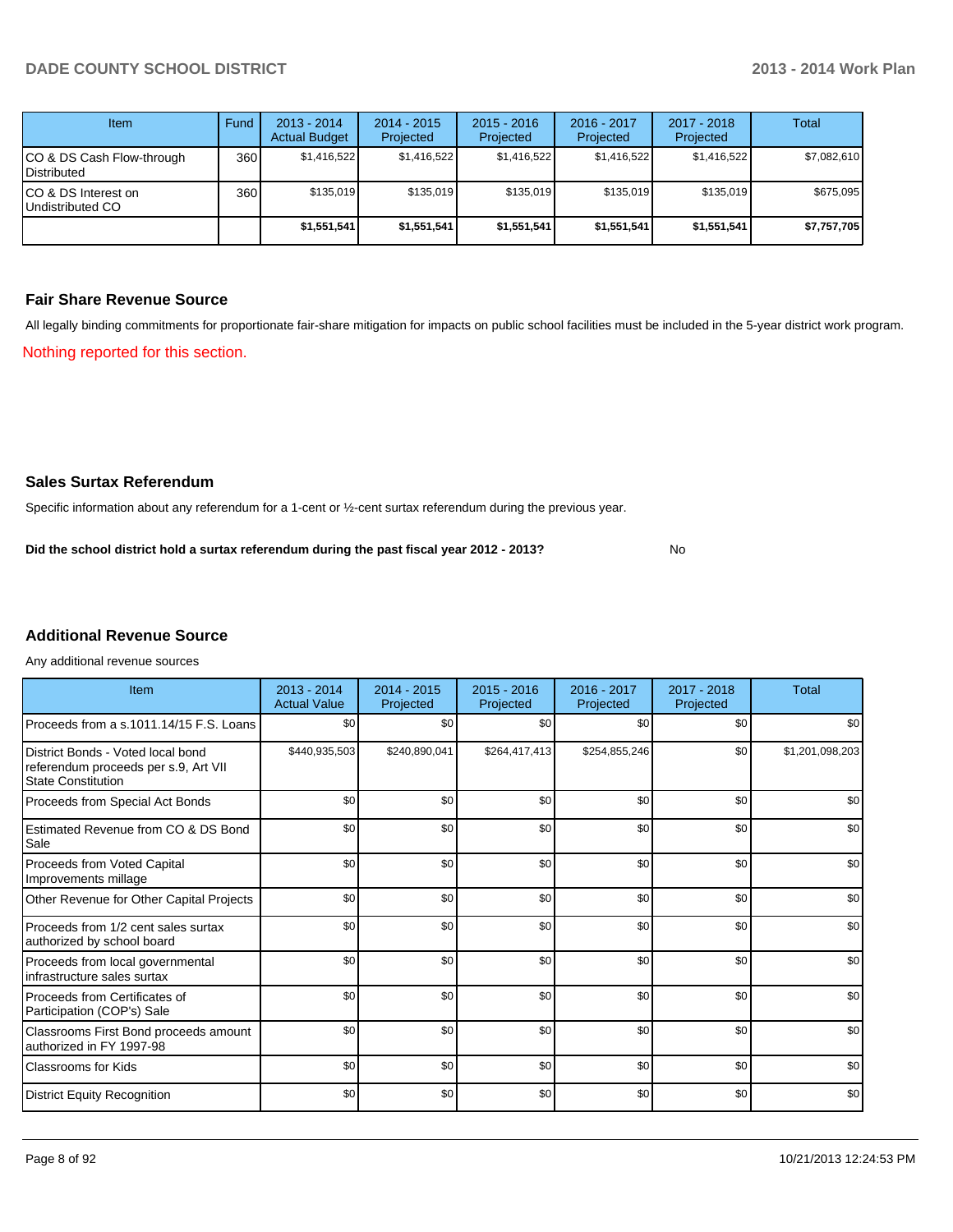| <b>Federal Grants</b>                                                                                                     | \$0           | \$0           | \$0           | \$0           | \$0          | \$0             |
|---------------------------------------------------------------------------------------------------------------------------|---------------|---------------|---------------|---------------|--------------|-----------------|
| Proportionate share mitigation (actual<br>cash revenue only, not in kind donations)                                       | \$0           | \$0           | \$0           | \$0           | \$0          | \$0             |
| Impact fees received                                                                                                      | \$22,000,000  | \$24,000,000  | \$24,000,000  | \$24,000,000  | \$24,000,000 | \$118,000,000   |
| Private donations                                                                                                         | \$0           | \$0           | \$0           | \$0           | \$0          | \$0             |
| Grants from local governments or not-for-<br>profit organizations                                                         | \$0           | \$0           | \$0           | \$0           | \$0          | \$0             |
| Interest, Including Profit On Investment                                                                                  | \$405,000     | \$262,000     | \$209,000     | \$167,000     | \$167,000    | \$1,210,000     |
| Revenue from Bonds pledging proceeds<br>from 1 cent or 1/2 cent Sales Surtax                                              | \$0           | \$0           | \$0           | \$0           | \$0          | \$0             |
| <b>Total Fund Balance Carried Forward</b>                                                                                 | \$0           | \$0           | \$0           | \$0           | \$0          | \$0             |
| General Capital Outlay Obligated Fund<br><b>Balance Carried Forward From Total</b><br><b>Fund Balance Carried Forward</b> | \$0           | \$0           | \$0           | \$0           | \$0          | \$0             |
| <b>Special Facilities Construction Account</b>                                                                            | \$0           | \$0           | \$0           | \$0           | \$0          | \$0             |
| One Cent - 1/2 Cent Sales Surtax Debt<br>Service From Total Fund Balance Carried<br>Forward                               | \$0           | \$0           | \$0           | \$0           | \$0          | \$0             |
| Capital Outlay Projects Funds Balance<br>Carried Forward From Total Fund<br><b>Balance Carried Forward</b>                | \$0           | \$0           | \$0           | \$0           | \$0          | \$0             |
| <b>Charter School Capital Outlay</b>                                                                                      | \$21,574,572  | \$21,574,572  | \$21,574,572  | \$21,574,572  | \$21,574,572 | \$107,872,860   |
| Master Equipment Lease                                                                                                    | \$63,450,000  | \$0           | \$0           | \$0           | \$0          | \$63,450,000    |
| Village of Key Biscayne Contribution                                                                                      | \$7,000,000   | \$1,250,000   | \$0           | \$0           | \$0          | \$8,250,000     |
| <b>Carryforward Balances</b>                                                                                              | \$68,790,711  | \$0           | \$0           | \$0           | \$0          | \$68,790,711    |
| <b>Interfund Transfer</b>                                                                                                 | \$7,726,143   | \$2,769,394   | \$0           | \$0           | \$98,375     | \$10,593,912    |
| Misc. Local                                                                                                               | \$135,573     | \$0           | \$0           | \$0           | \$0          | \$135,573       |
| <b>Subtotal</b>                                                                                                           | \$632,017,502 | \$290,746,007 | \$310,200,985 | \$300,596,818 | \$45,839,947 | \$1,579,401,259 |

## **Total Revenue Summary**

| <b>Item Name</b>                                              | 2013 - 2014<br><b>Budget</b> | $2014 - 2015$<br>Projected | $2015 - 2016$<br>Projected | 2016 - 2017<br>Projected | $2017 - 2018$<br>Projected | <b>Five Year Total</b> |
|---------------------------------------------------------------|------------------------------|----------------------------|----------------------------|--------------------------|----------------------------|------------------------|
| Local 1.5 Mill Discretionary Capital Outlay<br><b>Revenue</b> | \$322,343,504                | \$325,977,814              | \$340,178,833              | \$356,644,658            | \$376,414,275              | \$1,721,559,084        |
| IPECO and 1.5 Mill Maint and Other 1.5<br>Mill Expenditures   | $(\$609,075,247)$            | (\$376,135,321)            | (\$383,513,946)            | $(\$395,937,771)$        | (\$423,805,763)            | (\$2,188,468,048)      |
| <b>IPECO Maintenance Revenue</b>                              | \$0                          | \$0                        | \$422,434                  | \$1,323,852              | \$3,173,416                | \$4,919,702            |
| <b>Available 1.50 Mill for New</b><br><b>Construction</b>     | (\$286,731,743)              | $($ \$50,157,507)          | ( \$43, 335, 113)          | $($ \$39,293,113)        | ( \$47, 391, 488]          | ( \$466, 908, 964]     |

| <b>Item Name</b> | 2013 - 2014<br><b>Budget</b> | $2014 - 2015$<br>Projected | $2015 - 2016$<br>Projected | $2016 - 2017$<br>Projected | 2017 - 2018<br>Projected | <b>Five Year Total</b> |
|------------------|------------------------------|----------------------------|----------------------------|----------------------------|--------------------------|------------------------|
| ICO & DS Revenue | \$1,551,541                  | \$1,551,541                | \$1,551,541                | \$1.551.541                | \$1,551,541              | \$7.757.705            |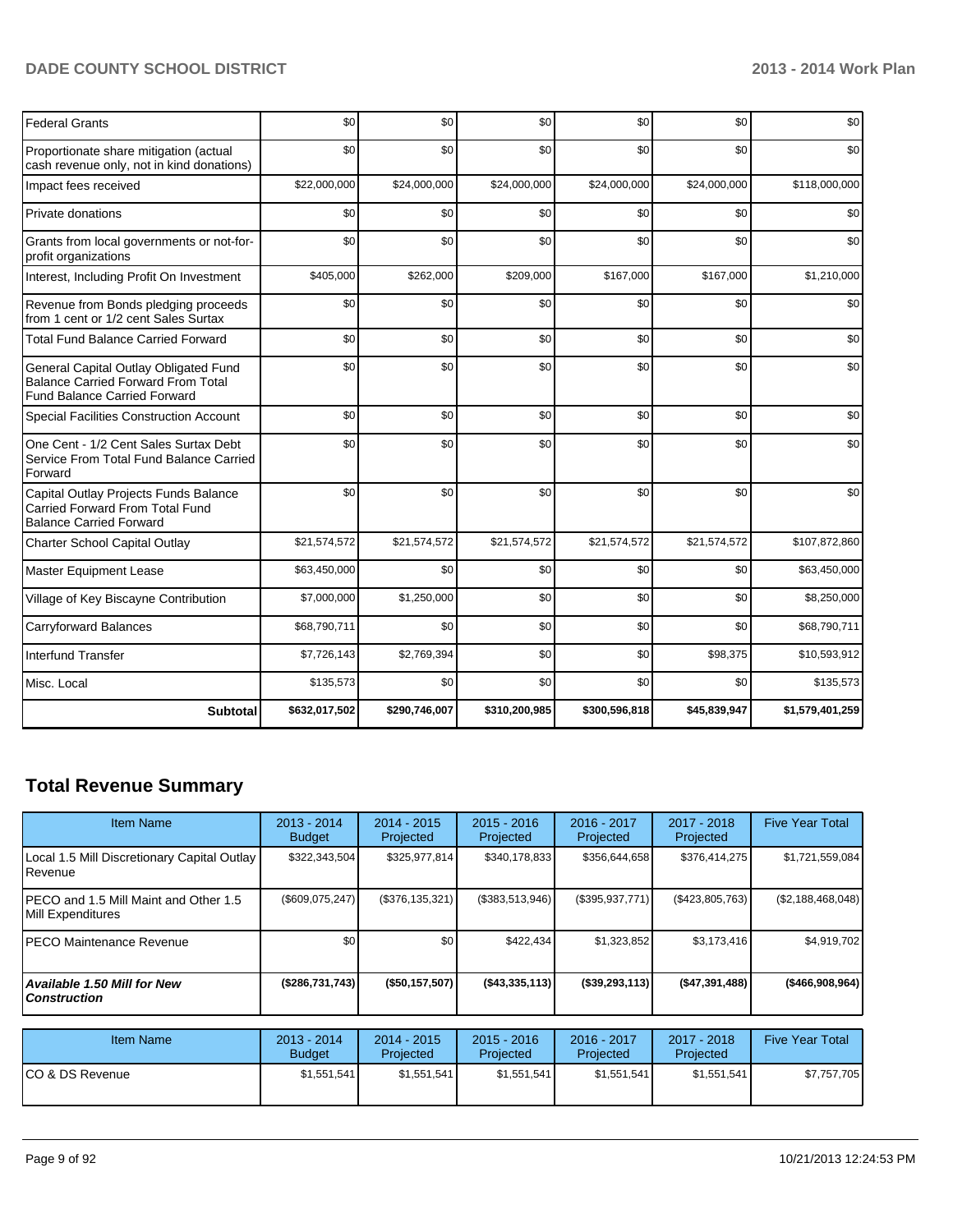| IPECO New Construction Revenue  | \$0           | \$0           | \$0           | \$0           | \$0          | \$0 <sub>1</sub> |
|---------------------------------|---------------|---------------|---------------|---------------|--------------|------------------|
| <b>Other/Additional Revenue</b> | \$632,017,502 | \$290.746.007 | \$310,200,985 | \$300,596,818 | \$45.839.947 | \$1,579,401,259  |
| <b>Total Additional Revenue</b> | \$633,569,043 | \$292,297,548 | \$311,752,526 | \$302,148,359 | \$47,391,488 | \$1,587,158,964  |
| <b>Total Available Revenue</b>  | \$346,837,300 | \$242,140,041 | \$268,417,413 | \$262.855.246 | \$0          | \$1,120,250,000  |

# **Project Schedules**

## **Capacity Project Schedules**

A schedule of capital outlay projects necessary to ensure the availability of satisfactory classrooms for the projected student enrollment in K-12 programs.

| <b>Project Description</b>                                                         | Location                  |                          | 2013 - 2014 | 2014 - 2015  | 2015 - 2016    | 2016 - 2017 | 2017 - 2018 | <b>Total</b>     | Funded |
|------------------------------------------------------------------------------------|---------------------------|--------------------------|-------------|--------------|----------------|-------------|-------------|------------------|--------|
| NEW K-12 @ SW<br>149 Ave. and SW<br>160 St.<br>(Phase I -<br>Planning/Design)      | Location not<br>specified | Planned<br>Cost:         | \$0         | \$0          | \$0            | \$1,000,000 | \$0         | \$1,000,000 Yes  |        |
|                                                                                    |                           | <b>Student Stations:</b> | $\mathbf 0$ | $\Omega$     | $\mathbf 0$    | 0           | 0           | $\mathbf{0}$     |        |
|                                                                                    |                           | <b>Total Classrooms:</b> | $\mathbf 0$ | $\mathbf 0$  | $\mathbf 0$    | 0           | 0           | $\mathbf{0}$     |        |
|                                                                                    |                           | Gross Sq Ft:             | 0           | $\Omega$     | $\Omega$       | 160,000     | $\mathbf 0$ | 160,000          |        |
| NEW K-8 West of I-<br>75 and North of NW<br>138 St. @ MacArthur<br>North - Phase I | Location not<br>specified | Planned<br>Cost:         | \$0         | \$9,140,000  | \$1,000,000    | \$0         | \$0         | \$10,140,000 Yes |        |
|                                                                                    |                           | <b>Student Stations:</b> | $\mathbf 0$ | 914          | $\Omega$       | $\Omega$    | $\Omega$    | 914              |        |
|                                                                                    | <b>Total Classrooms:</b>  |                          | 0           | 42           | $\Omega$       | 0           | 0           | 42               |        |
|                                                                                    |                           | Gross Sq Ft:             | $\mathbf 0$ | 91,400       | 1,000          | $\Omega$    | 0           | 92,400           |        |
| Addittion                                                                          | <b>GLADES MIDDLE</b>      | Planned<br>Cost:         | \$0         | \$0          | \$0            | \$6,300,000 | \$0         | \$6,300,000 Yes  |        |
|                                                                                    |                           | <b>Student Stations:</b> | 0           | $\Omega$     | $\mathbf 0$    | 374         | $\mathbf 0$ | 374              |        |
|                                                                                    |                           | <b>Total Classrooms:</b> | $\mathbf 0$ | $\Omega$     | $\overline{0}$ | 17          | $\mathbf 0$ | 17               |        |
|                                                                                    |                           | Gross Sq Ft:             | 0           | $\Omega$     | $\mathbf 0$    | 35,000      | 0           | 35,000           |        |
| Secondary Facility -<br>NE Miami Dade Area                                         | Location not<br>specified | Planned<br>Cost:         | \$0         | \$18,213,600 | \$0            | \$0         | \$0         | \$18,213,600 Yes |        |
|                                                                                    |                           | <b>Student Stations:</b> | $\mathbf 0$ | 600          | $\mathbf 0$    | 0           | 0           | 600              |        |
|                                                                                    |                           | <b>Total Classrooms:</b> | 0           | 24           | $\mathbf 0$    | 0           | 0           | 24               |        |
|                                                                                    |                           | Gross Sq Ft:             | 0           | 60,000       | $\Omega$       | $\Omega$    | 0           | 60,000           |        |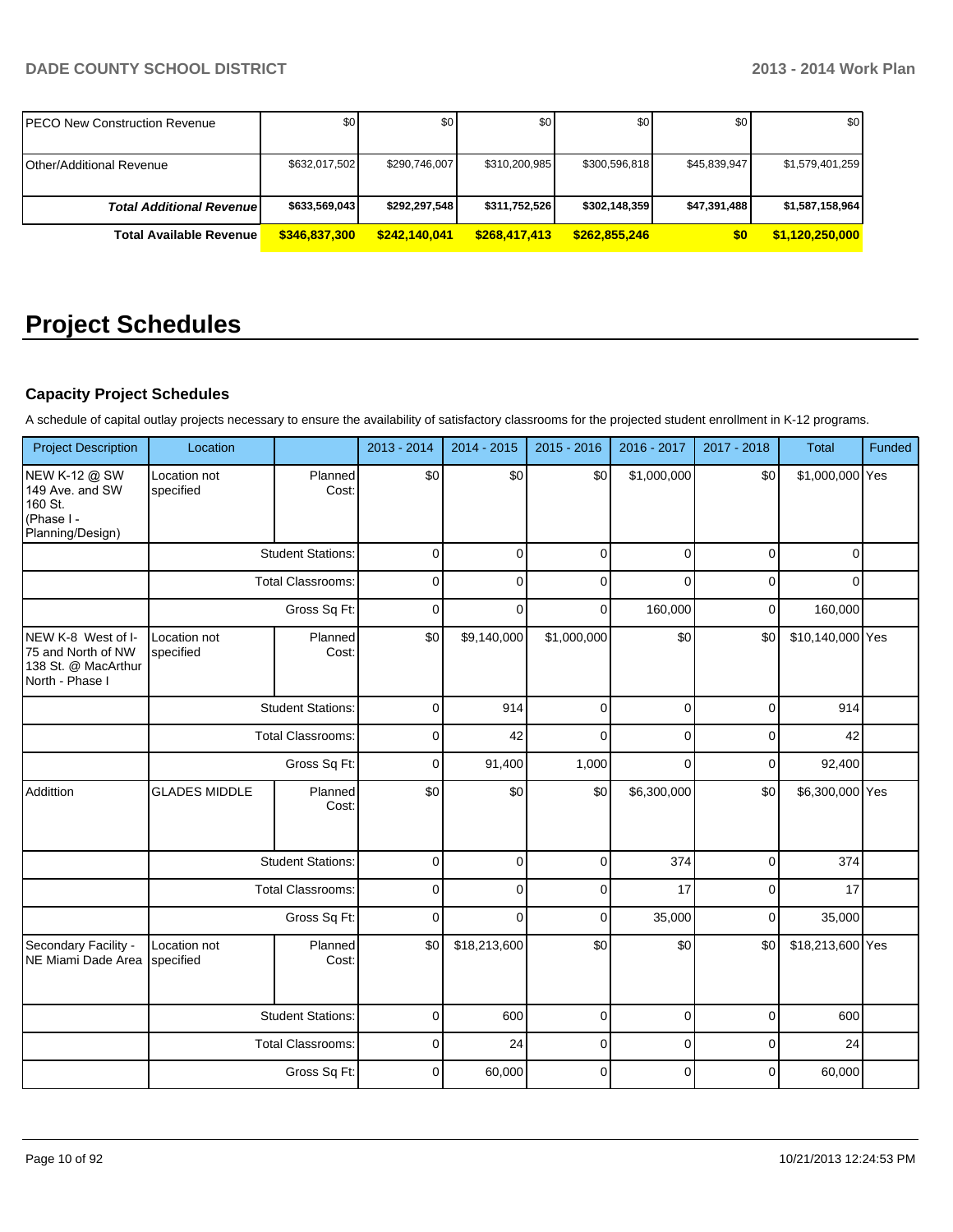$\overline{\phantom{a}}$ 

- -

÷

-

ä,

۰.

| NEW K-8 (Northeast<br>Miami-Dade Area) -<br>Phase I      | Location not<br>specified                                                                       | Planned<br>Cost:                                                                      | \$0             | \$0          | \$0         | \$9,423,600 | \$0             | \$9,423,600 Yes  |  |
|----------------------------------------------------------|-------------------------------------------------------------------------------------------------|---------------------------------------------------------------------------------------|-----------------|--------------|-------------|-------------|-----------------|------------------|--|
|                                                          |                                                                                                 | <b>Student Stations:</b>                                                              | $\mathbf 0$     | 0            | 0           | 400         | $\overline{0}$  | 400              |  |
|                                                          |                                                                                                 | Total Classrooms:                                                                     | $\mathbf 0$     | $\mathbf 0$  | 0           | 20          | $\mathbf 0$     | 20               |  |
|                                                          |                                                                                                 | Gross Sq Ft:                                                                          | $\mathbf 0$     | 0            | 0           | 64,000      | $\mathbf 0$     | 64,000           |  |
| NEW K-8 @ NW 90<br>Street and NW 114<br>Avenue - Phase I | Location not<br>specified                                                                       | Planned<br>Cost:                                                                      | \$0             | \$11,641,500 | \$1,000,000 | \$0         | \$0             | \$12,641,500 Yes |  |
|                                                          |                                                                                                 | <b>Student Stations:</b>                                                              | $\mathbf 0$     | 500          | $\pmb{0}$   | $\mathbf 0$ | $\overline{0}$  | 500              |  |
|                                                          |                                                                                                 | Total Classrooms:                                                                     | $\mathbf 0$     | 25           | $\mathbf 0$ | $\mathbf 0$ | $\mathbf 0$     | 25               |  |
|                                                          |                                                                                                 | Gross Sq Ft:                                                                          | $\mathbf 0$     | 80,000       | 1,000       | $\mathbf 0$ | $\overline{0}$  | 81,000           |  |
| Remodeling - Third<br>Floor<br>(Carry Forward)           | <b>MEDICAL</b><br><b>ACADEMY FOR</b><br><b>SCIENCE AND</b><br>TECHNOLOGY AT<br><b>HOMESTEAD</b> | Planned<br>Cost:                                                                      | \$2,000,414     | \$0          | \$0         | \$0         | \$0             | \$2,000,414 Yes  |  |
|                                                          |                                                                                                 | <b>Student Stations:</b>                                                              | 500             | $\mathbf 0$  | $\pmb{0}$   | $\mathbf 0$ | $\overline{0}$  | 500              |  |
|                                                          |                                                                                                 | <b>Total Classrooms:</b>                                                              | 20              | $\mathbf 0$  | $\mathbf 0$ | $\mathbf 0$ | $\overline{0}$  | 20               |  |
|                                                          |                                                                                                 | Gross Sq Ft:<br>$\mathbf 0$<br>$\mathbf 0$<br>$\mathbf 0$<br>40,000<br>$\overline{0}$ | 40,000          |              |             |             |                 |                  |  |
| K-12 Completion @<br>Annex                               | SCHOOL BOARD<br><b>ADMINISTRATION</b><br><b>COMPLEX</b>                                         | Planned<br>Cost:                                                                      | \$0             | \$3,000,000  | \$0         | \$0         | \$0             | \$3,000,000 Yes  |  |
|                                                          |                                                                                                 | <b>Student Stations:</b>                                                              | 0               | $\mathbf 0$  | 0           | $\mathbf 0$ | $\overline{0}$  | $\Omega$         |  |
|                                                          |                                                                                                 | Total Classrooms:                                                                     | $\mathbf 0$     | $\mathbf 0$  | 0           | $\mathbf 0$ | $\mathbf 0$     | $\Omega$         |  |
|                                                          |                                                                                                 | Gross Sq Ft:                                                                          | 0               | 27,850       | $\mathbf 0$ | $\mathbf 0$ | $\overline{0}$  | 27,850           |  |
| Addition                                                 | SOUTH POINTE<br><b>ELEMENTARY</b>                                                               | Planned<br>Cost:                                                                      | \$0             | \$0          | \$5,290,000 | \$0         | \$0             | \$5,290,000 Yes  |  |
|                                                          |                                                                                                 | <b>Student Stations:</b>                                                              | $\vert 0 \vert$ | <sup>0</sup> | 350         | $\cup$      | $\vert 0 \vert$ | 350              |  |
|                                                          |                                                                                                 | Total Classrooms:                                                                     | $\mathbf 0$     | $\mathbf 0$  | 17          | $\mathbf 0$ | $\overline{0}$  | 17               |  |
|                                                          |                                                                                                 | Gross Sq Ft:                                                                          | $\mathbf 0$     | $\pmb{0}$    | 22,873      | $\mathbf 0$ | $\overline{0}$  | 22,873           |  |
| Addition - K-8<br>Conversion                             | ETHEL KOGER<br><b>BECKHAM</b><br><b>ELEMENTARY</b>                                              | Planned<br>Cost:                                                                      | \$0             | \$0          | \$6,500,000 | \$0         | \$0             | \$6,500,000 Yes  |  |
|                                                          |                                                                                                 | <b>Student Stations:</b>                                                              | $\mathbf 0$     | $\mathbf 0$  | 400         | 0           | $\overline{0}$  | 400              |  |
|                                                          |                                                                                                 | <b>Total Classrooms:</b>                                                              | $\mathbf 0$     | 0            | 20          | 0           | $\mathbf 0$     | 20               |  |
|                                                          |                                                                                                 | Gross Sq Ft:                                                                          | $\mathbf 0$     | $\mathbf 0$  | 34,568      | $\mathbf 0$ | $\overline{0}$  | 34,568           |  |
| Addition - K-8<br>Conversion                             | <b>WEST HOMESTEAD</b><br>ELEMENTARY                                                             | Planned<br>Cost:                                                                      | \$6,500,000     | \$0          | \$0         | \$0         | \$0             | \$6,500,000 Yes  |  |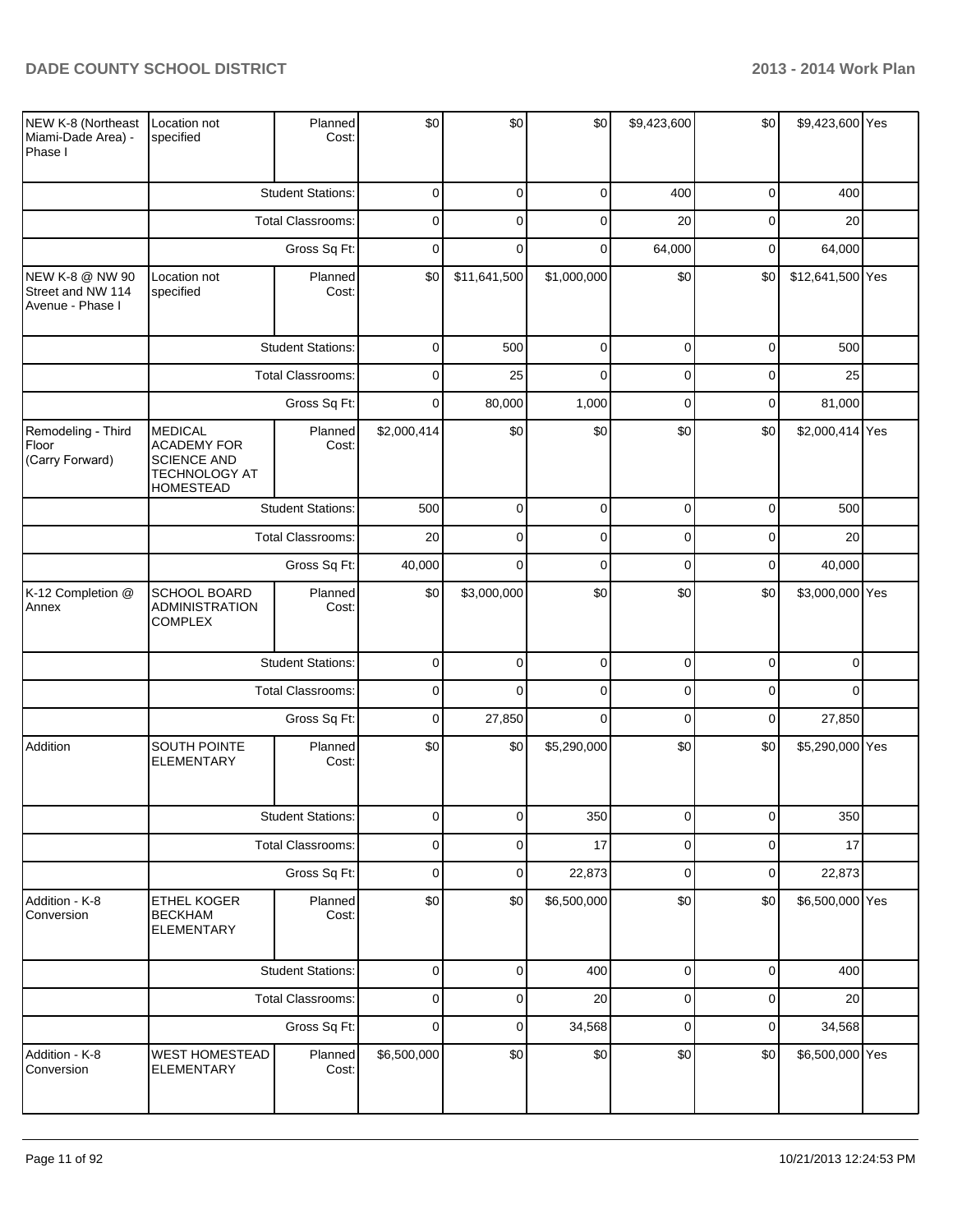|                                                                         |                                                                                | <b>Student Stations:</b> | 350          | 0              | $\pmb{0}$   | $\overline{0}$ | $\overline{0}$ | 350              |  |
|-------------------------------------------------------------------------|--------------------------------------------------------------------------------|--------------------------|--------------|----------------|-------------|----------------|----------------|------------------|--|
|                                                                         |                                                                                | <b>Total Classrooms:</b> | 15           | 0              | 0           | 0              | 0              | 15               |  |
|                                                                         |                                                                                | Gross Sq Ft:             | 23,874       | $\mathbf{0}$   | $\mathbf 0$ | $\mathbf 0$    | $\mathbf 0$    | 23,874           |  |
| 6-12 Facility<br>(Carry Forward)                                        | <b>MARITIME &amp;</b><br><b>SCIENCE</b><br><b>TECHNOLOGY</b><br><b>ACADEMY</b> | Planned<br>Cost:         | \$17,000,000 | \$1,250,000    | \$0         | \$0            | \$0            | \$18,250,000 Yes |  |
|                                                                         |                                                                                | <b>Student Stations:</b> | 1,100        | 0              | $\mathbf 0$ | $\mathbf 0$    | 0              | 1,100            |  |
|                                                                         |                                                                                | <b>Total Classrooms:</b> | 46           | 0              | $\mathbf 0$ | $\mathbf{0}$   | 0              | 46               |  |
|                                                                         |                                                                                | Gross Sq Ft:             | 40,000       | $\mathbf 0$    | $\mathbf 0$ | $\Omega$       | 0              | 40,000           |  |
| NEW K-8 @ SW 167<br>Ave. and SW 95 St.<br>(Phase I-<br>Planning/Design) | Location not<br>specified                                                      | Planned<br>Cost:         | \$0          | \$0            | \$0         | \$4,000,000    | \$0            | \$4,000,000 Yes  |  |
|                                                                         |                                                                                | <b>Student Stations:</b> | $\mathbf 0$  | 0              | $\mathbf 0$ | $\mathbf 0$    | 0              | 0                |  |
|                                                                         |                                                                                | <b>Total Classrooms:</b> | 0            | 0              | 0           | $\Omega$       | 0              | $\Omega$         |  |
|                                                                         |                                                                                | Gross Sq Ft:             | $\mathbf 0$  | 0              | $\mathbf 0$ | 130,000        | 0              | 130,000          |  |
| NEW K-5 @ Coral<br>Way and SW 149<br>Ave,<br>(Planning/Design)          | Location not<br>specified                                                      | Planned<br>Cost:         | \$0          | \$0            | \$0         | \$6,000,000    | \$0            | \$6,000,000 Yes  |  |
|                                                                         |                                                                                | <b>Student Stations:</b> | $\mathbf 0$  | $\mathbf 0$    | $\mathbf 0$ | $\mathbf 0$    | $\mathbf 0$    | $\mathbf 0$      |  |
|                                                                         |                                                                                | Total Classrooms:        | $\mathbf 0$  | 0              | 0           | $\Omega$       | 0              | $\Omega$         |  |
|                                                                         |                                                                                | Gross Sq Ft:             | $\mathbf 0$  | 0              | $\mathbf 0$ | 80,000         | 0              | 80,000           |  |
| Partial Replacement                                                     | <b>BARBARA</b><br><b>HAWKINS</b><br><b>ELEMENTARY</b>                          | Planned<br>Cost:         | \$0          | \$0            | \$0         | \$766,303      | \$0            | \$766,303 Yes    |  |
|                                                                         |                                                                                | <b>Student Stations:</b> | $\mathbf 0$  | 0              | $\mathbf 0$ | $\mathbf{0}$   | 0              | 0                |  |
|                                                                         |                                                                                | Total Classrooms:        | $\mathbf 0$  | 0              | $\mathbf 0$ | $\Omega$       | 0              | $\Omega$         |  |
|                                                                         |                                                                                | Gross Sq Ft:             | 0            | $\mathbf{0}$   | 0           | 2,946          | 0              | 2,946            |  |
| Partial Replacement                                                     | <b>BISCAYNE</b><br><b>GARDENS</b><br><b>ELEMENTARY</b>                         | Planned<br>Cost:         | \$0          | \$166,734      | \$0         | \$0            | \$0            | \$166,734 Yes    |  |
|                                                                         |                                                                                | <b>Student Stations:</b> | $\mathbf 0$  | $\mathbf 0$    | $\mathbf 0$ | $\mathbf 0$    | $\mathbf 0$    | $\mathbf 0$      |  |
|                                                                         |                                                                                | Total Classrooms:        | $\mathbf 0$  | $\overline{0}$ | $\mathbf 0$ | $\mathbf 0$    | $\mathbf 0$    | $\mathbf 0$      |  |
|                                                                         |                                                                                | Gross Sq Ft:             | $\mathbf 0$  | 926            | $\mathbf 0$ | $\mathbf 0$    | $\mathbf 0$    | 926              |  |
| Partial Replacement                                                     | <b>BUNCHE PARK</b><br><b>ELEMENTARY</b>                                        | Planned<br>Cost:         | \$7,500,000  | \$0            | \$0         | \$0            | \$0            | \$7,500,000 Yes  |  |
|                                                                         |                                                                                | <b>Student Stations:</b> | 350          | 0              | $\pmb{0}$   | $\mathbf 0$    | 0              | 350              |  |
|                                                                         |                                                                                | Total Classrooms:        | 18           | 0              | $\pmb{0}$   | 0              | 0              | 18               |  |
|                                                                         |                                                                                | Gross Sq Ft:             | 35,000       | 0              | $\pmb{0}$   | $\pmb{0}$      | $\pmb{0}$      | 35,000           |  |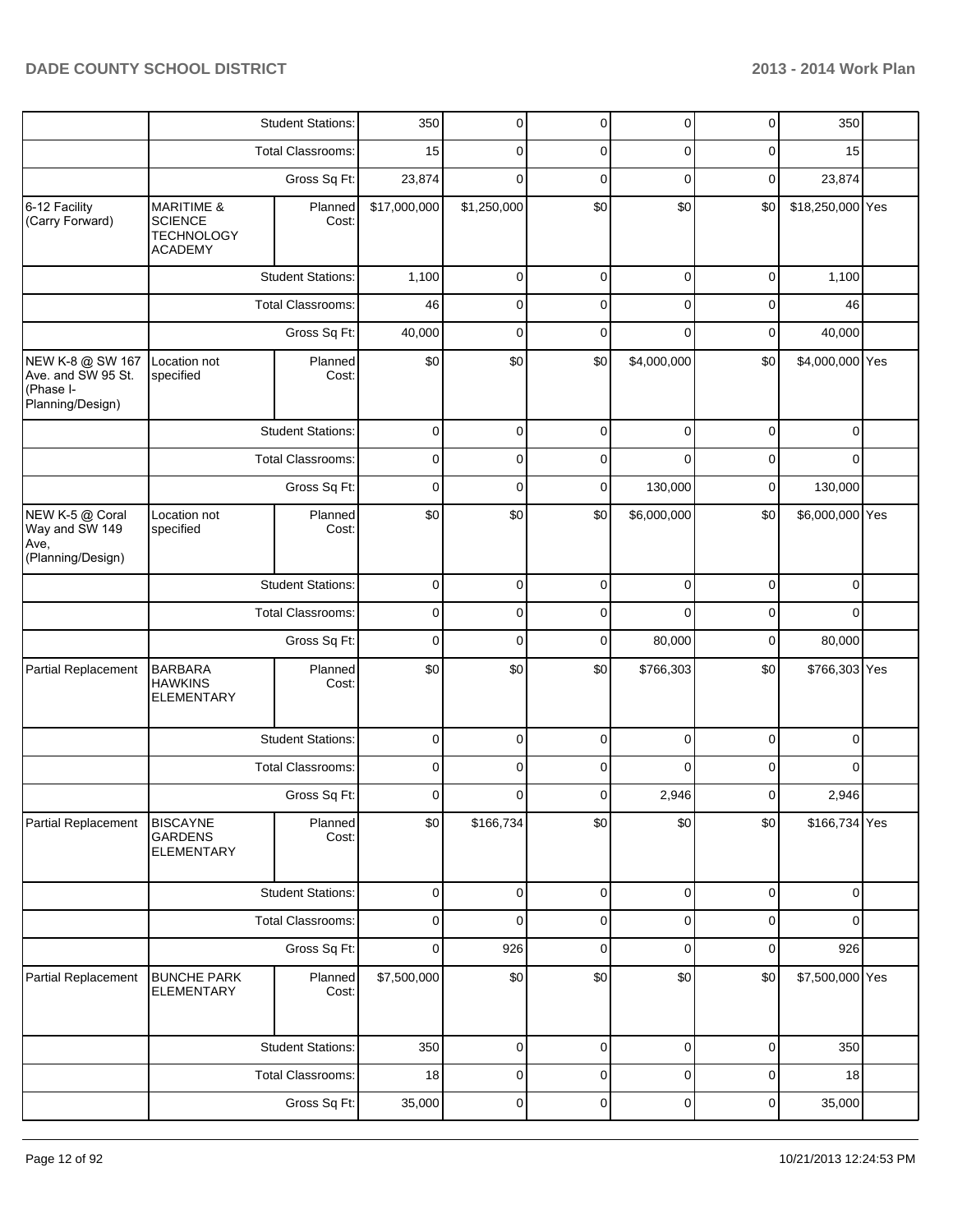| Partial Replacement | <b>CRESTVIEW</b><br><b>ELEMENTARY</b>   | Planned<br>Cost:         | \$0            | \$0            | \$0            | \$1,993,645    | \$0            | \$1,993,645 Yes |  |
|---------------------|-----------------------------------------|--------------------------|----------------|----------------|----------------|----------------|----------------|-----------------|--|
|                     |                                         | <b>Student Stations:</b> | 0              | $\mathbf 0$    | 0              | 196            | 0              | 196             |  |
|                     |                                         | Total Classrooms:        | 0              | 0              | 0              | 10             | 0              | 10              |  |
|                     |                                         | Gross Sq Ft:             | 0              | $\mathbf 0$    | 0              | 8,555          | 0              | 8,555           |  |
| Partial Replacement | <b>HIBISCUS</b><br>ELEMENTARY           | Planned<br>Cost:         | \$0            | \$2,103,192    | \$0            | \$0            | \$0            | \$2,103,192 Yes |  |
|                     |                                         | <b>Student Stations:</b> | $\pmb{0}$      | $\mathbf 0$    | $\pmb{0}$      | $\pmb{0}$      | $\pmb{0}$      | $\mathbf 0$     |  |
|                     |                                         | Total Classrooms:        | 0              | 0              | $\pmb{0}$      | 0              | 0              | $\mathbf 0$     |  |
|                     |                                         | Gross Sq Ft:             | 0              | 11,684         | 0              | 0              | 0              | 11,684          |  |
| Partial Replacement | <b>NORLAND</b><br><b>ELEMENTARY</b>     | Planned<br>Cost:         | \$0            | \$5,591,826    | \$0            | \$0            | \$0            | \$5,591,826 Yes |  |
|                     |                                         | <b>Student Stations:</b> | 0              | 0              | 0              | 0              | 0              | 0               |  |
|                     |                                         | Total Classrooms:        | 0              | 0              | 0              | 0              | 0              | $\mathbf 0$     |  |
|                     |                                         | Gross Sq Ft:             | 0              | 31,066         | 0              | 0              | 0              | 31,066          |  |
| Partial Replacement | NORLAND MIDDLE                          | Planned<br>Cost:         | \$0            | \$0            | \$0            | \$5,467,986    | \$0            | \$5,467,986 Yes |  |
|                     |                                         | <b>Student Stations:</b> | $\pmb{0}$      | $\mathbf 0$    | $\pmb{0}$      | $\pmb{0}$      | $\pmb{0}$      | $\pmb{0}$       |  |
|                     |                                         | Total Classrooms:        | $\pmb{0}$      | 0              | 0              | 0              | 0              | $\mathbf 0$     |  |
|                     |                                         | Gross Sq Ft:             | $\mathbf 0$    | $\mathbf 0$    | $\pmb{0}$      | 23,355         | $\pmb{0}$      | 23,355          |  |
| Partial Replacement | NORTH COUNTY K-<br>8 CENTER             | Planned<br>Cost:         | \$0            | \$0            | \$0            | \$1,237,207    | \$0            | \$1,237,207 Yes |  |
|                     |                                         | <b>Student Stations:</b> | $\overline{0}$ | $\overline{0}$ | $\overline{0}$ | $\overline{0}$ | $\overline{0}$ | $\overline{0}$  |  |
|                     |                                         | Total Classrooms:        | 0              | $\mathbf 0$    | 0              | $\mathbf 0$    | 0              | $\mathbf 0$     |  |
|                     |                                         | Gross Sq Ft:             | 0              | $\mathbf 0$    | 0              | 5,000          | 0              | 5,000           |  |
| Partial Replacement | <b>NORTH MIAMI</b><br><b>ELEMENTARY</b> | Planned<br>Cost:         | \$0            | \$0            | \$0            | \$3,187,661    | \$0            | \$3,187,661 Yes |  |
|                     |                                         | <b>Student Stations:</b> | $\pmb{0}$      | $\mathbf 0$    | $\pmb{0}$      | $\pmb{0}$      | $\mathsf 0$    | $\pmb{0}$       |  |
|                     |                                         | Total Classrooms:        | $\mathbf 0$    | $\mathbf 0$    | $\pmb{0}$      | $\mathbf 0$    | $\pmb{0}$      | $\mathbf 0$     |  |
|                     |                                         | Gross Sq Ft:             | $\pmb{0}$      | $\mathbf 0$    | $\pmb{0}$      | 13,000         | $\pmb{0}$      | 13,000          |  |
| Partial Replacement | OAK GROVE<br><b>ELEMENTARY</b>          | Planned<br>Cost:         | \$2,036,592    | \$0            | \$0            | \$0            | \$0            | \$2,036,592 Yes |  |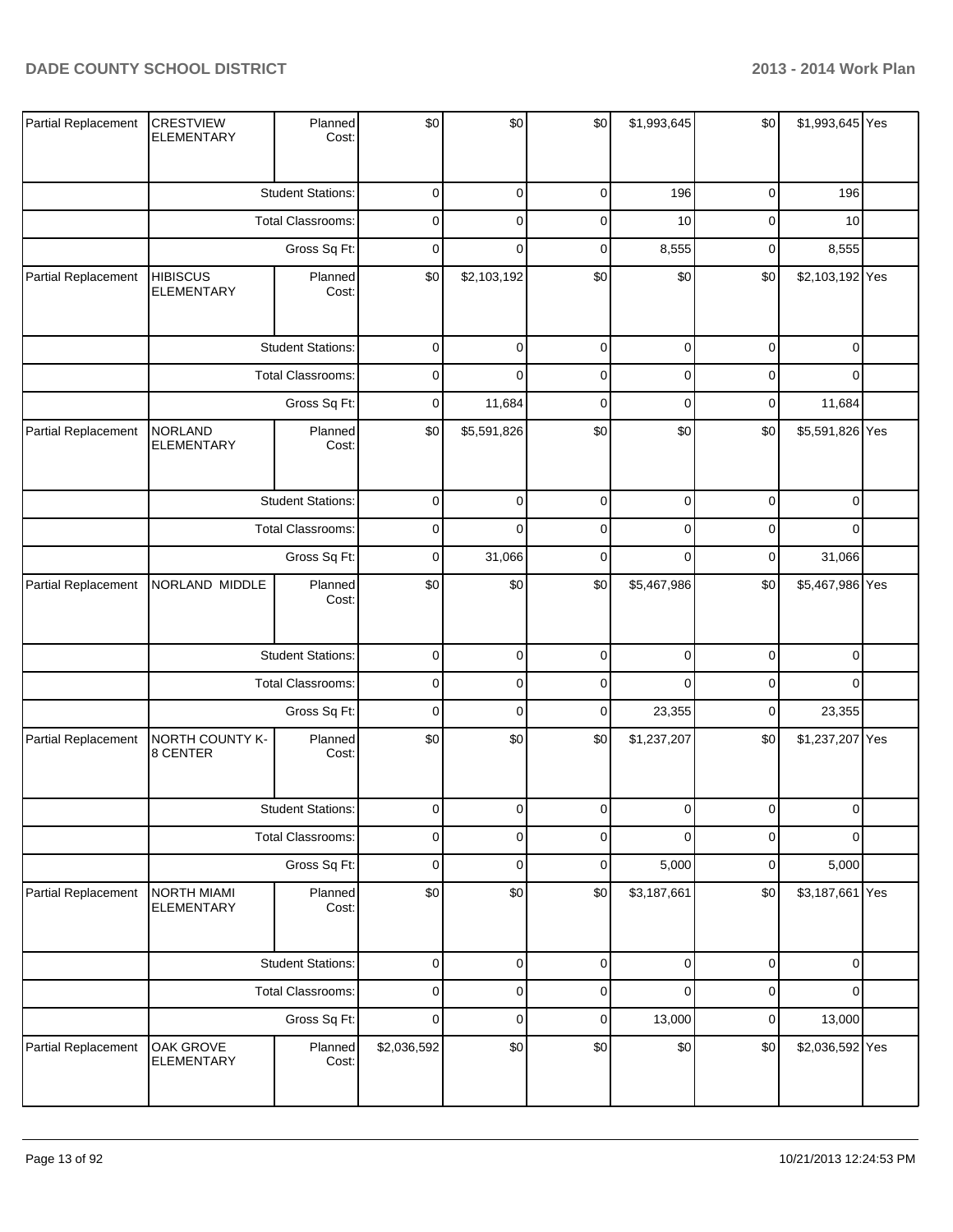|                     |                                                    | <b>Student Stations:</b> | $\overline{0}$ | $\overline{0}$ | $\overline{0}$ | $\pmb{0}$    | $\pmb{0}$   | $\mathbf 0$      |  |
|---------------------|----------------------------------------------------|--------------------------|----------------|----------------|----------------|--------------|-------------|------------------|--|
|                     |                                                    | Total Classrooms:        | 0              | $\Omega$       | 0              | 0            | 0           | 0                |  |
|                     |                                                    | Gross Sq Ft:             | 11,314         | $\Omega$       | $\Omega$       | $\mathbf{0}$ | $\mathbf 0$ | 11,314           |  |
| Partial Replacement | <b>PARKVIEW</b><br><b>ELEMENTARY</b>               | Planned<br>Cost:         | \$0            | \$2,028,762    | \$0            | \$0          | \$0         | \$2,028,762 Yes  |  |
|                     |                                                    | <b>Student Stations:</b> | $\mathbf 0$    | $\Omega$       | $\mathbf 0$    | $\mathbf 0$  | $\mathbf 0$ | $\mathbf 0$      |  |
|                     |                                                    | <b>Total Classrooms:</b> | 0              | $\Omega$       | 0              | 0            | $\mathbf 0$ | $\Omega$         |  |
|                     |                                                    | Gross Sq Ft:             | $\mathbf 0$    | 11,271         | $\overline{0}$ | $\mathbf 0$  | $\mathbf 0$ | 11,271           |  |
| Partial Replacement | <b>SCOTT LAKE</b><br><b>ELEMENTARY</b>             | Planned<br>Cost:         | \$0            | \$2,147,040    | \$0            | \$0          | \$0         | \$2,147,040 Yes  |  |
|                     |                                                    | <b>Student Stations:</b> | 0              | 0              | 0              | 0            | 0           | 0                |  |
|                     |                                                    | <b>Total Classrooms:</b> | 0              | $\Omega$       | 0              | $\mathbf{0}$ | $\Omega$    | $\Omega$         |  |
|                     |                                                    | Gross Sq Ft:             | $\mathbf 0$    | 11,928         | $\mathbf 0$    | 0            | $\mathbf 0$ | 11,928           |  |
| Partial Replacement | <b>SKYWAY</b><br><b>ELEMENTARY</b>                 | Planned<br>Cost:         | \$0            | \$0            | \$0            | \$7,699,950  | \$0         | \$7,699,950 Yes  |  |
|                     |                                                    | <b>Student Stations:</b> | $\mathbf 0$    | 0              | $\mathbf 0$    | 450          | $\mathbf 0$ | 450              |  |
|                     |                                                    | <b>Total Classrooms:</b> | 0              | 0              | $\mathbf 0$    | 23           | $\mathbf 0$ | 23               |  |
|                     |                                                    | Gross Sq Ft:             | $\mathbf 0$    | $\Omega$       | $\Omega$       | 42,750       | $\mathbf 0$ | 42,750           |  |
| Partial Replacement | <b>BROADMOOR</b><br><b>ELEMENTARY</b>              | Planned<br>Cost:         | \$0            | \$0            | \$6,649,979    | \$0          | \$0         | \$6,649,979 Yes  |  |
|                     |                                                    | <b>Student Stations:</b> | 0              | $\Omega$       | 264            | 0            | 0           | 264              |  |
|                     |                                                    | Total Classrooms:        | 0              | $\Omega$       | 12             | 0            | 0           | 12               |  |
|                     |                                                    | Gross Sq Ft:             | 0              | $\Omega$       | 33,880         | $\mathbf{0}$ | $\mathbf 0$ | 33,880           |  |
| Partial Replacement | DR HENRY W<br>MACK/WEST LITTLE<br>RIVER K-8 CENTER | Planned<br>Cost:         | \$0            | \$0            | \$10,556,100   | \$0          | \$0         | \$10,556,100 Yes |  |
|                     |                                                    | <b>Student Stations:</b> | $\mathbf 0$    | 0              | 450            | $\mathbf 0$  | $\mathbf 0$ | 450              |  |
|                     |                                                    | <b>Total Classrooms:</b> | $\pmb{0}$      | 0              | 23             | $\mathbf 0$  | $\mathbf 0$ | 23               |  |
|                     |                                                    | Gross Sq Ft:             | $\pmb{0}$      | 0              | 45,000         | $\mathbf 0$  | $\pmb{0}$   | 45,000           |  |
| Partial Replacement | <b>GRATIGNY</b><br><b>ELEMENTARY</b>               | Planned<br>Cost:         | \$0            | \$4,120,506    | \$0            | \$0          | \$0         | \$4,120,506 Yes  |  |
|                     |                                                    | <b>Student Stations:</b> | 0              | 0              | 0              | 0            | 0           | $\mathbf 0$      |  |
|                     |                                                    | Total Classrooms:        | 0              | 0              | 0              | 0            | 0           | 0                |  |
|                     |                                                    | Gross Sq Ft:             | 0              | 22,892         | 0              | 0            | 0           | 22,892           |  |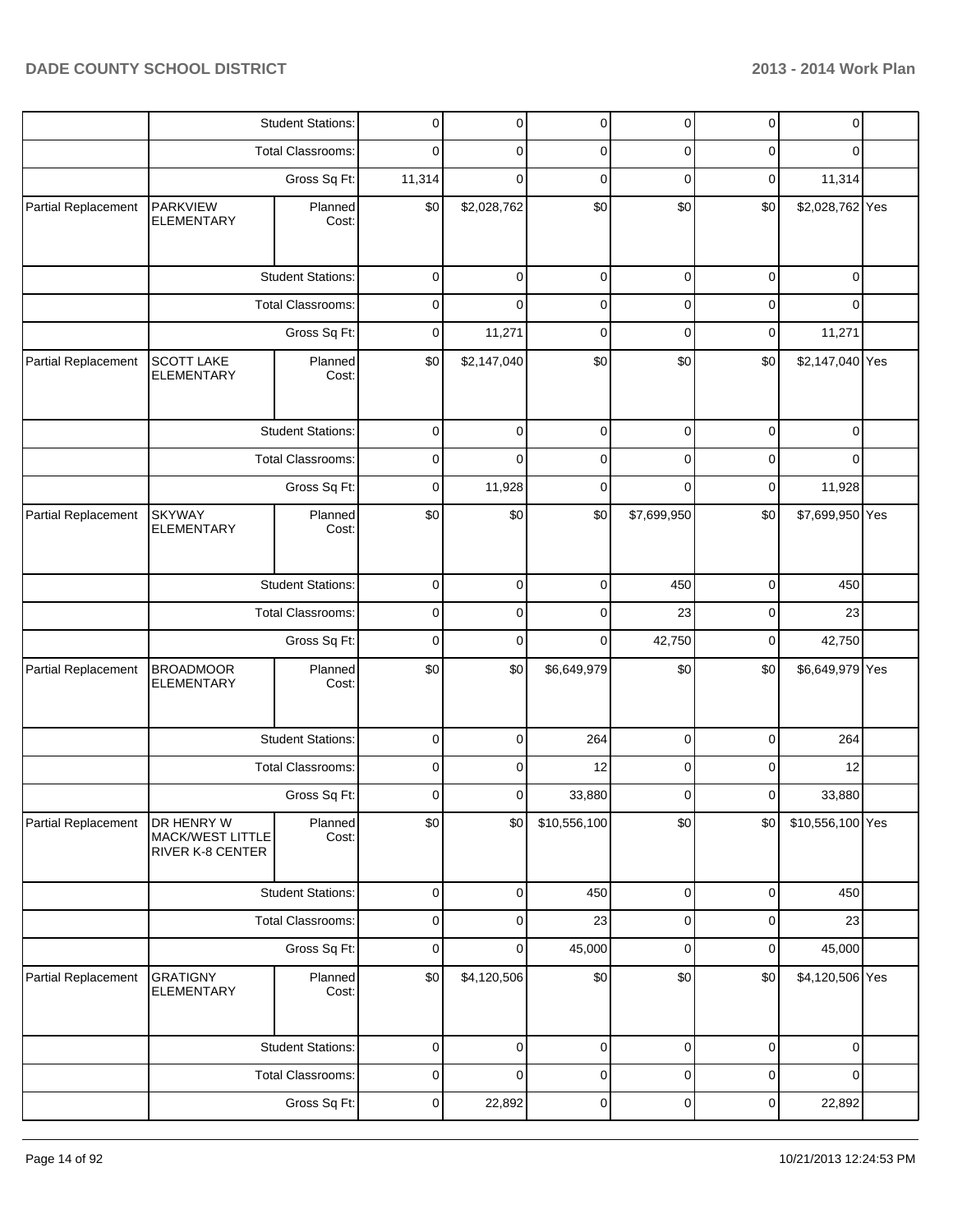| Partial Replacement                    | <b>LAKEVIEW</b><br><b>ELEMENTARY</b>                | Planned<br>Cost:         | \$0            | \$1,568,574 | \$0         | \$0            | \$0 |                                                                                                                                                                                                                                                                                                                                                                                                                                               |  |
|----------------------------------------|-----------------------------------------------------|--------------------------|----------------|-------------|-------------|----------------|-----|-----------------------------------------------------------------------------------------------------------------------------------------------------------------------------------------------------------------------------------------------------------------------------------------------------------------------------------------------------------------------------------------------------------------------------------------------|--|
|                                        |                                                     | <b>Student Stations:</b> | 0              | 0           | 0           | 0              | 0   | 0                                                                                                                                                                                                                                                                                                                                                                                                                                             |  |
|                                        |                                                     | Total Classrooms:        | 0              | $\Omega$    | $\mathbf 0$ | 0              | 0   | 0                                                                                                                                                                                                                                                                                                                                                                                                                                             |  |
|                                        |                                                     | Gross Sq Ft:             | 0              | 8,714       | $\mathbf 0$ | 0              | 0   | \$1,568,574 Yes<br>8,714<br>\$0<br>\$6,377,976 Yes<br>$\overline{0}$<br>264<br>0<br>12<br>26,400<br>0<br>\$0<br>\$6,266,718 Yes<br>0<br>392<br>0<br>20<br>34,815<br>0<br>\$0<br>\$7,603,050 Yes<br>$\overline{0}$<br>350<br>0<br>18<br>35,000<br>0<br>\$373,266 Yes<br>\$0<br>36<br>$\Omega$<br>$\overline{2}$<br>0<br>2,074<br>0<br>\$0<br>\$2,155,518 Yes<br>$\overline{0}$<br>$\mathbf{0}$<br>$\overline{0}$<br>$\Omega$<br>$\overline{0}$ |  |
| Partial Replacement                    | <b>MADISON MIDDLE</b>                               | Planned<br>Cost:         | \$0            | \$0         | \$0         | \$6,377,976    |     |                                                                                                                                                                                                                                                                                                                                                                                                                                               |  |
|                                        |                                                     | <b>Student Stations:</b> | $\pmb{0}$      | $\mathbf 0$ | $\pmb{0}$   | 264            |     |                                                                                                                                                                                                                                                                                                                                                                                                                                               |  |
|                                        |                                                     | Total Classrooms:        | 0              | $\mathbf 0$ | $\mathbf 0$ | 12             |     |                                                                                                                                                                                                                                                                                                                                                                                                                                               |  |
|                                        |                                                     | Gross Sq Ft:             | $\mathbf 0$    | $\mathbf 0$ | $\mathbf 0$ | 26,400         |     |                                                                                                                                                                                                                                                                                                                                                                                                                                               |  |
| Partial Replacement                    | <b>MELROSE</b><br><b>ELEMENTARY</b>                 | Planned<br>Cost:         | \$6,266,718    | \$0         | \$0         | \$0            |     |                                                                                                                                                                                                                                                                                                                                                                                                                                               |  |
|                                        |                                                     | <b>Student Stations:</b> | 392            | $\mathbf 0$ | 0           | 0              |     |                                                                                                                                                                                                                                                                                                                                                                                                                                               |  |
|                                        |                                                     | Total Classrooms:        | 20             | $\mathbf 0$ | $\mathbf 0$ | 0              |     |                                                                                                                                                                                                                                                                                                                                                                                                                                               |  |
|                                        |                                                     | Gross Sq Ft:             | 34,815         | 0           | $\mathbf 0$ | $\mathbf 0$    |     |                                                                                                                                                                                                                                                                                                                                                                                                                                               |  |
| Partial Replacement                    | <b>MIAMI PARK</b><br>ELEMENTARY                     | Planned<br>Cost:         | \$0            | \$0         | \$7,603,050 | \$0            |     |                                                                                                                                                                                                                                                                                                                                                                                                                                               |  |
|                                        |                                                     | <b>Student Stations:</b> | 0              | $\mathbf 0$ | 350         | $\overline{0}$ |     |                                                                                                                                                                                                                                                                                                                                                                                                                                               |  |
|                                        |                                                     | Total Classrooms:        | $\mathbf 0$    | $\mathbf 0$ | 18          | $\mathbf 0$    |     |                                                                                                                                                                                                                                                                                                                                                                                                                                               |  |
|                                        |                                                     | Gross Sq Ft:             | 0              | $\mathbf 0$ | 35,000      | $\mathbf 0$    |     |                                                                                                                                                                                                                                                                                                                                                                                                                                               |  |
| Partial Replacement<br>(Carry Forward) | VAN E BLANTON<br><b>ELEMENTARY</b>                  | Planned<br>Cost:         | \$373,266      | \$0         | \$0         | \$0            |     |                                                                                                                                                                                                                                                                                                                                                                                                                                               |  |
|                                        |                                                     | <b>Student Stations:</b> | 36             | $\Omega$    | $\Omega$    | U              |     |                                                                                                                                                                                                                                                                                                                                                                                                                                               |  |
|                                        |                                                     | <b>Total Classrooms:</b> | $\overline{c}$ | $\mathbf 0$ | $\mathbf 0$ | $\mathbf 0$    |     |                                                                                                                                                                                                                                                                                                                                                                                                                                               |  |
|                                        |                                                     | Gross Sq Ft:             | 2,074          | $\mathbf 0$ | $\mathbf 0$ | $\mathbf 0$    |     |                                                                                                                                                                                                                                                                                                                                                                                                                                               |  |
| Partial Replacement                    | <b>GREYNOLDS PARK</b><br><b>ELEMENTARY</b>          | Planned<br>Cost:         | \$0            | \$0         | \$2,155,518 | \$0            |     |                                                                                                                                                                                                                                                                                                                                                                                                                                               |  |
|                                        |                                                     | <b>Student Stations:</b> | 0              | $\mathbf 0$ | $\pmb{0}$   | $\overline{0}$ |     |                                                                                                                                                                                                                                                                                                                                                                                                                                               |  |
|                                        |                                                     | <b>Total Classrooms:</b> | 0              | $\mathbf 0$ | $\mathbf 0$ | $\mathbf 0$    |     |                                                                                                                                                                                                                                                                                                                                                                                                                                               |  |
|                                        |                                                     | Gross Sq Ft:             | 0              | $\mathbf 0$ | 11,976      | $\mathbf 0$    |     | 11,976                                                                                                                                                                                                                                                                                                                                                                                                                                        |  |
| Partial Replacement                    | <b>MADIE IVES</b><br><b>COMMUNITY</b><br>ELEMENTARY | Planned<br>Cost:         | \$0            | \$0         | \$2,958,714 | \$0            | \$0 | \$2,958,714 Yes                                                                                                                                                                                                                                                                                                                                                                                                                               |  |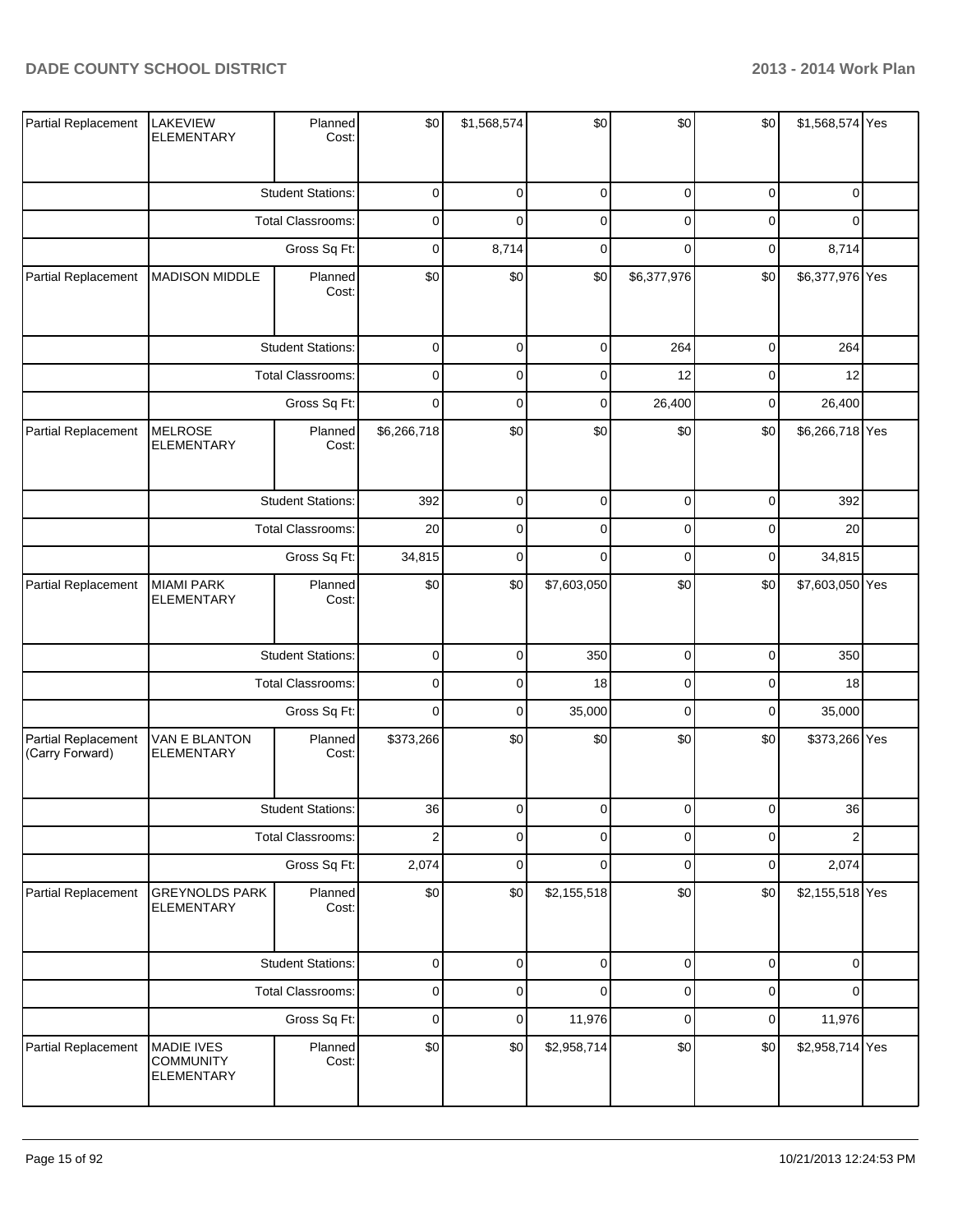|                     |                                                 | <b>Student Stations:</b> | 0                                                                                                                                                                                                                                                                                                                                                                                                                                                                                                                                                                                                                                                                                                                                                                                                                                                                                                                                                                                                                                                                                                                      |     |             | 0           | $\pmb{0}$   |             |  |
|---------------------|-------------------------------------------------|--------------------------|------------------------------------------------------------------------------------------------------------------------------------------------------------------------------------------------------------------------------------------------------------------------------------------------------------------------------------------------------------------------------------------------------------------------------------------------------------------------------------------------------------------------------------------------------------------------------------------------------------------------------------------------------------------------------------------------------------------------------------------------------------------------------------------------------------------------------------------------------------------------------------------------------------------------------------------------------------------------------------------------------------------------------------------------------------------------------------------------------------------------|-----|-------------|-------------|-------------|-------------|--|
|                     |                                                 | <b>Total Classrooms:</b> | 0                                                                                                                                                                                                                                                                                                                                                                                                                                                                                                                                                                                                                                                                                                                                                                                                                                                                                                                                                                                                                                                                                                                      | 0   | 0           | 0           | 0           | 0           |  |
|                     |                                                 | Gross Sq Ft:             | 0                                                                                                                                                                                                                                                                                                                                                                                                                                                                                                                                                                                                                                                                                                                                                                                                                                                                                                                                                                                                                                                                                                                      | 0   | 16,437      | 0           | 0           | 16,437      |  |
| Partial Replacement | <b>FLAMINGO</b><br><b>ELEMENTARY</b>            | Planned<br>Cost:         | \$0                                                                                                                                                                                                                                                                                                                                                                                                                                                                                                                                                                                                                                                                                                                                                                                                                                                                                                                                                                                                                                                                                                                    | \$0 |             | \$0         | \$0         |             |  |
|                     |                                                 | <b>Student Stations:</b> | $\mathbf 0$                                                                                                                                                                                                                                                                                                                                                                                                                                                                                                                                                                                                                                                                                                                                                                                                                                                                                                                                                                                                                                                                                                            | 0   | $\mathbf 0$ | $\mathbf 0$ | $\mathbf 0$ | $\mathbf 0$ |  |
|                     |                                                 | Total Classrooms:        | 0                                                                                                                                                                                                                                                                                                                                                                                                                                                                                                                                                                                                                                                                                                                                                                                                                                                                                                                                                                                                                                                                                                                      | 0   | $\mathbf 0$ | 0           | 0           | 0           |  |
|                     |                                                 | Gross Sq Ft:             | $\mathbf 0$                                                                                                                                                                                                                                                                                                                                                                                                                                                                                                                                                                                                                                                                                                                                                                                                                                                                                                                                                                                                                                                                                                            | 0   | 35,205      | $\mathbf 0$ | 0           | 35,205      |  |
| Partial Replacement | M A MILAM K-8<br><b>CENTER</b>                  | Planned<br>Cost:         | $\overline{0}$<br>0<br>0<br>\$6,336,828<br>\$6,336,828 Yes<br>\$0<br>\$0<br>\$1,758,348<br>\$0<br>\$0<br>\$1,758,348 Yes<br>0<br>0<br>0<br>0<br>0<br>$\mathbf 0$<br>0<br>0<br>0<br>0<br>0<br>0<br>0<br>9,769<br>9,769<br>0<br>0<br>0<br>\$0<br>\$0<br>\$1,285,866<br>\$0<br>\$0<br>\$1,285,866 Yes<br>$\mathbf 0$<br>0<br>$\mathbf 0$<br>$\mathbf 0$<br>$\mathbf 0$<br>$\mathbf 0$<br>0<br>0<br>0<br>0<br>$\Omega$<br>0<br>$\mathbf 0$<br>0<br>$\mathbf 0$<br>$\mathbf 0$<br>7,144<br>7,144<br>\$0<br>\$0<br>\$0<br>\$0<br>\$4,414,374 Yes<br>\$4,414,374<br>0<br>0<br>0<br>0<br>0<br>0<br>0<br>0<br>0<br>0<br>0<br>0<br>0<br>24,524<br>$\mathbf 0$<br>0<br>24,524<br>0<br>\$0<br>\$0<br> \$0 <br>\$2,403,144<br>\$0<br>\$2,403,144 Yes<br>$\mathbf 0$<br>0<br>$\pmb{0}$<br>$\pmb{0}$<br>$\mathbf 0$<br>$\mathbf 0$<br>0<br>0<br>$\overline{0}$<br>0<br>0<br>$\mathbf 0$<br>$\pmb{0}$<br>0<br>13,351<br>$\mathbf 0$<br>$\pmb{0}$<br>13,351<br>\$0<br>\$4,643,586<br>\$0<br>\$0<br>\$4,643,586 Yes<br>\$0<br>0<br>0<br>0<br>0<br>0<br>$\mathbf 0$<br>0<br>0<br>0<br>0<br>0<br>0<br>25,798<br>25,798<br>0<br>0<br>0<br>0 |     |             |             |             |             |  |
|                     |                                                 | <b>Student Stations:</b> |                                                                                                                                                                                                                                                                                                                                                                                                                                                                                                                                                                                                                                                                                                                                                                                                                                                                                                                                                                                                                                                                                                                        |     |             |             |             |             |  |
|                     |                                                 | <b>Total Classrooms:</b> |                                                                                                                                                                                                                                                                                                                                                                                                                                                                                                                                                                                                                                                                                                                                                                                                                                                                                                                                                                                                                                                                                                                        |     |             |             |             |             |  |
|                     |                                                 | Gross Sq Ft:             |                                                                                                                                                                                                                                                                                                                                                                                                                                                                                                                                                                                                                                                                                                                                                                                                                                                                                                                                                                                                                                                                                                                        |     |             |             |             |             |  |
| Partial Replacement | <b>MAE M WALTERS</b><br><b>ELEMENTARY</b>       | Planned<br>Cost:         |                                                                                                                                                                                                                                                                                                                                                                                                                                                                                                                                                                                                                                                                                                                                                                                                                                                                                                                                                                                                                                                                                                                        |     |             |             |             |             |  |
|                     |                                                 | <b>Student Stations:</b> |                                                                                                                                                                                                                                                                                                                                                                                                                                                                                                                                                                                                                                                                                                                                                                                                                                                                                                                                                                                                                                                                                                                        |     |             |             |             |             |  |
|                     |                                                 | Total Classrooms:        |                                                                                                                                                                                                                                                                                                                                                                                                                                                                                                                                                                                                                                                                                                                                                                                                                                                                                                                                                                                                                                                                                                                        |     |             |             |             |             |  |
|                     |                                                 | Gross Sq Ft:             |                                                                                                                                                                                                                                                                                                                                                                                                                                                                                                                                                                                                                                                                                                                                                                                                                                                                                                                                                                                                                                                                                                                        |     |             |             |             |             |  |
| Partial Replacement | <b>MEADOWLANE</b><br><b>ELEMENTARY</b>          | Planned<br>Cost:         |                                                                                                                                                                                                                                                                                                                                                                                                                                                                                                                                                                                                                                                                                                                                                                                                                                                                                                                                                                                                                                                                                                                        |     |             |             |             |             |  |
|                     |                                                 | <b>Student Stations:</b> |                                                                                                                                                                                                                                                                                                                                                                                                                                                                                                                                                                                                                                                                                                                                                                                                                                                                                                                                                                                                                                                                                                                        |     |             |             |             |             |  |
|                     |                                                 | Total Classrooms:        |                                                                                                                                                                                                                                                                                                                                                                                                                                                                                                                                                                                                                                                                                                                                                                                                                                                                                                                                                                                                                                                                                                                        |     |             |             |             |             |  |
|                     |                                                 | Gross Sq Ft:             |                                                                                                                                                                                                                                                                                                                                                                                                                                                                                                                                                                                                                                                                                                                                                                                                                                                                                                                                                                                                                                                                                                                        |     |             |             |             |             |  |
| Partial Replacement | NORTH TWIN<br><b>LAKES</b><br><b>ELEMENTARY</b> | Planned<br>Cost:         |                                                                                                                                                                                                                                                                                                                                                                                                                                                                                                                                                                                                                                                                                                                                                                                                                                                                                                                                                                                                                                                                                                                        |     |             |             |             |             |  |
|                     |                                                 | <b>Student Stations:</b> |                                                                                                                                                                                                                                                                                                                                                                                                                                                                                                                                                                                                                                                                                                                                                                                                                                                                                                                                                                                                                                                                                                                        |     |             |             |             |             |  |
|                     |                                                 | <b>Total Classrooms:</b> |                                                                                                                                                                                                                                                                                                                                                                                                                                                                                                                                                                                                                                                                                                                                                                                                                                                                                                                                                                                                                                                                                                                        |     |             |             |             |             |  |
|                     |                                                 | Gross Sq Ft:             |                                                                                                                                                                                                                                                                                                                                                                                                                                                                                                                                                                                                                                                                                                                                                                                                                                                                                                                                                                                                                                                                                                                        |     |             |             |             |             |  |
| Partial Replacement | PALM SPRINGS<br><b>ELEMENTARY</b>               | Planned<br>Cost:         |                                                                                                                                                                                                                                                                                                                                                                                                                                                                                                                                                                                                                                                                                                                                                                                                                                                                                                                                                                                                                                                                                                                        |     |             |             |             |             |  |
|                     |                                                 | <b>Student Stations:</b> |                                                                                                                                                                                                                                                                                                                                                                                                                                                                                                                                                                                                                                                                                                                                                                                                                                                                                                                                                                                                                                                                                                                        |     |             |             |             |             |  |
|                     |                                                 | Total Classrooms:        |                                                                                                                                                                                                                                                                                                                                                                                                                                                                                                                                                                                                                                                                                                                                                                                                                                                                                                                                                                                                                                                                                                                        |     |             |             |             |             |  |
|                     |                                                 | Gross Sq Ft:             |                                                                                                                                                                                                                                                                                                                                                                                                                                                                                                                                                                                                                                                                                                                                                                                                                                                                                                                                                                                                                                                                                                                        |     |             |             |             |             |  |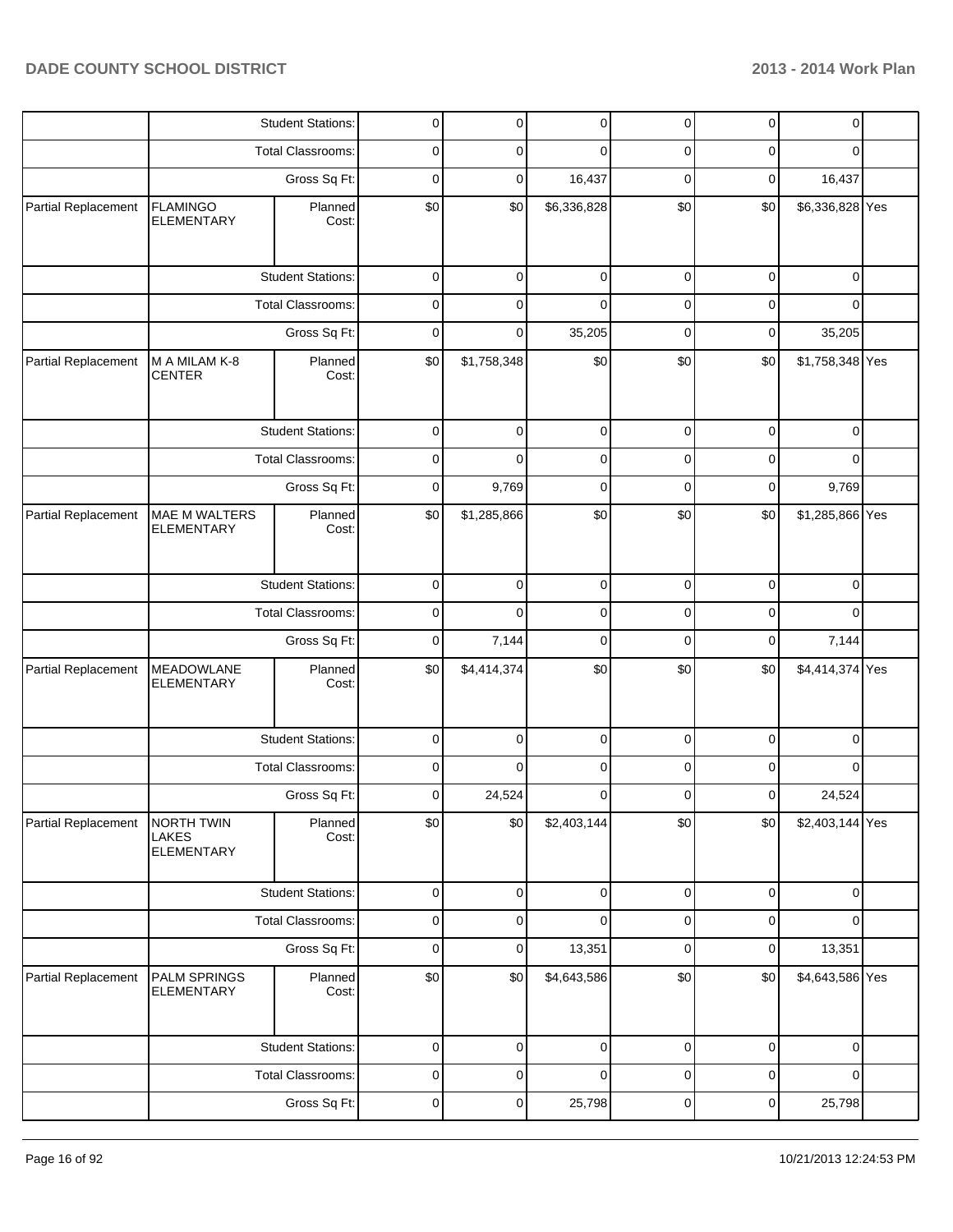| Partial Replacement                    | <b>TWIN LAKES</b><br><b>ELEMENTARY</b>     | Planned<br>Cost:         | \$0            | \$1,608,588 | \$0         | \$0            | \$0         | \$1,608,588 Yes |  |
|----------------------------------------|--------------------------------------------|--------------------------|----------------|-------------|-------------|----------------|-------------|-----------------|--|
|                                        |                                            | <b>Student Stations:</b> | 0              | $\mathbf 0$ | $\pmb{0}$   | $\mathbf 0$    | 0           | 0               |  |
|                                        |                                            | Total Classrooms:        | $\mathbf 0$    | $\Omega$    | $\mathbf 0$ | 0              | 0           | $\Omega$        |  |
|                                        | Gross Sq Ft:                               |                          | 0              | 8,937       | $\mathbf 0$ | $\mathbf 0$    | 0           | 8,937           |  |
| Partial Replacement                    | <b>HENRY M FLAGLER</b><br>ELEMENTARY       | Planned<br>Cost:         | \$0            | \$2,195,892 | \$0         | \$0            | \$0         | \$2,195,892 Yes |  |
|                                        |                                            | <b>Student Stations:</b> | $\pmb{0}$      | $\mathbf 0$ | $\pmb{0}$   | $\overline{0}$ | $\mathbf 0$ | $\mathbf 0$     |  |
|                                        |                                            | Total Classrooms:        | 0              | $\mathbf 0$ | $\pmb{0}$   | $\mathbf 0$    | 0           | 0               |  |
|                                        |                                            | Gross Sq Ft:             | 0              | 12,199      | $\pmb{0}$   | $\mathbf 0$    | 0           | 12,199          |  |
| Partial Replacement                    | <b>JAMES H BRIGHT</b><br><b>ELEMENTARY</b> | Planned<br>Cost:         | \$0            | \$0         | \$0         | \$5,598,684    | \$0         | \$5,598,684 Yes |  |
|                                        |                                            | <b>Student Stations:</b> | $\mathbf 0$    | $\mathbf 0$ | $\mathbf 0$ | $\mathbf 0$    | 0           | 0               |  |
|                                        |                                            | Total Classrooms:        | $\mathbf 0$    | $\mathbf 0$ | $\mathbf 0$ | $\mathbf 0$    | 0           | 0               |  |
|                                        | Gross Sq Ft:                               |                          | 0              | $\pmb{0}$   | $\pmb{0}$   | 31,104         | 0           | 31,104          |  |
| Partial Replacement<br>(Carry Forward) | <b>KINLOCH PARK</b><br><b>ELEMENTARY</b>   | Planned<br>Cost:         | \$372,042      | \$0         | \$0         | \$0            | \$0         | \$372,042 Yes   |  |
|                                        |                                            | <b>Student Stations:</b> | 36             | $\pmb{0}$   | $\mathbf 0$ | $\mathbf 0$    | $\mathbf 0$ | 36              |  |
|                                        |                                            | Total Classrooms:        | $\overline{2}$ | $\mathbf 0$ | $\pmb{0}$   | $\mathbf 0$    | 0           | $\overline{2}$  |  |
|                                        |                                            | Gross Sq Ft:             | 2,067          | $\pmb{0}$   | $\mathbf 0$ | $\mathbf 0$    | 0           | 2,067           |  |
| Partial Replacement                    | <b>KINLOCH PARK</b><br><b>MIDDLE</b>       | Planned<br>Cost:         | \$2,414,934    | \$0         | \$0         | \$0            | \$0         | \$2,414,934 Yes |  |
|                                        |                                            | <b>Student Stations:</b> | $\Omega$       | $\Omega$    | $\Omega$    | $\Omega$       | $\Omega$    | $\Omega$        |  |
|                                        |                                            | Total Classrooms:        | $\mathbf 0$    | $\pmb{0}$   | $\pmb{0}$   | $\mathbf 0$    | 0           | 0               |  |
|                                        |                                            | Gross Sq Ft:             | 13,416         | 0           | $\pmb{0}$   | $\mathbf 0$    | 0           | 13,416          |  |
| Partial Replacement                    | <b>MIAMI SPRINGS</b><br><b>MIDDLE</b>      | Planned<br>Cost:         | \$0            | \$570,906   | \$0         | \$0            | \$0         | \$570,906 Yes   |  |
|                                        |                                            | <b>Student Stations:</b> | $\mathsf 0$    | 88          | $\mathbf 0$ | $\overline{0}$ | 0           | 88              |  |
|                                        |                                            | Total Classrooms:        | $\mathsf 0$    | 4           | $\pmb{0}$   | $\mathbf 0$    | 0           | 4               |  |
|                                        |                                            | Gross Sq Ft:             | 0              | 3,172       | $\pmb{0}$   | $\mathbf 0$    | 0           | 3,172           |  |
| Partial Replacement                    | SPRINGVIEW<br><b>ELEMENTARY</b>            | Planned<br>Cost:         | \$0            | \$3,454,128 | \$0         | \$0            | \$0         | \$3,454,128 Yes |  |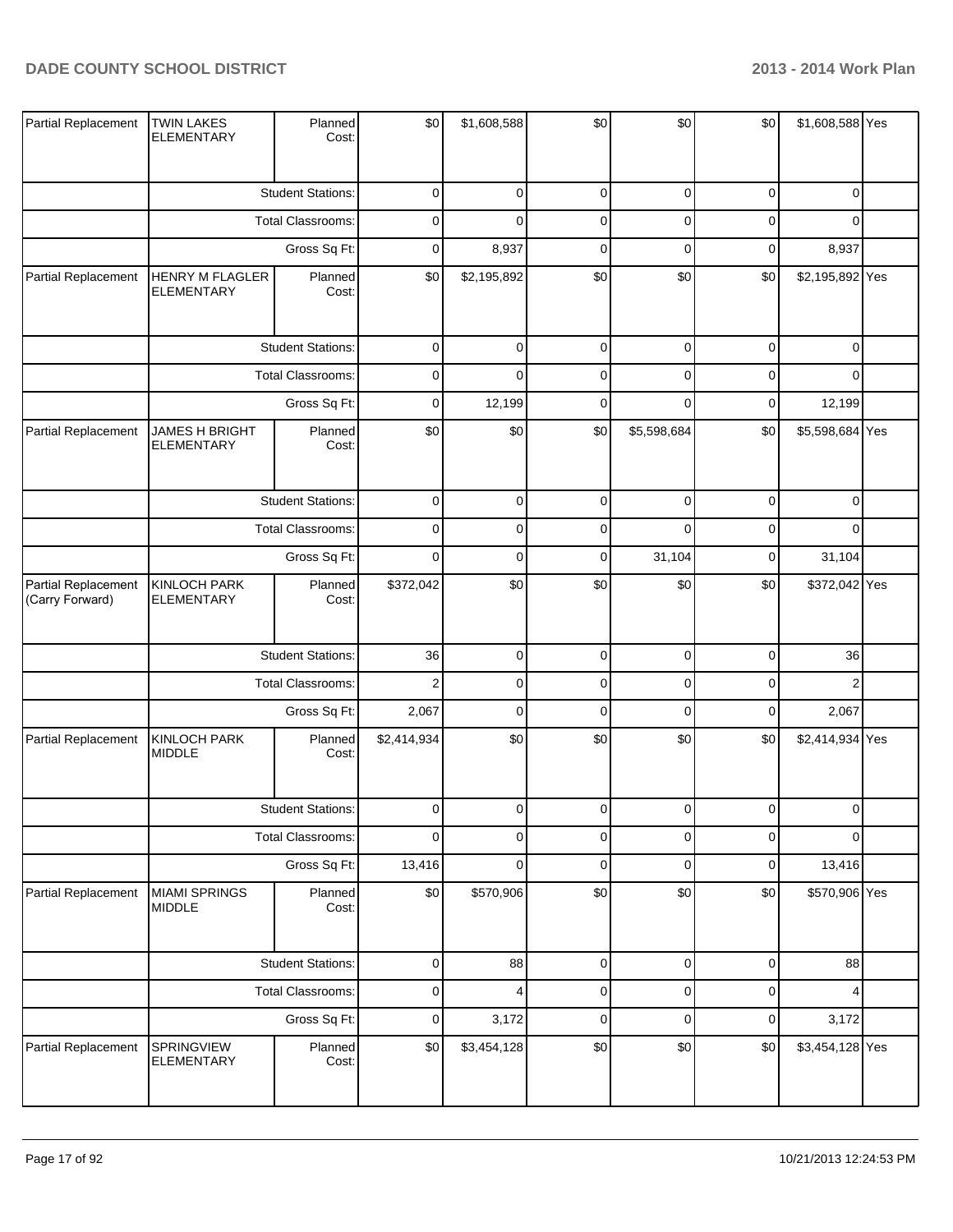|                                               |                                                                   | <b>Student Stations:</b> | 0           | 0              | 0              | 0           | 0           | 0               |  |
|-----------------------------------------------|-------------------------------------------------------------------|--------------------------|-------------|----------------|----------------|-------------|-------------|-----------------|--|
|                                               |                                                                   | <b>Total Classrooms:</b> | 0           | 0              | 0              | 0           | 0           | 0               |  |
|                                               |                                                                   | Gross Sq Ft:             | 0           | 19,190         | $\mathbf 0$    | 0           | 0           | 19,190          |  |
| Partial Replacement<br>(Carry Forward)        | <b>AUBURNDALE</b><br><b>ELEMENTARY</b>                            | Planned<br>Cost:         | \$365,364   | \$0            | \$0            | \$0         | \$0         | \$365,364 Yes   |  |
|                                               |                                                                   | <b>Student Stations:</b> | 36          | 0              | $\pmb{0}$      | $\mathbf 0$ | $\mathbf 0$ | 36              |  |
|                                               |                                                                   | <b>Total Classrooms:</b> | 2           | 0              | 0              | 0           | 0           | $\overline{2}$  |  |
|                                               |                                                                   | Gross Sq Ft:             | 2,030       | 0              | 0              | $\mathbf 0$ | 0           | 2,030           |  |
| Partial Replacement                           | <b>CITRUS GROVE</b><br><b>ELEMENTARY</b>                          | Planned<br>Cost:         | \$0         | \$0            | \$3,410,280    | \$0         | \$0         | \$3,410,280 Yes |  |
|                                               |                                                                   | <b>Student Stations:</b> | 0           | 0              | 0              | 0           | 0           | 0               |  |
|                                               |                                                                   | <b>Total Classrooms:</b> | 0           | 0              | 0              | 0           | 0           | 0               |  |
|                                               |                                                                   | Gross Sq Ft:             | 0           | 0              | 18,946         | 0           | 0           | 18,946          |  |
| Partial Replacement                           | <b>DAVID FAIRCHILD</b><br><b>ELEMENTARY</b>                       | Planned<br>Cost:         | \$0         | \$0            | \$0            | \$2,639,358 | \$0         | \$2,639,358 Yes |  |
|                                               |                                                                   | <b>Student Stations:</b> | $\mathbf 0$ | 0              | $\pmb{0}$      | $\mathbf 0$ | $\mathbf 0$ | $\mathbf 0$     |  |
|                                               |                                                                   | Total Classrooms:        | 0           | 0              | 0              | 0           | 0           | 0               |  |
|                                               | Gross Sq Ft:                                                      |                          | 0           | 0              | 0              | 14,663      | 0           | 14,663          |  |
| Partial Replacement                           | <b>GEORGE</b><br><b>WASHINGTON</b><br>CARVER<br><b>ELEMENTARY</b> | Planned<br>Cost:         | \$391,014   | \$0            | \$0            | \$0         | \$0         | \$391,014 Yes   |  |
|                                               |                                                                   | <b>Student Stations:</b> | 54          | 0              | 0              | 0           | 0           | 54              |  |
|                                               |                                                                   | <b>Total Classrooms:</b> | 3           | 0              | 0              | 0           | 0           | 3               |  |
|                                               |                                                                   | Gross Sq Ft:             | 2,172       | 0              | 0              | 0           | 0           | 2,172           |  |
| <b>Partial Replacement</b><br>(Carry Forward) | <b>LUDLAM</b><br><b>ELEMENTARY</b>                                | Planned<br>Cost:         | \$1,220,166 | \$0            | \$0            | \$0         | \$0         | \$1,220,166 Yes |  |
|                                               |                                                                   | <b>Student Stations:</b> | 144         | $\overline{0}$ | $\overline{0}$ | $\pmb{0}$   | $\pmb{0}$   | 144             |  |
|                                               |                                                                   | <b>Total Classrooms:</b> | 8           | 0              | 0              | 0           | 0           | 8               |  |
|                                               |                                                                   | Gross Sq Ft:             | 6,779       | 0              | $\mathbf 0$    | $\mathbf 0$ | $\pmb{0}$   | 6,779           |  |
| Partial Replacement<br>(Carry Forward)        | <b>SNAPPER CREEK</b><br><b>ELEMENTARY</b>                         | Planned<br>Cost:         | \$603,900   | \$0            | \$0            | \$0         | \$0         | \$603,900 Yes   |  |
|                                               |                                                                   | <b>Student Stations:</b> | 0           | 0              | 0              | $\mathbf 0$ | 0           | $\mathbf 0$     |  |
|                                               |                                                                   | <b>Total Classrooms:</b> | 0           | 0              | 0              | 0           | 0           | $\mathbf 0$     |  |
|                                               |                                                                   | Gross Sq Ft:             | 3,355       | 0              | 0              | 0           | 0           | 3,355           |  |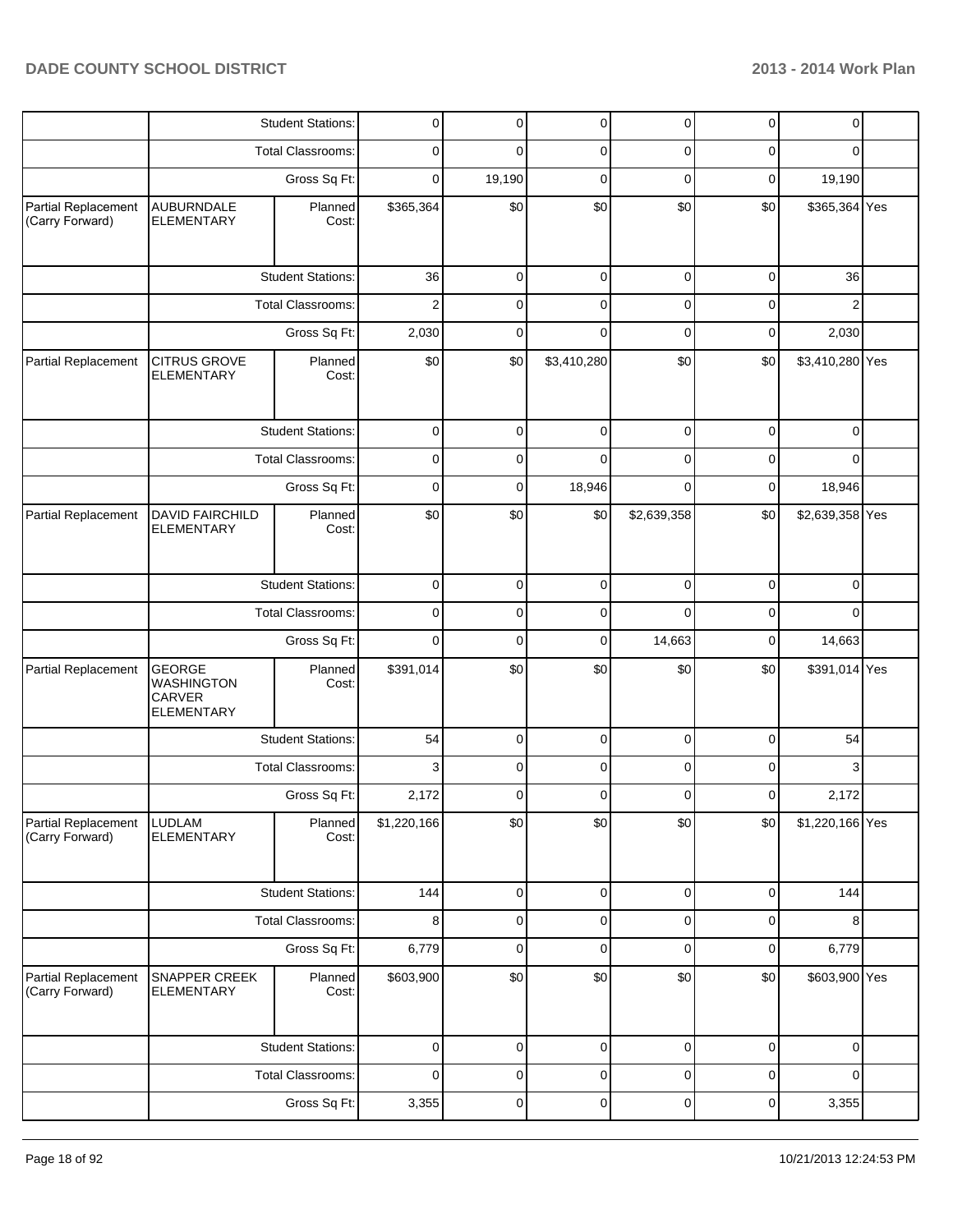| Partial Replacement<br>(Carry Forward) | <b>CORAL PARK</b><br><b>ELEMENTARY</b> | Planned<br>Cost:         | \$757,602   | \$0         | \$0         | \$0         | \$0              | \$757,602 Yes   |  |
|----------------------------------------|----------------------------------------|--------------------------|-------------|-------------|-------------|-------------|------------------|-----------------|--|
|                                        |                                        | <b>Student Stations:</b> | 90          | 0           | $\pmb{0}$   | 0           | $\mathbf 0$      | 90              |  |
|                                        |                                        | Total Classrooms:        | 5           | $\mathbf 0$ | $\pmb{0}$   | $\mathbf 0$ | $\mathbf 0$      | 5               |  |
|                                        |                                        | Gross Sq Ft:             | 4,209       | $\mathbf 0$ | $\pmb{0}$   | $\mathbf 0$ | $\mathbf 0$      | 4,209           |  |
| Partial Replacement                    | CORAL TERRACE<br><b>ELEMENTARY</b>     | Planned<br>Cost:         | \$0         | \$1,049,760 | \$0         | \$0         | \$0              | \$1,049,760 Yes |  |
|                                        |                                        | <b>Student Stations:</b> | $\pmb{0}$   | $\mathbf 0$ | $\pmb{0}$   | $\pmb{0}$   | $\boldsymbol{0}$ | $\mathbf 0$     |  |
|                                        |                                        | Total Classrooms:        | $\mathbf 0$ | $\mathbf 0$ | $\pmb{0}$   | $\mathbf 0$ | $\mathbf 0$      | $\Omega$        |  |
|                                        |                                        | Gross Sq Ft:             | $\mathbf 0$ | 5,832       | $\mathbf 0$ | $\mathbf 0$ | $\mathbf 0$      | 5,832           |  |
| Partial Replacement                    | <b>EVERGLADES K-8</b><br><b>CENTER</b> | Planned<br>Cost:         | \$0         | \$0         | \$1,674,648 | \$0         | \$0              | \$1,674,648 Yes |  |
|                                        |                                        | <b>Student Stations:</b> | $\mathbf 0$ | $\mathbf 0$ | $\pmb{0}$   | $\mathbf 0$ | $\mathbf 0$      | 0               |  |
|                                        |                                        | Total Classrooms:        | $\mathbf 0$ | $\mathbf 0$ | $\mathbf 0$ | $\mathbf 0$ | $\mathbf 0$      | 0               |  |
|                                        | Gross Sq Ft:                           |                          | $\mathbf 0$ | $\mathbf 0$ | 9,304       | $\mathbf 0$ | $\mathbf 0$      | 9,304           |  |
| Partial Replacement<br>(Carry Forward) | <b>FAIRLAWN</b><br><b>ELEMENTARY</b>   | Planned<br>Cost:         | \$1,086,084 | \$0         | \$0         | \$0         | \$0              | \$1,086,084 Yes |  |
|                                        |                                        | <b>Student Stations:</b> | 156         | $\pmb{0}$   | $\pmb{0}$   | $\pmb{0}$   | $\overline{0}$   | 156             |  |
|                                        |                                        | Total Classrooms:        | 8           | $\mathbf 0$ | $\pmb{0}$   | $\mathbf 0$ | $\overline{0}$   | 8               |  |
|                                        |                                        | Gross Sq Ft:             | 6,034       | $\pmb{0}$   | $\pmb{0}$   | $\mathbf 0$ | $\overline{0}$   | 6,034           |  |
| Partial Replacement                    | <b>ROCKWAY</b><br><b>ELEMENTARY</b>    | Planned<br>Cost:         | \$0         | \$3,698,658 | \$0         | \$0         | \$0              | \$3,698,658 Yes |  |
|                                        |                                        | <b>Student Stations:</b> | $\Omega$    | $\Omega$    | $\Omega$    | $\Omega$    | $\Omega$         | $\Omega$        |  |
|                                        |                                        | <b>Total Classrooms:</b> | $\mathbf 0$ | $\mathbf 0$ | $\pmb{0}$   | $\mathbf 0$ | $\mathbf 0$      | 0               |  |
|                                        |                                        | Gross Sq Ft:             | $\pmb{0}$   | 20,548      | $\pmb{0}$   | $\mathbf 0$ | $\mathbf 0$      | 20,548          |  |
| Partial Replacement                    | ROCKWAY MIDDLE                         | Planned<br>Cost:         | \$0         | \$0         | \$0         | \$1,457,820 | \$0              | \$1,457,820 Yes |  |
|                                        |                                        | <b>Student Stations:</b> | $\pmb{0}$   | $\pmb{0}$   | $\mathsf 0$ | $\pmb{0}$   | $\pmb{0}$        | 0               |  |
|                                        |                                        | Total Classrooms:        | $\mathbf 0$ | $\pmb{0}$   | $\mathsf 0$ | $\mathbf 0$ | $\overline{0}$   | 0               |  |
|                                        |                                        | Gross Sq Ft:             | $\mathbf 0$ | $\pmb{0}$   | $\mathsf 0$ | 8,099       | $\overline{0}$   | 8,099           |  |
| Partial Replacement                    | <b>SEMINOLE</b><br>ELEMENTARY          | Planned<br>Cost:         | \$0         | \$0         | \$0         | \$3,407,405 | \$0              | \$3,407,405 Yes |  |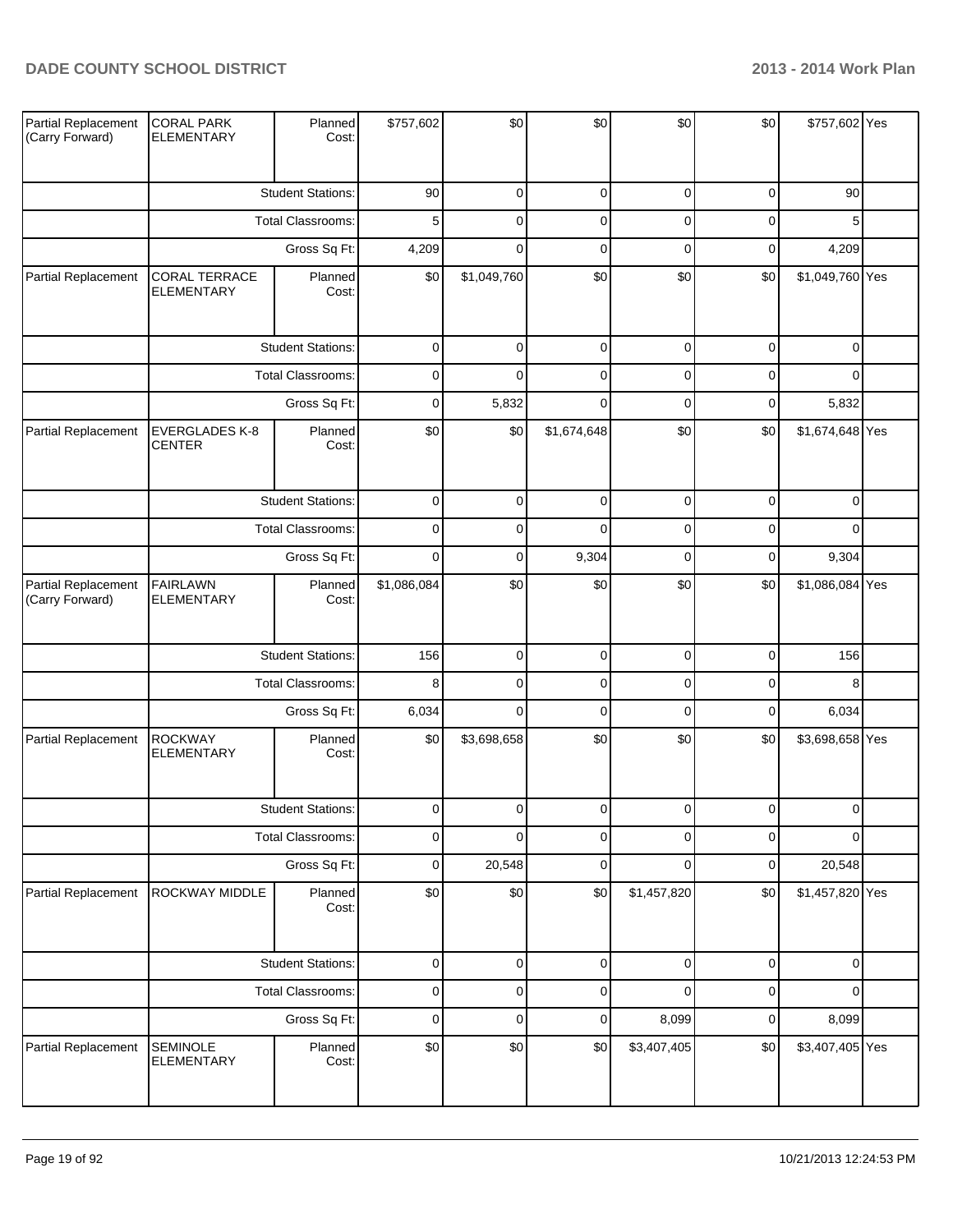|                                        |                                                                                              | <b>Student Stations:</b> | 0              | 0         | 0           | 0           | $\overline{0}$ | 0                |  |
|----------------------------------------|----------------------------------------------------------------------------------------------|--------------------------|----------------|-----------|-------------|-------------|----------------|------------------|--|
|                                        |                                                                                              | <b>Total Classrooms:</b> | 0              | 0         | 0           | 0           | 0              | 0                |  |
|                                        |                                                                                              | Gross Sq Ft:             | 0              | 0         | $\mathbf 0$ | 21,604      | 0              | 21,604           |  |
| Partial Replacement<br>(Carry Forward) | <b>VILLAGE GREEN</b><br><b>ELEMENTARY</b>                                                    | Planned<br>Cost:         | \$995,400      | \$0       | \$0         | \$0         | \$0            | \$995,400 Yes    |  |
|                                        |                                                                                              | <b>Student Stations:</b> | $\mathbf 0$    | 0         | $\mathbf 0$ | $\mathbf 0$ | $\mathbf 0$    | $\mathbf 0$      |  |
|                                        |                                                                                              | <b>Total Classrooms:</b> | 0              | 0         | $\mathbf 0$ | 0           | 0              | $\Omega$         |  |
|                                        |                                                                                              | Gross Sq Ft:             |                | 0         | $\mathbf 0$ | $\mathbf 0$ | 0              | 5,530            |  |
| Partial Replacement                    | <b>WEST MIAMI</b><br><b>MIDDLE</b>                                                           | Planned<br>Cost:         | \$0            | \$423,900 | \$0         | \$0         | \$0            | \$423,900 Yes    |  |
|                                        | <b>Student Stations:</b>                                                                     |                          | 0              | 0         | 0           | 0           | 0              | 0                |  |
|                                        |                                                                                              | <b>Total Classrooms:</b> | 0              | 0         | 0           | 0           | 0              | 0                |  |
|                                        |                                                                                              | Gross Sq Ft:             | 0              | 2,355     | 0           | 0           | 0              | 2,355            |  |
| Partial Replacement                    | <b>CORAL REEF</b><br><b>ELEMENTARY</b>                                                       | Planned<br>Cost:         | \$0            | \$0       | \$0         | \$562,122   | \$0            | \$562,122 Yes    |  |
|                                        |                                                                                              | <b>Student Stations:</b> | $\mathbf 0$    | 0         | $\mathbf 0$ | $\mathbf 0$ | $\mathbf 0$    | $\mathbf 0$      |  |
|                                        | <b>Total Classrooms:</b>                                                                     |                          | $\mathbf 0$    | 0         | $\mathbf 0$ | 0           | 0              | 0                |  |
|                                        | Gross Sq Ft:                                                                                 |                          | $\mathbf 0$    | 0         | $\mathbf 0$ | 3,123       | $\mathbf 0$    | 3,123            |  |
| Partial Replacement                    | <b>CUTLER BAY</b><br><b>ACADEMY OF</b><br>ADVANCED<br>STUDIES, CUTLER<br><b>RIDGE CAMPUS</b> | Planned<br>Cost:         | \$11,998,297   | \$0       | \$0         | \$0         | \$0            | \$11,998,297 Yes |  |
|                                        |                                                                                              | <b>Student Stations:</b> | 814            | 0         | $\mathbf 0$ | $\mathbf 0$ | $\mathbf 0$    | 814              |  |
|                                        |                                                                                              | Total Classrooms:        | 37             | 0         | $\mathbf 0$ | 0           | 0              | 37               |  |
|                                        |                                                                                              | Gross Sq Ft:             | 66,657         | $\Omega$  | $\Omega$    | $\Omega$    | $\overline{0}$ | 66,657           |  |
| Partial Replacement<br>(Carry Forward) | HOWARD DRIVE<br><b>ELEMENTARY</b>                                                            | Planned<br>Cost:         | \$1,153,692    | \$0       | \$0         | \$0         | \$0            | \$1,153,692 Yes  |  |
|                                        |                                                                                              | <b>Student Stations:</b> | 134            | 0         | $\mathbf 0$ | $\mathbf 0$ | 0              | 134              |  |
|                                        |                                                                                              | <b>Total Classrooms:</b> | $\overline{7}$ | 0         | 0           | 0           | 0              | 7                |  |
|                                        |                                                                                              | Gross Sq Ft:             | 6,409          | 0         | $\mathbf 0$ | $\mathbf 0$ | $\mathbf 0$    | 6,409            |  |
| Partial Replacement                    | LEISURE CITY K-8<br><b>CENTER</b>                                                            | Planned<br>Cost:         | \$0            | \$0       | \$4,803,534 | \$0         | \$0            | \$4,803,534 Yes  |  |
|                                        |                                                                                              | <b>Student Stations:</b> | 0              | 0         | $\pmb{0}$   | $\pmb{0}$   | $\mathbf 0$    | $\mathbf 0$      |  |
|                                        |                                                                                              | Total Classrooms:        | 0              | 0         | $\pmb{0}$   | $\pmb{0}$   | 0              | 0                |  |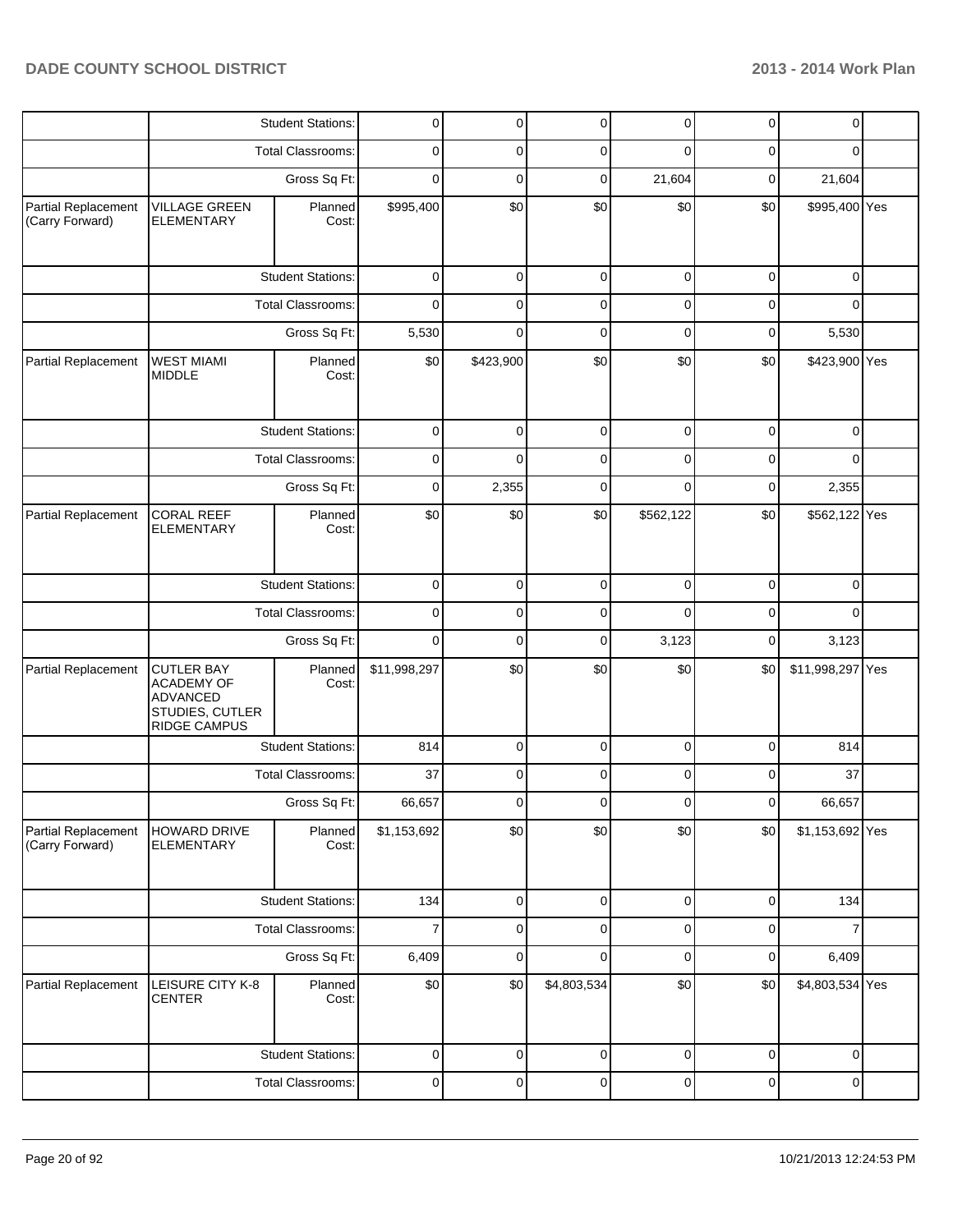|                                        |                                                          | Gross Sq Ft:             |              | $\overline{0}$ | 26,686      | 0           | $\overline{0}$ | 26,686           |  |
|----------------------------------------|----------------------------------------------------------|--------------------------|--------------|----------------|-------------|-------------|----------------|------------------|--|
| Partial Replacement                    | <b>PALMETTO</b><br><b>ELEMENTARY</b>                     | Planned<br>Cost:         | \$0          | \$1,482,012    | \$0         | \$0         | \$0            | \$1,482,012 Yes  |  |
|                                        |                                                          | <b>Student Stations:</b> | 0            | 0              | $\pmb{0}$   | $\pmb{0}$   | $\pmb{0}$      | $\mathbf 0$      |  |
|                                        |                                                          | <b>Total Classrooms:</b> | 0            | 0              | $\mathbf 0$ | $\mathbf 0$ | $\mathbf 0$    | 0                |  |
|                                        |                                                          | Gross Sq Ft:             | 0            | 8,233          | $\mathbf 0$ | $\pmb{0}$   | $\pmb{0}$      | 8,233            |  |
| Partial Replacement                    | <b>PINECREST</b><br><b>ELEMENTARY</b>                    | Planned<br>Cost:         | \$0          | \$0            | \$1,319,274 | \$0         | \$0            | \$1,319,274 Yes  |  |
|                                        |                                                          | <b>Student Stations:</b> | 0            | 0              | $\mathbf 0$ | 0           | 0              | $\mathbf 0$      |  |
|                                        |                                                          | Total Classrooms:        | 0            | 0              | $\mathbf 0$ | 0           | 0              | $\mathbf 0$      |  |
|                                        |                                                          | Gross Sq Ft:             | 0            | 0              | 7,329       | 0           | 0              | 7,329            |  |
| Partial Replacement                    | <b>REDONDO</b><br><b>ELEMENTARY</b>                      | Planned<br>Cost:         | \$0          | \$0            | \$0         | \$373,284   | \$0            | \$373,284 Yes    |  |
|                                        |                                                          | <b>Student Stations:</b> |              | $\mathbf 0$    | $\pmb{0}$   | $\mathbf 0$ | $\mathsf 0$    | $\mathbf 0$      |  |
|                                        | Total Classrooms:                                        |                          | 0            | 0              | $\pmb{0}$   | $\mathbf 0$ | $\pmb{0}$      | $\mathbf 0$      |  |
|                                        |                                                          | Gross Sq Ft:             | $\mathbf 0$  | $\mathbf 0$    | $\mathbf 0$ | 2,074       | $\pmb{0}$      | 2,074            |  |
| Partial Replacement<br>(Carry Forward) | <b>MIAMI NORLAND</b><br><b>SENIOR</b>                    | Planned<br>Cost:         | \$35,000,000 | \$0            | \$0         | \$0         | \$0            | \$35,000,000 Yes |  |
|                                        |                                                          | <b>Student Stations:</b> | 2,367        | 0              | 0           | 0           | 0              | 2,367            |  |
|                                        |                                                          | <b>Total Classrooms:</b> | 83           | 0              | 0           | 0           | 0              | 83               |  |
|                                        |                                                          | Gross Sq Ft:             | 194,000      | 0              | $\mathbf 0$ | $\mathbf 0$ | $\mathbf 0$    | 194,000          |  |
| Partial Replacement                    | <b>BENJAMIN</b><br>FRANKLIN K-8<br><b>CENTER</b>         | Planned<br>Cost:         | \$0          | \$7,031,358    | \$0         | \$0         | \$0            | \$7,031,358 Yes  |  |
|                                        |                                                          | <b>Student Stations:</b> | 0            | 0              | $\pmb{0}$   | $\pmb{0}$   | $\overline{0}$ | $\overline{0}$   |  |
|                                        |                                                          | Total Classrooms:        | $\pmb{0}$    | 0              | $\pmb{0}$   | $\pmb{0}$   | $\mathsf 0$    | $\mathbf 0$      |  |
|                                        |                                                          | Gross Sq Ft:             | 0            | 39,063         | $\mathbf 0$ | $\pmb{0}$   | $\overline{0}$ | 39,063           |  |
| Replacement                            | <b>FREDERICK</b><br><b>DOUGLASS</b><br><b>ELEMENTARY</b> | Planned<br>Cost:         | \$7,932,698  | \$0            | \$0         | \$0         | \$0            | \$7,932,698 Yes  |  |
|                                        |                                                          | <b>Student Stations:</b> | 350          | 0              | $\mathbf 0$ | 0           | $\mathbf 0$    | 350              |  |
|                                        |                                                          | Total Classrooms:        | 18           | 0              | $\mathbf 0$ | $\mathbf 0$ | $\mathbf 0$    | 18               |  |
|                                        |                                                          | Gross Sq Ft:             | 42,386       | 0              | $\pmb{0}$   | 0           | 0              | 42,386           |  |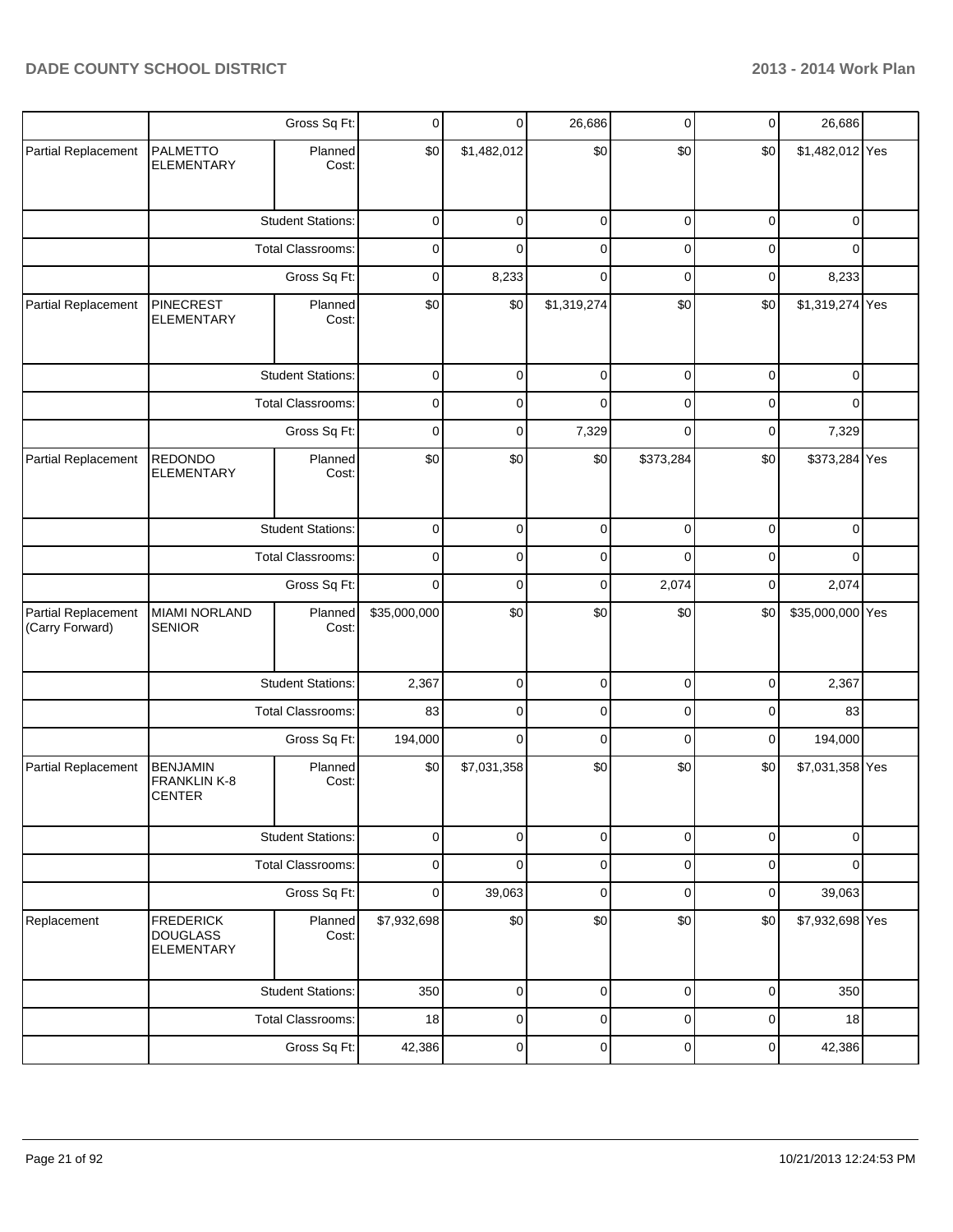| Partial Replacement | <b>GEORGE T BAKER</b><br><b>AVIATION</b>                   | Planned<br>Cost:         | \$145,080    | \$0         | \$0          | \$0         | \$0              | \$145,080 Yes    |  |
|---------------------|------------------------------------------------------------|--------------------------|--------------|-------------|--------------|-------------|------------------|------------------|--|
|                     |                                                            | <b>Student Stations:</b> | $\mathbf 0$  | 0           | $\pmb{0}$    | 0           | $\mathbf 0$      | 0                |  |
|                     |                                                            | <b>Total Classrooms:</b> | $\mathbf 0$  | $\mathbf 0$ | $\mathbf 0$  | $\mathbf 0$ | $\mathbf 0$      | 0                |  |
|                     | Gross Sq Ft:                                               |                          | 806          | 0           | $\mathbf 0$  | $\mathbf 0$ | $\mathbf 0$      | 806              |  |
| Partial Replacement | <b>WEST</b><br>LABORATORY<br><b>ELEMENTARY</b>             | Planned<br>Cost:         | \$0          | \$0         | \$2,607,570  | \$0         | \$0              | \$2,607,570 Yes  |  |
|                     |                                                            | <b>Student Stations:</b> | $\pmb{0}$    | $\mathbf 0$ | $\pmb{0}$    | $\pmb{0}$   | $\boldsymbol{0}$ | $\mathbf 0$      |  |
|                     |                                                            | Total Classrooms:        | $\mathbf 0$  | 0           | $\mathbf 0$  | $\mathbf 0$ | $\mathbf 0$      | $\Omega$         |  |
|                     |                                                            | Gross Sq Ft:             | $\mathbf 0$  | $\mathbf 0$ | 14,486       | $\mathbf 0$ | $\mathbf 0$      | 14,486           |  |
| Partial Replacement | AIR BASE<br><b>ELEMENTARY</b>                              | Planned<br>Cost:         | \$0          | \$0         | \$0          | \$949,158   | \$0              | \$949,158 Yes    |  |
|                     |                                                            | <b>Student Stations:</b> | $\mathbf 0$  | 0           | $\pmb{0}$    | $\mathbf 0$ | $\mathbf 0$      | 0                |  |
|                     |                                                            | Total Classrooms:        | $\mathbf 0$  | $\pmb{0}$   | $\pmb{0}$    | $\mathbf 0$ | $\mathbf 0$      | 0                |  |
|                     | Gross Sq Ft:                                               |                          | $\mathbf 0$  | 0           | $\pmb{0}$    | 5,273       | $\mathbf 0$      | 5,273            |  |
| K-8 Conversion      | <b>MADIE IVES</b><br><b>COMMUNITY</b><br><b>ELEMENTARY</b> | Planned<br>Cost:         | \$11,641,500 | \$0         | \$0          | \$0         | \$0              | \$11,641,500 Yes |  |
|                     |                                                            | <b>Student Stations:</b> | 500          | $\pmb{0}$   | $\pmb{0}$    | $\pmb{0}$   | $\overline{0}$   | 500              |  |
|                     |                                                            | Total Classrooms:        | 25           | $\mathbf 0$ | $\pmb{0}$    | $\mathbf 0$ | $\overline{0}$   | 25               |  |
|                     |                                                            | Gross Sq Ft:             | 80,000       | $\pmb{0}$   | $\pmb{0}$    | $\pmb{0}$   | $\overline{0}$   | 80,000           |  |
| Partial Replacement | <b>COMSTOCK</b><br><b>ELEMENTARY</b>                       | Planned<br>Cost:         | \$0          | \$7,726,230 | \$0          | \$0         | \$0              | \$7,726,230 Yes  |  |
|                     |                                                            | <b>Student Stations:</b> | $\mathbf 0$  | $\Omega$    | $\Omega$     | $\Omega$    | $\Omega$         | $\Omega$         |  |
|                     |                                                            | <b>Total Classrooms:</b> | $\mathbf 0$  | $\mathbf 0$ | $\pmb{0}$    | $\pmb{0}$   | $\mathbf 0$      | 0                |  |
|                     |                                                            | Gross Sq Ft:             | $\pmb{0}$    | 42,924      | $\pmb{0}$    | $\pmb{0}$   | $\overline{0}$   | 42,924           |  |
| Partial Replacement | <b>MIAMI PALMETTO</b><br>SENIOR HIGH                       | Planned<br>Cost:         | \$0          | \$0         | \$26,528,945 | \$0         | \$0]             | \$26,528,945 Yes |  |
|                     |                                                            | <b>Student Stations:</b> | $\mathbf 0$  | $\pmb{0}$   | $\pmb{0}$    | $\pmb{0}$   | $\pmb{0}$        | 0                |  |
|                     |                                                            | Total Classrooms:        | $\mathbf 0$  | $\pmb{0}$   | $\pmb{0}$    | $\pmb{0}$   | $\boldsymbol{0}$ | 0                |  |
|                     |                                                            | Gross Sq Ft:             | $\mathbf 0$  | $\pmb{0}$   | 143,426      | $\pmb{0}$   | $\overline{0}$   | 143,426          |  |
| Remodeling          | <b>MIAMI BEACH</b><br>SENIOR HIGH                          | Planned<br>Cost:         | \$0          | \$754,800   | \$0          | \$0         | \$0              | \$754,800 Yes    |  |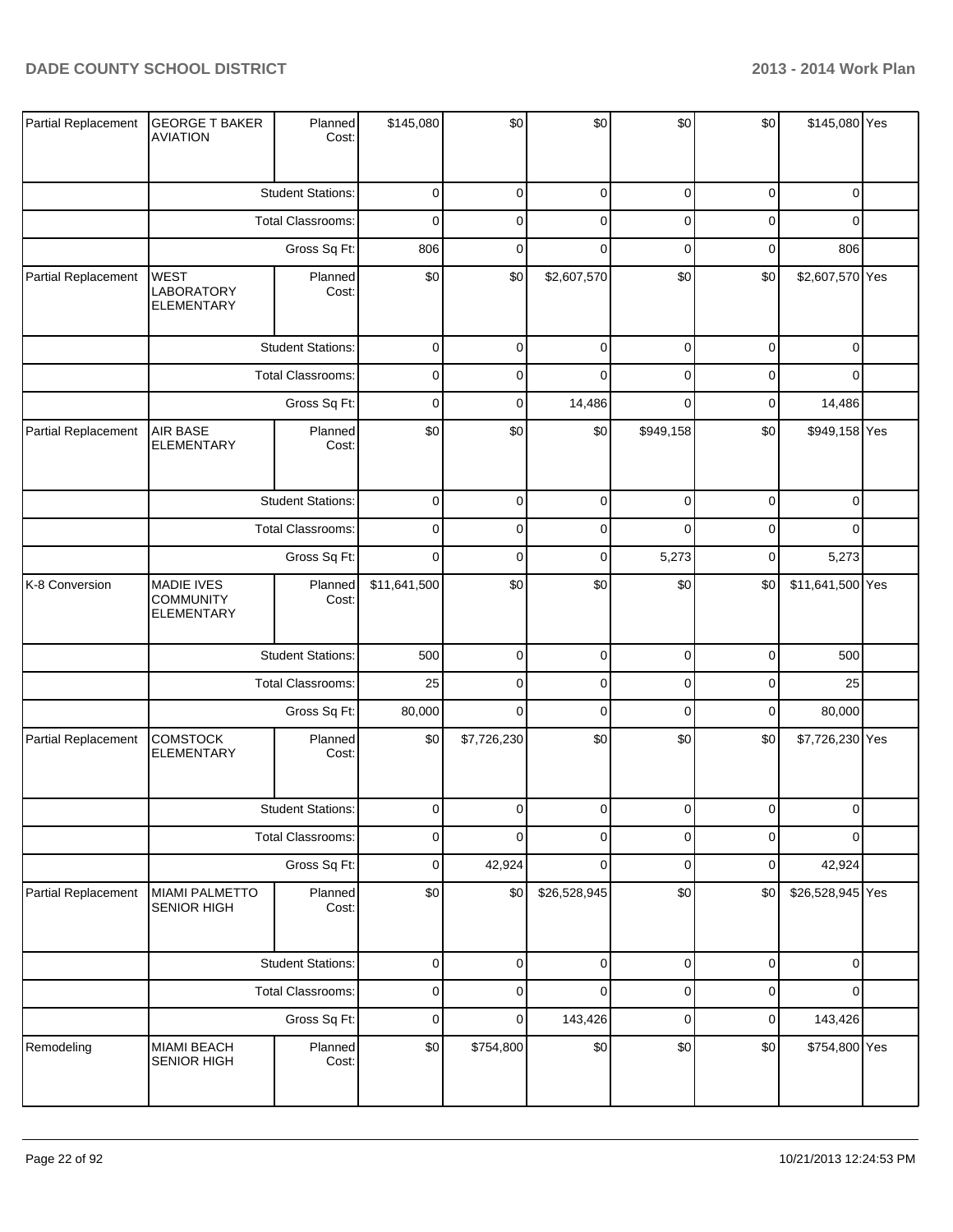| Student Stations: | 25  |  | 25  |  |
|-------------------|-----|--|-----|--|
| Total Classrooms: |     |  |     |  |
| Gross Sq Ft:      | 800 |  | 800 |  |

| Planned Cost:   \$117,754,763 |         |         | $$98,426,554$ $$97,441,170$ | \$68.442.159 | \$0 \$382,064,646 |
|-------------------------------|---------|---------|-----------------------------|--------------|-------------------|
| <b>Student Stations: I</b>    | 7.409   | 2.127   | 1.8141                      | 1,684        | 13,034            |
| <b>Total Classrooms:  </b>    | 319     | 96      | 90 <sub>l</sub>             | 82           | 587               |
| Gross Sq Ft:                  | 622.927 | 562,421 | 496,265                     | 676,946      | 2,358,559         |

### **Other Project Schedules**

Major renovations, remodeling, and additions of capital outlay projects that do not add capacity to schools.

| <b>Project Description</b>  | Location                                                  | $2013 - 2014$<br><b>Actual Budget</b> | $2014 - 2015$<br>Projected | $2015 - 2016$<br>Projected | 2016 - 2017<br>Projected | 2017 - 2018<br>Projected | Total           | Funded |
|-----------------------------|-----------------------------------------------------------|---------------------------------------|----------------------------|----------------------------|--------------------------|--------------------------|-----------------|--------|
| Renovations (Carry Forward) | <b>RUTH OWENS KRUSE</b><br><b>EDUCATION CENTER</b>        | \$1,495,103                           | \$0                        | \$0                        | \$0                      | \$0                      | \$1,495,103 Yes |        |
| Renovations (Carry Forward) | <b>DOROTHY M WALLACE -</b><br><b>COPE CENTER SOUTH</b>    | \$1,132,582                           | \$0                        | \$0                        | \$0                      | \$0                      | \$1,132,582 Yes |        |
| Renovations (Carry Forward) | <b>HENRY E S REEVES</b><br><b>ELEMENTARY</b>              | \$1,891,891                           | \$0                        | \$0                        | \$0                      | \$0                      | \$1,891,891 Yes |        |
| Renovations (Carry Forward) | <b>ROBERT RENICK</b><br><b>EDUCATION CENTER</b>           | \$2,638,948                           | \$0                        | \$0                        | \$0                      | \$0                      | \$2,638,948 Yes |        |
| Renovations (Carry Forward) | <b>DR EDWARD L</b><br><b>WHIGHAM</b><br><b>ELEMENTARY</b> | \$1,936,827                           | \$0                        | \$0                        | \$0                      | \$0                      | \$1,936,827 Yes |        |
| Renovations (Carry Forward) | <b>AVOCADO</b><br><b>ELEMENTARY</b>                       | \$1,323,346                           | \$0                        | \$0                        | \$0                      | \$0                      | \$1,323,346 Yes |        |
| Renovations (Carry Forward) | <b>RUTH K BROAD-BAY</b><br><b>HARBOR K-8 CENTER</b>       | \$1,039,009                           | \$0                        | \$0                        | \$0                      | \$0                      | \$1,039,009 Yes |        |
| Renovations (Carry Forward) | <b>BISCAYNE</b><br><b>ELEMENTARY</b>                      | \$2,472,795                           | \$0                        | \$0                        | \$0                      | \$0                      | \$2,472,795 Yes |        |
| Renovations (Carry Forward) | <b>W J BRYAN</b><br><b>ELEMENTARY</b>                     | \$1,401,819                           | \$0                        | \$0                        | \$0                      | \$0                      | \$1,401,819 Yes |        |
| Renovations (Carry Forward) | <b>CAMPBELL DRIVE K-8</b><br><b>CENTER</b>                | \$1,528,390                           | \$0                        | \$0                        | \$0                      | \$0                      | \$1,528,390 Yes |        |
| Renovations (Carry Forward) | CARIBBEAN<br><b>ELEMENTARY</b>                            | \$1,662,230                           | \$0                        | \$0                        | \$0                      | \$0                      | \$1,662,230 Yes |        |
| Renovations (Carry Forward) | <b>WILLIAM A CHAPMAN</b><br><b>ELEMENTARY</b>             | \$1,150,487                           | \$0                        | \$0                        | \$0                      | \$0                      | \$1,150,487 Yes |        |
| Renovations (Carry Forward) | <b>COLONIAL DRIVE</b><br><b>ELEMENTARY</b>                | \$2,001,862                           | \$0                        | \$0                        | \$0                      | \$0                      | \$2,001,862 Yes |        |
| Renovations (Carry Forward) | <b>EDISON PARK K-8</b><br><b>CENTER</b>                   | \$1,298,243                           | \$0                        | \$0                        | \$0                      | \$0                      | \$1,298,243 Yes |        |
| Renovations (Carry Forward) | <b>FLAGAMI ELEMENTARY</b>                                 | \$1,853,892                           | \$0                        | \$0                        | \$0                      | \$0                      | \$1,853,892 Yes |        |
| Renovations (Carry Forward) | <b>FULFORD ELEMENTARY</b>                                 | \$2,452,748                           | \$0                        | \$0                        | \$0                      | \$0                      | \$2,452,748 Yes |        |
| Renovations (Carry Forward) | <b>GULFSTREAM</b><br><b>ELEMENTARY</b>                    | \$1,632,723                           | \$0                        | \$0                        | \$0                      | \$0                      | \$1,632,723 Yes |        |
| Renovations (Carry Forward) | <b>HIALEAH ELEMENTARY</b>                                 | \$2,420,346                           | \$0                        | \$0                        | \$0                      | \$0                      | \$2,420,346 Yes |        |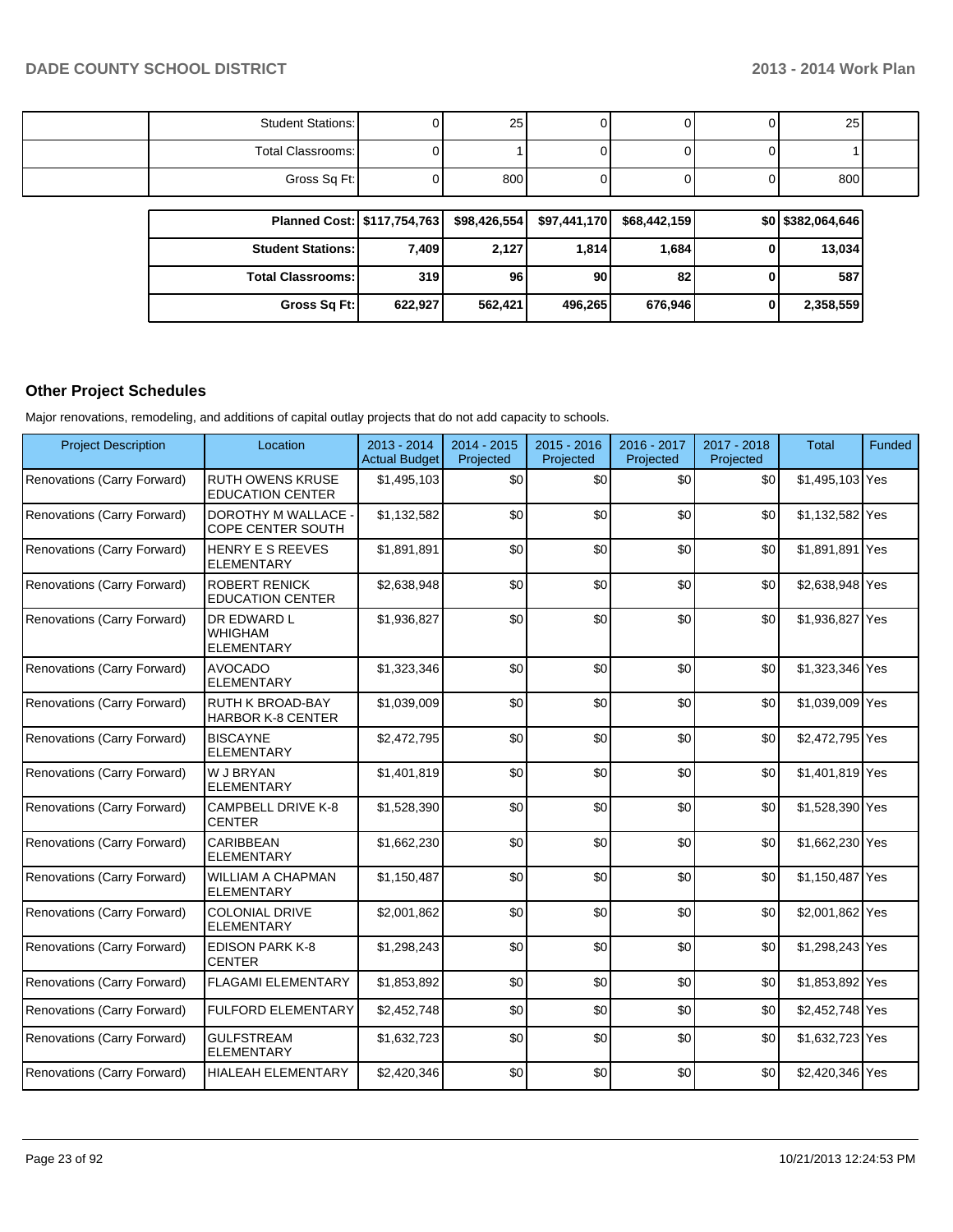| Renovations (Carry Forward) | VIRGINIA A BOONE<br>HIGHLAND OAKS<br><b>ELEMENTARY</b> | \$2,219,766 | \$0 | \$0 | \$0 | \$0              | \$2,219,766 Yes |  |
|-----------------------------|--------------------------------------------------------|-------------|-----|-----|-----|------------------|-----------------|--|
| Renovations (Carry Forward) | <b>LAURA C SAUNDERS</b><br><b>ELEMENTARY</b>           | \$1,612,995 | \$0 | \$0 | \$0 | \$0              | \$1,612,995 Yes |  |
| Renovations (Carry Forward) | <b>LIBERTY CITY</b><br><b>ELEMENTARY</b>               | \$2,655,804 | \$0 | \$0 | \$0 | \$0              | \$2,655,804 Yes |  |
| Renovations (Carry Forward) | LORAH PARK<br>ELEMENTARY                               | \$1,636,466 | \$0 | \$0 | \$0 | \$0              | \$1,636,466 Yes |  |
| Renovations (Carry Forward) | <b>FRANK CRAWFORD</b><br><b>MARTIN K-8 CENTER</b>      | \$2,469,872 | \$0 | \$0 | \$0 | \$0              | \$2,469,872 Yes |  |
| Renovations (Carry Forward) | <b>MIAMI HEIGHTS</b><br><b>ELEMENTARY</b>              | \$1,681,132 | \$0 | \$0 | \$0 | \$0              | \$1,681,132 Yes |  |
| Renovations (Carry Forward) | <b>MORNINGSIDE K-8</b><br>CENTER                       | \$2,149,162 | \$0 | \$0 | \$0 | \$0              | \$2,149,162 Yes |  |
| Renovations (Carry Forward) | <b>NORTH BEACH</b><br><b>ELEMENTARY</b>                | \$1,882,973 | \$0 | \$0 | \$0 | \$0              | \$1,882,973 Yes |  |
| Renovations (Carry Forward) | <b>OLINDA ELEMENTARY</b>                               | \$1,743,384 | \$0 | \$0 | \$0 | \$0              | \$1.743.384 Yes |  |
| Renovations (Carry Forward) | DR. ROBERT B. INGRAM<br><b>ELEMENTARY</b>              | \$1,875,232 | \$0 | \$0 | \$0 | \$0              | \$1,875,232 Yes |  |
| Renovations (Carry Forward) | <b>PALM LAKES</b><br><b>ELEMENTARY</b>                 | \$1.431.002 | \$0 | \$0 | \$0 | \$0              | \$1,431,002 Yes |  |
| Renovations (Carry Forward) | DR. HENRY E. PERRINE<br>ACADEMY OF THE ARTS            | \$1,563,275 | \$0 | \$0 | \$0 | \$0              | \$1,563,275 Yes |  |
| Renovations (Carry Forward) | <b>KELSEY L PHARR</b><br><b>ELEMENTARY</b>             | \$1,851,307 | \$0 | \$0 | \$0 | \$0              | \$1,851,307 Yes |  |
| Renovations (Carry Forward) | REDLAND ELEMENTARY                                     | \$1,282,815 | \$0 | \$0 | \$0 | \$0              | \$1,282,815 Yes |  |
| Renovations (Carry Forward) | GERTRUDE K<br>EDELMAN/SABAL PALM<br><b>ELEMENTARY</b>  | \$2,531,666 | \$0 | \$0 | \$0 | \$0              | \$2,531,666 Yes |  |
| Renovations (Carry Forward) | <b>SHADOWLAWN</b><br><b>ELEMENTARY</b>                 | \$1,163,327 | \$0 | \$0 | \$0 | \$0              | \$1,163,327 Yes |  |
| Renovations (Carry Forward) | <b>SHENANDOAH</b><br><b>ELEMENTARY</b>                 | \$1,735,633 | \$0 | \$0 | \$0 | \$0              | \$1,735,633 Yes |  |
| Renovations (Carry Forward) | <b>SOUTH HIALEAH</b><br><b>ELEMENTARY</b>              | \$1.056.771 | \$0 | \$0 | \$0 | \$0              | \$1,056,771 Yes |  |
| Renovations (Carry Forward) | SOUTH MIAMI HEIGHTS<br><b>ELEMENTARY</b>               | \$2,171,947 | \$0 | \$0 | \$0 | \$0              | \$2,171,947 Yes |  |
| Renovations (Carry Forward) | <b>SOUTHSIDE</b><br><b>ELEMENTARY</b>                  | \$2,019,916 | \$0 | \$0 | \$0 | \$0 <sub>1</sub> | \$2,019,916 Yes |  |
| Renovations (Carry Forward) | <b>VINELAND K-8 CENTER</b>                             | \$1,600,991 | \$0 | \$0 | \$0 | \$0              | \$1,600,991 Yes |  |
| Renovations (Carry Forward) | WHISPERING PINES<br>ELEMENTARY                         | \$1,774,767 | \$0 | \$0 | \$0 | \$0              | \$1,774,767 Yes |  |
| Renovations (Carry Forward) | <b>WINSTON PARK K-8</b><br><b>CENTER</b>               | \$1,545,992 | \$0 | \$0 | \$0 | \$0              | \$1,545,992 Yes |  |
| Renovations (Carry Forward) | CITRUS GROVE MIDDLE                                    | \$1,554,993 | \$0 | \$0 | \$0 | \$0              | \$1,554,993 Yes |  |
| Renovations (Carry Forward) | <b>HAMMOCKS MIDDLE</b>                                 | \$2,667,526 | \$0 | \$0 | \$0 | \$0              | \$2,667,526 Yes |  |
| Renovations (Carry Forward) | <b>HIGHLAND OAKS</b><br><b>MIDDLE</b>                  | \$1,242,388 | \$0 | \$0 | \$0 | \$0              | \$1,242,388 Yes |  |
| Renovations (Carry Forward) | <b>MAYS COMMUNITY</b><br><b>MIDDLE</b>                 | \$2,224,490 | \$0 | \$0 | \$0 | \$0              | \$2,224,490 Yes |  |
| Renovations (Carry Forward) | PONCE DE LEON<br><b>MIDDLE</b>                         | \$1,595,039 | \$0 | \$0 | \$0 | \$0              | \$1,595,039 Yes |  |
| Renovations (Carry Forward) | FELIX VARELA SENIOR<br><b>HIGH</b>                     | \$1,742,212 | \$0 | 30  | \$0 | \$0              | \$1,742,212 Yes |  |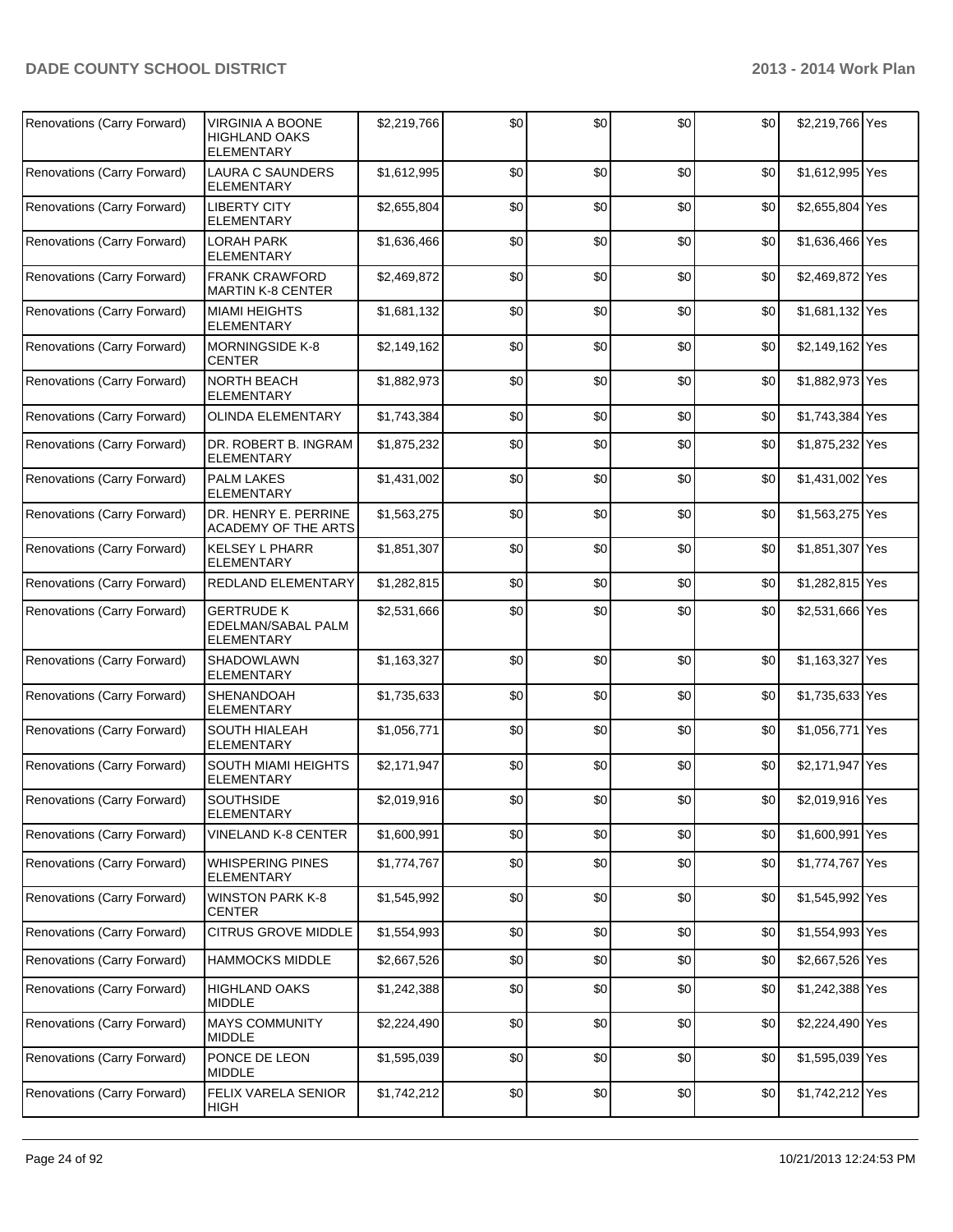| Renovations (Carry Forward)   | <b>MIAMI CORAL PARK</b><br>SENIOR HIGH                                 | \$2,523,674 | \$0 | \$0         | \$0         | \$0 | \$2,523,674 Yes |  |
|-------------------------------|------------------------------------------------------------------------|-------------|-----|-------------|-------------|-----|-----------------|--|
| Renovations (Carry Forward)   | <b>ENGLISH CENTER</b>                                                  | \$1,508,959 | \$0 | \$0         | \$0         | \$0 | \$1,508,959 Yes |  |
| Renovations (Carry Forward)   | JAN MANN<br>OPPORTUNITY SCHOOL                                         | \$2,025,947 | \$0 | \$0         | \$0         | \$0 | \$2,025,947 Yes |  |
| Renovations (Carry Forward)   | <b>MIAMI LAKES</b><br>TECHNOLOGICAL<br>SENIOR HIGH                     | \$2,492,822 | \$0 | \$0         | \$0         | \$0 | \$2,492,822 Yes |  |
| Renovations (Carry Forward)   | <b>WILLIAM H TURNER</b><br><b>TECHNICAL ARTS</b><br><b>SENIOR HIGH</b> | \$2,507,819 | \$0 | \$0         | \$0         | \$0 | \$2,507,819 Yes |  |
| Renovations (Carry Forward)   | <b>BOWMAN ASHE/DOOLIN</b><br>K-8 ACADEMY                               | \$2,297,825 | \$0 | \$0         | \$0         | \$0 | \$2,297,825 Yes |  |
| Renovations (Carry Forward)   | <b>KEY BISCAYNE K-8</b><br><b>CENTER</b>                               | \$4,382,732 | \$0 | \$0         | \$0         | \$0 | \$4,382,732 Yes |  |
| Renovations (Carry Forward)   | DR MICHAEL M KROP<br><b>SENIOR HIGH</b>                                | \$1,060,411 | \$0 | \$0         | \$0         | \$0 | \$1,060,411 Yes |  |
| Improvements/Renovations      | <b>NORTH GLADE</b><br><b>ELEMENTARY</b>                                | \$0         | \$0 | \$0         | \$2,688,537 | \$0 | \$2,688,537 Yes |  |
| Renovations to convert to SHS | <b>DORAL MIDDLE</b>                                                    | \$0         | \$0 | \$3,000,000 | \$0         | \$0 | \$3,000,000 Yes |  |
| Improvements/Renovations      | <b>BARBARA HAWKINS</b><br><b>ELEMENTARY</b>                            | \$0         | \$0 | \$0         | \$2,028,277 | \$0 | \$2,028,277 Yes |  |
| Improvements/Renovations      | <b>BRENTWOOD</b><br><b>ELEMENTARY</b>                                  | \$0         | \$0 | \$2,483,897 | \$0         | \$0 | \$2,483,897 Yes |  |
| Improvements/Renovations      | <b>BUNCHE PARK</b><br><b>ELEMENTARY</b>                                | \$721,079   | \$0 | \$0         | \$0         | \$0 | \$721,079 Yes   |  |
| Improvements/Renovations      | CAROL CITY<br><b>ELEMENTARY</b>                                        | \$0         | \$0 | \$2,367,370 | \$0         | \$0 | \$2,367,370 Yes |  |
| Improvements/Renovations      | <b>CAROL CITY MIDDLE</b>                                               | \$0         | \$0 | \$0         | \$3,386,333 | \$0 | \$3,386,333 Yes |  |
| Improvements/Renovations      | <b>CHARLES DAVID</b><br><b>WYCHE JR</b><br><b>ELEMENTARY</b>           | \$0         | \$0 | \$0         | \$3,341,283 | \$0 | \$3,341,283 Yes |  |
| Improvements/Renovations      | <b>CRESTVIEW</b><br><b>ELEMENTARY</b>                                  | \$0         | \$0 | \$0         | \$1,914,084 | \$0 | \$1,914,084 Yes |  |
| Improvements/Renovations      | <b>GOLDEN GLADES</b><br><b>ELEMENTARY</b>                              | \$0         | \$0 | \$0         | \$2,120,018 | \$0 | \$2,120,018 Yes |  |
| Improvements/Renovations      | JOELLA C GOOD<br>ELEMENTARY                                            | \$0         | \$0 | \$4,675,420 | \$0         | \$0 | \$4,675,420 Yes |  |
| Improvements/Renovations      | <b>LAKE STEVENS</b><br><b>ELEMENTARY</b>                               | \$0         | \$0 | \$0         | \$2,742,395 | \$0 | \$2,742,395 Yes |  |
| Improvements/Renovations      | LAKE STEVENS MIDDLE                                                    | \$0         | \$0 | \$0         | \$4,852,215 | \$0 | \$4,852,215 Yes |  |
| Improvements/Renovations      | LINDA LENTIN K-8<br><b>CENTER</b>                                      | \$971,608   | \$0 | \$0         | \$0         | \$0 | \$971,608 Yes   |  |
| Improvements/Renovations      | <b>MIAMI GARDENS</b><br>ELEMENTARY                                     | \$0         | \$0 | \$0         | \$1,584,100 | \$0 | \$1,584,100 Yes |  |
| Improvements/Renovations      | NATHAN B YOUNG<br>ELEMENTARY                                           | \$0         | \$0 | \$0         | \$1,771,593 | \$0 | \$1,771,593 Yes |  |
| Improvements/Renovations      | NATURAL BRIDGE<br>ELEMENTARY                                           | \$1,885,504 | \$0 | \$0         | \$0         | \$0 | \$1,885,504 Yes |  |
| Improvements/Renovations      | NORLAND MIDDLE                                                         | \$0         | \$0 | \$0         | \$3,529,590 | \$0 | \$3,529,590 Yes |  |
| Improvements/Renovations      | <b>NORTH COUNTY K-8</b><br><b>CENTER</b>                               | \$0         | \$0 | \$0         | \$1,412,666 | \$0 | \$1,412,666 Yes |  |
| Improvements/Renovations      | NORTH MIAMI<br>ELEMENTARY                                              | \$0         | \$0 | \$0         | \$1,036,108 | \$0 | \$1,036,108 Yes |  |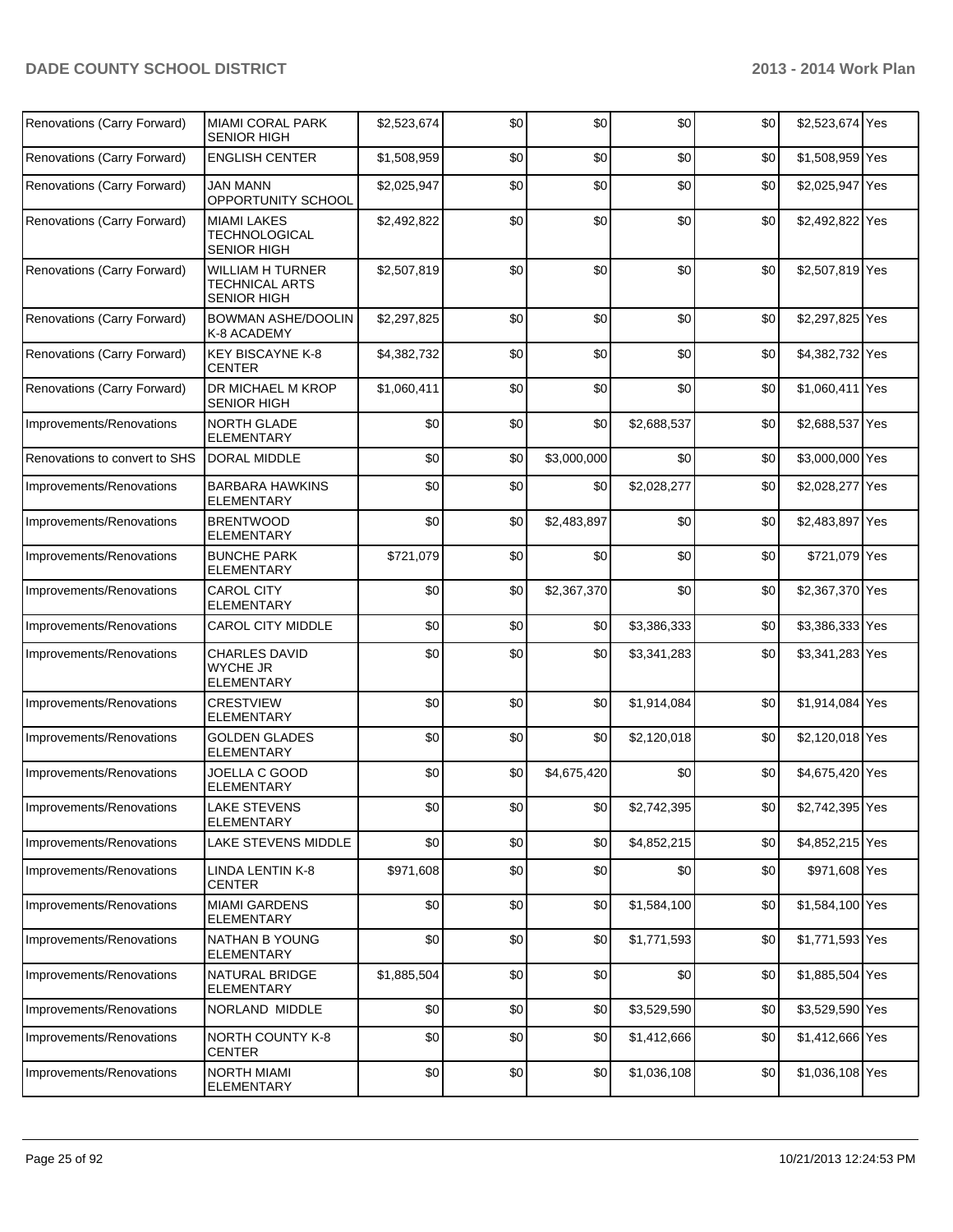| Improvements/Renovations | <b>NORWOOD</b><br><b>ELEMENTARY</b>                                | \$0         | \$0         | \$2,614,442 | \$0         | \$0 | \$2,614,442 Yes |  |
|--------------------------|--------------------------------------------------------------------|-------------|-------------|-------------|-------------|-----|-----------------|--|
| Improvements/Renovations | <b>PARKWAY</b><br><b>ELEMENTARY</b>                                | \$0         | \$0         | \$2,539,964 | \$0         | \$0 | \$2,539,964 Yes |  |
| Improvements/Renovations | PARKWAY MIDDLE                                                     | \$0         | \$0         | \$0         | \$3,083,266 | \$0 | \$3,083,266 Yes |  |
| Improvements/Renovations | <b>RAINBOW PARK</b><br><b>ELEMENTARY</b>                           | \$0         | \$0         | \$0         | \$2,515,391 | \$0 | \$2,515,391 Yes |  |
| Improvements/Renovations | <b>SKYWAY ELEMENTARY</b>                                           | \$0         | \$0         | \$0         | \$803,881   | \$0 | \$803,881 Yes   |  |
| Improvements/Renovations | THOMAS JEFFERSON<br><b>MIDDLE</b>                                  | \$0         | \$0         | \$0         | \$4,099,195 | \$0 | \$4,099,195 Yes |  |
| Improvements/Renovations | ALLAPATTAH MIDDLE                                                  | \$0         | \$0         | \$3,525,730 | \$0         | \$0 | \$3,525,730 Yes |  |
| Improvements/Renovations | <b>ARCOLA LAKE</b><br><b>ELEMENTARY</b>                            | \$0         | \$4,083,450 | \$0         | \$0         | \$0 | \$4,083,450 Yes |  |
| Improvements/Renovations | <b>BOOKER T</b><br><b>WASHINGTON SENIOR</b><br>HIGH                | \$0         | \$0         | \$0         | \$3,077,415 | \$0 | \$3,077,415 Yes |  |
| Improvements/Renovations | <b>BROADMOOR</b><br><b>ELEMENTARY</b>                              | \$0         | \$0         | \$1,435,668 | \$0         | \$0 | \$1,435,668 Yes |  |
| Improvements/Renovations | <b>BROWNSVILLE MIDDLE</b>                                          | \$0         | \$0         | \$3,401,572 | \$0         | \$0 | \$3,401,572 Yes |  |
| Improvements/Renovations | <b>CARRIE P</b><br>MEEK/WESTVIEW K-8<br><b>CENTER</b>              | \$1,981,084 | \$0         | \$0         | \$0         | \$0 | \$1,981,084 Yes |  |
| Improvements/Renovations | <b>CHARLES R DREW K-8</b><br><b>CENTER</b>                         | \$0         | \$0         | \$7,901,237 | \$0         | \$0 | \$7,901,237 Yes |  |
| Improvements/Renovations | <b>COMSTOCK</b><br>ELEMENTARY                                      | \$0         | \$4,124,528 | \$0         | \$0         | \$0 | \$4,124,528 Yes |  |
| Improvements/Renovations | <b>COPE NORTH</b><br><b>ALTERNATIVE</b><br><b>EDUCATION CENTER</b> | \$1,071,080 | \$0         | \$0         | \$0         | \$0 | \$1,071,080 Yes |  |
| Improvements/Renovations | <b>D A DORSEY</b><br><b>EDUCATIONAL CENTER</b>                     | \$0         | \$0         | \$0         | \$3,358,388 | \$0 | \$3,358,388 Yes |  |
| Improvements/Renovations | DESIGN AND<br><b>ARCHITECTURE</b><br><b>SENIOR HIGH</b>            | \$0         | \$2,540,475 | \$0         | \$0         | \$0 | \$2,540,475 Yes |  |
| Improvements/Renovations | DR HENRY W<br><b>MACK/WEST LITTLE</b><br><b>RIVER K-8 CENTER</b>   | \$0         | \$0         | \$1,087,198 | \$0         | \$0 | \$1,087,198 Yes |  |
| Improvements/Renovations | <b>EARLINGTON HEIGHTS</b><br>ELEMENIARY                            | \$0         | \$0         | \$3,576,279 | \$0         | \$0 | \$3,576,279 Yes |  |
| Improvements/Renovations | <b>ENEIDA MASSAS</b><br>HARTNER<br>ELEMENTARY                      | \$1,884,105 | \$0         | \$0         | \$0         | \$0 | \$1,884,105 Yes |  |
| Improvements/Renovations | <b>HOLMES ELEMENTARY</b>                                           | \$275,919   | \$0         | \$0         | \$0         | \$0 | \$275,919 Yes   |  |
| Improvements/Renovations | <b>HORACE MANN MIDDLE</b>                                          | \$0         | \$0         | \$0         | \$3,823,922 | \$0 | \$3,823,922 Yes |  |
| Improvements/Renovations | HUBERT O SIBLEY K-8<br><b>CENTER</b>                               | \$622,775   | \$0         | \$0         | \$0         | \$0 | \$622,775 Yes   |  |
| Improvements/Renovations | JESSE J. McCRARY JR.<br>ELEMENTARY SCHOOL                          | \$0         | \$3,010,065 | \$0         | \$0         | \$0 | \$3,010,065 Yes |  |
| Improvements/Renovations | JOSE DE DIEGO MIDDLE                                               | \$556,316   | \$0         | \$0         | \$0         | \$0 | \$556,316 Yes   |  |
| Improvements/Renovations | <b>LENORA BRAYNON</b><br>SMITH ELEMENTARY                          | \$0         | \$0         | \$3,847,382 | \$0         | \$0 | \$3,847,382 Yes |  |
| Improvements/Renovations | LILLIE C EVANS K-8<br>CENTER                                       | \$0         | \$2,592,052 | \$0         | \$0         | \$0 | \$2,592,052 Yes |  |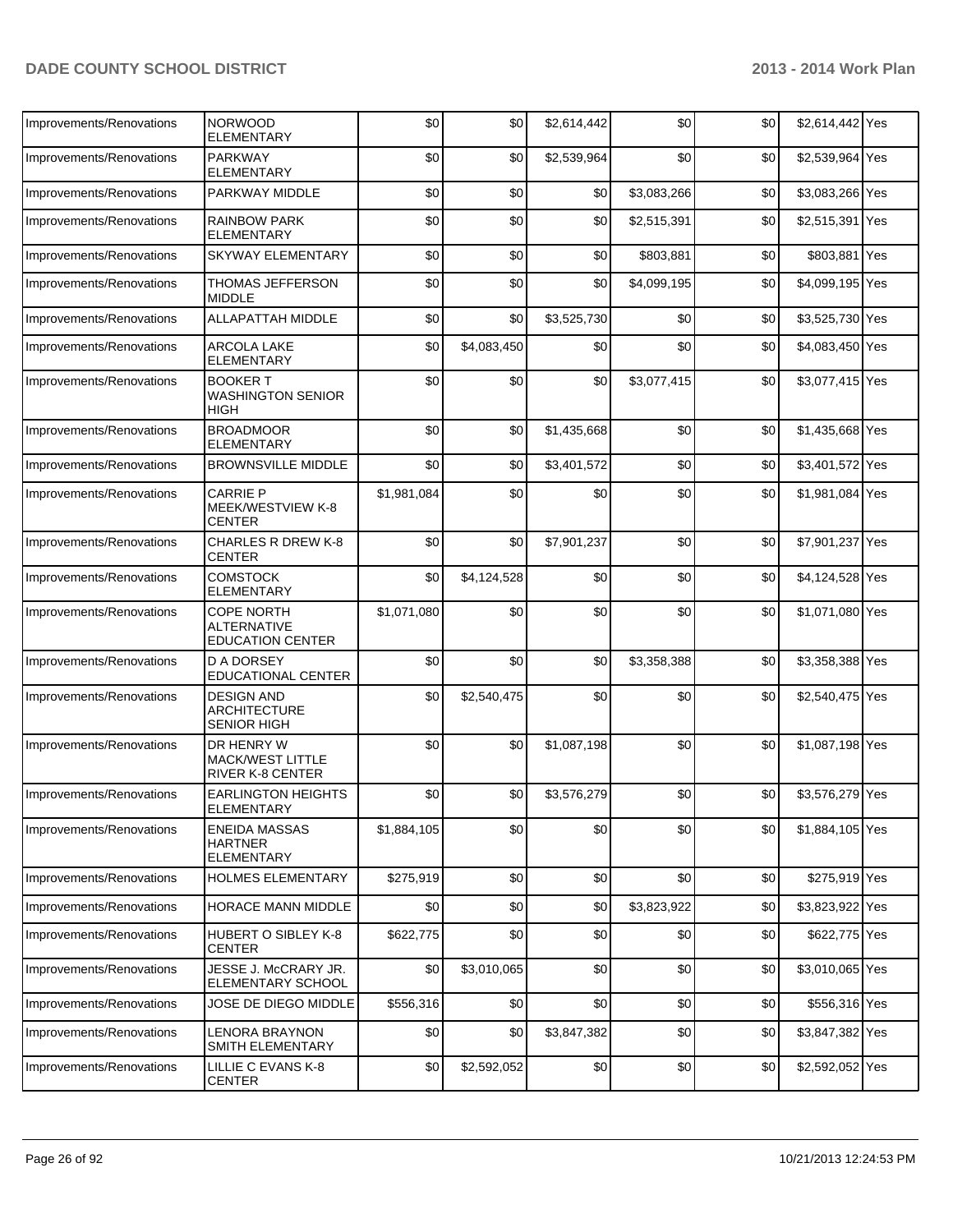| Improvements/Renovations | <b>LINDSEY HOPKINS</b><br><b>TECHNICAL EDUCATION</b><br><b>CENTER</b>          | \$0         | \$0         | \$0         | \$4,787,808 | \$0 | \$4,787,808 Yes |  |
|--------------------------|--------------------------------------------------------------------------------|-------------|-------------|-------------|-------------|-----|-----------------|--|
| Improvements/Renovations | <b>MADISON MIDDLE</b>                                                          | \$0         | \$0         | \$0         | \$3,091,250 | \$0 | \$3,091,250 Yes |  |
| Martin Luther King - PLC | <b>LIBERTY CITY</b><br>ELEMENTARY                                              | \$987,905   | \$0         | \$0         | \$0         | \$0 | \$987,905 Yes   |  |
| Improvements/Renovations | <b>MAYA ANGELOU</b><br><b>ELEMENTARY</b>                                       | \$978,227   | \$0         | \$0         | \$0         | \$0 | \$978,227 Yes   |  |
| Improvements/Renovations | <b>MIAMI EDISON MIDDLE</b>                                                     | \$687,967   | \$0         | \$0         | \$0         | \$0 | \$687,967 Yes   |  |
| Improvements/Renovations | <b>MIAMI EDISON SENIOR</b><br><b>HIGH</b>                                      | \$0         | \$0         | \$0         | \$4,305,134 | \$0 | \$4,305,134 Yes |  |
| Improvements/Renovations | <b>MIAMI JACKSON</b><br><b>SENIOR HIGH</b>                                     | \$291,107   | \$0         | \$0         | \$0         | \$0 | \$291,107 Yes   |  |
| Improvements/Renovations | <b>MIAMI NORTHWESTERN</b><br><b>SENIOR HIGH</b>                                | \$0         | \$7,855,341 | \$0         | \$0         | \$0 | \$7,855,341 Yes |  |
| Improvements/Renovations | <b>MIAMI PARK</b><br><b>ELEMENTARY</b>                                         | \$0         | \$0         | \$1,668,683 | \$0         | \$0 | \$1,668,683 Yes |  |
| Improvements/Renovations | <b>MIAMI SHORES</b><br><b>ELEMENTARY</b>                                       | \$0         | \$0         | \$6,889,836 | \$0         | \$0 | \$6,889,836 Yes |  |
| Improvements/Renovations | <b>ORCHARD VILLA</b><br><b>ELEMENTARY</b>                                      | \$822,340   | \$0         | \$0         | \$0         | \$0 | \$822,340 Yes   |  |
| Improvements/Renovations | <b>PAUL LAURENCE</b><br><b>DUNBAR K-8 CENTER</b>                               | \$0         | \$0         | \$3,256,614 | \$0         | \$0 | \$3,256,614 Yes |  |
| Improvements/Renovations | PHILLIS WHEATLEY<br><b>ELEMENTARY</b>                                          | \$0         | \$0         | \$0         | \$1,056,097 | \$0 | \$1,056,097 Yes |  |
| Improvements/Renovations | PHYLLIS R MILLER<br><b>ELEMENTARY</b>                                          | \$2,008,025 | \$0         | \$0         | \$0         | \$0 | \$2,008,025 Yes |  |
| Improvements/Renovations | POINCIANA PARK<br><b>ELEMENTARY</b>                                            | \$0         | \$0         | \$0         | \$3,743,055 | \$0 | \$3,743,055 Yes |  |
| Improvements/Renovations | <b>SANTA CLARA</b><br><b>ELEMENTARY</b>                                        | \$1,401,775 | \$0         | \$0         | \$0         | \$0 | \$1,401,775 Yes |  |
| Improvements/Renovations | THENA CROWDER<br><b>EARLY CHILDHOOD</b><br><b>DIAGNOSTIC SPECIAL</b><br>ED CTR | \$488,171   | \$0         | \$0         | \$0         | \$0 | \$488,171 Yes   |  |
| Improvements/Renovations | <b>TOUSSAINT</b><br><b>L'OUVERTURE</b><br><b>ELEMENTARY</b>                    | \$0         | \$3,953,859 | \$0         | \$0         | \$0 | \$3,953,859 Yes |  |
| Improvements/Renovations | <b>WESTVIEW MIDDLE</b>                                                         | \$0         | \$0         | \$0         | \$3,858,360 | \$0 | \$3,858,360 Yes |  |
| Improvements/Renovations | YOUNG MEN'S<br>PREPARATORY<br>ACADEMY                                          | \$398,681   | \$0         | \$0         | \$0         | \$0 | \$398,681 Yes   |  |
| Improvements/Renovations | DAVID LAWRENCE JR K-<br>8 CENTER                                               | \$92,215    | \$0         | \$0         | \$0         | \$0 | \$92,215 Yes    |  |
| Improvements/Renovations | FIENBERG-FISHER K-8<br><b>CENTER</b>                                           | \$0         | \$0         | \$4,338,361 | \$0         | \$0 | \$4,338,361 Yes |  |
| Improvements/Renovations | <b>JOHN F KENNEDY</b><br><b>MIDDLE</b>                                         | \$0         | \$0         | \$0         | \$3,172,664 | \$0 | \$3,172,664 Yes |  |
| Improvements/Renovations | <b>MIAMI BEACH SENIOR</b><br>HIGH                                              | \$0         | \$826,409   | \$0         | \$0         | \$0 | \$826,409 Yes   |  |
| Improvements/Renovations | NAUTILUS MIDDLE                                                                | \$531,926   | \$0         | \$0         | \$0         | \$0 | \$531,926 Yes   |  |
| Improvements/Renovations | NORTH MIAMI BEACH<br><b>SENIOR HIGH</b>                                        | \$0         | \$0         | \$3,740,048 | \$0         | \$0 | \$3,740,048 Yes |  |
| Improvements/Renovations | <b>OJUS ELEMENTARY</b>                                                         | \$0         | \$672,746   | \$0         | \$0         | \$0 | \$672,746 Yes   |  |
| Improvements/Renovations | SOUTH POINTE ELEME                                                             | \$0         | \$0         | \$1,162,083 | \$0         | \$0 | \$1,162,083 Yes |  |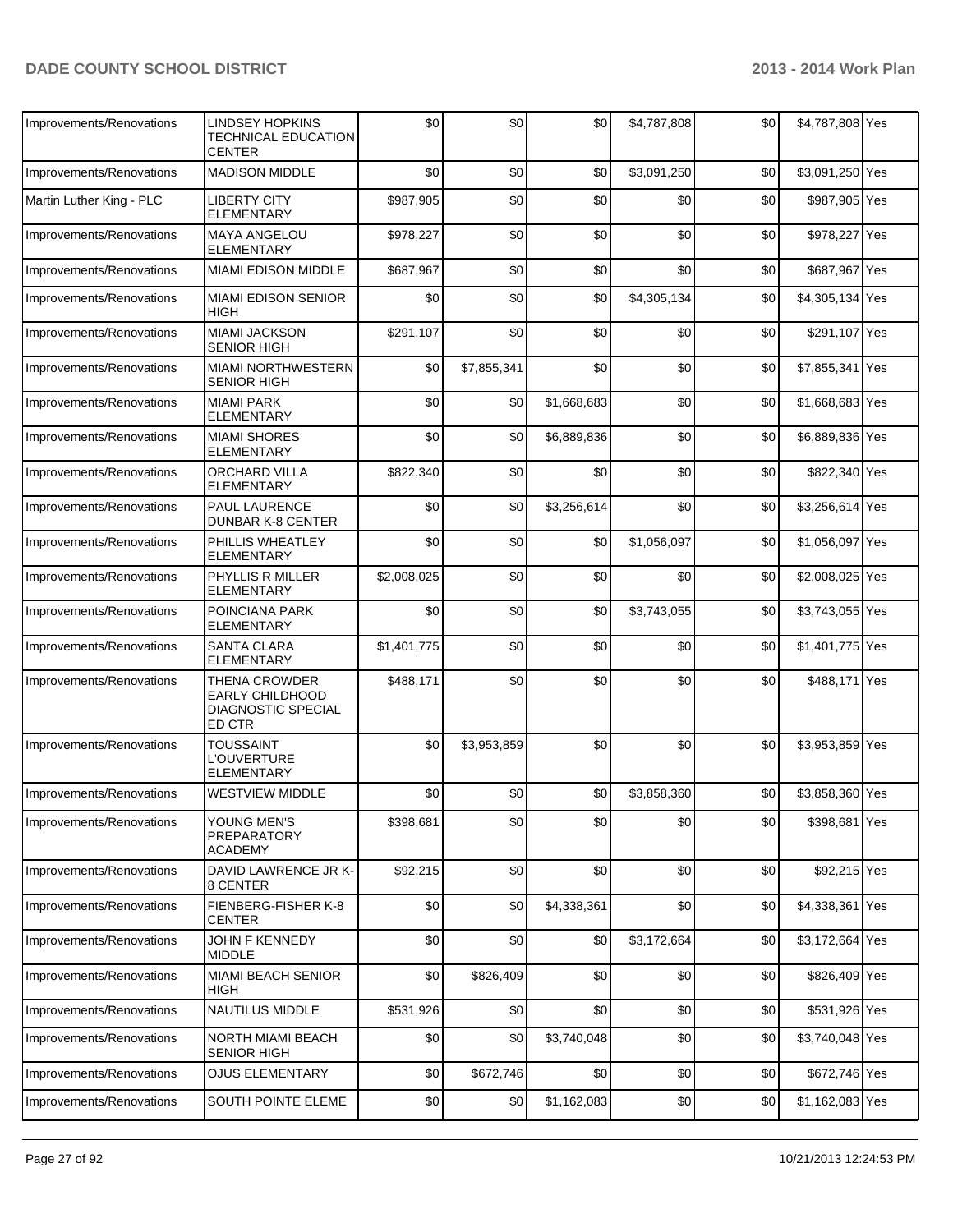| Improvements/Renovations | <b>TREASURE ISLAND</b><br><b>ELEMENTARY</b>             | \$0          | \$0         | \$2,834,029  | \$0         | \$0 | \$2,834,029 Yes  |     |
|--------------------------|---------------------------------------------------------|--------------|-------------|--------------|-------------|-----|------------------|-----|
| Improvements/Renovations | AMELIA EARHART<br><b>ELEMENTARY</b>                     | \$0          | \$0         | \$2,571,000  | \$0         | \$0 | \$2,571,000 Yes  |     |
| Improvements/Renovations | <b>AMERICAN SENIOR</b><br><b>HIGH</b>                   | \$0          | \$7,478,478 | \$0          | \$0         | \$0 | \$7,478,478 Yes  |     |
| Improvements/Renovations | <b>BARBARA GOLEMAN</b><br><b>SENIOR HIGH</b>            | \$0          | \$0         | \$0          | \$3,360,520 | \$0 | \$3,360,520 Yes  |     |
| Improvements/Renovations | <b>BEN SHEPPARD</b><br><b>ELEMENTARY</b>                | \$0          | \$2,988,231 | \$0          | \$0         | \$0 | \$2,988,231      | Yes |
| Improvements/Renovations | <b>BOB GRAHAM</b><br><b>EDUCATION CENTER</b>            | \$596,155    | \$0         | \$0          | \$0         | \$0 | \$596,155 Yes    |     |
| Improvements/Renovations | <b>ERNEST R GRAHAM K-8</b><br><b>CENTER</b>             | \$0          | \$0         | \$7,335,094  | \$0         | \$0 | \$7,335,094 Yes  |     |
| Improvements/Renovations | HENRY H FILER MIDDLE                                    | \$0          | \$2,854,174 | \$0          | \$0         | \$0 | \$2,854,174 Yes  |     |
| Improvements/Renovations | <b>HIALEAH GARDENS</b><br>ELEMENTARY                    | \$0          | \$0         | \$0          | \$3,623,934 | \$0 | \$3,623,934 Yes  |     |
| Improvements/Renovations | <b>HIALEAH MIDDLE</b>                                   | \$0          | \$0         | \$3,801,746  | \$0         | \$0 | \$3,801,746 Yes  |     |
| Improvements/Renovations | <b>HIALEAH SENIOR HIGH</b>                              | \$14,648,275 | \$0         | \$0          | \$0         | \$0 | \$14,648,275 Yes |     |
| Improvements/Renovations | HIALEAH-MIAMI LAKES<br><b>SENIOR HIGH</b>               | \$0          | \$5,554,355 | \$0          | \$0         | \$0 | \$5,554,355 Yes  |     |
| Improvements/Renovations | JOHN G DUPUIS<br><b>ELEMENTARY</b>                      | \$0          | \$2,791,102 | \$0          | \$0         | \$0 | \$2,791,102 Yes  |     |
| Improvments/Renovations  | JOSE MARTI MIDDLE                                       | \$1,169,565  | \$0         | \$0          | \$0         | \$0 | \$1,169,565 Yes  |     |
| Improvements/Renovations | <b>LAWTON CHILES</b><br><b>MIDDLE</b>                   | \$0          | \$0         | \$0          | \$3,621,201 | \$0 | \$3,621,201 Yes  |     |
| Improvements/Renovations | <b>MIAMI LAKES</b><br><b>EDUCATIONAL CENTER</b>         | \$0          | \$0         | \$0          | \$4,990,610 | \$0 | \$4,990,610 Yes  |     |
| Improvements/Renovations | MIAMI LAKES K-8<br><b>CENTER</b>                        | \$773,741    | \$0         | \$0          | \$0         | \$0 | \$773,741 Yes    |     |
| Improvements/Renovations | <b>MIAMI LAKES MIDDLE</b>                               | \$0          | \$0         | \$3,746,825  | \$0         | \$0 | \$3,746,825 Yes  |     |
| Improvements/Renovations | <b>NORTH HIALEAH</b><br><b>ELEMENTARY</b>               | \$0          | \$0         | \$4,288,788  | \$0         | \$0 | \$4,288,788 Yes  |     |
| Improvements/Renovations | PALM SPRINGS MIDDLE                                     | \$0          | \$0         | \$0          | \$5,339,339 | \$0 | \$5,339,339 Yes  |     |
| Improvements/Renovations | PALM SPRINGS NORTH<br>ELEMENTARY                        | \$0          | \$0         | \$3,352,990  | \$0         | \$0 | \$3,352,990 Yes  |     |
| Improvements/Renovations | <b>CHARLES R HADLEY</b><br>ELEMENTARY                   | \$0          | \$3,377,656 | \$0          | \$0         | \$0 | \$3,377,656 Yes  |     |
| Improvements/Renovations | <b>EW F STIRRUP</b><br>ELEMENTARY                       | \$1,293,945  | \$0         | \$0          | \$0         | \$0 | \$1,293,945 Yes  |     |
| Improvements/Renovations | EUGENIA B THOMAS K-8<br><b>CENTER</b>                   | \$324,651    | \$0         | \$0          | \$0         | \$0 | \$324,651 Yes    |     |
| Improvements/Renovations | JOHN I SMITH K-8<br><b>CENTER</b>                       | \$509.723    | \$0         | \$0          | \$0         | \$0 | \$509,723 Yes    |     |
| Improvements/Renovations | <b>KENSINGTON PARK</b><br>ELEMENTARY                    | \$965,733    | \$0         | \$0          | \$0         | \$0 | \$965,733 Yes    |     |
| Improvements/Renovations | <b>MARJORY STONEMAN</b><br><b>DOUGLAS</b><br>ELEMENTARY | \$0          | \$0         | \$0          | \$3,661,972 | \$0 | \$3,661,972 Yes  |     |
| Improvements/Renovations | <b>MIAMI SPRINGS</b><br>ELEMENTARY                      | \$1,546,857  | \$0         | \$0          | \$0         | \$0 | \$1,546,857 Yes  |     |
| Improvements/Renovations | <b>MIAMI SPRINGS SENIOR</b><br><b>HIGH</b>              | \$0          | \$0         | \$12,964,496 | \$0         | \$0 | \$12,964,496 Yes |     |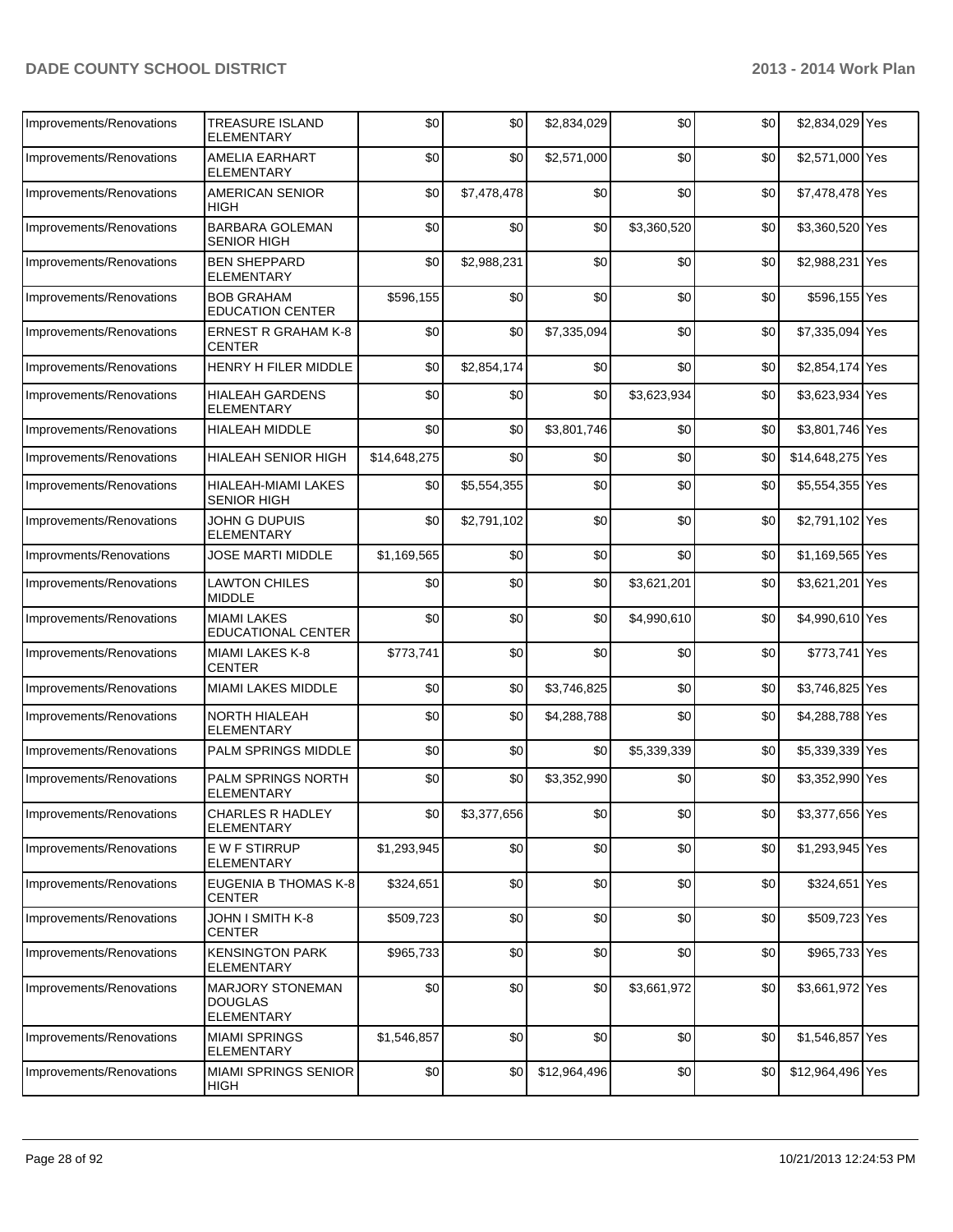| Improvements/Renovations                          | PAUL W BELL MIDDLE                                                   | \$406.339   | \$0          | \$0         | \$0         | \$0 | \$406,339 Yes    |  |
|---------------------------------------------------|----------------------------------------------------------------------|-------------|--------------|-------------|-------------|-----|------------------|--|
| Improvements/Renovations                          | <b>RUBEN DARIO MIDDLE</b>                                            | \$0         | \$0          | \$0         | \$5,037,963 | \$0 | \$5,037,963 Yes  |  |
| Improvments/Renovations                           | <b>ADA MERRITT K-8</b><br><b>CENTER</b>                              | \$199,456   | \$0          | \$0         | \$0         | \$0 | \$199,456 Yes    |  |
| Improvements/Renovations                          | <b>BLUE LAKES</b><br><b>ELEMENTARY</b>                               | \$0         | \$0          | \$0         | \$2,658,204 | \$0 | \$2,658,204 Yes  |  |
| Improvements/Renovations                          | <b>COCONUT GROVE</b><br><b>ELEMENTARY</b>                            | \$0         | \$4,380,953  | \$0         | \$0         | \$0 | \$4,380,953 Yes  |  |
| Improvements/Renovations<br>(Main & Merrick Site) | <b>CORAL GABLES</b><br>PREPARATORY<br><b>ACADEMY</b>                 | \$2,924,869 | \$0          | \$0         | \$0         | \$0 | \$2,924,869 Yes  |  |
| Improvements/Renovations                          | <b>CORAL GABLES SENIOR</b><br><b>HIGH</b>                            | \$0         | \$10,403,950 | \$0         | \$0         | \$0 | \$10,403,950 Yes |  |
| Improvements/Renovations                          | CORAL WAY K-8<br><b>CENTER</b>                                       | \$0         | \$0          | \$3,181,288 | \$0         | \$0 | \$3,181,288 Yes  |  |
| Improvements/Renovations                          | <b>FRANCES S TUCKER</b><br><b>ELEMENTARY</b>                         | \$0         | \$0          | \$0         | \$2,793,971 | \$0 | \$2,793,971 Yes  |  |
| Improvements/Renovations                          | <b>GEORGE WASHINGTON</b><br><b>CARVER MIDDLE</b>                     | \$0         | \$0          | \$4,022,369 | \$0         | \$0 | \$4,022,369 Yes  |  |
| Improvements/Renovations                          | <b>GLADES MIDDLE</b>                                                 | \$0         | \$0          | \$0         | \$4,035,464 | \$0 | \$4,035,464 Yes  |  |
| Improvements/Renovations                          | <b>MARITIME &amp; SCIENCE</b><br><b>TECHNOLOGY</b><br><b>ACADEMY</b> | \$3,803,761 | \$0          | \$0         | \$0         | \$0 | \$3,803,761 Yes  |  |
| Improvements/Renovations                          | <b>RIVERSIDE</b><br><b>ELEMENTARY</b>                                | \$747,547   | \$0          | \$0         | \$0         | \$0 | \$747,547 Yes    |  |
| Improvements/Renovations                          | RIVIERA MIDDLE                                                       | \$0         | \$0          | \$5,683,099 | \$0         | \$0 | \$5,683,099 Yes  |  |
| Improvements/Renovations                          | SHENANDOAH MIDDLE                                                    | \$7,285,925 | \$0          | \$0         | \$0         | \$0 | \$7,285,925 Yes  |  |
| Improvements/Renovations                          | <b>SILVER BLUFF</b><br><b>ELEMENTARY</b>                             | \$0         | \$2,604,617  | \$0         | \$0         | \$0 | \$2,604,617 Yes  |  |
| Improvements/Renovations                          | SOUTH MIAMI K-8<br><b>CENTER</b>                                     | \$1,439,212 | \$0          | \$0         | \$0         | \$0 | \$1,439,212 Yes  |  |
| Improvements/Renovations                          | SOUTH MIAMI MIDDLE                                                   | \$0         | \$0          | \$3,035,324 | \$0         | \$0 | \$3,035,324 Yes  |  |
| Improvements/Renovations                          | SOUTH MIAMI SENIOR<br><b>HIGH</b>                                    | \$0         | \$0          | \$0         | \$4,612,982 | \$0 | \$4,612,982 Yes  |  |
| Improvements/Renovations                          | SOUTHWEST MIAMI<br><b>SENIOR HIGH</b>                                | \$0         | \$14,375,271 | \$0         | \$0         | \$0 | \$14,375,271 Yes |  |
| Improvements/Renovations                          | SUNSET ELEMENTARY                                                    | \$0         | \$0          | \$0         | \$4,929,543 | \$0 | \$4,929,543 Yes  |  |
| Improvements/Renovations                          | <b>TROPICAL</b><br><b>ELEMENTARY</b>                                 | \$0         | \$0          | \$0         | \$3,827,888 | \$0 | \$3,827,888 Yes  |  |
| Improvements/Renovations                          | ARVIDA MIDDLE                                                        | \$0         | \$0          | \$3,599,956 | \$0         | \$0 | \$3,599,956 Yes  |  |
| Improvements/Renovations                          | <b>CALUSA ELEMENTARY</b>                                             | \$1,446,883 | \$0          | \$0         | \$0         | \$0 | $$1,446,883$ Yes |  |
| Improvements/Renovations                          | <b>CHRISTINA M EVE</b><br><b>ELEMENTARY</b>                          | \$0         | \$204,280    | \$0         | \$0         | \$0 | \$204,280 Yes    |  |
| Improvements/Renovations                          | <b>CLAUDE PEPPER</b><br><b>ELEMENTARY</b>                            | \$0         | \$0          | \$2,980,362 | \$0         | \$0 | \$2,980,362 Yes  |  |
| Improvements/Renovations                          | DANTE B FASCELL<br><b>ELEMENTARY</b>                                 | \$651,997   | \$0          | \$0         | \$0         | \$0 | \$651,997 Yes    |  |
| Improvements/Renovations                          | DEVON AIRE K-8<br><b>CENTER</b>                                      | \$0         | \$929,455    | \$0         | \$0         | \$0 | \$929,455 Yes    |  |
| Improvements/Renovations                          | DR GILBERT L PORTER<br><b>ELEMENTARY</b>                             | \$0         | \$0          | \$4,069,010 | \$0         | \$0 | \$4,069,010 Yes  |  |
| Improvements/Renovations                          | <b>GLORIA FLOYD ELEMEN</b>                                           | \$2,825,595 | \$0          | \$0         | \$0         | \$0 | \$2,825,595 Yes  |  |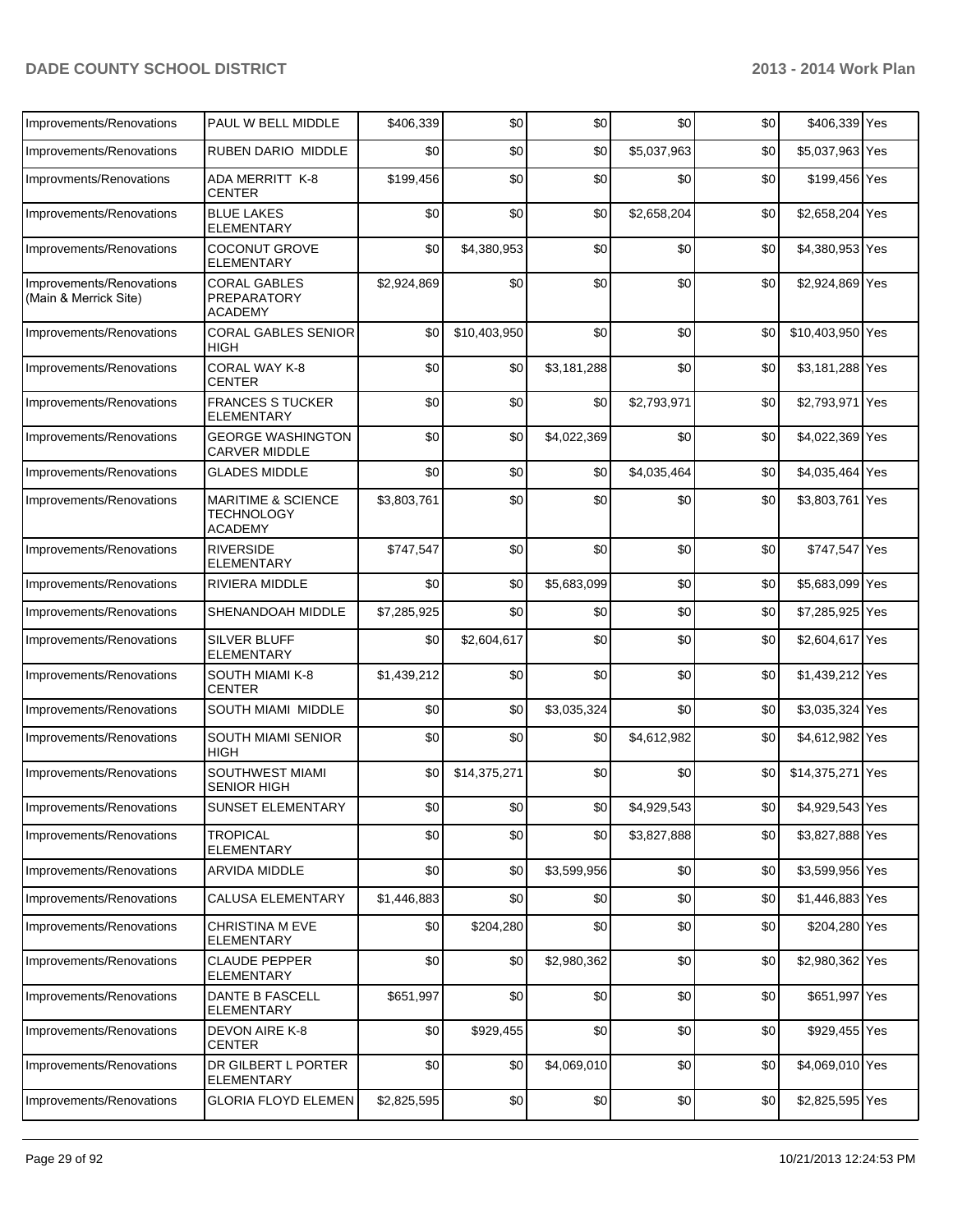| Improvements/Renovations | <b>HERBERT A AMMONS</b><br><b>MIDDI F</b>                 | \$1,317,194 | \$0         | \$0         | \$0         | \$0 | \$1,317,194 Yes |  |
|--------------------------|-----------------------------------------------------------|-------------|-------------|-------------|-------------|-----|-----------------|--|
| Improvements/Renovations | JACK DAVID GORDON<br>ELEMENTARY                           | \$0         | \$3,471,574 | \$0         | \$0         | \$0 | \$3,471,574 Yes |  |
| Improvements/Renovations | JORGE MAS CANOSA<br>MIDDLE SCHOOL                         | \$12,130    | \$0         | \$0         | \$0         | \$0 | \$12,130 Yes    |  |
| Improvements/Renovations | <b>KENDALE ELEMENTARY</b>                                 | \$1,397,920 | \$0         | \$0         | \$0         | \$0 | \$1,397,920 Yes |  |
| Improvements/Renovations | <b>KENDALE LAKES</b><br>ELEMENTARY                        | \$0         | \$0         | \$0         | \$3,482,920 | \$0 | \$3,482,920 Yes |  |
| Improvements/Renovations | <b>KENWOOD K-8 CENTER</b>                                 | \$0         | \$3,312,039 | \$0         | \$0         | \$0 | \$3,312,039 Yes |  |
| Improvements/Renovations | LEEWOOD K-8 CENTER                                        | \$1,503,191 | \$0         | \$0         | \$0         | \$0 | \$1,503,191 Yes |  |
| Improvements/Renovations | <b>MIAMI KILLIAN SENIOR</b><br>HIGH                       | \$0         | \$0         | \$0         | \$5,556,791 | \$0 | \$5,556,791 Yes |  |
| Improvements/Renovations | <b>MIAMI SOUTHRIDGE</b><br><b>SENIOR HIGH</b>             | \$6,605,239 | \$0         | \$0         | \$0         | \$0 | \$6,605,239 Yes |  |
| Improvements/Renovations | <b>OLIVER HOOVER</b><br><b>ELEMENTARY</b>                 | \$1,705,024 | \$0         | \$0         | \$0         | \$0 | \$1,705,024 Yes |  |
| Improvements/Renovations | ROBERT MORGAN<br>EDUCATIONAL CENTER                       | \$0         | \$0         | \$0         | \$4,024,016 | \$0 | \$4,024,016 Yes |  |
| Improvements/Renovations | <b>SUNSET PARK</b><br><b>ELEMENTARY</b>                   | \$0         | \$131,132   | \$0         | \$0         | \$0 | \$131,132 Yes   |  |
| Improvements/Renovations | WILLIAM H. LEHMAN<br>ELEMENTARY                           | \$1,129,903 | \$0         | \$0         | \$0         | \$0 | \$1,129,903 Yes |  |
| Improvements/Renovations | <b>BANYAN ELEMENTARY</b>                                  | \$0         | \$0         | \$0         | \$2,971,570 | \$0 | \$2,971,570 Yes |  |
| Improvements/Renovations | <b>BENT TREE</b><br><b>ELEMENTARY</b>                     | \$988,356   | \$0         | \$0         | \$0         | \$0 | \$988,356 Yes   |  |
| Improvements/Renovations | <b>CYPRESS ELEMENTARY</b>                                 | \$0         | \$0         | \$0         | \$2,439,960 | \$0 | \$2,439,960 Yes |  |
| Improvements/Renovations | DR CARLOS J FINLAY<br><b>ELEMENTARY</b>                   | \$0         | \$294,140   | \$0         | \$0         | \$0 | \$294,140 Yes   |  |
| Improvements/Renovations | <b>EMERSON</b><br><b>ELEMENTARY</b>                       | \$0         | \$0         | \$1,690,270 | \$0         | \$0 | \$1,690,270 Yes |  |
| Improvements/Renovations | <b>ETHEL KOGER</b><br><b>BECKHAM</b><br><b>ELEMENTARY</b> | \$0         | \$79,055    | \$0         | \$0         | \$0 | \$79,055 Yes    |  |
| Improvements/Renovations | <b>G HOLMES BRADDOCK</b><br><b>SENIOR HIGH</b>            | \$484,375   | \$0         | \$0         | \$0         | \$0 | \$484,375 Yes   |  |
| Improvements/Renovations | GREENGLADE<br><b>ELEMENTARY</b>                           | \$0         | \$348,409   | \$0         | \$0         | \$0 | \$348,409 Yes   |  |
| Improvements/Renovations | <b>HOWARD D MCMILLAN</b><br><b>MIDDLE</b>                 | \$0         | \$0         | \$0         | \$3,134,170 | \$0 | \$3,134,170 Yes |  |
| Improvements/Renovations | JANE S ROBERTS K-8<br><b>CENTER</b>                       | \$0         | \$0         | \$0         | \$5,377,145 | \$0 | \$5,377,145 Yes |  |
| Improvements/Renovations | JOE HALL ELEMENTARY                                       | \$283,862   | \$0         | \$0         | \$0         | \$0 | \$283,862 Yes   |  |
| Improvements/Renovations | JOHN A FERGUSON<br><b>SENIOR HIGH</b>                     | \$0         | \$224,989   | \$0         | \$0         | \$0 | \$224,989 Yes   |  |
| Improvements/Renovations | LAMAR LOUIS CURRY<br><b>MIDDLE</b>                        | \$672,524   | \$0         | \$0         | \$0         | \$0 | \$672,524 Yes   |  |
| Improvements/Renovations | MIAMI SUNSET SENIOR<br>HIGH                               | \$5,857,471 | \$0         | \$0         | \$0         | \$0 | \$5,857,471 Yes |  |
| Improvements/Renovations | <b>OLYMPIA HEIGHTS</b><br><b>ELEMENTARY</b>               | \$0         | \$2,536,289 | \$0         | \$0         | \$0 | \$2,536,289 Yes |  |
| Improvements/Renovations | ROYAL GREEN<br>ELEMENTARY                                 | \$442,024   | \$0         | \$0         | \$0         | \$0 | \$442,024 Yes   |  |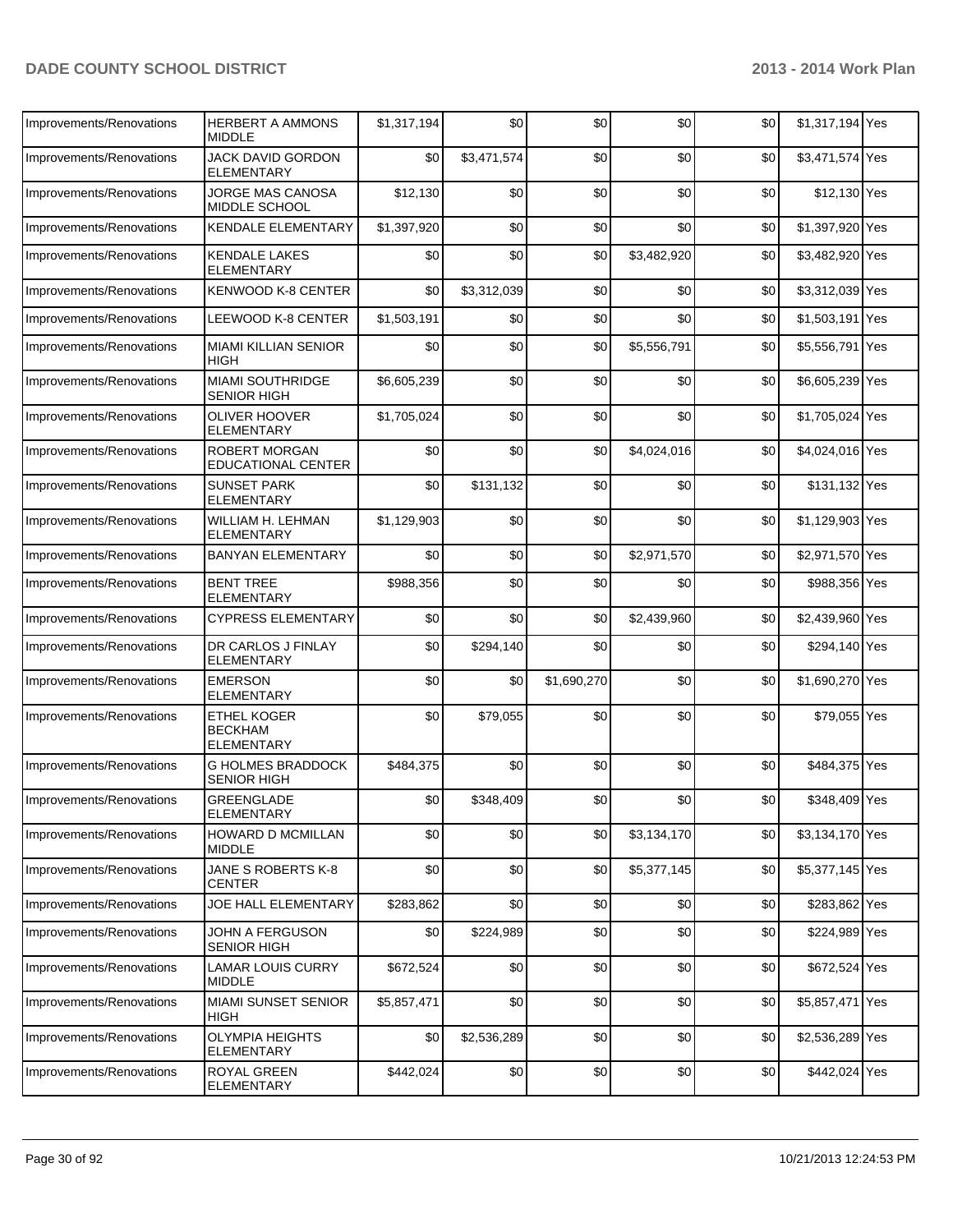| Improvements/Renovations | <b>ROYAL PALM</b><br><b>ELEMENTARY</b>                                           | \$1,403,347 | \$0         | \$0         | \$0         | \$0 | \$1,403,347 Yes |  |
|--------------------------|----------------------------------------------------------------------------------|-------------|-------------|-------------|-------------|-----|-----------------|--|
| Improvements/Renovations | <b>SWEETWATER</b><br>ELEMENTARY                                                  | \$0         | \$0         | \$2,840,145 | \$0         | \$0 | \$2,840,145 Yes |  |
| Improvements/Renovations | <b>SYLVANIA HEIGHTS</b><br><b>ELEMENTARY</b>                                     | \$431,472   | \$0         | \$0         | \$0         | \$0 | \$431,472 Yes   |  |
| Improvements/Renovations | W R THOMAS MIDDLE                                                                | \$866,569   | \$0         | \$0         | \$0         | \$0 | \$866,569 Yes   |  |
| Improvements/Renovations | <b>WESLEY MATTHEWS</b><br><b>ELEMENTARY</b>                                      | \$525,463   | \$0         | \$0         | \$0         | \$0 | \$525,463 Yes   |  |
| Improvements/Renovations | ZORA NEALE HURSTON<br><b>ELEMENTARY</b>                                          | \$1,122,489 | \$0         | \$0         | \$0         | \$0 | \$1,122,489 Yes |  |
| Improvements/Renovations | <b>BEL-AIRE ELEMENTARY</b>                                                       | \$0         | \$0         | \$0         | \$3,702,563 | \$0 | \$3,702,563 Yes |  |
| Improvements/Renovations | <b>CORAL REEF SENIOR</b><br>HIGH                                                 | \$1,331,419 | \$0         | \$0         | \$0         | \$0 | \$1,331,419 Yes |  |
| Improvements/Renovations | <b>CUTLER RIDGE</b><br><b>ELEMENTARY</b>                                         | \$0         | \$0         | \$0         | \$2,445,865 | \$0 | \$2,445,865 Yes |  |
| Improvements/Renovations | ETHEL F BECKFORD-<br><b>RICHMOND</b><br>ELEMENTARY                               | \$1,305,793 | \$0         | \$0         | \$0         | \$0 | \$1,305,793 Yes |  |
| Improvements/Renovations | <b>FLORIDA CITY</b><br><b>ELEMENTARY</b>                                         | \$0         | \$0         | \$1,781,062 | \$0         | \$0 | \$1,781,062 Yes |  |
| Improvements/Renovations | <b>HOMESTEAD MIDDLE</b>                                                          | \$0         | \$0         | \$4,944,591 | \$0         | \$0 | \$4,944,591 Yes |  |
| Improvements/Renovations | <b>HOMESTEAD SENIOR</b><br>HIGH                                                  | \$0         | \$0         | \$0         | \$4,683,607 | \$0 | \$4,683,607 Yes |  |
| Improvements/Renovations | <b>IRVING &amp; BEATRICE</b><br>PESKOE K-8 CENTER                                | \$1,178,852 | \$0         | \$0         | \$0         | \$0 | \$1,178,852 Yes |  |
| Improvements/Renovations | <b>MIAMI MACARTHUR</b><br>SOUTH SENIOR HIGH                                      | \$0         | \$0         | \$0         | \$2,008,215 | \$0 | \$2,008,215 Yes |  |
| Improvements/Renovations | <b>NEVA KING COOPER</b><br><b>EDUCATIONAL CENTER</b>                             | \$0         | \$2,513,904 | \$0         | \$0         | \$0 | \$2,513,904 Yes |  |
| Improvements/Renovations | PALMETTO MIDDLE                                                                  | \$0         | \$0         | \$4,079,860 | \$0         | \$0 | \$4,079,860 Yes |  |
| Improvements/Renovations | <b>PINE LAKE</b><br><b>ELEMENTARY</b>                                            | \$0         | \$0         | \$0         | \$3,488,632 | \$0 | \$3,488,632 Yes |  |
| Improvements/Renovations | <b>PINE VILLA</b><br>ELEMENTARY                                                  | \$0         | \$0         | \$0         | \$1,552,413 | \$0 | \$1,552,413 Yes |  |
| Improvements/Renovations | REDLAND MIDDLE                                                                   | \$0         | \$0         | \$2,992,522 | \$0         | \$0 | \$2,992,522 Yes |  |
| Improvements/Renovations | <b>RICHMOND HEIGHTS</b><br><b>MIDDLE</b>                                         | \$0         | \$0         | \$0         | \$2,617,108 | \$0 | \$2,617,108 Yes |  |
| Improvements/Renovations | <b>ROBERT RUSSA</b><br><b>MOTON ELEMENTARY</b>                                   | \$339,904   | \$0         | \$0         | \$0         | \$0 | \$339,904 Yes   |  |
| Improvements/Renovations | SOUTH DADE ADULT<br><b>EDUCATION CENTER</b>                                      | \$469,073   | \$0         | \$0         | \$0         | \$0 | \$469,073 Yes   |  |
| Improvements/Renovations | SOUTH DADE MIDDLE<br><b>SCHOOL</b>                                               | \$188,811   | \$0         | \$0         | \$0         | \$0 | \$188,811 Yes   |  |
| Improvements/Renovations | SOUTHWOOD MIDDLE                                                                 | \$1,258,618 | \$0         | \$0         | \$0         | \$0 | \$1,258,618 Yes |  |
| Improvements/Renovations | <b>WEST HOMESTEAD</b><br><b>ELEMENTARY</b>                                       | \$3,000,556 | \$0         | \$0         | \$0         | \$0 | \$3,000,556 Yes |  |
| Improvements/Renovations | <b>CAMPBELL DRIVE</b><br><b>MIDDLE</b>                                           | \$961,214   | \$0         | \$0         | \$0         | \$0 | \$961,214 Yes   |  |
| Improvements/Renovations | <b>CUTLER BAY ACADEMY</b><br>OF ADVANCED<br>STUDIES, CENTENNIAL<br><b>CAMPUS</b> | \$0         | \$0         | \$2,459,132 | \$0         | \$0 | \$2,459,132 Yes |  |
| Improvements/Renovations | DORAL MIDDLE                                                                     | \$272,429   | \$0         | \$0         | \$0         | \$0 | \$272,429 Yes   |  |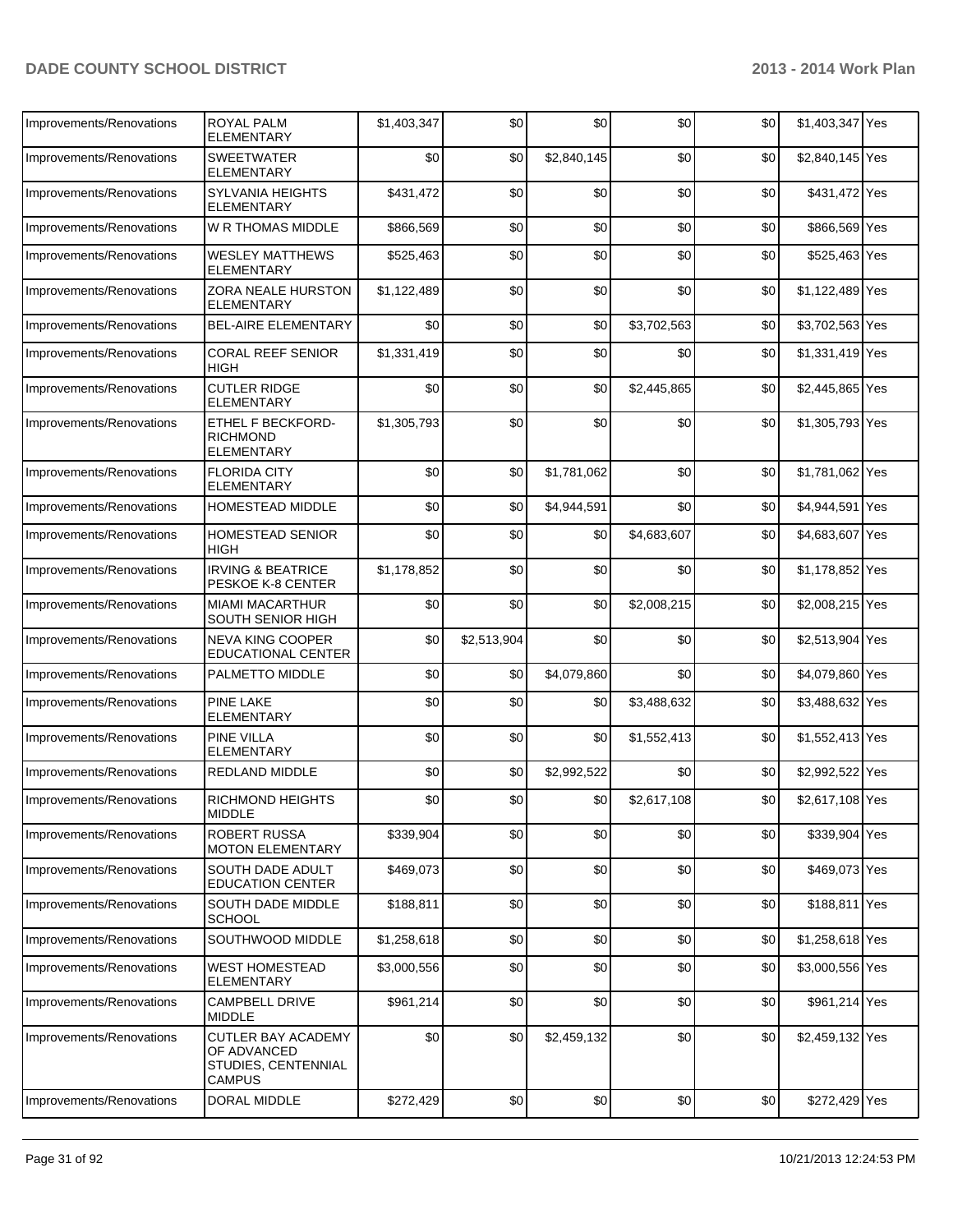| Improvements/Renovations    | <b>AIR BASE ELEMENTARY</b>                                                         | \$0         | \$0         | \$0         | \$2,559,757 | \$0 | \$2,559,757 Yes |     |
|-----------------------------|------------------------------------------------------------------------------------|-------------|-------------|-------------|-------------|-----|-----------------|-----|
| Renovations (Carry Forward) | <b>AUBURNDALE</b><br><b>ELEMENTARY</b>                                             | \$2,076,583 | \$0         | \$0         | \$0         | \$0 | \$2,076,583 Yes |     |
| Improvements/Renovations    | <b>BENJAMIN FRANKLIN K-</b><br>8 CENTER                                            | \$0         | \$40,819    | \$0         | \$0         | \$0 | \$40,819 Yes    |     |
| Improvements/Renovations    | <b>CITRUS GROVE</b><br><b>ELEMENTARY</b>                                           | \$0         | \$0         | \$3,149,547 | \$0         | \$0 | \$3,149,547 Yes |     |
| Improvements/Renovations    | <b>CORAL REEF</b><br><b>ELEMENTARY</b>                                             | \$0         | \$0         | \$0         | \$2,479,574 | \$0 | \$2,479,574 Yes |     |
| Improvements/Renovations    | <b>CORAL TERRACE</b><br><b>ELEMENTARY</b>                                          | \$0         | \$1,414,000 | \$0         | \$0         | \$0 | \$1,414,000 Yes |     |
| Improvements/Renovations    | <b>CUTLER BAY ACADEMY</b><br>OF ADVANCED<br>STUDIES, CUTLER<br><b>RIDGE CAMPUS</b> | \$632,851   | \$0         | \$0         | \$0         | \$0 | \$632,851 Yes   |     |
| Improvements/Renovations    | <b>DAVID FAIRCHILD</b><br><b>ELEMENTARY</b>                                        | \$0         | \$0         | \$0         | \$1,988,481 | \$0 | \$1,988,481     | Yes |
| Improvements/Renovations    | <b>EVERGLADES K-8</b><br><b>CENTER</b>                                             | \$0         | \$0         | \$3,061,719 | \$0         | \$0 | \$3,061,719 Yes |     |
| Improvements/Renovations    | <b>FLAMINGO</b><br><b>ELEMENTARY</b>                                               | \$0         | \$0         | \$2,638,314 | \$0         | \$0 | \$2,638,314 Yes |     |
| Improvements/Renovations    | <b>GEORGE T BAKER</b><br><b>AVIATION</b>                                           | \$511,682   | \$0         | \$0         | \$0         | \$0 | \$511,682 Yes   |     |
| Improvements/Renovations    | <b>GEORGE WASHINGTON</b><br><b>CARVER ELEMENTARY</b>                               | \$553,001   | \$0         | \$0         | \$0         | \$0 | \$553,001 Yes   |     |
| Improvements/Renovations    | <b>GRATIGNY</b><br>ELEMENTARY                                                      | \$0         | \$601,943   | \$0         | \$0         | \$0 | \$601,943 Yes   |     |
| Improvements/Renovations    | <b>GREYNOLDS PARK</b><br><b>ELEMENTARY</b>                                         | \$0         | \$0         | \$1,056,432 | \$0         | \$0 | \$1,056,432 Yes |     |
| Improvements/Renovations    | <b>HENRY M FLAGLER</b><br><b>ELEMENTARY</b>                                        | \$0         | \$1,304,796 | \$0         | \$0         | \$0 | \$1,304,796 Yes |     |
| Improvements/Renovations    | <b>KINLOCH PARK</b><br><b>ELEMENTARY</b>                                           | \$2,166,272 | \$0         | \$0         | \$0         | \$0 | \$2,166,272 Yes |     |
| Improvements/Renovations    | KINLOCH PARK MIDDLE                                                                | \$5,285,481 | \$0         | \$0         | \$0         | \$0 | \$5,285,481 Yes |     |
| Improvements/Renovations    | <b>LAKEVIEW</b><br><b>ELEMENTARY</b>                                               | \$0         | \$2,542,890 | \$0         | \$0         | \$0 | \$2,542,890 Yes |     |
| Improvements/Renovations    | LEISURE CITY K-8<br>CENTER                                                         | \$0         | \$0         | \$1,667,397 | \$0         | \$0 | \$1,667,397 Yes |     |
| Improvements/Renovations    | M A MILAM K-8 CENTER                                                               | \$0         | \$7,604,546 | \$0         | \$0         | \$0 | \$7,604,546 Yes |     |
| Improvements/Renovations    | <b>MADIE IVES</b><br><b>COMMUNITY</b><br><b>ELEMENTARY</b>                         | \$0         | \$0         | \$757,888   | \$0         | \$0 | \$757,888 Yes   |     |
| Improvements/Renovations    | <b>MAE M WALTERS</b><br><b>ELEMENTARY</b>                                          | \$0         | \$3,213,967 | \$0         | \$0         | \$0 | \$3,213,967 Yes |     |
| Improvements/Renovations    | <b>MEADOWLANE</b><br><b>ELEMENTARY</b>                                             | \$0         | \$2,222,194 | \$0         | \$0         | \$0 | \$2,222,194 Yes |     |
| Improvements/Renovations    | <b>MELROSE</b><br><b>ELEMENTARY</b>                                                | \$748,263   | \$0         | \$0         | \$0         | \$0 | \$748,263 Yes   |     |
| Improvements/Renovations    | <b>MIAMI SPRINGS MIDDLE</b>                                                        | \$0         | \$4,784,238 | \$0         | \$0         | \$0 | \$4,784,238 Yes |     |
| Improvements/Renovations    | OAK GROVE<br><b>ELEMENTARY</b>                                                     | \$2,905,598 | \$0         | \$0         | \$0         | \$0 | \$2,905,598 Yes |     |
| Improvements/Renovations    | <b>NORTH TWIN LAKES</b><br>ELEMENTARY                                              | \$0         | \$0         | \$164,401   | \$0         | \$0 | \$164,401 Yes   |     |
| Improvements/Renovations    | <b>PALMETTO</b><br>ELEMENTARY                                                      | \$0         | \$1,050,358 | \$0         | \$0         | \$0 | \$1,050,358 Yes |     |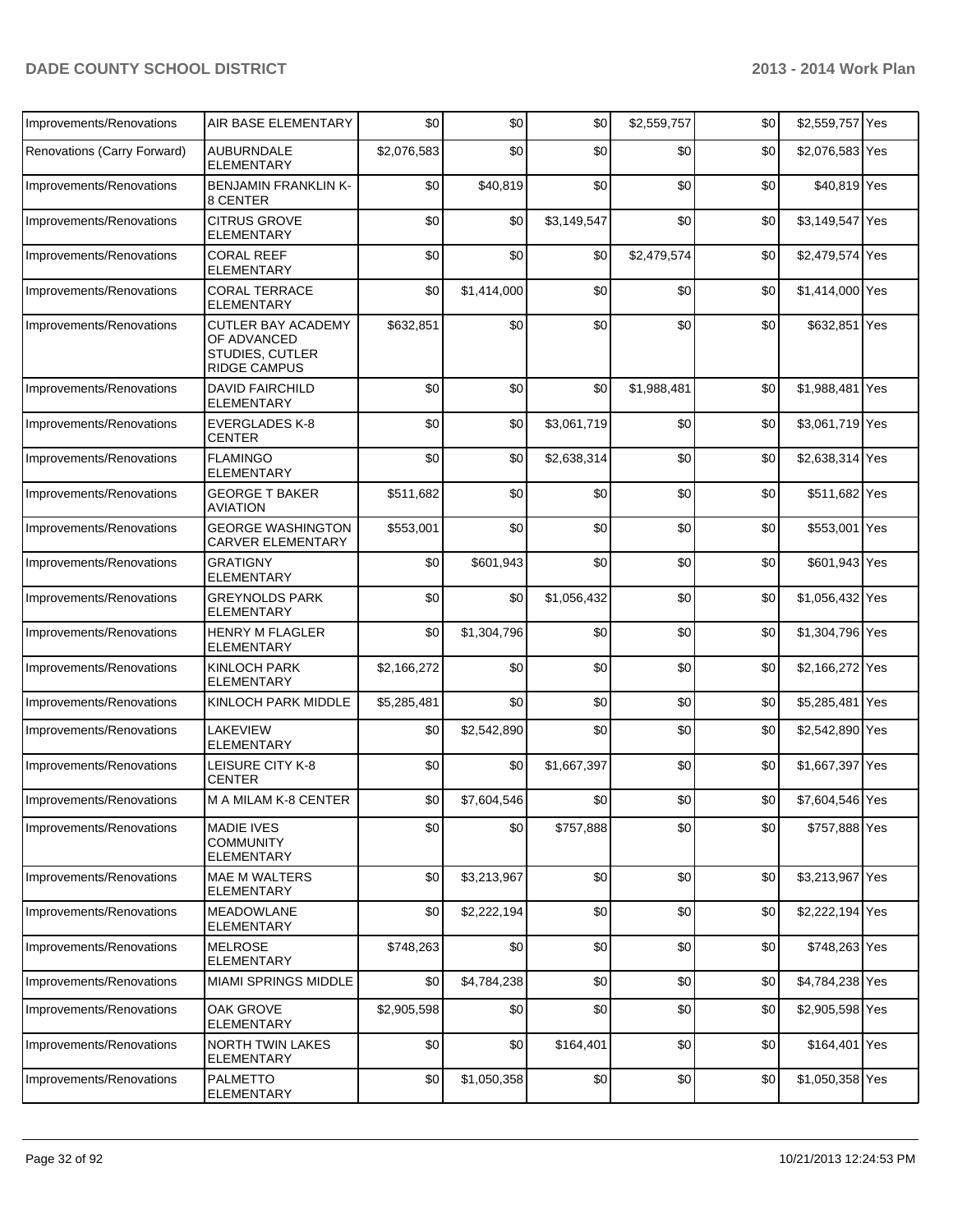| Improvements/Renovations      | <b>PARKVIEW</b><br>ELEMENTARY                                        | \$0         | \$1,939,892 | \$0                                                                                    | \$0         | \$0   | \$1,939,892 Yes     |  |
|-------------------------------|----------------------------------------------------------------------|-------------|-------------|----------------------------------------------------------------------------------------|-------------|-------|---------------------|--|
| Improvements/Renovations      | <b>PINECREST</b><br>ELEMENTARY                                       | \$0         | \$0         | \$2,000,869                                                                            | \$0         | \$0   | \$2,000,869 Yes     |  |
| Improvements/Renovations      | <b>REDONDO</b><br><b>ELEMENTARY</b>                                  | \$0         | \$0         | \$0                                                                                    | \$2,770,124 | \$0   | \$2,770,124 Yes     |  |
| Improvements/Renovations      | <b>ROCKWAY</b><br><b>ELEMENTARY</b>                                  | \$0         | \$1,853,505 | \$0                                                                                    | \$0         | \$0   | \$1,853,505 Yes     |  |
| Improvements/Renovations      | ROCKWAY MIDDLE                                                       | \$0         | \$0         | \$0                                                                                    | \$4,293,496 | \$0   | \$4,293,496 Yes     |  |
| Improvements/Renovations      | <b>SCOTT LAKE</b><br><b>ELEMENTARY</b>                               | \$0         | \$1,307,036 | \$0                                                                                    | \$0         | \$0   | \$1,307,036 Yes     |  |
| Improvements/Renovations      | <b>SPRINGVIEW</b><br><b>ELEMENTARY</b>                               | \$0         | \$551,242   | \$0                                                                                    | \$0         | \$0   | \$551,242 Yes       |  |
| Improvements/Renovations      | <b>TWIN LAKES</b><br><b>ELEMENTARY</b>                               | \$0         | \$1,042,281 | \$0                                                                                    | \$0         | \$0   | \$1,042,281 Yes     |  |
| Improvements/Renovations      | WEST MIAMI MIDDLE                                                    | \$0         | \$2,313,572 | \$0                                                                                    | \$0         | \$0   | \$2,313,572 Yes     |  |
| Improvements/Renovations      | <b>MYRTLE GROVE K-8</b><br><b>CENTER</b>                             | \$2,697,096 | \$0         | \$0                                                                                    | \$0         | \$0   | \$2,697,096 Yes     |  |
| Improvements/Renovations      | <b>MIAMI PALMETTO</b><br>SENIOR HIGH                                 | \$0         | \$0         | \$2,435,607                                                                            | \$0         | \$0   | \$2,435,607 Yes     |  |
| Improvements/Renovations      | <b>MIAMI DOUGLAS</b><br><b>MACARTHUR NORTH</b><br><b>SENIOR HIGH</b> | \$0         | \$2,501,500 | \$0                                                                                    | \$0         | \$0   | \$2,501,500 Yes     |  |
| Improvements/Renovations      | <b>HIBISCUS ELEMENTARY</b>                                           | \$0         | \$1,393,639 | \$0                                                                                    | \$0         | \$0   | \$1,393,639 Yes     |  |
| Improvements/Renovations      | <b>NORLAND</b><br><b>ELEMENTARY</b>                                  | \$0         | \$213,076   | \$0                                                                                    | \$0         | \$0   | \$213,076 Yes       |  |
| Renovations (Carry Forward)   | LUDLAM ELEMENTARY                                                    | \$1,364,345 | \$0         | \$0                                                                                    | \$0         | \$0   | \$1,364,345 Yes     |  |
| Renovations (Carry Forward)   | SNAPPER CREEK<br><b>ELEMENTARY</b>                                   | \$1,640,361 | \$0         | \$0                                                                                    | \$0         | \$0   | \$1,640,361 Yes     |  |
| Renovations (Carry Forward)   | VAN E BLANTON<br>ELEMENTARY                                          | \$2,241,856 | \$0         | \$0                                                                                    | \$0         | \$0   | \$2,241,856 Yes     |  |
| Renovations (Carry Forward)   | VILLAGE GREEN<br>ELEMENTARY                                          | \$1,379,971 | \$0         | \$0                                                                                    | \$0         | \$0   | \$1,379,971 Yes     |  |
| Renovations (Carry Forward)   | <b>CORAL PARK</b><br><b>ELEMENTARY</b>                               | \$1,324,938 | \$0         | \$0                                                                                    | \$0         | \$0   | \$1,324,938 Yes     |  |
| Renovations (Carry Forward)   | <b>FAIRLAWN</b><br><b>ELEMENTARY</b>                                 | \$276,156   | \$0         | \$0                                                                                    | \$0         | \$0   | \$276,156 Yes       |  |
| Renovations (Carry Forward)   | HOWARD DRIVE<br><b>ELEMENTARY</b>                                    | \$1,188,550 | \$0         | \$0                                                                                    | \$0         | $$0$$ | \$1,188,550 Yes     |  |
| Improvements/Renovations      | <b>BISCAYNE GARDENS</b><br>ELEMENTARY                                | \$0         | \$5,305,015 | \$0                                                                                    | \$0         | \$0   | \$5,305,015 Yes     |  |
| Improvements/Renovations      | PALM SPRINGS<br><b>ELEMENTARY</b>                                    | \$0         | \$0         | \$1,621,175                                                                            | \$0         | \$0   | \$1,621,175 Yes     |  |
| Improvements/Renovations      | JAMES H BRIGHT<br><b>ELEMENTARY</b>                                  | \$0         | \$0         | \$0                                                                                    | \$3,160,064 | \$0   | \$3,160,064 Yes     |  |
| Improvements/Renovations      | <b>WEST LABORATORY</b><br>ELEMENTARY                                 | \$0         | \$0         | \$657,152                                                                              | \$0         | \$0   | \$657,152 Yes       |  |
| <b>Unfunded Project Needs</b> | Location not specified                                               |             |             | \$172,000,000 \$172,000,000 \$172,000,000 \$172,000,000 \$172,000,000 \$860,000,000 No |             |       |                     |  |
|                               |                                                                      |             |             | \$401,082,537 \$315,713,487 \$342,976,243 \$366,413,087 \$172,000,000                  |             |       | \$1,598,185,3<br>54 |  |

## **Additional Project Schedules**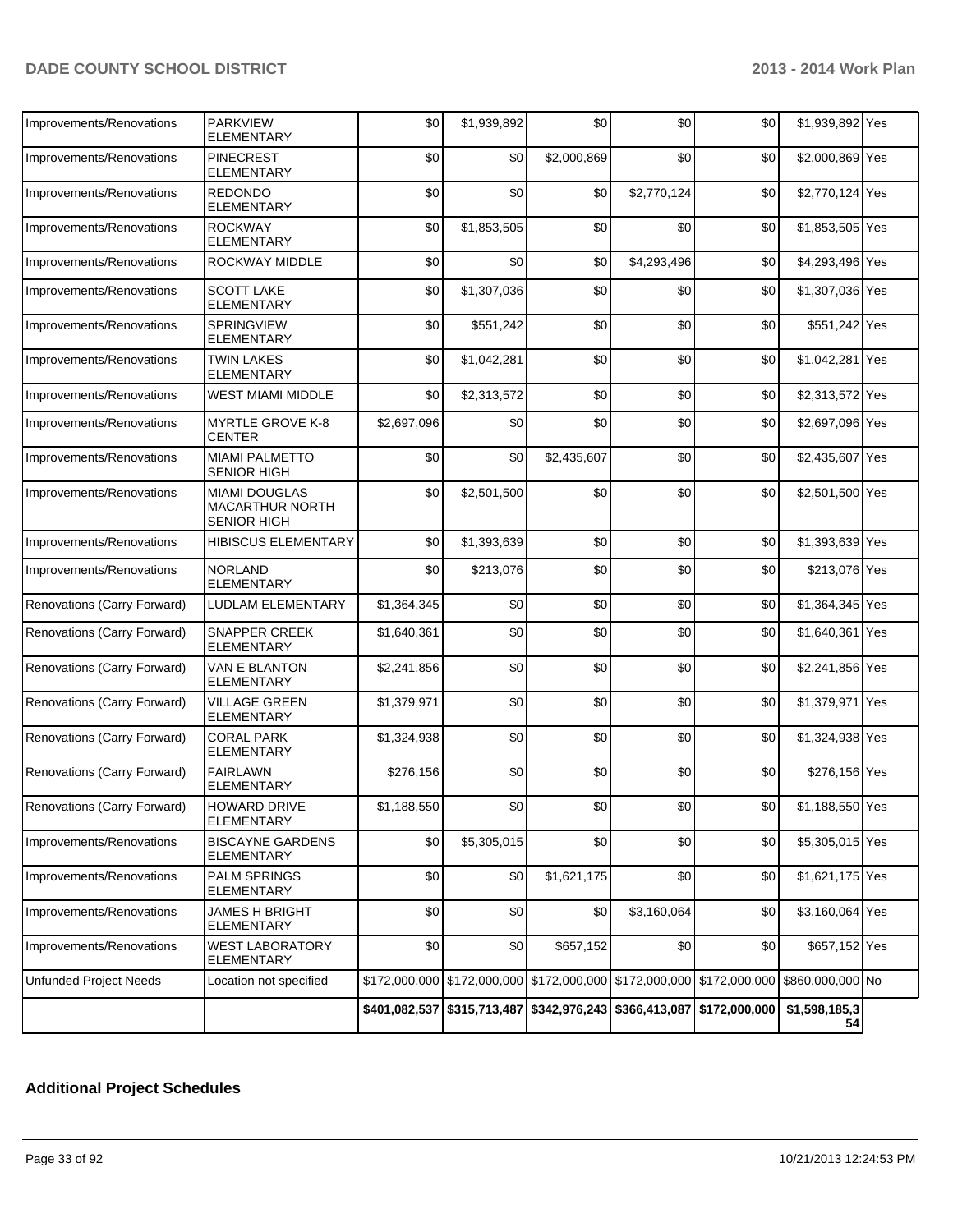Any projects that are not identified in the last approved educational plant survey.

Nothing reported for this section.

### **Non Funded Growth Management Project Schedules**

Schedule indicating which projects, due to planned development, that CANNOT be funded from current revenues projected over the next five years.

Nothing reported for this section.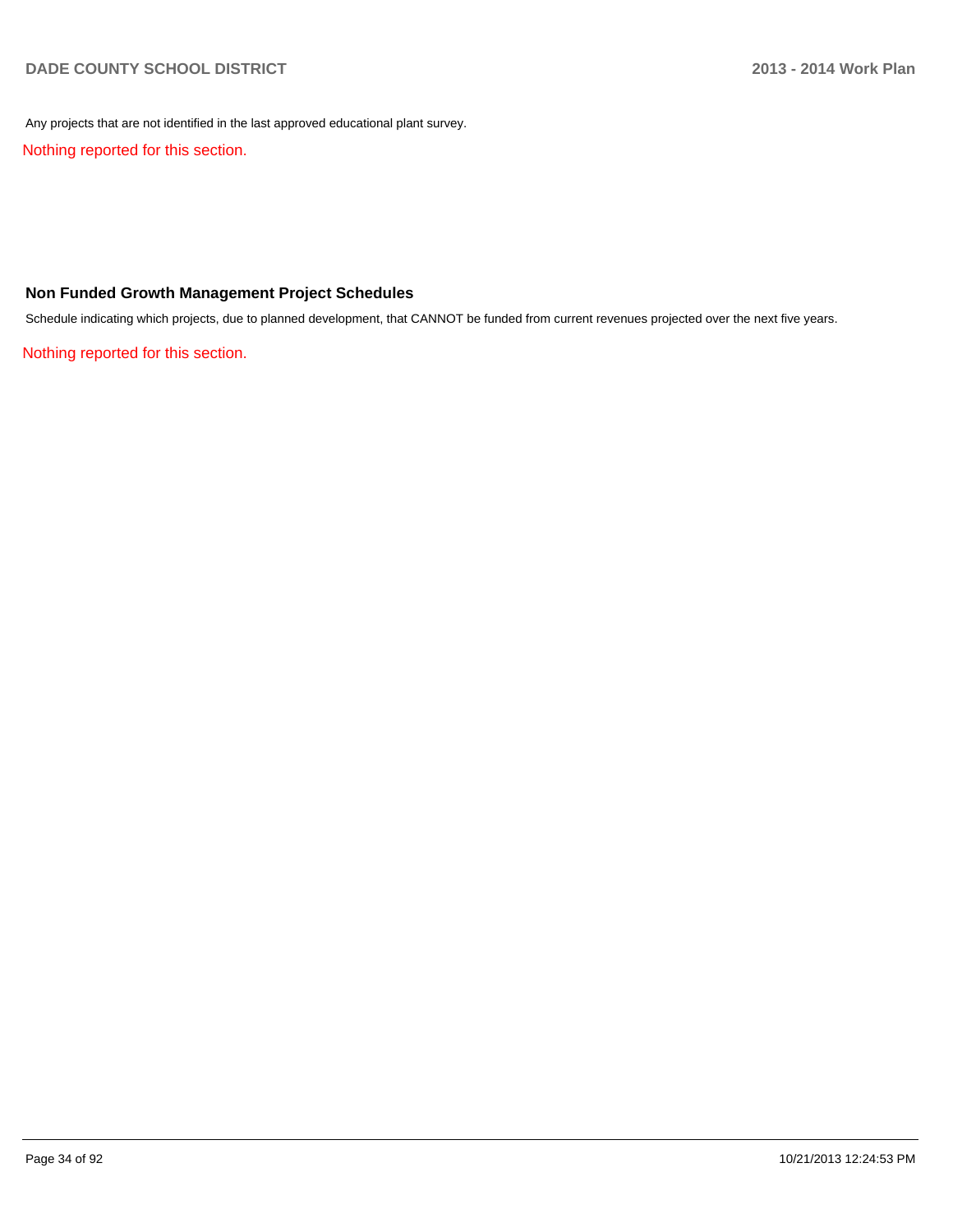# **Tracking**

## **Capacity Tracking**

| Location                                                                                | $2013 -$<br>2014 Satis.<br>Stu. Sta. | Actual<br>$2013 -$<br><b>2014 FISH</b><br>Capacity | Actual<br>$2012 -$<br>2013<br><b>COFTE</b> | # Class<br><b>Rooms</b> | Actual<br>Average<br>$2013 -$<br>2014 Class<br><b>Size</b> | Actual<br>$2013 -$<br>2014<br><b>Utilization</b> | <b>New</b><br>Stu.<br>Capacity | <b>New</b><br>Rooms to<br>be<br>Added/Re<br>moved | Projected<br>$2017 -$<br>2018<br><b>COFTE</b> | Projected<br>$2017 -$<br>2018<br>Utilization | Projected<br>$2017 -$<br>2018 Class<br><b>Size</b> |
|-----------------------------------------------------------------------------------------|--------------------------------------|----------------------------------------------------|--------------------------------------------|-------------------------|------------------------------------------------------------|--------------------------------------------------|--------------------------------|---------------------------------------------------|-----------------------------------------------|----------------------------------------------|----------------------------------------------------|
| AIR BASE ELEMENTARY                                                                     | 874                                  | 874                                                | 703                                        | 45                      | 16                                                         | 80.00 %                                          | $\mathbf 0$                    | $\overline{0}$                                    | 619                                           | 71.00%                                       | 14                                                 |
| <b>LENORA BRAYNON</b><br>SMITH ELEMENTARY                                               | 754                                  | 754                                                | 394                                        | 39                      | 10                                                         | 52.00 %                                          | $\overline{0}$                 | $\Omega$                                          | 382                                           | 51.00 %                                      | 10                                                 |
| <b>ARCOLA LAKE</b><br><b>ELEMENTARY</b>                                                 | 798                                  | 798                                                | 482                                        | 43                      | 11                                                         | 60.00 %                                          | 0                              | $\Omega$                                          | 428                                           | 54.00 %                                      | 10                                                 |
| <b>AUBURNDALE</b><br><b>ELEMENTARY</b>                                                  | 1,091                                | 1,091                                              | 831                                        | 58                      | 14                                                         | 76.00 %                                          | -54                            | $-2$                                              | 771                                           | 74.00 %                                      | 14                                                 |
| <b>AVOCADO</b><br><b>ELEMENTARY</b>                                                     | 935                                  | 935                                                | 586                                        | 47                      | 12                                                         | 63.00 %                                          | -66                            | $-3$                                              | 557                                           | 64.00%                                       | 13                                                 |
| <b>BANYAN ELEMENTARY</b>                                                                | 540                                  | 540                                                | 340                                        | 28                      | 12                                                         | 63.00 %                                          | -88                            | -4                                                | 310                                           | 69.00 %                                      | 13                                                 |
| <b>CORPORATE ACADEMY</b><br><b>SOUTH</b>                                                | $\mathbf 0$                          | 0                                                  | $\Omega$                                   | 0                       | $\overline{0}$                                             | 0.00 %                                           | 0                              | 0                                                 | $\mathbf 0$                                   | 0.00%                                        | $\mathbf 0$                                        |
| <b>NORMAN S.</b><br><b>EDELCUP/SUNNY ISLES</b><br><b>BEACH K-8</b>                      | 1,926                                | 1,733                                              | 1,790                                      | 94                      | 19                                                         | 103.00 %                                         | 0                              | $\Omega$                                          | 1,602                                         | 92.00 %                                      | 17                                                 |
| <b>ALONZO AND TRACY</b><br>MOURNING SENIOR<br><b>HIGH BISCAYNE BAY</b><br><b>CAMPUS</b> | 1,522                                | 1,445                                              | 1,791                                      | 59                      | 30                                                         | 124.00 %                                         | $\Omega$                       | $\Omega$                                          | 1,376                                         | 95.00 %                                      | 23                                                 |
| <b>GATEWAY</b><br><b>ENVIRONMENTAL K-8</b><br><b>LEARNING CENTER</b>                    | 1,658                                | 1,492                                              | 1,629                                      | 82                      | 20                                                         | 109.00 %                                         | $\Omega$                       | $\Omega$                                          | 1,383                                         | 93.00 %                                      | 17                                                 |
| <b>ARCH CREEK</b><br><b>ELEMENTARY SCHOOL</b>                                           | 752                                  | 676                                                | 684                                        | 39                      | 18                                                         | 101.00 %                                         | $\Omega$                       | $\Omega$                                          | 633                                           | 94.00%                                       | 16                                                 |
| DR. ROLANDO<br><b>ESPINOSA K-8 CENTER</b>                                               | 1,688                                | 1,519                                              | 1,634                                      | 82                      | 20                                                         | 108.00%                                          | 0                              | $\Omega$                                          | 1,491                                         | 98.00 %                                      | 18                                                 |
| INTERNATIONAL<br><b>STUDIES</b><br><b>PREPARATORY</b><br><b>ACADEMY AT GABLES</b>       | 601                                  | 480                                                | 184                                        | 25                      | $\overline{7}$                                             | 38.00 %                                          | $\Omega$                       | $\Omega$                                          | 375                                           | 78.00 %                                      | 15                                                 |
| <b>IMEDICAL ACADEMY</b><br><b>FOR SCIENCE AND</b><br>ITECHNOLOGY AT<br><b>HOMESTEAD</b> | 831                                  | 664                                                | 389                                        | 34                      | 11                                                         | 59.00 %                                          | 475                            | 21                                                | 540                                           | 47.00%                                       | 10                                                 |
| <b>COCONUT PALM K-8</b><br>ACADEMY                                                      | 1,666                                | 1,499                                              | 1,218                                      | 82                      | 15                                                         | 81.00 %                                          | $\Omega$                       | $\Omega$                                          | 1,104                                         | 74.00 %                                      | 13                                                 |
| MANDARIN LAKES K-8<br><b>ACADEMY</b>                                                    | 1,676                                | 1,508                                              | 1,113                                      | 82                      | 14                                                         | 74.00 %                                          | $\overline{0}$                 | $\overline{0}$                                    | 1,232                                         | 82.00%                                       | 15                                                 |
| <b>SOUTH DADE MIDDLE</b><br>SCHOOL                                                      | 1,641                                | 1,476                                              | 1,274                                      | 71                      | 18                                                         | 86.00 %                                          | $\overline{0}$                 | $\overline{0}$                                    | 1,182                                         | 80.00%                                       | 17                                                 |
| <b>SPANISH LAKE</b><br>ELEMENTARY SCHOOL                                                | 1,637                                | 1,637                                              | 1,646                                      | 87                      | 19                                                         | 101.00 %                                         | $\overline{0}$                 | $\Omega$                                          | 1,505                                         | 92.00 %                                      | 17                                                 |
| GOULDS ELEMENTARY<br>SCHOOL                                                             | 824                                  | 824                                                | 610                                        | 44                      | 14                                                         | 74.00 %                                          | $\Omega$                       | $\overline{0}$                                    | 511                                           | 62.00%                                       | 12                                                 |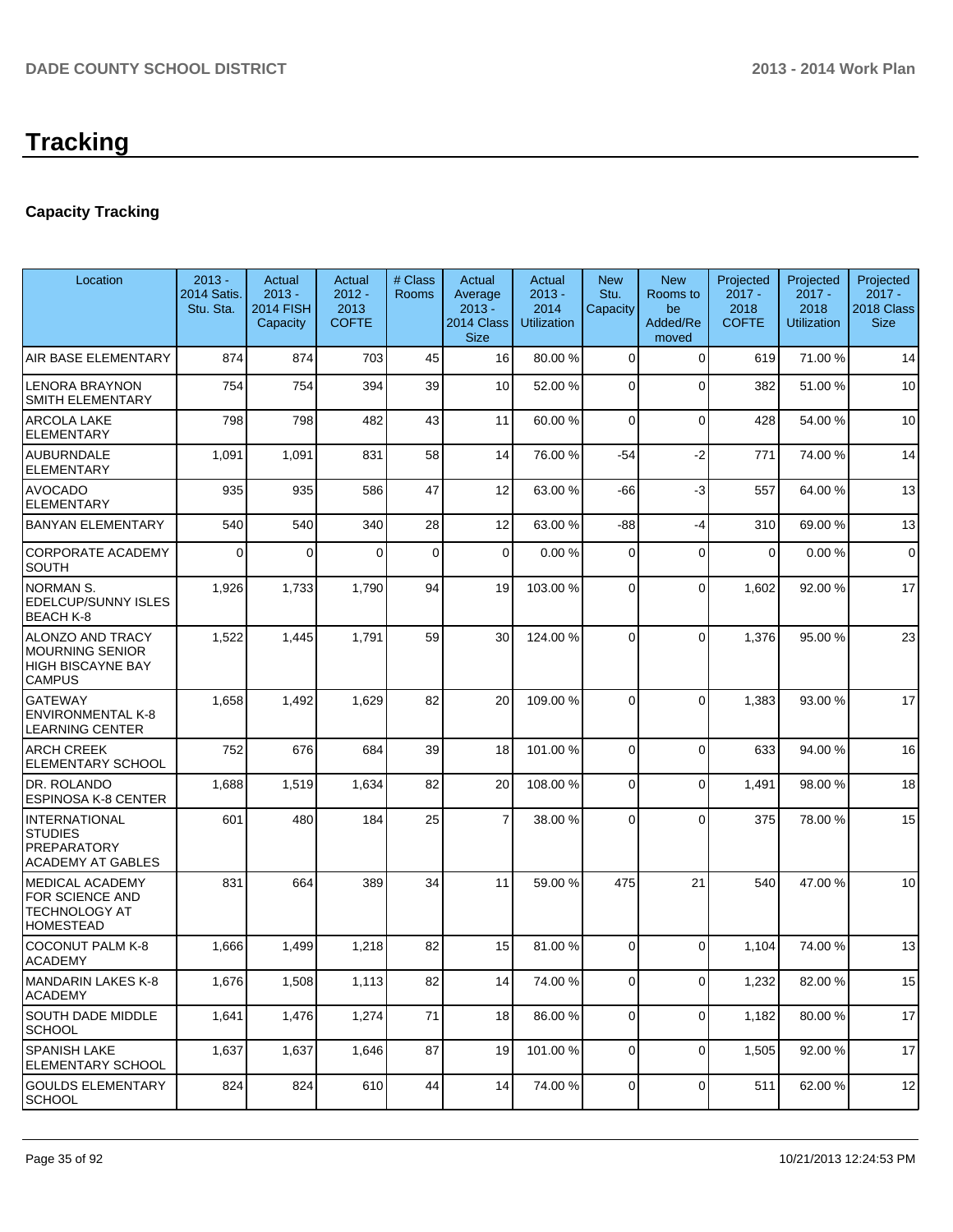| <b>ZELDA GLAZER MIDDLE</b><br><b>SCHOOL</b>                     | 1,668 | 1,501    | 1,293    | 75  | 17             | 86.00 %  | $\Omega$       | 0           | 1,139          | 76.00 % | 15             |
|-----------------------------------------------------------------|-------|----------|----------|-----|----------------|----------|----------------|-------------|----------------|---------|----------------|
| ANDOVER MIDDLE<br><b>SCHOOL</b>                                 | 1,404 | 1,263    | 1,000    | 63  | 16             | 79.00 %  | $\overline{0}$ | 0           | 1,073          | 85.00 % | 17             |
| DR. MANUEL C.<br>BARREIRO<br>ELEMENTARY                         | 824   | 824      | 818      | 44  | 19             | 99.00 %  | $\Omega$       | $\Omega$    | 755            | 92.00%  | 17             |
| <b>HIALEAH GARDENS</b><br>SENIOR HIGH SCHOOL                    | 2,711 | 2,575    | 2,876    | 109 | 26             | 112.00 % | $\Omega$       | $\mathbf 0$ | 2,260          | 88.00 % | 21             |
| <b>NORMA BUTLER</b><br><b>BOSSARD</b><br>ELEMENTARY             | 1,032 | 1,032    | 1,244    | 55  | 23             | 121.00%  | $\Omega$       | $\Omega$    | 981            | 95.00 % | 18             |
| JORGE MAS CANOSA<br>MIDDLE SCHOOL                               | 2,232 | 2,008    | 2,035    | 100 | 20             | 101.00 % | $\Omega$       | $\mathbf 0$ | 1,741          | 87.00 % | 17             |
| <b>YOUNG WOMEN'S</b><br><b>ACADEMY</b>                          | 447   | 447      | 396      | 19  | 21             | 89.00 %  | $\Omega$       | $\Omega$    | 325            | 73.00 % | 17             |
| WESTLAND HIALEAH<br><b>SENIOR HIGH SCHOOL</b>                   | 1,841 | 1,748    | 1,954    | 72  | 27             | 112.00 % | $\mathbf 0$    | $\mathbf 0$ | 1,653          | 95.00 % | 23             |
| <b>COUNTRY CLUB</b><br>MIDDLE SCHOOL                            | 1,659 | 1,493    | 1,324    | 74  | 18             | 89.00 %  | $\Omega$       | 0           | 1,211          | 81.00%  | 16             |
| <b>LAMAR LOUIS CURRY</b><br><b>MIDDLE</b>                       | 1,155 | 1,039    | 1,115    | 53  | 21             | 107.00 % | $\Omega$       | 0           | 985            | 95.00 % | 19             |
| DAVID LAWRENCE JR K-<br>8 CENTER                                | 1,332 | 1,198    | 1,631    | 67  | 24             | 136.00 % | $\Omega$       | $\Omega$    | 1,176          | 98.00 % | 18             |
| RONALD W.<br><b>REAGAN/DORAL</b><br><b>SENIOR HIGH SCHOOL</b>   | 2,105 | 1,999    | 1,914    | 82  | 23             | 96.00 %  | $\Omega$       | $\Omega$    | 1,785          | 89.00 % | 22             |
| Iaventura<br>WATERWAYS K-8<br><b>CENTER</b>                     | 1,650 | 1,485    | 1,684    | 82  | 21             | 113.00 % | $\Omega$       | $\Omega$    | 1,459          | 98.00%  | 18             |
| <b>HIALEAH GARDENS</b><br>MIDDLE SCHOOL                         | 1,673 | 1,505    | 1,838    | 75  | 25             | 122.00 % | $\Omega$       | 0           | 1,476          | 98.00 % | 20             |
| <b>WEST HIALEAH</b><br>GARDENS<br><b>ELEMENTARY SCHOOL</b>      | 1,241 | 1,241    | 1,176    | 66  | 18             | 95.00 %  | $\mathbf 0$    | 0           | 1,035          | 83.00 % | 16             |
| HUBERT O SIBLEY K-8<br><b>CENTER</b>                            | 1,072 | 964      | 839      | 54  | 16             | 87.00 %  | $\Omega$       | $\mathbf 0$ | 668            | 69.00 % | 12             |
| FELIX VARELA SENIOR<br><b>HIGH</b>                              | 2,942 | 2,794    | 3,092    | 119 | 26             | 111.00 % | $\overline{0}$ | 0           | 2,655          | 95.00 % | 22             |
| MIAMI LAKES<br>TECHNOLOGICAL<br><b>SENIOR HIGH</b>              | 1,308 | 1,177    | 1,014    | 51  | 20             | 86.00 %  | $\Omega$       | $\Omega$    | 757            | 64.00%  | 15             |
| ROBERT MORGAN<br><b>EDUCATIONAL CENTER</b><br>- SHS             | 2,061 | 1,957    | 2,178    | 82  | 27             | 111.00 % | $\overline{0}$ | 0           | 1,911          | 98.00 % | 23             |
| <b>BOB GRAHAM</b><br><b>EDUCATION CENTER</b>                    | 2,180 | 1,962    | 1,739    | 107 | 16             | 89.00 %  | $\Omega$       | 0           | 1,769          | 90.00%  | 17             |
| <b>JOHN A FERGUSON</b><br><b>SENIOR HIGH</b>                    | 3,977 | 3,778    | 4,072    | 161 | 25             | 108.00 % | $\overline{0}$ | 0           | 3,696          | 98.00 % | 23             |
| LINDA LENTIN K-8<br><b>CENTER</b>                               | 1,181 | 1,062    | 936      | 60  | 16             | 88.00 %  | $\overline{0}$ | 0           | 790            | 74.00 % | 13             |
| <b>REDLAND ELEMENTARY</b>                                       | 903   | 903      | 866      | 47  | 18             | 96.00 %  | $\overline{0}$ | 0           | 779            | 86.00%  | 17             |
| FIENBERG-FISHER<br>ADULT & COMMUNITY<br><b>EDUCATION CENTER</b> | 62    | $\Omega$ | $\Omega$ | 4   | $\overline{0}$ | 0.00 %   | $\Omega$       | 0           | $\overline{0}$ | 0.00%   | $\overline{0}$ |
| DORAL MIDDLE                                                    | 1,157 | 1,041    | 316      | 53  | $6 \mid$       | 30.00 %  | $\overline{0}$ | 0           | 662            | 64.00%  | 12             |
| <b>HERBERT A AMMONS</b><br>MIDDLE                               | 1,100 | 990      | 1,199    | 13  | 92             | 121.00 % | 0              | 0           | 281            | 28.00%  | 22             |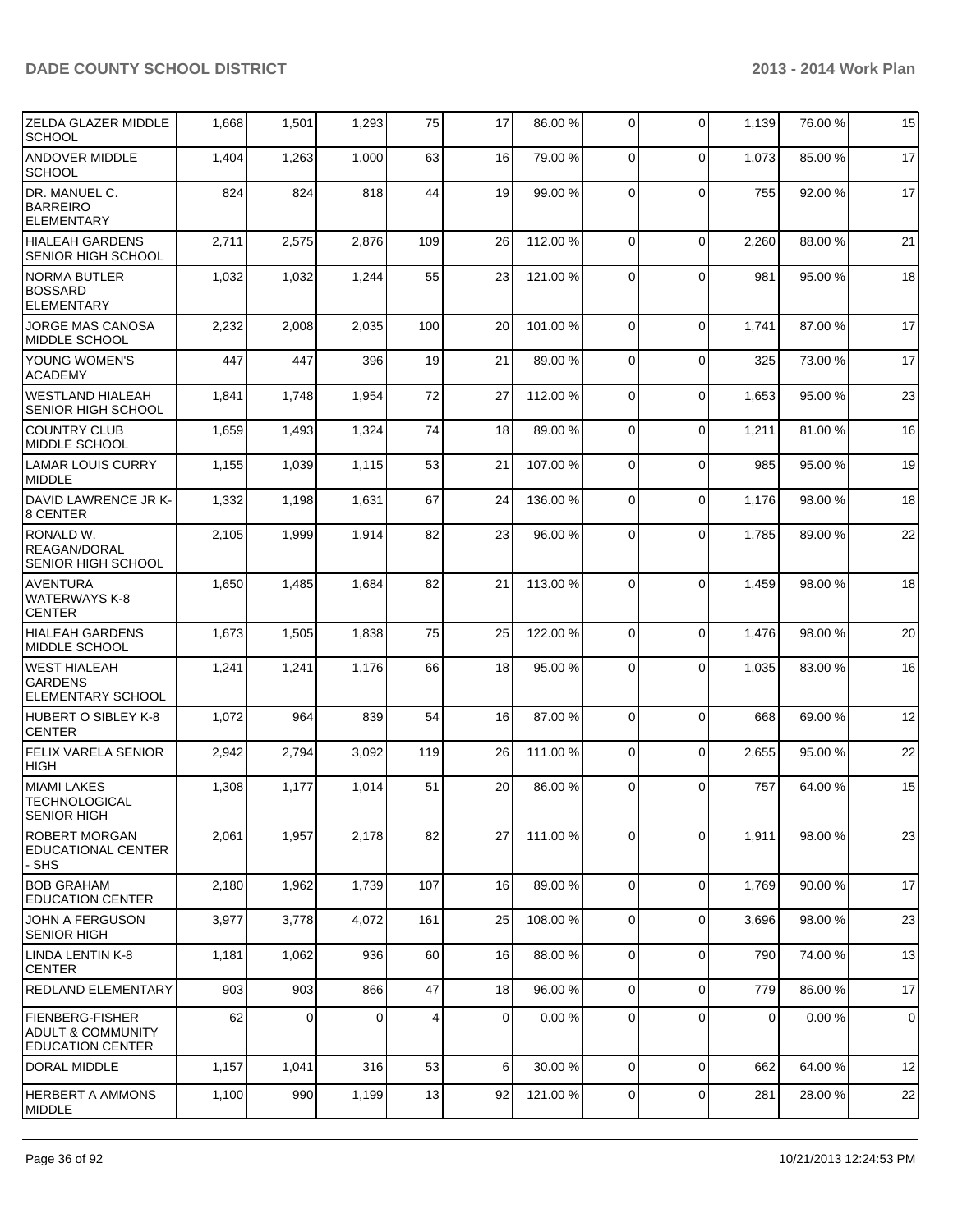| <b>LAWTON CHILES</b><br><b>MIDDLE</b>                          | 1,446 | 1,301 | 694      | 66  | 11             | 53.00 %  | $\overline{0}$ | 0           | 841         | 65.00 % | 13             |
|----------------------------------------------------------------|-------|-------|----------|-----|----------------|----------|----------------|-------------|-------------|---------|----------------|
| <b>CORAL REEF SENIOR</b><br> HIGH                              | 2,816 | 2,675 | 3,184    | 115 | 28             | 119.00 % | $\Omega$       | $\mathbf 0$ | 2,598       | 97.00 % | 23             |
| <b>HENRY E S REEVES</b><br>ELEMENTARY                          | 731   | 731   | 795      | 41  | 19             | 109.00 % | $\overline{0}$ | $\mathbf 0$ | 671         | 92.00%  | 16             |
| <b>IDANTE B FASCELL</b><br>ELEMENTARY                          | 721   | 721   | 537      | 40  | 13             | 74.00 %  | $\overline{0}$ | $\mathbf 0$ | 455         | 63.00 % | 11             |
| <b>DR CARLOS J FINLAY</b><br><b>ELEMENTARY</b>                 | 626   | 626   | 456      | 35  | 13             | 73.00 %  | $\mathbf 0$    | $\mathbf 0$ | 442         | 71.00%  | 13             |
| CHRISTINA M EVE<br><b>ELEMENTARY</b>                           | 720   | 720   | 628      | 40  | 16             | 87.00 %  | $\Omega$       | $\mathbf 0$ | 580         | 81.00%  | 15             |
| <b>DR MICHAEL M KROP</b><br><b>SENIOR HIGH</b>                 | 2,508 | 2,382 | 2,614    | 104 | 25             | 110.00 % | $-190$         | -8          | 2,153       | 98.00%  | 22             |
| <b>IRVING &amp; BEATRICE</b><br>PESKOE K-8 CENTER              | 963   | 866   | 668      | 51  | 13             | 77.00 %  | $-16$          | -1          | 553         | 65.00 % | 11             |
| <b>CHARLES DAVID</b><br><b>WYCHE JR</b><br>ELEMENTARY          | 937   | 937   | 771      | 52  | 15             | 82.00 %  | $\Omega$       | $\mathbf 0$ | 705         | 75.00 % | 14             |
| EUGENIA B THOMAS K-8<br><b>CENTER</b>                          | 1,776 | 1,598 | 1,587    | 82  | 19             | 99.00 %  | $-176$         | -6          | 1,385       | 97.00 % | 18             |
| <b>JOHN I SMITH K-8</b><br><b>CENTER</b>                       | 1,242 | 1,242 | 1,184    | 62  | 19             | 95.00 %  | 0              | $\mathbf 0$ | 1,107       | 89.00 % | 18             |
| IMAYA ANGELOU<br>ELEMENTARY                                    | 713   | 713   | 663      | 40  | 17             | 93.00 %  | $\Omega$       | $\mathbf 0$ | 465         | 65.00 % | 12             |
| <b>DR EDWARD L</b><br><b>WHIGHAM</b><br>ELEMENTARY             | 920   | 920   | 676      | 51  | 13             | 73.00 %  | $-22$          | $-1$        | 559         | 62.00%  | 11             |
| <b>ROBERT RENICK</b><br><b>EDUCATION CENTER</b>                | 359   | 359   | 123      | 34  | 4              | 34.00 %  | $\Omega$       | $\mathbf 0$ | 106         | 30.00 % | 3              |
| <b>IENEIDA MASSAS</b><br><b>HARTNER</b><br>ELEMENTARY          | 713   | 713   | 542      | 40  | 14             | 76.00 %  | $\Omega$       | 0           | 489         | 69.00 % | 12             |
| <b>RUTH OWENS KRUSE</b><br><b>EDUCATION CENTER</b>             | 449   | 449   | 158      | 41  | 4              | 35.00 %  | $\Omega$       | $\Omega$    | 286         | 64.00%  | $\overline{7}$ |
| <b>MIAMI LAKES</b><br><b>EDUCATIONAL CENTER</b>                | 779   | 934   | $\Omega$ | 39  | $\overline{0}$ | 0.00%    | $\overline{0}$ | $\mathbf 0$ | $\mathbf 0$ | 0.00%   | $\overline{0}$ |
| <b>ROBERT MORGAN</b><br><b>EDUCATIONAL CENTER</b>              | 994   | 1,192 | $\Omega$ | 60  | $\overline{0}$ | 0.00%    | $\overline{0}$ | $\mathbf 0$ | $\mathbf 0$ | 0.00%   | $\overline{0}$ |
| HIALEAH GARDENS<br><b>ELEMENTARY</b>                           | 931   | 931   | 889      | 50  | 18             | 95.00 %  | -66            | $-2$        | 802         | 93.00 % | 17             |
| LINDSEY HOPKINS<br><b>TECHNICAL EDUCATION</b><br><b>CENTER</b> | 1,666 | 1,999 | 18       | 96  | $\overline{0}$ | 1.00 %   | $\overline{0}$ | 0           | 11          | 1.00 %  | $\overline{0}$ |
| <b>JAN MANN</b><br>OPPORTUNITY SCHOOL                          | 369   | 369   | 69       | 26  | 3 <sup>1</sup> | 19.00 %  | $\Omega$       | $\mathbf 0$ | 50          | 14.00 % | $\mathbf{2}$   |
| ICOPE NORTH<br>ALTERNATIVE<br><b>EDUCATION CENTER</b>          | 388   | 388   | 135      | 29  | 5 <sub>1</sub> | 35.00 %  | $-25$          | $-1$        | 130         | 36.00 % | 5              |
| IDOROTHY M WALLACE -<br>COPE CENTER SOUTH                      | 357   | 357   | 105      | 28  | 4              | 29.00 %  | $\Omega$       | $\mathbf 0$ | 86          | 24.00 % | $\mathbf{3}$   |
| <b>D A DORSEY</b><br><b>EDUCATIONAL CENTER</b>                 | 825   | 1,237 | $\Omega$ | 41  | $\overline{0}$ | 0.00%    | -36            | -2          | $\mathbf 0$ | 0.00%   | $\overline{0}$ |
| <b>JUVENILE JUSTICE</b><br><b>CENTER</b>                       | 341   | 341   | 104      | 16  | $\overline{7}$ | 31.00 %  | -45            | $-3$        | 99          | 33.00 % | 8              |
| <b>SOUTH MIAMI SENIOR</b><br><b>HIGH</b>                       | 2,607 | 2,476 | 2,218    | 105 | 21             | 90.00 %  | -143           | -6          | 2,006       | 86.00 % | 20             |
| <b>MIAMI SOUTHRIDGE SE</b>                                     | 2,891 | 2,746 | 2,049    | 125 | 16             | 75.00 %  | $-166$         | $-7$        | 1,918       | 74.00%  | 16             |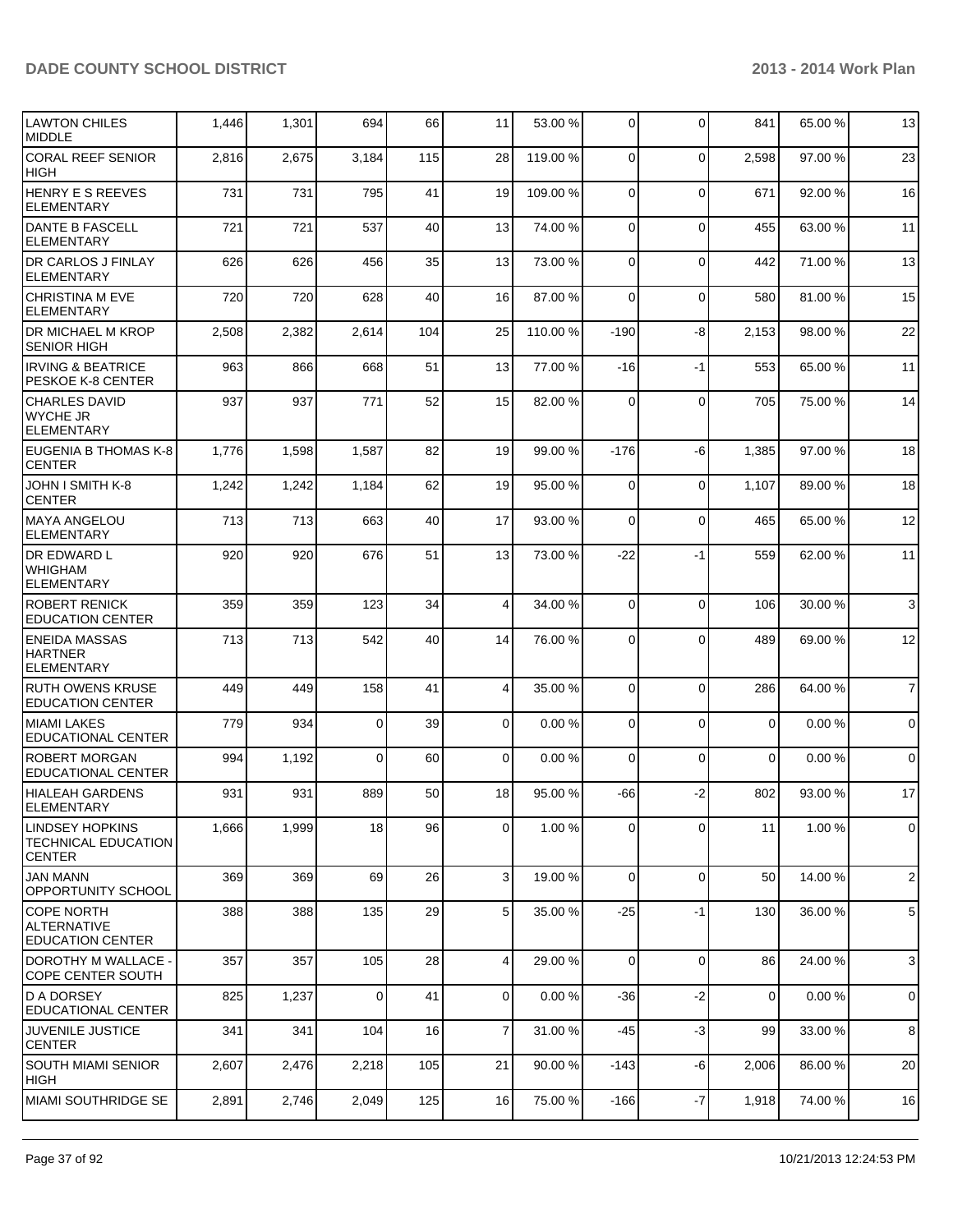| SOUTHWEST MIAMI<br><b>SENIOR HIGH</b>                                | 3,019 | 2,868 | 3,095    | 123 | 25              | 108.00 % | $\Omega$       | 0            | 2,670    | 93.00 % | 22             |
|----------------------------------------------------------------------|-------|-------|----------|-----|-----------------|----------|----------------|--------------|----------|---------|----------------|
| <b>BARBARA GOLEMAN</b><br><b>SENIOR HIGH</b>                         | 3,064 | 2,910 | 1,801    | 127 | 14              | 62.00 %  | $\Omega$       | $\mathbf 0$  | 1,782    | 61.00%  | 14             |
| <b>GEORGE T BAKER</b><br><b>AVIATION</b>                             | 469   | 703   | 141      | 25  | 6 <sup>1</sup>  | 20.00 %  | $-113$         | $-3$         | 134      | 23.00 % | $\,6\,$        |
| <b>ENGLISH CENTER</b>                                                | 373   | 559   | $\Omega$ | 22  | $\Omega$        | 0.00%    | $\Omega$       | $\Omega$     | $\Omega$ | 0.00%   | $\mathbf 0$    |
| MIAMI SUNSET SENIOR<br><b>HIGH</b>                                   | 2,999 | 2,849 | 2,090    | 118 | 18              | 73.00 %  | $-428$         | $-15$        | 2,074    | 86.00%  | 20             |
| NORTH MIAMI BEACH<br><b>SENIOR HIGH</b>                              | 2,611 | 2,480 | 2,072    | 111 | 19              | 84.00 %  | $-24$          | $-1$         | 2,186    | 89.00 % | 20             |
| <b>NORTH MIAMI SENIOR</b><br><b>HIGH</b>                             | 2,936 | 2,789 | 2,547    | 120 | 21              | 91.00 %  | $\Omega$       | $\mathbf 0$  | 2,187    | 78.00 % | 18             |
| WILLIAM H TURNER<br><b>TECHNICAL ARTS</b><br><b>SENIOR HIGH</b>      | 1,929 | 1,832 | 1,419    | 87  | 16              | 77.00 %  | $\Omega$       | 0            | 1,203    | 66.00 % | 14             |
| <b>TERRA</b><br><b>ENVIRONMENTAL</b><br><b>RESEARCH INSTITUTE</b>    | 1,992 | 1,892 | 1,812    | 81  | 22              | 96.00 %  | $\Omega$       | $\Omega$     | 1,199    | 63.00 % | 15             |
| <b>SOUTH DADE SENIOR</b><br><b>HIGH</b>                              | 3,476 | 3,302 | 3,301    | 141 | 23              | 100.00 % | $\Omega$       | $\Omega$     | 3,011    | 91.00%  | 21             |
| İMIAMI KILLIAN SENIOR<br><b>HIGH</b>                                 | 3,559 | 3,381 | 2,354    | 148 | 16              | 70.00 %  | $-238$         | -10          | 2,535    | 81.00%  | 18             |
| MIAMI NORLAND<br><b>SENIOR</b>                                       | 2,336 | 2,219 | 1,581    | 99  | 16              | 71.00 %  | $\Omega$       | 0            | 1,255    | 57.00 % | 13             |
| MIAMI NORTHWESTERN<br><b>SENIOR HIGH</b>                             | 2,462 | 2,338 | 1,584    | 108 | 15              | 68.00 %  | $\Omega$       | $\mathbf{0}$ | 1,405    | 60.00%  | 13             |
| <b>MIAMI PALMETTO</b><br><b>SENIOR HIGH</b>                          | 3,175 | 3,016 | 2,784    | 129 | 22              | 92.00 %  | $-214$         | -8           | 2,538    | 91.00 % | 21             |
| MIAMI SENIOR HIGH                                                    | 3,225 | 3,063 | 2,737    | 133 | 21              | 89.00 %  | $-499$         | $-21$        | 2,385    | 93.00 % | 21             |
| MIAMI SPRINGS SENIOR<br><b>HIGH</b>                                  | 2,117 | 2,011 | 1,838    | 82  | 22              | 91.00 %  | $\Omega$       | $\mathbf 0$  | 1,666    | 83.00 % | 20             |
| MIAMI CAROL CITY<br><b>SENIOR HIGH</b>                               | 4,634 | 4,402 | 1,759    | 197 | 9 <sup>1</sup>  | 40.00 %  | $\overline{0}$ | 0            | 1,491    | 34.00 % | 8              |
| MIAMI CENTRAL<br><b>SENIOR HIGH</b>                                  | 2,467 | 2,343 | 1,870    | 105 | 18              | 80.00 %  | $\overline{0}$ | 0            | 1,574    | 67.00 % | 15             |
| MIAMI DOUGLAS<br>MACARTHUR NORTH<br><b>SENIOR HIGH</b>               | 406   | 0     | 0        | 29  | $\Omega$        | 0.00%    | $\Omega$       | $\Omega$     | 0        | 0.00%   | $\overline{0}$ |
| MIAMI CORAL PARK<br><b>SENIOR HIGH</b>                               | 3,626 | 3,444 | 2,915    | 146 | 20              | 85.00 %  | $-95$          | $-4$         | 2,556    | 76.00 % | 18             |
| MIAMI EDISON SENIOR<br>HIGH                                          | 1,702 | 1,616 | 896      | 72  | 12              | 55.00 %  | $\overline{0}$ | 0            | 808      | 50.00 % | 11             |
| IMIAMI JACKSON<br>SENIOR HIGH                                        | 2,458 | 2,335 | 1,301    | 102 | 13              | 56.00 %  | $\overline{0}$ | $\mathbf 0$  | 1,006    | 43.00 % | 10             |
| <b>DESIGN AND</b><br><b>ARCHITECTURE</b><br><b>SENIOR HIGH</b>       | 378   | 283   | 374      | 22  | 17              | 132.00%  | $\overline{0}$ | 0            | 273      | 96.00 % | 12             |
| HIALEAH SENIOR HIGH                                                  | 3,530 | 3,353 | 2,935    | 144 | 20 <sub>2</sub> | 88.00 %  | $\overline{0}$ | $\mathbf 0$  | 2,584    | 77.00 % | 18             |
| <b>HIALEAH-MIAMI LAKES</b><br><b>SENIOR HIGH</b>                     | 3,077 | 2,923 | 1,625    | 124 | 13              | 56.00 %  | -48            | $-2$         | 1,487    | 52.00 % | 12             |
| HOMESTEAD SENIOR<br>HIGH                                             | 3,046 | 2,893 | 1,802    | 126 | 14              | 62.00 %  | $\overline{0}$ | $\mathbf 0$  | 1,684    | 58.00 % | 13             |
| <b>MARITIME &amp; SCIENCE</b><br><b>TECHNOLOGY</b><br><b>ACADEMY</b> | 712   | 569   | 556      | 33  | 17              | 98.00 %  | 1,045          | 47           | 974      | 60.00%  | 12             |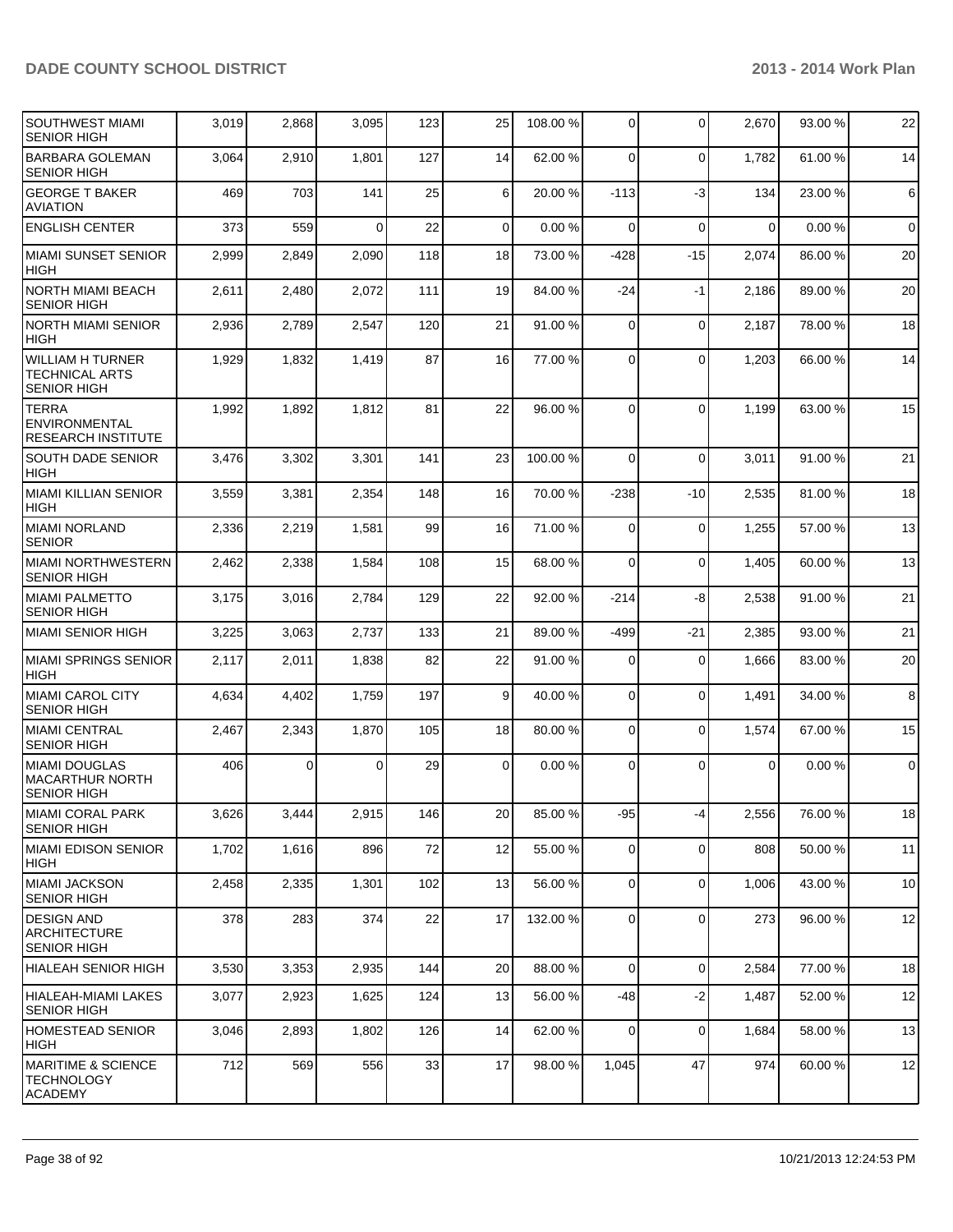| <b>MIAMI BEACH SENIOR</b><br><b>HIGH</b>                   | 2,441 | 2,318 | 2,429    | 94  | 26              | 105.00 % | 24             | 1           | 2,120 | 91.00 % | 22             |
|------------------------------------------------------------|-------|-------|----------|-----|-----------------|----------|----------------|-------------|-------|---------|----------------|
| <b>BOOKER T</b><br><b>WASHINGTON SENIOR</b><br><b>HIGH</b> | 2,199 | 2,089 | 935      | 91  | 10 <sup>1</sup> | 45.00 %  | $\Omega$       | $\Omega$    | 836   | 40.00%  | $\mathsf g$    |
| <b>WEST MIAMI MIDDLE</b>                                   | 1,335 | 1,201 | 1,015    | 61  | 17              | 84.00 %  | $\Omega$       | $\Omega$    | 1,004 | 84.00%  | 16             |
| <b>WESTVIEW MIDDLE</b>                                     | 1,112 | 1,000 | 159      | 51  | 3 <sup>1</sup>  | 16.00 %  | $\Omega$       | $\Omega$    | 187   | 19.00 % | $\overline{4}$ |
| <b>AMERICAN SENIOR</b><br><b>HIGH</b>                      | 2,297 | 2,182 | 1,175    | 96  | 12              | 54.00 %  | $-119$         | $-5$        | 978   | 47.00 % | 11             |
| <b>G HOLMES BRADDOCK</b><br><b>SENIOR HIGH</b>             | 4,019 | 3,818 | 3,241    | 167 | 19              | 85.00 %  | $\Omega$       | $\mathbf 0$ | 2,781 | 73.00 % | 17             |
| <b>CORAL GABLES SENIOR</b><br>HIGH                         | 3,039 | 2,887 | 3,286    | 122 | 27              | 114.00 % | $\overline{0}$ | $\mathbf 0$ | 2,825 | 98.00 % | 23             |
| RIVIERA MIDDLE                                             | 1,116 | 1,004 | 834      | 53  | 16              | 83.00 %  | 0              | $\mathbf 0$ | 733   | 73.00 % | 14             |
| <b>ROCKWAY MIDDLE</b>                                      | 1,497 | 1,347 | 1,142    | 68  | 17              | 85.00 %  | 0              | $\mathbf 0$ | 1,151 | 85.00 % | 17             |
| SHENANDOAH MIDDLE                                          | 1,312 | 1,180 | 1,178    | 63  | 19              | 100.00%  | 0              | $\mathbf 0$ | 1,055 | 89.00 % | 17             |
| SOUTHWOOD MIDDLE                                           | 1,920 | 1,728 | 1,400    | 86  | 16              | 81.00%   | 0              | $\Omega$    | 1,323 | 77.00 % | 15             |
| <b>SOUTH MIAMI MIDDLE</b>                                  | 888   | 799   | 1,017    | 42  | 24              | 127.00 % | $-40$          | $-2$        | 737   | 97.00 % | 18             |
| W R THOMAS MIDDLE                                          | 1,021 | 918   | 965      | 48  | 20              | 105.00 % | 0              | $\mathbf 0$ | 658   | 72.00 % | 14             |
| PALM SPRINGS MIDDLE                                        | 1,550 | 1,395 | 1,287    | 70  | 18              | 92.00 %  | $-59$          | $-3$        | 1,049 | 79.00 % | 16             |
| <b>PALMETTO MIDDLE</b>                                     | 1,424 | 1,281 | 1,110    | 65  | 17              | 87.00 %  | -99            | $-5$        | 1,039 | 88.00 % | 17             |
| PARKWAY MIDDLE                                             | 921   | 828   | 205      | 42  | 5               | 25.00 %  | 0              | $\mathbf 0$ | 350   | 42.00%  | 8              |
| PONCE DE LEON<br><b>MIDDLE</b>                             | 1,369 | 1,232 | 1,074    | 61  | 18              | 87.00 %  | 0              | $\mathbf 0$ | 1,170 | 95.00 % | 19             |
| REDLAND MIDDLE                                             | 1,364 | 1,227 | 502      | 60  | 8               | 41.00 %  | $\Omega$       | $\mathbf 0$ | 533   | 43.00 % | 9              |
| <b>RICHMOND HEIGHTS</b><br><b>MIDDLE</b>                   | 1,335 | 1,201 | 557      | 59  | 9               | 46.00 %  | -79            | -3          | 594   | 53.00 % | 11             |
| <b>MIAMI LAKES MIDDLE</b>                                  | 1,165 | 1,048 | 883      | 53  | 17              | 84.00 %  | -79            | $-4$        | 938   | 97.00 % | 19             |
| <b>MIAMI SPRINGS MIDDLE</b>                                | 1,785 | 1,606 | 1,547    | 74  | 21              | 96.00 %  | $-317$         | $-10$       | 1,261 | 98.00%  | 20             |
| <b>NAUTILUS MIDDLE</b>                                     | 1,164 | 1,047 | 1,102    | 53  | 21              | 105.00 % | $\Omega$       | $\mathbf 0$ | 1,008 | 96.00 % | 19             |
| NORLAND MIDDLE                                             | 1,750 | 1,575 | 819      | 81  | 10 <sup>1</sup> | 52.00 %  | $-693$         | $-35$       | 659   | 75.00 % | 14             |
| <b>NORTH DADE MIDDLE</b>                                   | 908   | 0     | $\Omega$ | 41  | $\overline{0}$  | 0.00%    | 817            | 41          | 639   | 78.00 % | 8              |
| <b>NORTH MIAMI MIDDLE</b>                                  | 958   | 862   | 857      | 43  | 20              | 99.00 %  | $\overline{0}$ | $\mathbf 0$ | 761   | 88.00 % | 18             |
| <b>HORACE MANN MIDDLE</b>                                  | 1,598 | 1,438 | 709      | 73  | 10              | 49.00 %  | $\overline{0}$ | $\mathbf 0$ | 675   | 47.00 % | $9\,$          |
| JOSE MARTI MIDDLE                                          | 1,203 | 1,082 | 654      | 53  | 12              | 60.00 %  | $\overline{0}$ | $\mathbf 0$ | 569   | 53.00 % | 11             |
| <b>MAYS COMMUNITY</b><br>MIDDLE                            | 1,083 | 974   | 531      | 45  | 12              | 54.00 %  | $\overline{0}$ | $\mathbf 0$ | 766   | 79.00 % | 17             |
| HOWARD D MCMILLAN<br><b>MIDDLE</b>                         | 1,381 | 1,242 | 839      | 61  | 14              | 68.00 %  | -40            | $-2$        | 702   | 58.00 % | 12             |
| <b>ADA MERRITT K-8</b><br><b>CENTER</b>                    | 786   | 707   | 725      | 41  | 18              | 103.00 % | $\overline{0}$ | $\mathbf 0$ | 658   | 93.00%  | 16             |
| <b>MIAMI EDISON MIDDLE</b>                                 | 1,151 | 1,035 | 323      | 50  | 6 <sup>1</sup>  | 31.00 %  | $\overline{0}$ | $\mathbf 0$ | 463   | 45.00 % | 9              |
| <b>THOMAS JEFFERSON</b><br>MIDDLE                          | 924   | 831   | 397      | 43  | 9               | 48.00 %  | $\overline{0}$ | $\mathbf 0$ | 379   | 46.00 % | $9\,$          |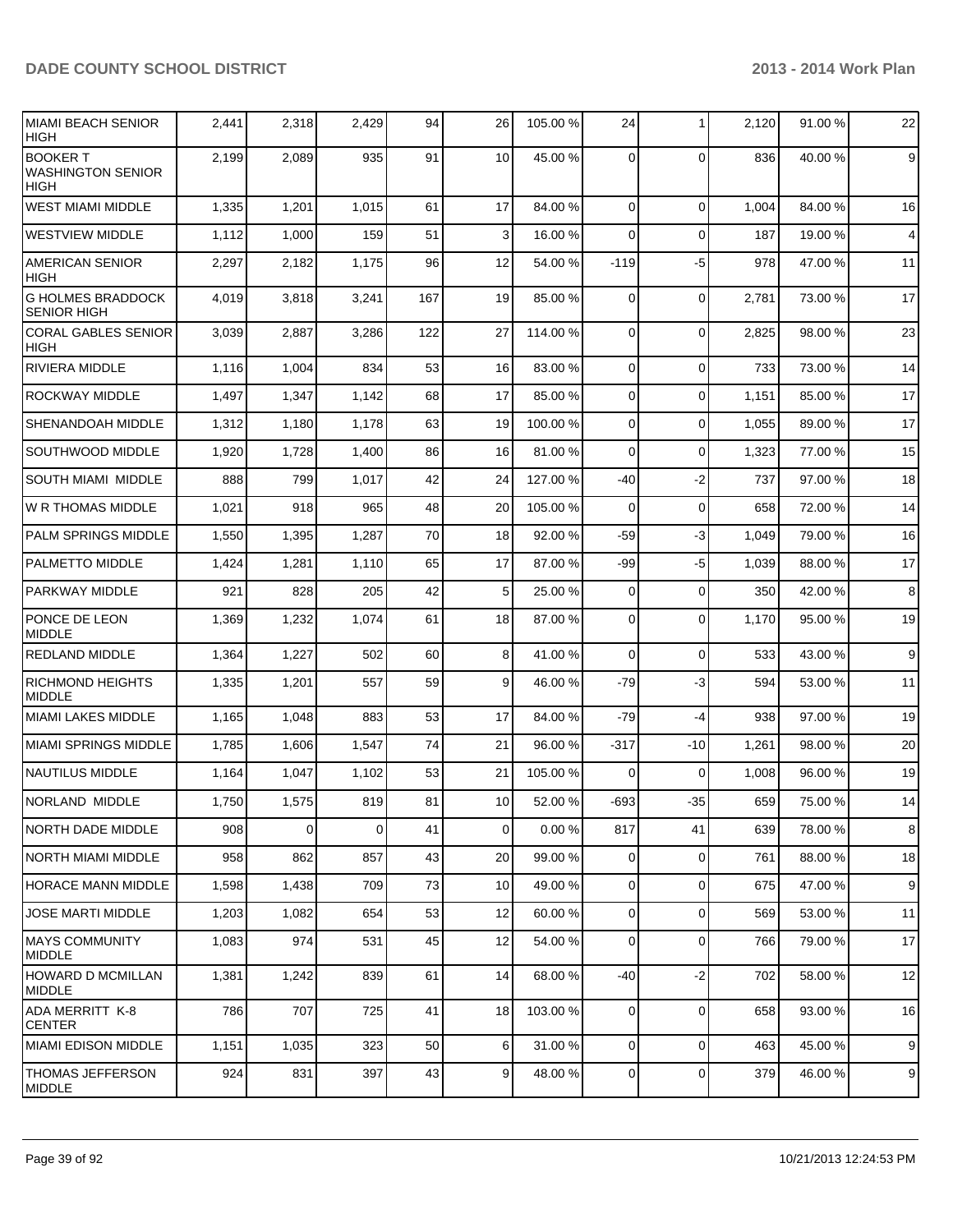| JOHN F KENNEDY<br><b>MIDDLE</b>                                                    | 1,756 | 1,580 | 1,263 | 78              | 16              | 80.00 %  | $-257$         | $-11$          | 1,236 | 93.00 % | 18 |
|------------------------------------------------------------------------------------|-------|-------|-------|-----------------|-----------------|----------|----------------|----------------|-------|---------|----|
| KINLOCH PARK MIDDLE                                                                | 1,431 | 1,287 | 1,246 | 66              | 19              | 97.00 %  | $\Omega$       | $\mathbf 0$    | 1,230 | 96.00%  | 19 |
| <b>LAKE STEVENS MIDDLE</b>                                                         | 1,130 | 1,017 | 681   | 52              | 13              | 67.00 %  | $-139$         | $-7$           | 563   | 64.00%  | 13 |
| JOSE DE DIEGO MIDDLE                                                               | 1,160 | 1,044 | 602   | 53              | 11              | 58.00 %  | $\Omega$       | $\mathbf 0$    | 447   | 43.00 % | 8  |
| <b>MADISON MIDDLE</b>                                                              | 892   | 802   | 515   | 41              | 13              | 64.00 %  | $-256$         | $-14$          | 510   | 93.00 % | 19 |
| HENRY H FILER MIDDLE                                                               | 1,240 | 1,116 | 1,156 | 56              | 21              | 104.00 % | $\Omega$       | 0              | 1,033 | 93.00 % | 18 |
| <b>GLADES MIDDLE</b>                                                               | 1,056 | 950   | 1,182 | 47              | 25              | 124.00 % | 218            | 11             | 1,012 | 87.00 % | 17 |
| <b>HAMMOCKS MIDDLE</b>                                                             | 1,642 | 1,477 | 1,167 | 73              | 16              | 79.00 %  | $\Omega$       | $\mathbf 0$    | 1,052 | 71.00%  | 14 |
| <b>HIALEAH MIDDLE</b>                                                              | 1,175 | 1,057 | 903   | 54              | 17              | 85.00 %  | $-139$         | $-7$           | 783   | 85.00 % | 17 |
| <b>HIGHLAND OAKS</b><br><b>MIDDLE</b>                                              | 1,403 | 1,262 | 1,247 | 68              | 18              | 99.00 %  | $-198$         | $-10$          | 799   | 75.00 % | 14 |
| HOMESTEAD MIDDLE                                                                   | 1,081 | 972   | 568   | 48              | 12              | 58.00 %  | $-139$         | $-6$           | 661   | 79.00 % | 16 |
| <b>GEORGE WASHINGTON</b><br><b>CARVER MIDDLE</b>                                   | 969   | 872   | 971   | 41              | 24              | 111.00 % | $\overline{0}$ | $\mathbf 0$    | 850   | 97.00 % | 21 |
| <b>CUTLER BAY ACADEMY</b><br>OF ADVANCED<br>STUDIES, CENTENNIAL<br><b>CAMPUS</b>   | 1,681 | 1,512 | 717   | 78              | 9               | 47.00 %  | 0              | $\Omega$       | 822   | 54.00 % | 11 |
| <b>CITRUS GROVE MIDDLE</b>                                                         | 1,647 | 1,482 | 1,023 | 76              | 13              | 69.00 %  | $\overline{0}$ | $\Omega$       | 894   | 60.00%  | 12 |
| <b>CUTLER BAY ACADEMY</b><br>OF ADVANCED<br>STUDIES, CUTLER<br><b>RIDGE CAMPUS</b> | 1,599 | 1,439 | 1,033 | 73              | 14              | 72.00 %  | 0              | $\Omega$       | 666   | 46.00 % | 9  |
| <b>RUBEN DARIO MIDDLE</b>                                                          | 1,159 | 1,043 | 696   | 54              | 13              | 67.00 %  | $\Omega$       | $\mathbf 0$    | 675   | 65.00 % | 13 |
| <b>CHARLES R DREW</b><br><b>MIDDLE</b>                                             | 1,055 | 949   | 253   | 46              | 6 <sup>1</sup>  | 27.00 %  | $-79$          | $-4$           | 393   | 45.00 % | 9  |
| <b>ALLAPATTAH MIDDLE</b>                                                           | 1,250 | 1,125 | 588   | 58              | 10 <sup>1</sup> | 52.00 %  | $-20$          | $-1$           | 568   | 51.00 % | 10 |
| ARVIDA MIDDLE                                                                      | 1,364 | 1,227 | 1,255 | 63              | 20              | 102.00 % | $-79$          | -4             | 1,110 | 97.00 % | 19 |
| IBROWNSVILLE MIDDLE                                                                | 1,468 | 1,321 | 799   | 69              | 12              | 60.00 %  | $\overline{0}$ | $\mathbf 0$    | 592   | 45.00 % | 9  |
| PAUL W BELL MIDDLE                                                                 | 1,142 | 1,027 | 583   | 52              | 11              | 57.00 %  | $\Omega$       | $\Omega$       | 595   | 58.00 % | 11 |
| CAROL CITY MIDDLE                                                                  | 1,161 | 1,044 | 584   | 53              | 11              | 56.00 %  | 0              | $\overline{0}$ | 603   | 58.00 % | 11 |
| CAMPBELL DRIVE<br><b>MIDDLE</b>                                                    | 1,606 | 1,445 | 558   | 74              | 8 <sup>1</sup>  | 39.00 %  | $\overline{0}$ | $\Omega$       | 575   | 40.00 % | 8  |
| DR HENRY W<br> MACK/WEST LITTLE<br>RIVER K-8 CENTER                                | 628   | 565   | 417   | 32              | 13              | 74.00 %  | $\Omega$       | $\mathbf 0$    | 345   | 61.00%  | 11 |
| CARRIE P<br>IMEEK/WESTVIEW K-8<br><b>CENTER</b>                                    | 580   | 580   | 360   | 30 <sup>2</sup> | 12              | 62.00 %  | $\Omega$       | $\mathbf 0$    | 392   | 68.00%  | 13 |
| <b>PHILLIS WHEATLEY</b><br> ELEMENTARY                                             | 620   | 620   | 226   | 32              | $\overline{7}$  | 36.00 %  | $-138$         | $-7$           | 161   | 33.00 % | 6  |
| WHISPERING PINES<br><b>ELEMENTARY</b>                                              | 724   | 724   | 632   | 38              | 17              | 87.00 %  | $\overline{0}$ | $\mathbf 0$    | 590   | 81.00 % | 16 |
| <b>WINSTON PARK K-8</b><br><b>CENTER</b>                                           | 1,274 | 1,146 | 1,269 | 61              | 21              | 111.00 % | $\overline{0}$ | $\mathbf 0$    | 1,117 | 97.00 % | 18 |
| INATHAN B YOUNG<br><b>ELEMENTARY</b>                                               | 482   | 482   | 291   | 25              | 12              | 60.00 %  | $\overline{0}$ | 0              | 260   | 54.00 % | 10 |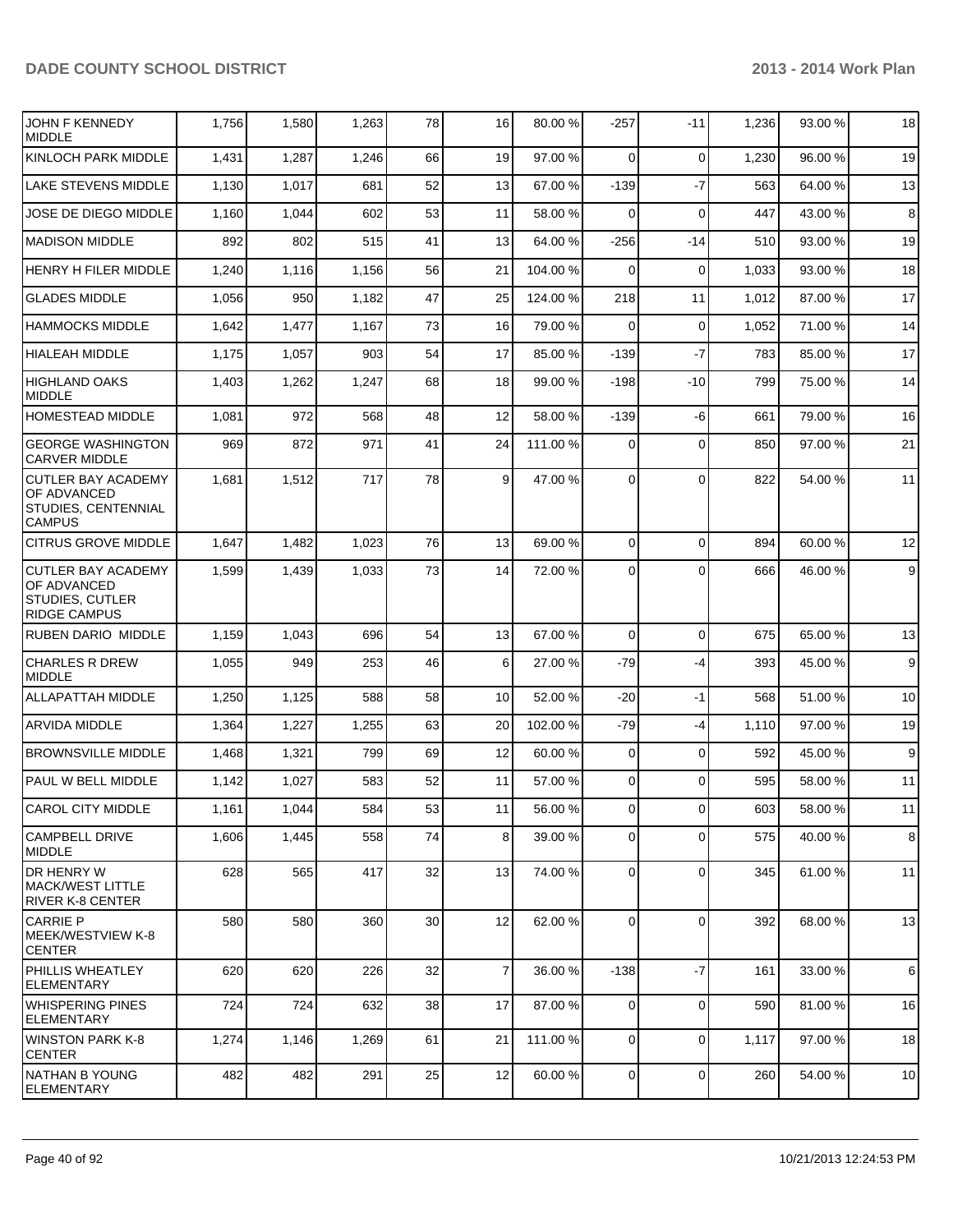| <b>TWIN LAKES</b><br><b>ELEMENTARY</b>               | 668   | 668   | 600   | 36 | 17              | 90.00 %  | 0              | $\Omega$     | 639   | 96.00 % | 18    |
|------------------------------------------------------|-------|-------|-------|----|-----------------|----------|----------------|--------------|-------|---------|-------|
| <b>VILLAGE GREEN</b><br><b>ELEMENTARY</b>            | 516   | 516   | 384   | 28 | 14              | 74.00 %  | -36            | $-2$         | 339   | 71.00%  | 13    |
| <b>VINELAND K-8 CENTER</b>                           | 977   | 879   | 837   | 47 | 18              | 95.00 %  | $\Omega$       | $\mathbf 0$  | 744   | 85.00 % | 16    |
| <b>MAE M WALTERS</b><br><b>ELEMENTARY</b>            | 775   | 775   | 709   | 40 | 18              | 91.00 %  | $-54$          | $-2$         | 652   | 90.00 % | 17    |
| <b>WEST HOMESTEAD</b><br><b>ELEMENTARY</b>           | 810   | 810   | 683   | 47 | 15              | 84.00 %  | 332            | 14           | 576   | 50.00 % | $9\,$ |
| <b>WEST LABORATORY</b><br><b>ELEMENTARY</b>          | 336   | 336   | 262   | 18 | 15              | 78.00 %  | $-22$          | -1           | 219   | 70.00 % | 13    |
| <b>SUNSET PARK</b><br>ELEMENTARY                     | 704   | 704   | 634   | 23 | 28              | 90.00 %  | $-58$          | $-3$         | 350   | 54.00 % | 18    |
| <b>SWEETWATER</b><br><b>ELEMENTARY</b>               | 971   | 971   | 834   | 49 | 17              | 86.00 %  | -40            | $-2$         | 811   | 87.00 % | 17    |
| <b>SYLVANIA HEIGHTS</b><br><b>ELEMENTARY</b>         | 826   | 826   | 544   | 41 | 13              | 66.00 %  | 0              | $\mathbf 0$  | 560   | 68.00 % | 14    |
| <b>TREASURE ISLAND</b><br><b>ELEMENTARY</b>          | 937   | 937   | 639   | 48 | 13              | 68.00 %  | $-22$          | $-1$         | 572   | 63.00%  | 12    |
| <b>TROPICAL</b><br><b>ELEMENTARY</b>                 | 802   | 802   | 421   | 43 | 10 <sup>1</sup> | 53.00 %  | $\Omega$       | $\mathbf 0$  | 359   | 45.00 % | 8     |
| <b>FRANCES S TUCKER</b><br><b>ELEMENTARY</b>         | 576   | 576   | 394   | 29 | 14              | 68.00 %  | $-54$          | $-2$         | 381   | 73.00 % | 14    |
| <b>SOUTH MIAMI K-8</b><br><b>CENTER</b>              | 1,096 | 986   | 808   | 51 | 16              | 82.00 %  | $-198$         | $-10$        | 730   | 93.00 % | 18    |
| <b>SOUTH MIAMI HEIGHTS</b><br><b>ELEMENTARY</b>      | 732   | 732   | 632   | 38 | 17              | 86.00 %  | -40            | $-2$         | 556   | 80.00%  | 15    |
| <b>SOUTHSIDE</b><br><b>ELEMENTARY</b>                | 884   | 884   | 816   | 46 | 18              | 92.00 %  | $\Omega$       | $\mathbf 0$  | 798   | 90.00 % | 17    |
| <b>SPRINGVIEW</b><br><b>ELEMENTARY</b>               | 510   | 510   | 464   | 27 | 17              | 91.00 %  | $-58$          | -3           | 415   | 92.00 % | 17    |
| IE W F STIRRUP<br><b>ELEMENTARY</b>                  | 974   | 974   | 811   | 49 | 17              | 83.00 %  | $-58$          | -3           | 726   | 79.00 % | 16    |
| <b>SUNSET ELEMENTARY</b>                             | 1,258 | 1,258 | 1,101 | 63 | 17              | 88.00 %  | $\Omega$       | $\mathbf 0$  | 987   | 78.00 % | 16    |
| <b>ERNEST R GRAHAM K-8</b><br><b>CENTER</b>          | 1,654 | 1,488 | 1,450 | 90 | 16              | 97.00 %  | $\Omega$       | $\Omega$     | 1,225 | 82.00%  | 14    |
| SKYWAY ELEMENTARY                                    | 588   | 588   | 378   | 18 | 21              | 64.00 %  | $-138$         | -8           | 180   | 40.00 % | 18    |
| <b>SOUTH POINTE</b><br><b>ELEMENTARY</b>             | 452   | 452   | 555   | 24 | 23              | 123.00 % | 350            | 17           | 638   | 80.00%  | 16    |
| <b>ISNAPPER CREEK</b><br>ELEMENTARY                  | 686   | 686   | 500   | 34 | 15              | 73.00 %  | 0              | $\mathbf 0$  | 458   | 67.00%  | 13    |
| NORTH DADE CENTER<br>IFOR MODERN<br><b>LANGUAGES</b> | 436   | 436   | 393   | 22 | 18              | 90.00 %  | $\overline{0}$ | $\mathbf 0$  | 344   | 79.00 % | 16    |
| <b>SOUTH HIALEAH</b><br><b>ELEMENTARY</b>            | 1,274 | 1,274 | 1,145 | 63 | 18              | 90.00 %  | $\Omega$       | $\mathbf 0$  | 1,071 | 84.00%  | 17    |
| <b>SCOTT LAKE</b><br><b>ELEMENTARY</b>               | 848   | 848   | 502   | 42 | 12              | 59.00 %  | -80            | $-4$         | 453   | 59.00 % | 12    |
| <b>SEMINOLE</b><br><b>ELEMENTARY</b>                 | 850   | 850   | 512   | 43 | 12              | 60.00 %  | $-18$          | $\mathbf{1}$ | 562   | 68.00 % | 13    |
| <b>SHADOWLAWN</b><br><b>ELEMENTARY</b>               | 438   | 438   | 311   | 23 | 14              | 71.00 %  | -40            | $-2$         | 246   | 62.00 % | 12    |
| SHENANDOAH<br> ELEMENTARY                            | 968   | 968   | 1,010 | 38 | 27              | 104.00 % | $\overline{0}$ | $\mathbf 0$  | 670   | 69.00 % | 18    |
| <b>BEN SHEPPARD</b><br><b>ELEMENTARY</b>             | 1,334 | 1,334 | 965   | 71 | 14              | 72.00 %  | $-532$         | $-28$        | 780   | 97.00%  | 18    |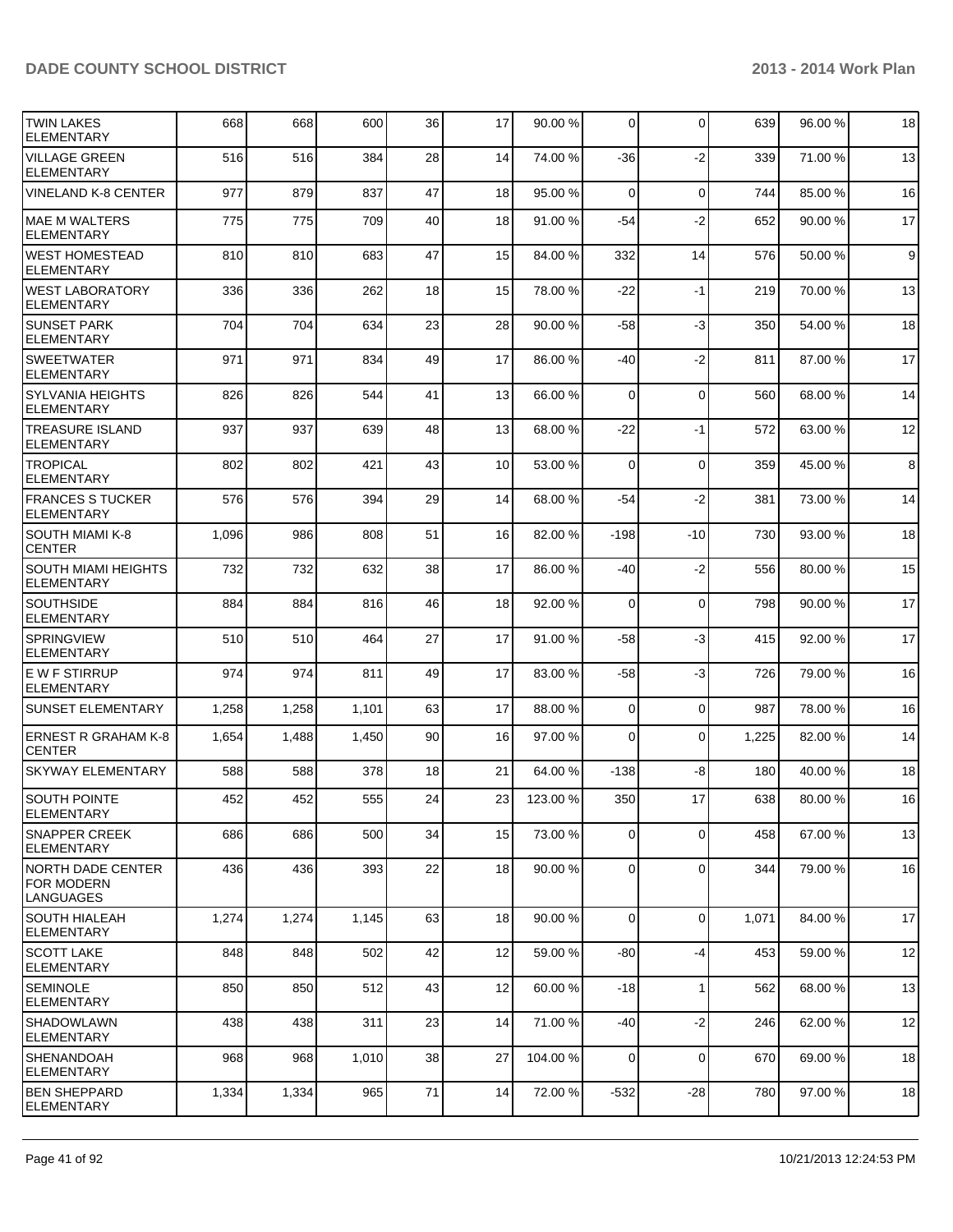| SILVER BLUFF<br><b>ELEMENTARY</b>                                | 562   | 562   | 562   | 31 | 18              | 100.00 % | -44            | $-2$           | 474 | 92.00 % | 16    |
|------------------------------------------------------------------|-------|-------|-------|----|-----------------|----------|----------------|----------------|-----|---------|-------|
| JANE S ROBERTS K-8<br><b>CENTER</b>                              | 1,582 | 1,423 | 873   | 81 | 11              | 61.00 %  | $-184$         | $-10$          | 777 | 63.00 % | 11    |
| <b>ROCKWAY</b><br>ELEMENTARY                                     | 554   | 554   | 428   | 29 | 15              | 77.00 %  | $\Omega$       | $\mathbf 0$    | 385 | 69.00 % | 13    |
| ROYAL GREEN<br><b>ELEMENTARY</b>                                 | 744   | 744   | 576   | 40 | 14              | 77.00 %  | $-22$          | $-1$           | 542 | 75.00 % | 14    |
| <b>ROYAL PALM</b><br><b>ELEMENTARY</b>                           | 576   | 576   | 508   | 30 | 17              | 88.00 %  | $-18$          | $-1$           | 457 | 82.00 % | 16    |
| <b>GERTRUDE K</b><br>EDELMAN/SABAL PALM<br><b>ELEMENTARY</b>     | 878   | 878   | 662   | 43 | 15              | 75.00 %  | $-182$         | $-7$           | 642 | 92.00%  | 18    |
| <b>SANTA CLARA</b><br><b>ELEMENTARY</b>                          | 713   | 713   | 580   | 40 | 15              | 81.00 %  | $\Omega$       | $\mathbf 0$    | 525 | 74.00 % | 13    |
| POINCIANA PARK<br><b>ELEMENTARY</b>                              | 796   | 796   | 374   | 41 | 9 <sup>1</sup>  | 47.00 %  | -306           | -14            | 374 | 76.00 % | 14    |
| <b>DR GILBERT L PORTER</b><br>ELEMENTARY                         | 937   | 937   | 766   | 52 | 15              | 82.00 %  | $-18$          | $-1$           | 758 | 82.00%  | 15    |
| <b>RAINBOW PARK</b><br><b>ELEMENTARY</b>                         | 560   | 560   | 368   | 30 | 12              | 66.00 %  | -90            | -5             | 329 | 70.00%  | 13    |
| <b>REDONDO</b><br><b>ELEMENTARY</b>                              | 789   | 789   | 668   | 42 | 16              | 85.00 %  | -40            | $-2$           | 585 | 78.00 % | 15    |
| <b>ETHEL F BECKFORD-</b><br><b>RICHMOND</b><br><b>ELEMENTARY</b> | 504   | 504   | 233   | 26 | $\overline{9}$  | 46.00 %  | $\Omega$       | $\Omega$       | 214 | 42.00%  | 8     |
| <b>RIVERSIDE</b><br><b>ELEMENTARY</b>                            | 856   | 856   | 1,095 | 50 | 22              | 128.00 % | $\Omega$       | $\Omega$       | 739 | 86.00 % | 15    |
| <b>PARKWAY</b><br><b>ELEMENTARY</b>                              | 540   | 540   | 370   | 28 | 13              | 68.00 %  | $-62$          | -3             | 323 | 68.00 % | 13    |
| DR. HENRY E. PERRINE<br><b>ACADEMY OF THE ARTS</b>               | 840   | 840   | 777   | 42 | 18              | 92.00 %  | $\overline{0}$ | $\mathbf 0$    | 650 | 77.00 % | 15    |
| <b>KELSEY L PHARR</b><br><b>ELEMENTARY</b>                       | 388   | 388   | 291   | 11 | 26              | 75.00 %  | $\overline{0}$ | 0              | 195 | 50.00 % | 18    |
| <b>PINECREST</b><br><b>ELEMENTARY</b>                            | 1,110 | 1,110 | 983   | 57 | 17              | 89.00 %  | $\Omega$       | 0              | 868 | 78.00 % | 15    |
| <b>PINE LAKE</b><br><b>ELEMENTARY</b>                            | 638   | 638   | 393   | 35 | 11              | 62.00 %  | $\Omega$       | 0              | 372 | 58.00 % | 11    |
| <b>PINE VILLA</b><br><b>ELEMENTARY</b>                           | 834   | 834   | 284   | 41 | $\overline{7}$  | 34.00 %  | $\Omega$       | $\Omega$       | 254 | 30.00 % | 6     |
| <b>ORCHARD VILLA</b><br><b>ELEMENTARY</b>                        | 723   | 723   | 419   | 41 | 10I             | 58.00 %  | 0              | $\overline{0}$ | 376 | 52.00 % | $9\,$ |
| PALMETTO<br><b>ELEMENTARY</b>                                    | 682   | 682   | 592   | 35 | 17              | 87.00 %  | $-84$          | $-4$           | 532 | 89.00 % | 17    |
| <b>PALM LAKES</b><br> ELEMENTARY                                 | 996   | 996   | 851   | 50 | 17              | 85.00 %  | $\Omega$       | $\mathbf 0$    | 917 | 92.00 % | 18    |
| <b>PALM SPRINGS</b><br><b>ELEMENTARY</b>                         | 970   | 970   | 673   | 49 | 14              | 69.00 %  | $-102$         | $-5$           | 641 | 74.00%  | 15    |
| PALM SPRINGS NORTH<br><b>ELEMENTARY</b>                          | 1,017 | 1,017 | 990   | 48 | 21              | 97.00 %  | $-112$         | -6             | 777 | 86.00%  | 19    |
| PARKVIEW<br>ELEMENTARY                                           | 436   | 436   | 373   | 24 | 16              | 85.00 %  | $\Omega$       | $\mathbf 0$    | 335 | 77.00 % | 14    |
| Inorwood<br> ELEMENTARY                                          | 542   | 542   | 496   | 24 | 21              | 92.00 %  | $\overline{0}$ | 0              | 414 | 76.00 % | 17    |
| OAK GROVE<br><b>ELEMENTARY</b>                                   | 776   | 776   | 644   | 40 | 16              | 83.00 %  | $-124$         | -6             | 612 | 94.00 % | 18    |
| <b>OJUS ELEMENTARY</b>                                           | 892   | 892   | 919   | 46 | 20 <sub>1</sub> | 103.00 % | $\Omega$       | 0              | 810 | 91.00 % | 18    |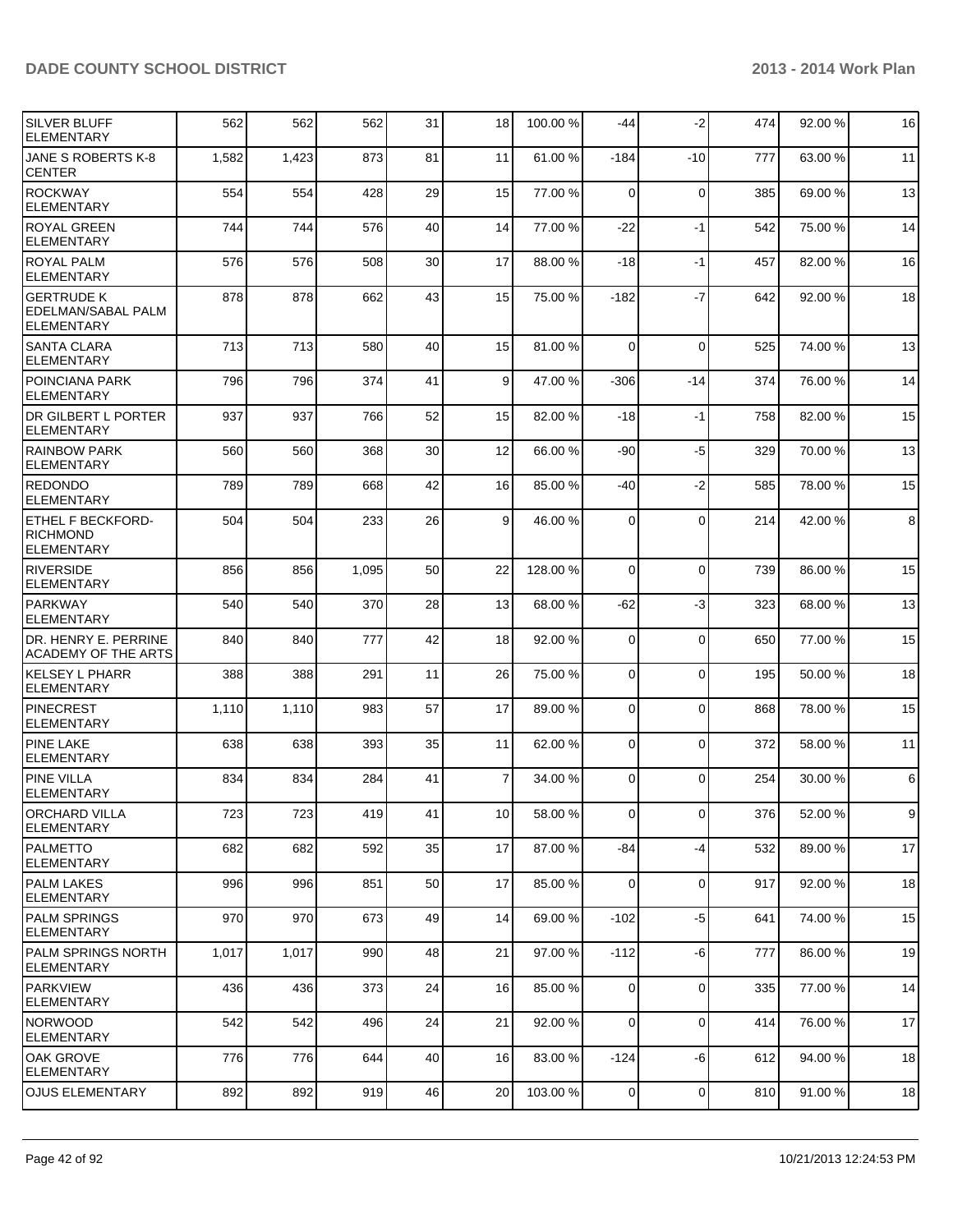| <b>OLINDA ELEMENTARY</b>                         | 560   | 560      | 335      | 19 | 18             | 60.00 %  | $\overline{0}$ | $\mathbf 0$ | 292      | 52.00 % | 15             |
|--------------------------------------------------|-------|----------|----------|----|----------------|----------|----------------|-------------|----------|---------|----------------|
| <b>OLYMPIA HEIGHTS</b><br><b>ELEMENTARY</b>      | 642   | 642      | 501      | 32 | 16             | 78.00 %  | $-62$          | $-2$        | 457      | 79.00 % | 15             |
| DR. ROBERT B. INGRAM<br>ELEMENTARY               | 576   | 576      | 377      | 30 | 13             | 65.00 %  | -18            | $-1$        | 311      | 56.00 % | 11             |
| <b>BARBARA HAWKINS</b><br>ELEMENTARY             | 492   | 492      | 315      | 26 | 12             | 64.00 %  | $-124$         | $-6$        | 310      | 84.00%  | 16             |
| NORTH COUNTY K-8<br><b>CENTER</b>                | 724   | 651      | 355      | 32 | 11             | 55.00 %  | $-130$         | $-2$        | 293      | 56.00 % | 10             |
| NORTH GLADE<br><b>ELEMENTARY</b>                 | 526   | 526      | 344      | 25 | 14             | 65.00 %  | $-106$         | $-5$        | 286      | 68.00%  | 14             |
| <b>NORTH HIALEAH</b><br>ELEMENTARY               | 790   | 790      | 590      | 35 | 17             | 75.00 %  | $-102$         | $-4$        | 549      | 80.00%  | 18             |
| INORTH MIAMI<br>ELEMENTARY                       | 764   | 764      | 544      | 40 | 14             | 71.00 %  | $\Omega$       | $\mathbf 0$ | 481      | 63.00 % | 12             |
| <b>NORTH TWIN LAKES</b><br><b>ELEMENTARY</b>     | 569   | 569      | 546      | 30 | 18             | 96.00 %  | $-18$          | $-1$        | 518      | 94.00 % | 18             |
| <b>ROBERT RUSSA</b><br>MOTON ELEMENTARY          | 715   | 715      | 301      | 35 | 9 <sup>1</sup> | 42.00 %  | $\Omega$       | $\mathbf 0$ | 316      | 44.00%  | 9              |
| MYRTLE GROVE K-8<br><b>CENTER</b>                | 580   | 580      | 379      | 30 | 13             | 65.00 %  | $\Omega$       | $\mathbf 0$ | 293      | 51.00 % | 10             |
| MIAMI MACARTHUR<br><b>SOUTH SENIOR HIGH</b>      | 714   | $\Omega$ | $\Omega$ | 33 | $\Omega$       | 0.00%    | 444            | 26          | $\Omega$ | 0.00%   | $\mathbf 0$    |
| <b>NATURAL BRIDGE</b><br><b>ELEMENTARY</b>       | 708   | 708      | 571      | 38 | 15             | 81.00 %  | 0              | $\mathbf 0$ | 684      | 97.00 % | 18             |
| <b>NORLAND</b><br>ELEMENTARY                     | 678   | 678      | 603      | 34 | 18             | 89.00 %  | $-80$          | $-3$        | 539      | 90.00%  | 17             |
| INORTH BEACH<br>ELEMENTARY                       | 887   | 887      | 979      | 47 | 21             | 110.00 % | 0              | $\mathbf 0$ | 834      | 94.00 % | 18             |
| MIAMI PARK<br><b>ELEMENTARY</b>                  | 776   | 776      | 402      | 39 | 10             | 52.00 %  | $-256$         | $-12$       | 358      | 69.00 % | 13             |
| <b>MIAMI SHORES</b><br>ELEMENTARY                | 750   | 750      | 769      | 39 | 20             | 103.00 % | -36            | $-2$        | 656      | 92.00 % | 18             |
| MIAMI SPRINGS<br>ELEMENTARY                      | 704   | 704      | 543      | 36 | 15             | 77.00 %  | $-102$         | $-5$        | 542      | 90.00%  | 17             |
| M A MILAM K-8 CENTER                             | 1,156 | 1,040    | 1,027    | 59 | 17             | 99.00 %  | -88            | $-5$        | 933      | 98.00%  | 17             |
| <b>PHYLLIS R MILLER</b><br>ELEMENTARY            | 731   | 731      | 638      | 41 | 16             | 87.00 %  | 0              | $\Omega$    | 560      | 77.00 % | 14             |
| MORNINGSIDE K-8<br><b>CENTER</b>                 | 740   | 740      | 433      | 38 | 11             | 59.00 %  | $\Omega$       | $\Omega$    | 372      | 50.00 % | 10             |
| <b>WESLEY MATTHEWS</b><br><b>ELEMENTARY</b>      | 711   | 711      | 481      | 39 | 12             | 68.00 %  | $-18$          | $-1$        | 423      | 61.00%  | 11             |
| <b>IMEADOWLANE</b><br>ELEMENTARY                 | 1,016 | 1,016    | 1,087    | 52 | 21             | 107.00 % | $-18$          | $-1$        | 921      | 92.00 % | 18             |
| MELROSE<br>ELEMENTARY                            | 608   | 608      | 541      | 32 | 17             | 89.00 %  | $\Omega$       | $\mathbf 0$ | 477      | 78.00 % | 15             |
| MIAMI GARDENS<br>ELEMENTARY                      | 430   | 430      | 270      | 21 | 13             | 63.00 %  | $-18$          | $-1$        | 265      | 64.00%  | 13             |
| MIAMI HEIGHTS<br>ELEMENTARY                      | 1,425 | 1,425    | 1,095    | 74 | 15             | 77.00 %  | $-152$         | $-5$        | 984      | 77.00 % | 14             |
| MIAMI LAKES K-8<br><b>CENTER</b>                 | 1,516 | 1,364    | 1,377    | 76 | 18             | 101.00 % | $\Omega$       | $\mathbf 0$ | 1,325    | 97.00 % | 17             |
| <b>LIBERTY CITY</b><br>ELEMENTARY                | 884   | 884      | 349      | 46 | 8 <sup>1</sup> | 39.00 %  | $-54$          | $-3$        | 292      | 35.00 % | $\overline{7}$ |
| JESSE J. McCRARY JR.<br><b>ELEMENTARY SCHOOL</b> | 718   | 718      | 546      | 37 | 15             | 76.00 %  | $-44$          | $-2$        | 467      | 69.00 % | 13             |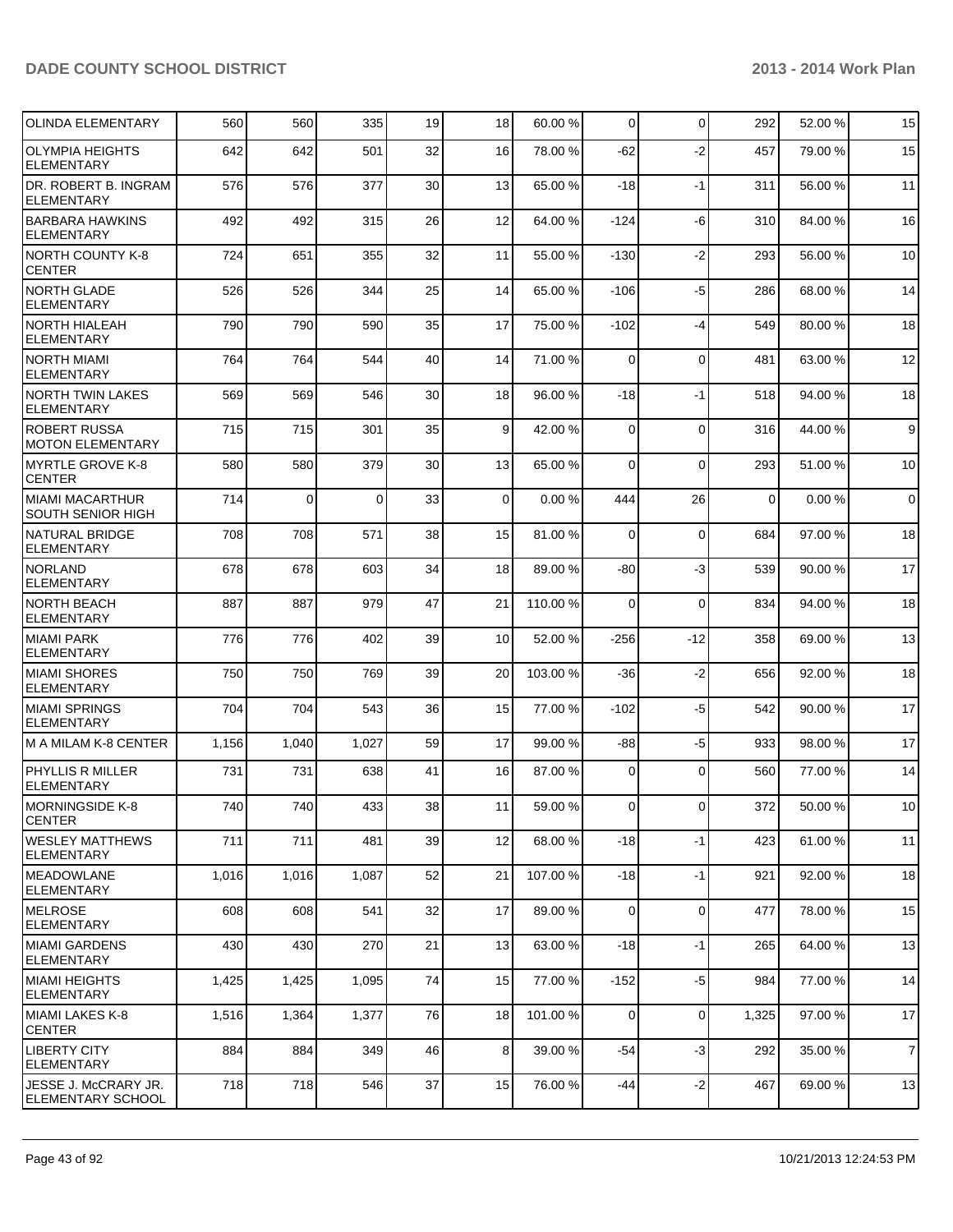| <b>LORAH PARK</b><br><b>ELEMENTARY</b>                                                       | 546   | 546   | 410      | 15              | 27             | 75.00 %  | 0              | $\Omega$    | 265         | 49.00%  | 18             |
|----------------------------------------------------------------------------------------------|-------|-------|----------|-----------------|----------------|----------|----------------|-------------|-------------|---------|----------------|
| <b>TOUSSAINT</b><br><b>L'OUVERTURE</b><br><b>ELEMENTARY</b>                                  | 744   | 744   | 445      | 38              | 12             | 60.00 %  | $-62$          | -3          | 405         | 59.00 % | 12             |
| <b>LUDLAM ELEMENTARY</b>                                                                     | 624   | 624   | 393      | 31              | 13             | 63.00 %  | $-178$         | -8          | 379         | 85.00 % | 16             |
| <b>FRANK CRAWFORD</b><br><b>MARTIN K-8 CENTER</b>                                            | 1,497 | 1,347 | 1,143    | 72              | 16             | 85.00 %  | $-16$          | $-1$        | 1,028       | 77.00 % | 14             |
| <b>LAKEVIEW</b><br><b>ELEMENTARY</b>                                                         | 572   | 572   | 407      | 30              | 14             | 71.00 %  | $-72$          | $-4$        | 392         | 78.00%  | 15             |
| YWAACD @ JRE LEE<br><b>EDUCATIONAL CENTER</b>                                                | 309   | 0     | $\Omega$ | 21              | $\overline{0}$ | 0.00%    | -50            | $-2$        | $\mathbf 0$ | 0.00%   | $\overline{0}$ |
| <b>LEEWOOD K-8 CENTER</b>                                                                    | 1,130 | 1,017 | 758      | 41              | 18             | 75.00 %  | -36            | $-2$        | 684         | 70.00%  | 18             |
| WILLIAM H. LEHMAN<br><b>ELEMENTARY</b>                                                       | 935   | 935   | 626      | 49              | 13             | 67.00 %  | $\Omega$       | $\Omega$    | 596         | 64.00%  | 12             |
| <b>LEISURE CITY K-8</b><br><b>CENTER</b>                                                     | 1,348 | 1,213 | 1,028    | 67              | 15             | 85.00 %  | -81            | -5          | 967         | 85.00 % | 16             |
| <b>LAURA C SAUNDERS</b><br><b>ELEMENTARY</b>                                                 | 837   | 837   | 678      | 46              | 15             | 81.00 %  | $-18$          | $-1$        | 641         | 78.00 % | 14             |
| <b>KENDALE LAKES</b><br><b>ELEMENTARY</b>                                                    | 942   | 942   | 688      | 53              | 13             | 73.00 %  | $\overline{0}$ | $\mathbf 0$ | 649         | 69.00 % | 12             |
| <b>KENSINGTON PARK</b><br><b>ELEMENTARY</b>                                                  | 1,424 | 1,424 | 1,190    | 77              | 15             | 84.00 %  | 0              | $\mathbf 0$ | 1,154       | 81.00%  | 15             |
| <b>KENWOOD K-8 CENTER</b>                                                                    | 1,284 | 1,155 | 1,042    | 62              | 17             | 90.00 %  | $-16$          | -1          | 941         | 83.00 % | 15             |
| <b>KEY BISCAYNE K-8</b><br><b>CENTER</b>                                                     | 1,211 | 1,089 | 1,314    | 59              | 22             | 121.00 % | $-16$          | -1          | 1,040       | 97.00 % | 18             |
| <b>KINLOCH PARK</b><br>ELEMENTARY                                                            | 818   | 818   | 807      | 39              | 21             | 99.00 %  | $\overline{0}$ | $\mathbf 0$ | 706         | 86.00 % | 18             |
| <b>LAKE STEVENS</b><br><b>ELEMENTARY</b>                                                     | 476   | 476   | 266      | 22              | 12             | 56.00 %  | $\Omega$       | $\Omega$    | 256         | 54.00 % | 12             |
| <b>ZORA NEALE HURSTON</b><br><b>ELEMENTARY</b>                                               | 1,039 | 1,039 | 725      | 53              | 14             | 70.00 %  | $\Omega$       | $\mathbf 0$ | 636         | 61.00%  | 12             |
| <b>OLIVER HOOVER</b><br><b>ELEMENTARY</b>                                                    | 1,026 | 1,026 | 790      | 53              | 15             | 77.00 %  | $-172$         | -8          | 746         | 87.00 % | 17             |
| <b>THENA CROWDER</b><br><b>EARLY CHILDHOOD</b><br><b>DIAGNOSTIC SPECIAL</b><br><b>ED CTR</b> | 268   | 268   | 20       | 8               | $\overline{2}$ | 7.00 %   | $-18$          | $-1$        | 124         | 50.00 % | 18             |
| HOWARD DRIVE<br>ELEMENTARY                                                                   | 771   | 771   | 621      | 39              | 16             | 80.00 %  | $\overline{0}$ | $\mathbf 0$ | 581         | 75.00 % | 15             |
| <b>MADIE IVES</b><br><b>COMMUNITY</b><br><b>ELEMENTARY</b>                                   | 917   | 917   | 721      | 48              | 15             | 79.00 %  | 230            | 12          | 627         | 55.00 % | 10             |
| KENDALE ELEMENTARY                                                                           | 724   | 724   | 480      | 36              | 13             | 66.00 %  | $\Omega$       | $\mathbf 0$ | 451         | 62.00 % | 13             |
| CHARLES R HADLEY<br><b>ELEMENTARY</b>                                                        | 986   | 986   | 1,009    | 52              | 19             | 102.00%  | $-196$         | -9          | 772         | 98.00 % | 18             |
| JOE HALL ELEMENTARY                                                                          | 653   | 653   | 580      | 34              | 17             | 89.00 %  | $-18$          | $-1$        | 509         | 80.00%  | 15             |
| HIALEAH ELEMENTARY                                                                           | 976   | 976   | 655      | 52              | 13             | 67.00 %  | $-90$          | $-5$        | 654         | 74.00%  | 14             |
| <b>HIBISCUS ELEMENTARY</b>                                                                   | 687   | 687   | 527      | 35              | 15             | 77.00 %  | $-44$          | $-2$        | 557         | 87.00 % | 17             |
| <b>VIRGINIA A BOONE</b><br><b>HIGHLAND OAKS</b><br><b>ELEMENTARY</b>                         | 792   | 792   | 717      | 29              | 25             | 91.00 %  | $-138$         | $-7$        | 379         | 58.00 % | 17             |
| <b>HOLMES ELEMENTARY</b>                                                                     | 572   | 572   | 580      | 30 <sup>°</sup> | 19             | 101.00%  | $\overline{0}$ | $\mathbf 0$ | 420         | 73.00%  | 14             |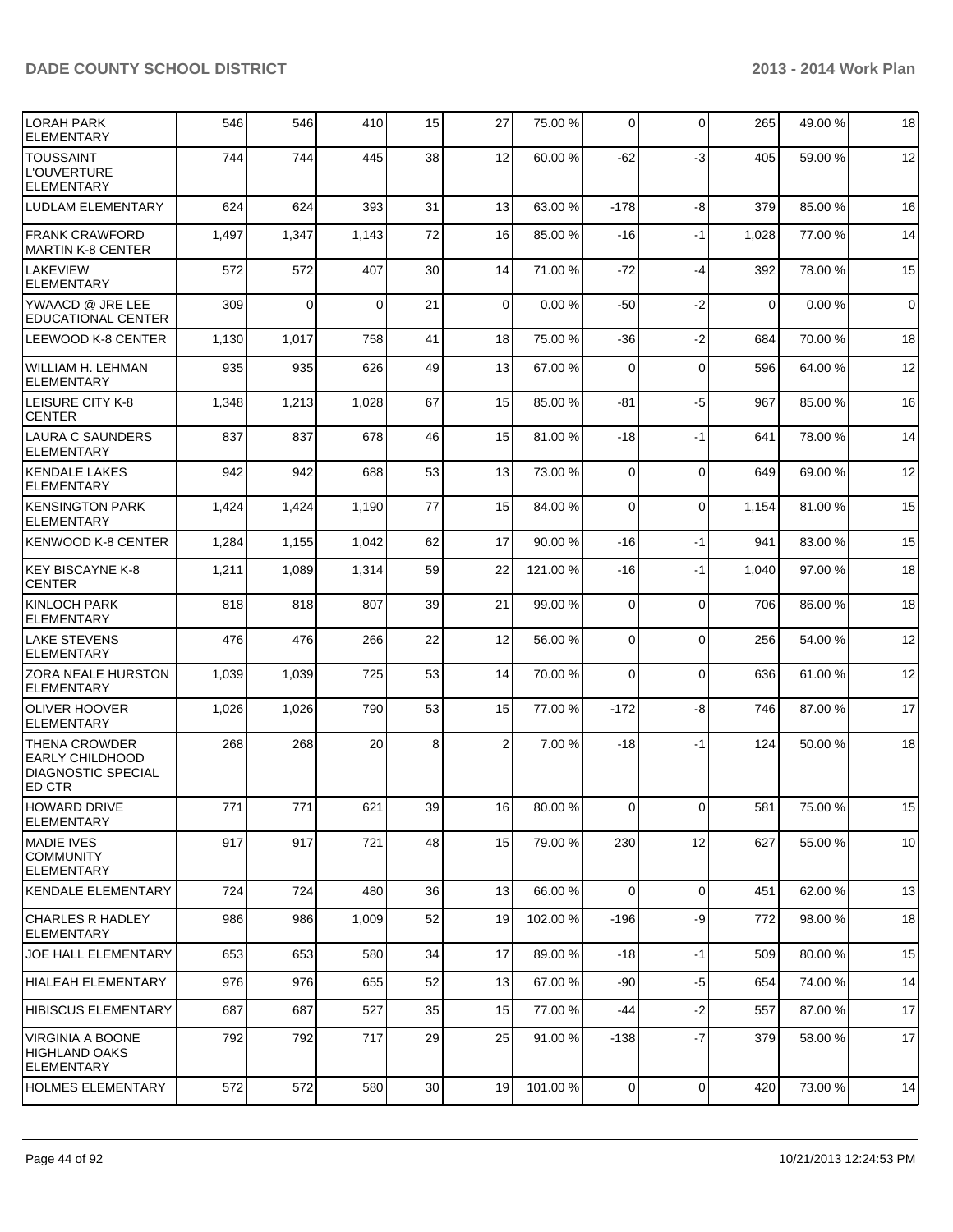| <b>GOLDEN GLADES</b><br><b>ELEMENTARY</b>                             | 438   | 438      | 237      | 23 | 10 <sup>1</sup> | 54.00 %  | $-128$         | -6          | 227         | 73.00 % | 13             |
|-----------------------------------------------------------------------|-------|----------|----------|----|-----------------|----------|----------------|-------------|-------------|---------|----------------|
| JOELLA C GOOD<br><b>ELEMENTARY</b>                                    | 999   | 999      | 908      | 53 | 17              | 91.00 %  | $-36$          | $-2$        | 837         | 87.00 % | 16             |
| IGRATIGNY<br><b>ELEMENTARY</b>                                        | 800   | 800      | 653      | 42 | 16              | 82.00 %  | $-124$         | -6          | 589         | 87.00 % | 16             |
| <b>GREENGLADE</b><br><b>ELEMENTARY</b>                                | 578   | 578      | 459      | 31 | 15              | 79.00 %  | $-18$          | $-1$        | 408         | 73.00 % | 14             |
| <b>GREYNOLDS PARK</b><br><b>ELEMENTARY</b>                            | 986   | 986      | 728      | 51 | 14              | 74.00 %  | -244           | $-10$       | 660         | 89.00 % | 16             |
| <b>GULFSTREAM</b><br><b>ELEMENTARY</b>                                | 753   | 753      | 635      | 39 | 16              | 84.00 %  | $-54$          | $-2$        | 565         | 81.00%  | 15             |
| <b>FLORIDA CITY</b><br><b>ELEMENTARY</b>                              | 920   | 920      | 738      | 45 | 16              | 80.00 %  | $-108$         | $-5$        | 639         | 79.00 % | 16             |
| <b>GLORIA FLOYD</b><br><b>ELEMENTARY</b>                              | 792   | 792      | 587      | 42 | 14              | 74.00 %  | $\Omega$       | $\mathbf 0$ | 550         | 69.00 % | 13             |
| <b>BENJAMIN FRANKLIN K-</b><br>l8 CENTER                              | 702   | 631      | 516      | 37 | 14              | 82.00 %  | $-92$          | $-5$        | 434         | 81.00%  | 14             |
| <b>FULFORD ELEMENTARY</b>                                             | 624   | 624      | 506      | 32 | 16              | 81.00 %  | $-106$         | $-5$        | 445         | 86.00%  | 16             |
| THE 500 ROLE MODELS<br><b>ACADEMY OF</b><br><b>EXCELLENCE</b>         | 254   | $\Omega$ | 0        | 13 | $\Omega$        | 0.00%    | $\Omega$       | $\Omega$    | $\mathbf 0$ | 0.00%   | $\mathbf 0$    |
| JACK DAVID GORDON<br><b>ELEMENTARY</b>                                | 1,213 | 1,213    | 1,090    | 66 | 17              | 90.00 %  | $-162$         | -9          | 987         | 94.00%  | 17             |
| <b>DAVID FAIRCHILD</b><br><b>ELEMENTARY</b>                           | 728   | 728      | 603      | 36 | 17              | 83.00 %  | $-18$          | $-1$        | 545         | 77.00 % | 16             |
| <b>FAIRLAWN</b><br><b>ELEMENTARY</b>                                  | 612   | 612      | 663      | 30 | 22              | 108.00 % | $\Omega$       | $\mathbf 0$ | 531         | 87.00 % | 18             |
| <b>FLAGAMI ELEMENTARY</b>                                             | 548   | 548      | 459      | 28 | 16              | 84.00 %  | -44            | $-2$        | 465         | 92.00 % | 18             |
| <b>HENRY M FLAGLER</b><br><b>ELEMENTARY</b>                           | 938   | 938      | 802      | 47 | 17              | 86.00 %  | $\Omega$       | $\mathbf 0$ | 789         | 84.00 % | 17             |
| <b>FLAMINGO</b><br><b>ELEMENTARY</b>                                  | 884   | 884      | 745      | 44 | 17              | 84.00 %  | $-18$          | $-1$        | 692         | 80.00%  | 16             |
| CORPORATE ACADEMY<br><b>NORTH AT FLORAL</b><br><b>HEIGHTS COMPLEX</b> | 546   | 0        | $\Omega$ | 28 | $\overline{0}$  | 0.00%    | $\Omega$       | $\Omega$    | $\mathbf 0$ | 0.00%   | $\overline{0}$ |
| <b>AMELIA EARHART</b><br><b>ELEMENTARY</b>                            | 602   | 602      | 459      | 35 | 13              | 76.00 %  | $-44$          | $-3$        | 437         | 78.00 % | 14             |
| <b>EARLINGTON HEIGHTS</b><br> ELEMENTARY                              | 656   | 656      | 468      | 34 | 14              | 71.00 %  | $\overline{0}$ | 0           | 431         | 66.00 % | 13             |
| <b>EDISON PARK K-8</b><br> CENTER                                     | 662   | 662      | 399      | 34 | 12              | 60.00 %  | $\overline{0}$ | 0           | 304         | 46.00%  | $\overline{9}$ |
| <b>EMERSON</b><br><b>ELEMENTARY</b>                                   | 576   | 576      | 386      | 30 | 13              | 67.00 %  | $-116$         | -6          | 339         | 74.00%  | 14             |
| ILILLIE C EVANS K-8<br>ICENTER                                        | 928   | 835      | 436      | 45 | 10 <sup>1</sup> | 52.00 %  | $-198$         | $-10$       | 359         | 56.00 % | 10             |
| <b>EVERGLADES K-8</b><br><b>CENTER</b>                                | 1,320 | 1,188    | 1,180    | 63 | 19              | 99.00 %  | $-101$         | -4          | 1,015       | 93.00 % | 17             |
| <b>DEVON AIRE K-8</b><br><b>CENTER</b>                                | 1,546 | 1,391    | 1,531    | 71 | 22              | 110.00 % | $\overline{0}$ | 0           | 1,359       | 98.00 % | 19             |
| <b>FREDERICK DOUGLASS</b><br>ELEMENTARY                               | 772   | 772      | 245      | 40 | $6 \mid$        | 32.00 %  | $-422$         | $-22$       | 300         | 86.00 % | 17             |
| IMARJORY STONEMAN<br><b>DOUGLAS</b><br><b>ELEMENTARY</b>              | 1,321 | 1,321    | 994      | 72 | 14              | 75.00 %  | $\overline{0}$ | 0           | 937         | 71.00 % | 13             |
| CHARLES R DREW K-8<br><b>CENTER</b>                                   | 698   | 698      | 292      | 35 | 8 <sup>1</sup>  | 42.00 %  | $-36$          | $-2$        | 197         | 30.00%  | $6\phantom{1}$ |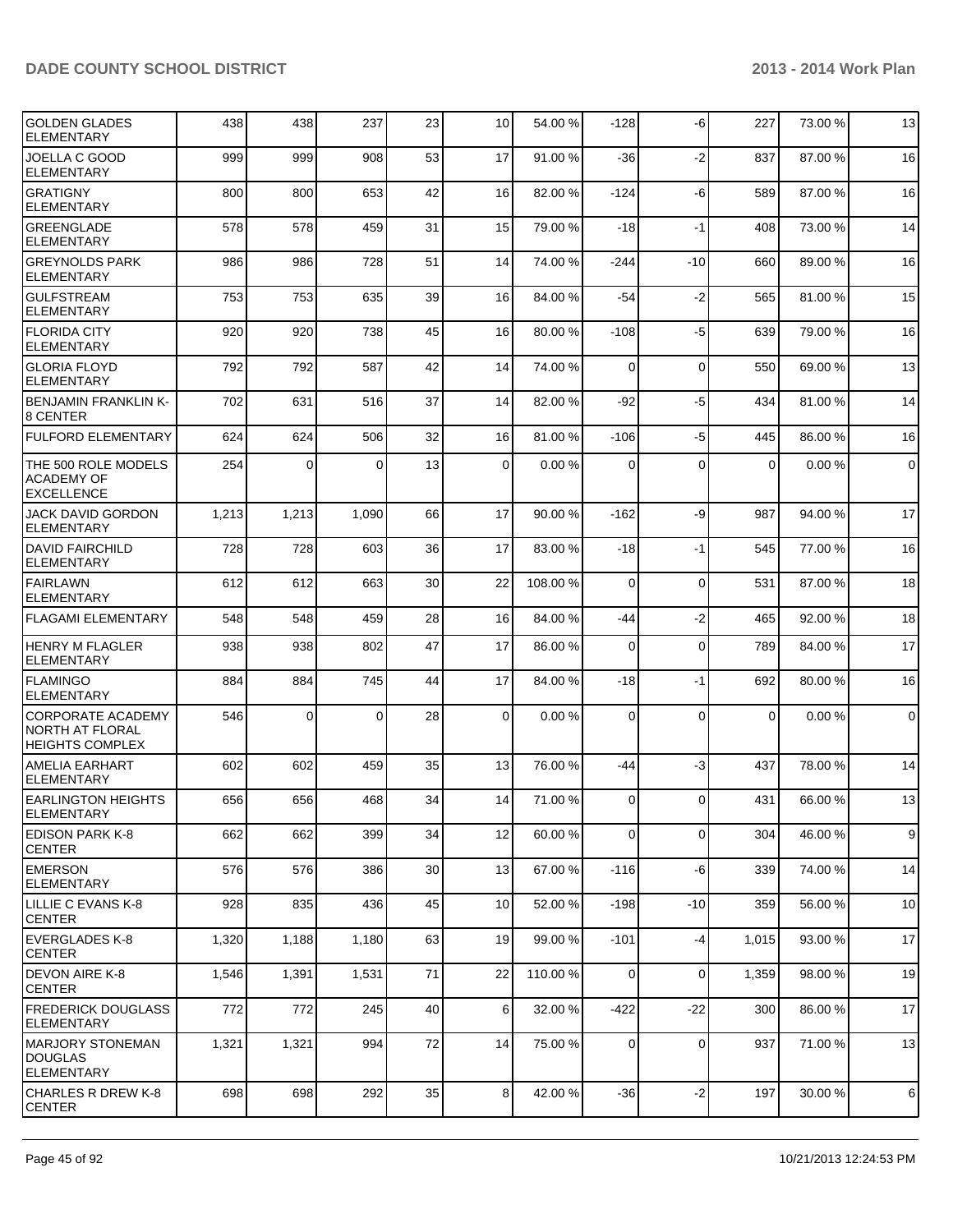| <b>PAUL LAURENCE</b><br><b>DUNBAR K-8 CENTER</b>     | 855   | 855   | 381   | 47 | 8 <sup>1</sup>  | 45.00 %  | $\Omega$ | 0           | 299   | 35.00 % | 6  |
|------------------------------------------------------|-------|-------|-------|----|-----------------|----------|----------|-------------|-------|---------|----|
| JOHN G DUPUIS<br><b>ELEMENTARY</b>                   | 739   | 739   | 649   | 38 | 17              | 88.00 %  | $-116$   | $-5$        | 592   | 95.00 % | 18 |
| <b>CORAL REEF</b><br>ELEMENTARY                      | 932   | 932   | 821   | 49 | 17              | 88.00 %  | $\Omega$ | 0           | 712   | 76.00 % | 15 |
| <b>CORAL TERRACE</b><br><b>ELEMENTARY</b>            | 654   | 654   | 485   | 33 | 15              | 74.00 %  | $-22$    | $-1$        | 457   | 72.00 % | 14 |
| CORAL WAY K-8<br><b>CENTER</b>                       | 1,725 | 1,552 | 1,508 | 83 | 18              | 97.00 %  | $-178$   | $-7$        | 1,344 | 98.00 % | 18 |
| <b>CRESTVIEW</b><br><b>ELEMENTARY</b>                | 884   | 884   | 495   | 44 | 11              | 56.00 %  | $-294$   | $-15$       | 418   | 71.00%  | 14 |
| <b>CUTLER RIDGE</b><br><b>ELEMENTARY</b>             | 1,000 | 1,000 | 628   | 49 | 13              | 63.00 %  | $-18$    | $-1$        | 589   | 60.00 % | 12 |
| CYPRESS ELEMENTARY                                   | 540   | 540   | 322   | 28 | 12              | 60.00 %  | -88      | $-4$        | 299   | 66.00 % | 12 |
| <b>COCONUT GROVE</b><br><b>ELEMENTARY</b>            | 396   | 396   | 381   | 20 | 19              | 96.00 %  | -44      | $-2$        | 319   | 91.00 % | 18 |
| <b>COLONIAL DRIVE</b><br><b>ELEMENTARY</b>           | 460   | 460   | 249   | 24 | 10 <sup>1</sup> | 54.00 %  | 0        | $\mathbf 0$ | 214   | 47.00 % | 9  |
| <b>COMSTOCK</b><br><b>ELEMENTARY</b>                 | 591   | 591   | 530   | 30 | 18              | 90.00 %  | -90      | $-4$        | 470   | 94.00%  | 18 |
| NEVA KING COOPER<br>EDUCATIONAL CENTER               | 130   | 130   | 110   | 13 | 8 <sup>1</sup>  | 85.00 %  | $\Omega$ | 0           | 104   | 80.00%  | 8  |
| CORAL GABLES<br>PREPARATORY<br><b>ACADEMY</b>        | 952   | 856   | 764   | 47 | 16              | 89.00 %  | 0        | $\mathbf 0$ | 702   | 82.00%  | 15 |
| <b>CORAL PARK</b><br><b>ELEMENTARY</b>               | 952   | 952   | 1,072 | 45 | 24              | 113.00 % | $-148$   | -5          | 698   | 87.00 % | 17 |
| <b>CAROL CITY</b><br><b>ELEMENTARY</b>               | 806   | 806   | 596   | 42 | 14              | 74.00 %  | 0        | $\mathbf 0$ | 552   | 68.00 % | 13 |
| <b>GEORGE WASHINGTON</b><br><b>CARVER ELEMENTARY</b> | 486   | 486   | 457   | 25 | 18              | 94.00 %  | -44      | $-2$        | 417   | 94.00 % | 18 |
| FIENBERG-FISHER K-8<br><b>CENTER</b>                 | 979   | 881   | 808   | 51 | 16              | 92.00 %  | $\Omega$ | 0           | 754   | 86.00 % | 15 |
| WILLIAM A CHAPMAN<br><b>ELEMENTARY</b>               | 702   | 702   | 415   | 37 | 11              | 59.00 %  | $-72$    | $-4$        | 325   | 52.00 % | 10 |
| <b>CITRUS GROVE</b><br><b>ELEMENTARY</b>             | 1,000 | 1,000 | 878   | 46 | 19              | 88.00 %  | $-228$   | $-7$        | 702   | 91.00%  | 18 |
| <b>CLAUDE PEPPER</b><br>ELEMENTARY                   | 1,048 | 1,048 | 735   | 55 | 13              | 70.00 %  | $-126$   | $-7$        | 695   | 75.00 % | 14 |
| <b>W J BRYAN</b><br><b>ELEMENTARY</b>                | 1,052 | 1,052 | 731   | 54 | 14              | 69.00 %  | $-110$   | $-5$        | 657   | 70.00%  | 13 |
| lYOUNG MEN'S<br><b>PREPARATORY</b><br>ACADEMY        | 486   | 486   | 144   | 20 | $\overline{7}$  | 30.00 %  | $\Omega$ | 0           | 118   | 24.00%  | 6  |
| <b>BUNCHE PARK</b><br> ELEMENTARY                    | 771   | 771   | 279   | 41 | $\overline{7}$  | 36.00 %  | $-421$   | $-21$       | 273   | 78.00 % | 14 |
| CAMPBELL DRIVE K-8<br> CENTER                        | 967   | 870   | 754   | 49 | 15              | 87.00 %  | $-32$    | $-2$        | 721   | 86.00 % | 15 |
| CARIBBEAN<br><b>ELEMENTARY</b>                       | 975   | 975   | 596   | 51 | 12              | 61.00 %  | 0        | $\mathbf 0$ | 532   | 55.00 % | 10 |
| <b>CALUSA ELEMENTARY</b>                             | 792   | 792   | 892   | 40 | 22              | 113.00 % | $\Omega$ | $\mathbf 0$ | 703   | 89.00 % | 18 |
| IVAN E BLANTON<br><b>ELEMENTARY</b>                  | 652   | 652   | 526   | 34 | 15              | 81.00 %  | -36      | $-2$        | 493   | 80.00 % | 15 |
| <b>BLUE LAKES</b><br><b>ELEMENTARY</b>               | 761   | 761   | 463   | 38 | 12              | 61.00%   | $-36$    | $-1$        | 446   | 62.00%  | 12 |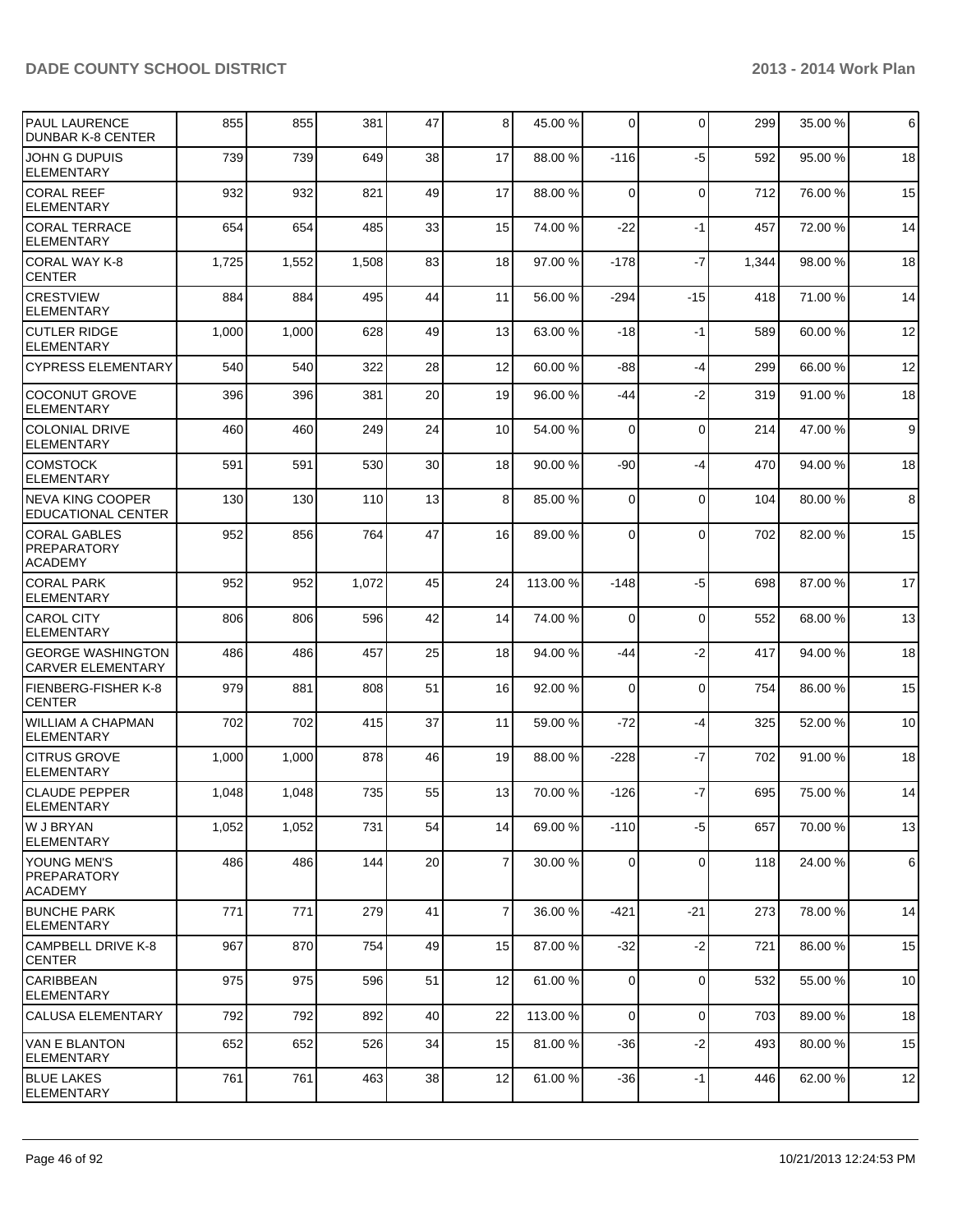| IELEMENTARY<br>IBEL-AIRE ELEMENTARY<br>IELEMENTARY<br><b>IELEMENTARY</b><br><b>IBISCAYNE GARDENS</b><br><b>ELEMENTARY</b> | 386,332 | 365,903 | 291,196 | 18,146 | 16              | 79.58 %                    | $-11,700$ | $-530$   | 260,599 | 73.57 % | 15 |
|---------------------------------------------------------------------------------------------------------------------------|---------|---------|---------|--------|-----------------|----------------------------|-----------|----------|---------|---------|----|
| <b>IBENT TREE</b><br>IBISCAYNE                                                                                            | 699     | 699     | 628     | 37     | 17              | 90.00 %                    | $\Omega$  | $\Omega$ | 547     | 78.00 % | 15 |
|                                                                                                                           | 1,016   | 1,016   | 659     | 52     | 13              | 65.00 %                    | $-194$    | -9       | 620     | 75.00 % | 14 |
|                                                                                                                           | 641     | 641     | 585     | 34     | 17              | 91.00%                     | $\Omega$  | $\Omega$ | 470     | 73.00 % | 14 |
|                                                                                                                           | 750     | 750     | 428     | 33     | 13              | 57.00 %                    | $-134$    | $-7$     | 417     | 68.00 % | 16 |
| <b>IETHEL KOGER</b><br><b>IBECKHAM</b>                                                                                    | 749     | 749     | 686     | 42     | 16 <sup>1</sup> | 92.00%                     | 400       | 20       | 594     | 52.00 % | 10 |
| IRUTH K BROAD-BAY<br>IHARBOR K-8 CENTER                                                                                   | 1,108   | 997     | 1,252   | 57     | 22              | 126.00 %                   | $\Omega$  | $\Omega$ | 980     | 98.00 % | 17 |
| IBROADMOOR<br>IELEMENTARY                                                                                                 | 708     | 708     | 421     | 34     | 12              | 59.00 %                    | $-210$    | $-11$    | 355     | 71.00 % | 15 |
| <b>JAMES H BRIGHT</b><br>IELEMENTARY                                                                                      | 848     | 848     | 748     | 36     | 21              | 88.00 %                    | $\Omega$  | $\Omega$ | 650     | 77.00 % | 18 |
| IBRENTWOOD<br>IELEMENTARY                                                                                                 | 874     | 874     | 731     | 29     | 25              | 84.00 %                    | $\Omega$  | $\Omega$ | 505     | 58.00 % | 17 |
| BOWMAN ASHE/DOOLIN<br>IK-8 ACADEMY                                                                                        | 2,456   | 2,210   |         | 118    |                 | 10 <sup>1</sup><br>53.00 % | $-121$    | $-5$     | 1,278   | 61.00%  | 11 |

The COFTE Projected Total (260,599) for 2017 - 2018 must match the Official Forecasted COFTE Total (260,600 ) for 2017 - 2018 before this section can be completed. In the event that the COFTE Projected Total does not match the Official forecasted COFTE, then the Balanced Projected COFTE Table should be used to balance COFTE.

| Projected COFTE for 2017 - 2018 |
|---------------------------------|
| 84,313                          |
| 100,204                         |
| 76,082                          |
| 260,600                         |
|                                 |

| <b>Grade Level Type</b> | <b>Balanced Projected</b><br>COFTE for 2017 - 2018 |
|-------------------------|----------------------------------------------------|
| Elementary (PK-3)       |                                                    |
| Middle $(4-8)$          |                                                    |
| High (9-12)             |                                                    |
|                         | 260,599                                            |

#### **Relocatable Replacement**

Number of relocatable classrooms clearly identified and scheduled for replacement in the school board adopted financially feasible 5-year district work program.

| Location                             | $2013 - 2014$ | $2014 - 2015$ | $2015 - 2016$ | 2016 - 2017 | 2017 - 2018 | Year 5 Total   |
|--------------------------------------|---------------|---------------|---------------|-------------|-------------|----------------|
| <b>ICOMSTOCK ELEMENTARY</b>          |               |               |               |             |             |                |
| <b>ICORAL PARK ELEMENTARY</b>        |               |               |               |             |             | 51             |
| <b>IFLAMINGO ELEMENTARY</b>          |               |               |               |             |             |                |
| <b>FLORIDA CITY ELEMENTARY</b>       |               |               |               |             |             | -5             |
| BENJAMIN FRANKLIN K-8 CENTER         |               |               |               |             |             | -5             |
| <b>IFULFORD ELEMENTARY</b>           |               |               |               |             |             | 5 <sup>1</sup> |
| <b>IJACK DAVID GORDON ELEMENTARY</b> |               |               |               |             |             | 9              |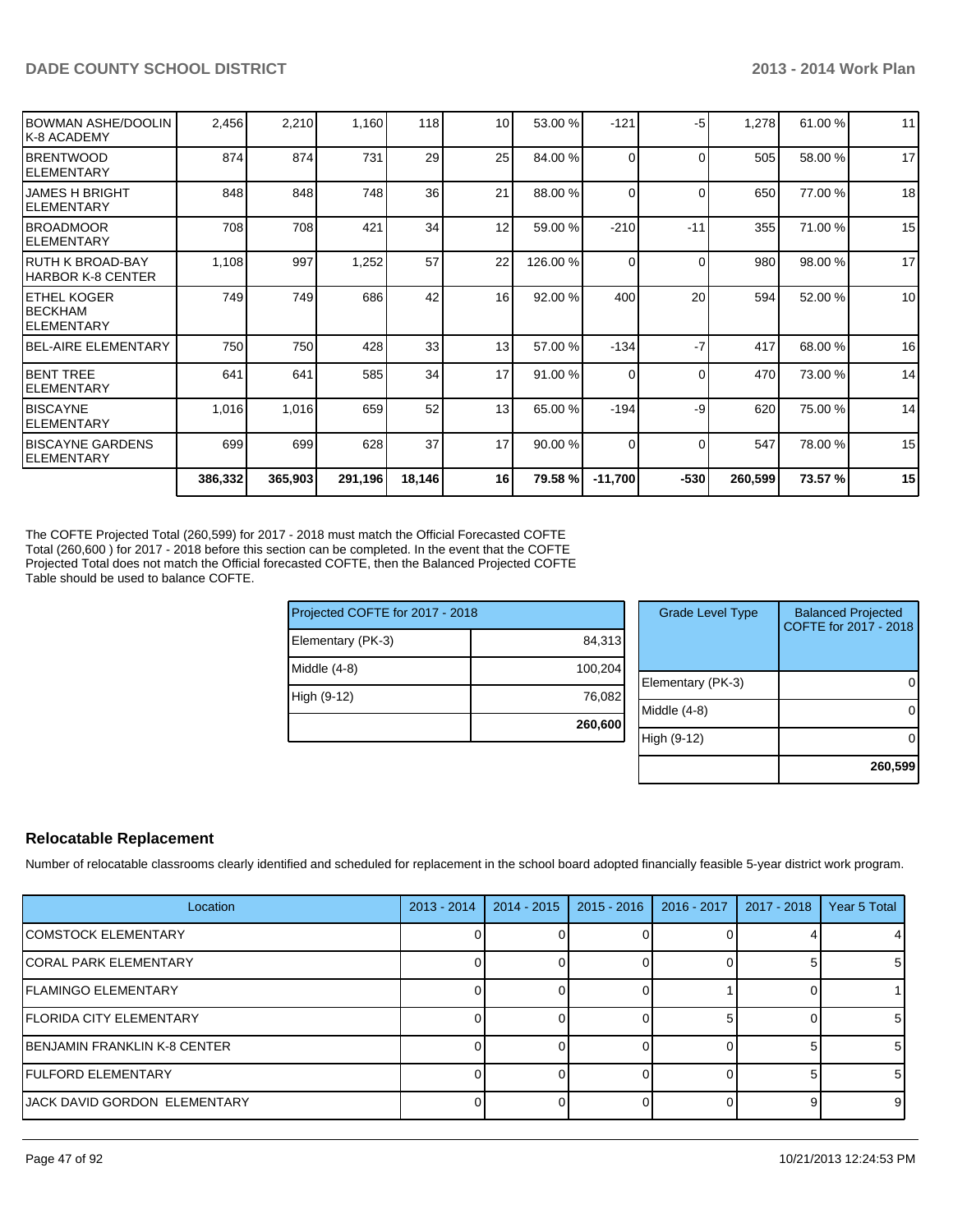| <b>GOLDEN GLADES ELEMENTARY</b>                            | $\overline{0}$ | 1           | $\overline{0}$ | $\overline{0}$ | $\overline{0}$  | 1.             |
|------------------------------------------------------------|----------------|-------------|----------------|----------------|-----------------|----------------|
| JOELLA C GOOD ELEMENTARY                                   | 0              | 0           | $\Omega$       | 2              | 0               | 2              |
| <b>GRATIGNY ELEMENTARY</b>                                 | 0              | $\Omega$    | $\Omega$       | $\Omega$       | 6               | 6              |
| <b>GREENGLADE ELEMENTARY</b>                               | 0              | $\Omega$    | $\Omega$       |                | $\Omega$        | 1              |
| <b>GREYNOLDS PARK ELEMENTARY</b>                           | 0              | $\Omega$    | $\Omega$       | $\Omega$       | 10 <sup>1</sup> | 10             |
| <b>GULFSTREAM ELEMENTARY</b>                               | 0              | $\Omega$    | $\Omega$       | 2              | $\Omega$        | 2              |
| <b>CHARLES R HADLEY ELEMENTARY</b>                         | 0              | $\Omega$    | $\Omega$       | $\Omega$       | 9               | 9              |
| JOE HALL ELEMENTARY                                        | 0              | $\Omega$    | $\Omega$       |                | $\Omega$        | 1.             |
| HIALEAH ELEMENTARY                                         | 0              | $\Omega$    | 5              | $\Omega$       | $\Omega$        | 5              |
| HIBISCUS ELEMENTARY                                        | 0              | $\Omega$    | 2              | $\Omega$       | $\Omega$        | 2              |
| VIRGINIA A BOONE HIGHLAND OAKS ELEMENTARY                  | 0              | $\Omega$    | $\Omega$       | $\Omega$       |                 | $\overline{7}$ |
| <b>OLIVER HOOVER ELEMENTARY</b>                            | 0              | $\Omega$    | $\Omega$       | 8              | $\Omega$        | 8              |
| THENA CROWDER EARLY CHILDHOOD DIAGNOSTIC SPECIAL<br>ED CTR | $\Omega$       | 0           |                | $\Omega$       | $\Omega$        |                |
| MADIE IVES COMMUNITY ELEMENTARY                            | $\mathbf 0$    | $\mathbf 0$ | $\Omega$       | $\Omega$       | 13              | 13             |
| KENWOOD K-8 CENTER                                         | $\mathbf 0$    | 0           | $\Omega$       |                | 0               | 1              |
| KEY BISCAYNE K-8 CENTER                                    | $\mathbf 0$    | 0           | $\Omega$       | $\Omega$       |                 | 1              |
| <b>FLAGAMI ELEMENTARY</b>                                  | $\mathbf 0$    | 0           | $\Omega$       | $\overline{2}$ | 0               | 2              |
| DAVID FAIRCHILD ELEMENTARY                                 | $\mathbf 0$    | 0           | $\Omega$       |                |                 | 1              |
| <b>EVERGLADES K-8 CENTER</b>                               | $\mathbf 0$    | $\Omega$    | $\Omega$       | $\Omega$       |                 | 4              |
| LILLIE C EVANS K-8 CENTER                                  | $\mathbf 0$    | 10          | $\Omega$       | $\Omega$       | 0               | 10             |
| AMELIA EARHART ELEMENTARY                                  | $\mathbf 0$    | 0           | $\Omega$       | $\Omega$       | 3               | 3              |
| JOHN G DUPUIS ELEMENTARY                                   | $\mathbf 0$    | $\Omega$    | $\Omega$       | $\Omega$       |                 | 5              |
| CHARLES R DREW K-8 CENTER                                  | $\mathbf 0$    | 2           | $\Omega$       | $\Omega$       | 0               | 2              |
| CUTLER RIDGE ELEMENTARY                                    | 0              | $\Omega$    |                | $\Omega$       |                 |                |
| CORAL WAY K-8 CENTER                                       | 0              | 0           | $\overline{0}$ | $\overline{0}$ | 7               | 7              |
| <b>CORAL TERRACE ELEMENTARY</b>                            | $\mathbf 0$    | $\mathbf 0$ | 1              | $\Omega$       | $\Omega$        | 1              |
| COCONUT GROVE ELEMENTARY                                   | $\mathbf 0$    | 0           | $\Omega$       | $\Omega$       | $\overline{2}$  | 2 <sub>1</sub> |
| CLAUDE PEPPER ELEMENTARY                                   | $\mathbf 0$    | $\Omega$    |                | $\Omega$       | 0               | $\overline{7}$ |
| CITRUS GROVE ELEMENTARY                                    | $\mathbf 0$    | 0           | $\Omega$       | $\Omega$       | 7               | 7 <sup>1</sup> |
| WILLIAM A CHAPMAN ELEMENTARY                               | $\mathbf 0$    | $\Omega$    | 4              | $\Omega$       | 0               | 4              |
| <b>IGEORGE WASHINGTON CARVER ELEMENTARY</b>                | $\mathbf 0$    | $\Omega$    | $\Omega$       | $\Omega$       | 2               | 2 <sub>1</sub> |
| CAMPBELL DRIVE K-8 CENTER                                  | $\mathbf 0$    | $\Omega$    | $\Omega$       | 2              | $\Omega$        | 2 <sub>1</sub> |
| <b>BUNCHE PARK ELEMENTARY</b>                              | $\mathbf 0$    | 4           | $\Omega$       | $\Omega$       | $\Omega$        | $\overline{4}$ |
| W J BRYAN ELEMENTARY                                       | $\mathbf 0$    | 0           | 5 <sup>1</sup> | $\Omega$       | $\Omega$        | 5              |
| BOWMAN ASHE/DOOLIN K-8 ACADEMY                             | $\mathbf 0$    | 5           | $\Omega$       | $\overline{0}$ | $\Omega$        | $5\vert$       |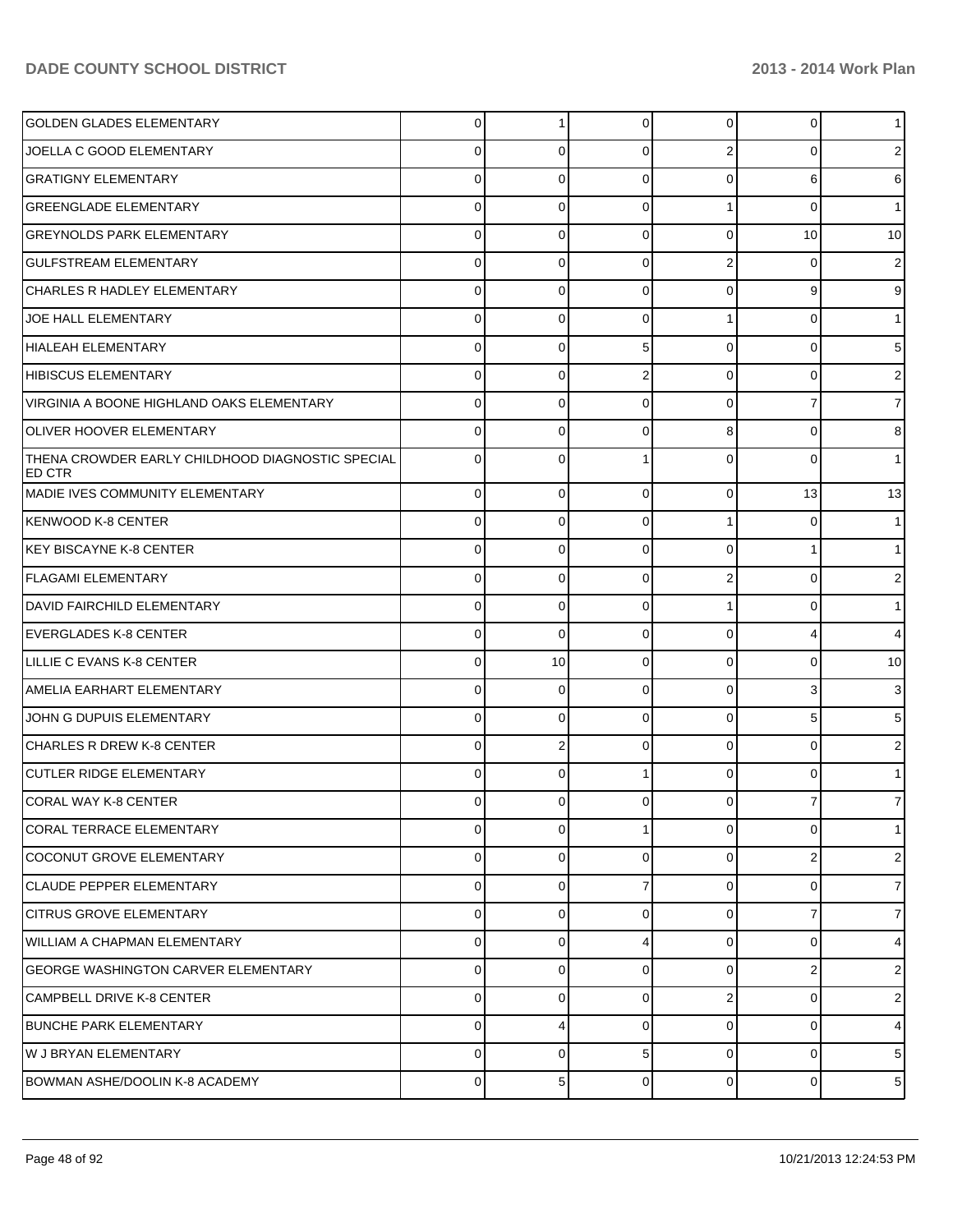| <b>BLUE LAKES ELEMENTARY</b>           | 0           |          | $\overline{0}$ | $\overline{0}$ | $\Omega$ | 1              |
|----------------------------------------|-------------|----------|----------------|----------------|----------|----------------|
| <b>VAN E BLANTON ELEMENTARY</b>        | 0           | 0        | $\Omega$       | 2              | 0        | 2              |
| <b>BISCAYNE ELEMENTARY</b>             | 0           | 0        | 0              | 9              | ŋ        | 9              |
| <b>BEL-AIRE ELEMENTARY</b>             | 0           | 0        |                | 0              | 0        | 7              |
| <b>AVOCADO ELEMENTARY</b>              | 0           | 3        | 0              | 0              | 0        | 3              |
| AUBURNDALE ELEMENTARY                  | 0           | 0        | 2              | 0              | 0        | 2              |
| LAKEVIEW ELEMENTARY                    | 0           | 0        | 4              | 0              | $\Omega$ | 4              |
| YWAACD @ JRE LEE EDUCATIONAL CENTER    | 0           | 0        | $\overline{2}$ | $\Omega$       | 0        | 2              |
| LEEWOOD K-8 CENTER                     | 0           | 0        | 2              | 0              | O        | 2              |
| LEISURE CITY K-8 CENTER                | 0           | 0        | $\Omega$       | 5              | 0        | 5              |
| LAURA C SAUNDERS ELEMENTARY            | 0           | 0        | $\Omega$       |                | $\Omega$ |                |
| <b>LIBERTY CITY ELEMENTARY</b>         | 0           | 3        | $\Omega$       | $\Omega$       | 0        | 3              |
| JESSE J. McCRARY JR. ELEMENTARY SCHOOL | 0           | 0        | $\Omega$       | 2              | 0        | 2              |
| TOUSSAINT L'OUVERTURE ELEMENTARY       | 0           | 3        | $\Omega$       | $\Omega$       | 0        | 3              |
| LUDLAM ELEMENTARY                      | 0           | 0        | 0              | 8              | O        | 8              |
| FRANK CRAWFORD MARTIN K-8 CENTER       | 0           | 0        | $\Omega$       |                | $\Omega$ |                |
| <b>WESLEY MATTHEWS ELEMENTARY</b>      | 0           |          | $\Omega$       | $\Omega$       | O        |                |
| MEADOWLANE ELEMENTARY                  | 0           | $\Omega$ | $\Omega$       | $\Omega$       |          |                |
| MIAMI GARDENS ELEMENTARY               | 0           |          | $\Omega$       | $\Omega$       | 0        |                |
| MIAMI HEIGHTS ELEMENTARY               | 0           | $\Omega$ | $\Omega$       | 5              | 0        | 5              |
| MIAMI PARK ELEMENTARY                  | 0           | 2        | $\Omega$       | $\Omega$       | $\Omega$ | 2              |
| MIAMI SHORES ELEMENTARY                | 0           | 0        | $\Omega$       | $\Omega$       | 2        | 2              |
| MIAMI SPRINGS ELEMENTARY               | 0           | 0        | $\Omega$       | 5              | $\Omega$ | 5              |
| IM A MILAM K-8 CENTER                  | 0           | $\Omega$ | $\Omega$       | $\Omega$       | 5        | 5              |
| MIAMI MACARTHUR SOUTH SENIOR HIGH      | 0           |          | 0              | 0              | 0        | 7              |
| NORLAND ELEMENTARY                     | $\mathbf 0$ | 0        | $\mathbf 0$    | $\overline{0}$ | 3        | 3 <sup>1</sup> |
| NORTH GLADE ELEMENTARY                 | 0           |          | $\Omega$       | 0              | 0        | 1              |
| NORTH HIALEAH ELEMENTARY               | 0           | $\Omega$ | $\Omega$       | 4              | 0        | 4              |
| NORTH TWIN LAKES ELEMENTARY            | 0           | 0        | $\Omega$       | 0              |          | 1              |
| <b>OAK GROVE ELEMENTARY</b>            | 0           | $\Omega$ | $\Omega$       | $\Omega$       | 6        | 6              |
| <b>OLYMPIA HEIGHTS ELEMENTARY</b>      | 0           | 0        | $\Omega$       | 2              | $\Omega$ | 21             |
| DR. ROBERT B. INGRAM ELEMENTARY        | 0           |          | $\Omega$       | $\Omega$       | $\Omega$ | 1              |
| PALMETTO ELEMENTARY                    | 0           | 0        | $\Omega$       | 0              | 4        | 4              |
| <b>PALM SPRINGS ELEMENTARY</b>         | 0           | 0        | $\Omega$       | 5              | 0        | 5              |
| PALM SPRINGS NORTH ELEMENTARY          | 0           | 0        | 0              | 0              | 6        | 6              |
| PARKWAY ELEMENTARY                     | $\mathbf 0$ | 0        | 3              | $\overline{0}$ | 0        | 3 <sup>1</sup> |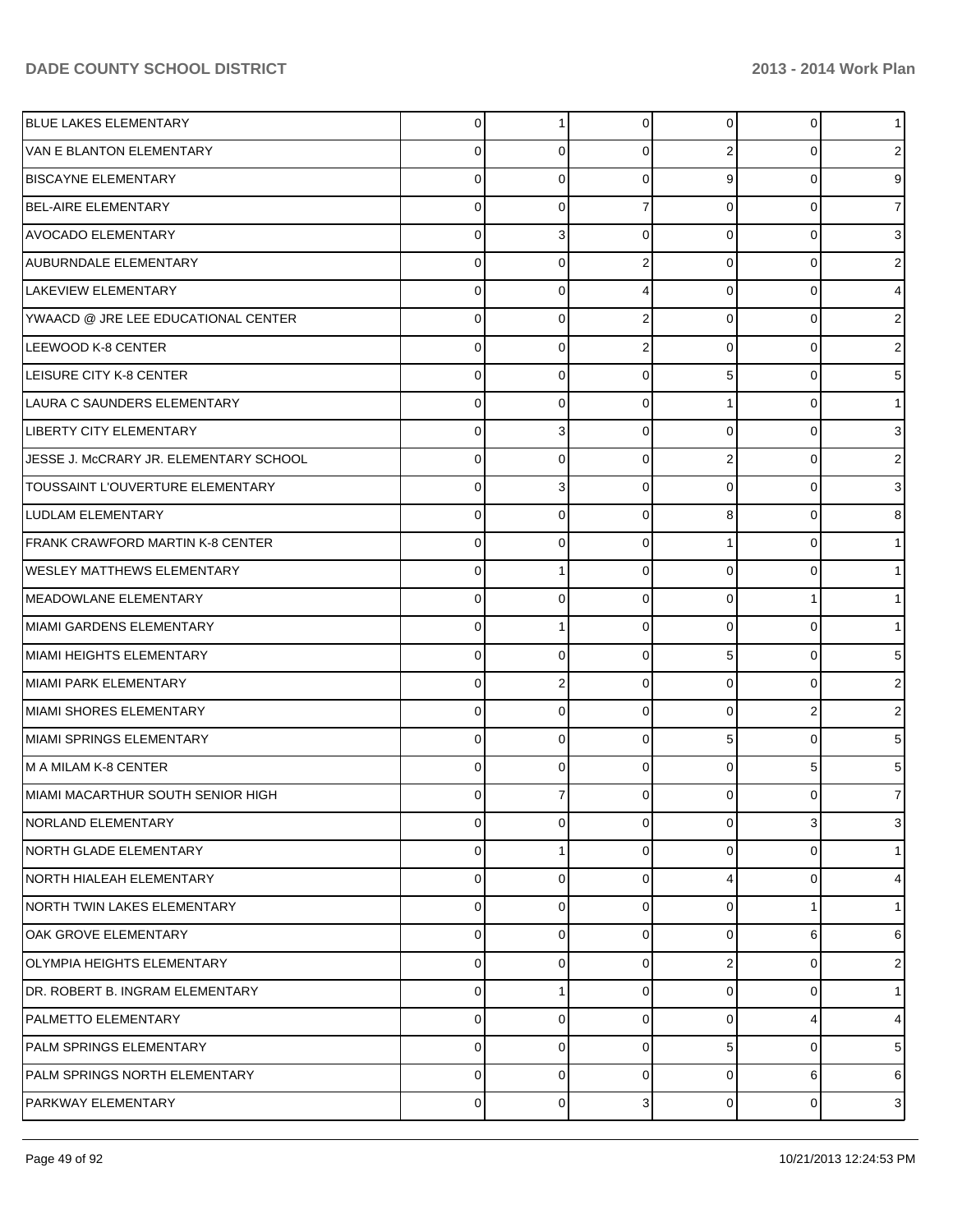| POINCIANA PARK ELEMENTARY                | $\overline{0}$ |             | 0              | $\overline{0}$ | $\overline{0}$ | 1.             |
|------------------------------------------|----------------|-------------|----------------|----------------|----------------|----------------|
| DR GILBERT L PORTER ELEMENTARY           | 0              | 0           | 0              |                | 0              |                |
| <b>RAINBOW PARK ELEMENTARY</b>           | 0              |             | $\Omega$       | $\Omega$       | 0              |                |
| REDONDO ELEMENTARY                       | 0              | $\mathbf 0$ | $\mathbf 0$    | 2              | $\Omega$       | 2              |
| JANE S ROBERTS K-8 CENTER                | 0              | 10          | $\Omega$       | $\Omega$       | 0              | 10             |
| ROYAL GREEN ELEMENTARY                   | 0              | 0           |                | $\Omega$       | $\Omega$       |                |
| ROYAL PALM ELEMENTARY                    | 0              | 0           | $\Omega$       |                | 0              |                |
| GERTRUDE K EDELMAN/SABAL PALM ELEMENTARY | 0              | $\mathbf 0$ | $\Omega$       | 0              |                | 7              |
| <b>SCOTT LAKE ELEMENTARY</b>             | 0              | 0           | 4              | $\Omega$       | 0              | 4              |
| <b>SEMINOLE ELEMENTARY</b>               | 0              |             | $\Omega$       | 0              | 0              | 1              |
| SHADOWLAWN ELEMENTARY                    | 0              | 0           | $\overline{2}$ | $\Omega$       | $\Omega$       | 2              |
| BEN SHEPPARD ELEMENTARY                  | 0              | $\mathbf 0$ | $\mathbf 0$    | $\overline{0}$ | 28             | 28             |
| SILVER BLUFF ELEMENTARY                  | 0              | 0           | $\Omega$       | $\Omega$       | 2              | 2              |
| ISOUTH MIAMI K-8 CENTER                  | 0              | $\mathbf 0$ | $\mathbf 0$    | 0              | 10             | 10             |
| SOUTH MIAMI HEIGHTS ELEMENTARY           | 0              | 0           | $\Omega$       | 2              | 0              | 2              |
| SPRINGVIEW ELEMENTARY                    | 0              | 0           | $\mathbf 0$    | 0              | 3              | 3 <sup>1</sup> |
| E W F STIRRUP ELEMENTARY                 | 0              | 0           | $\Omega$       | 3              | 0              | 3              |
| SUNSET PARK ELEMENTARY                   | 0              | $\mathbf 0$ | $\mathbf 0$    | 0              | 3              | 3              |
| SWEETWATER ELEMENTARY                    | 0              | 0           | $\Omega$       | 2              | 0              | 2              |
| TREASURE ISLAND ELEMENTARY               | 0              |             | $\mathbf 0$    | $\Omega$       | 0              |                |
| <b>FRANCES S TUCKER ELEMENTARY</b>       | 0              | 0           |                | $\Omega$       | 0              |                |
| <b>VILLAGE GREEN ELEMENTARY</b>          | 0              | 0           | $\overline{2}$ | 0              | 0              | 2              |
| MAE M WALTERS ELEMENTARY                 | 0              | 0           | $\Omega$       | $\Omega$       | 2              | 2              |
| WEST HOMESTEAD ELEMENTARY                | 0              | 0           | $\Omega$       |                | 0              |                |
| WEST LABORATORY ELEMENTARY               | 0              | 0           |                | 0              |                |                |
| ALLAPATTAH MIDDLE                        | 0              | 1           | $\mathbf 0$    | $\overline{0}$ | 0              | 1 <sup>1</sup> |
| <b>ARVIDA MIDDLE</b>                     | 0              | 0           | 0              | 0              |                | $\overline{4}$ |
| <b>CHARLES R DREW MIDDLE</b>             | 0              | 4           | $\Omega$       | $\Omega$       | 0              | 4              |
| <b>GLADES MIDDLE</b>                     | 0              | 0           | 0              | 0              | 6              | 6              |
| <b>HIALEAH MIDDLE</b>                    | 0              | 0           | $\Omega$       | 7              | 0              | 7              |
| <b>HIGHLAND OAKS MIDDLE</b>              | 0              | 0           | 0              | 0              | 10             | 10             |
| HOMESTEAD MIDDLE                         | 0              | 6           | $\Omega$       | $\Omega$       | 0              | 6              |
| JOHN F KENNEDY MIDDLE                    | 0              | 0           | 0              | 11             | 0              | 11             |
| LAKE STEVENS MIDDLE                      | 0              | 0           | 7              | 0              | 0              | $\overline{7}$ |
| HOWARD D MCMILLAN MIDDLE                 | 0              | 2           | 0              | 0              | 0              | $2 \mid$       |
| MIAMI LAKES MIDDLE                       | 0              | 0           | 0              | 4              | 0              | $\overline{4}$ |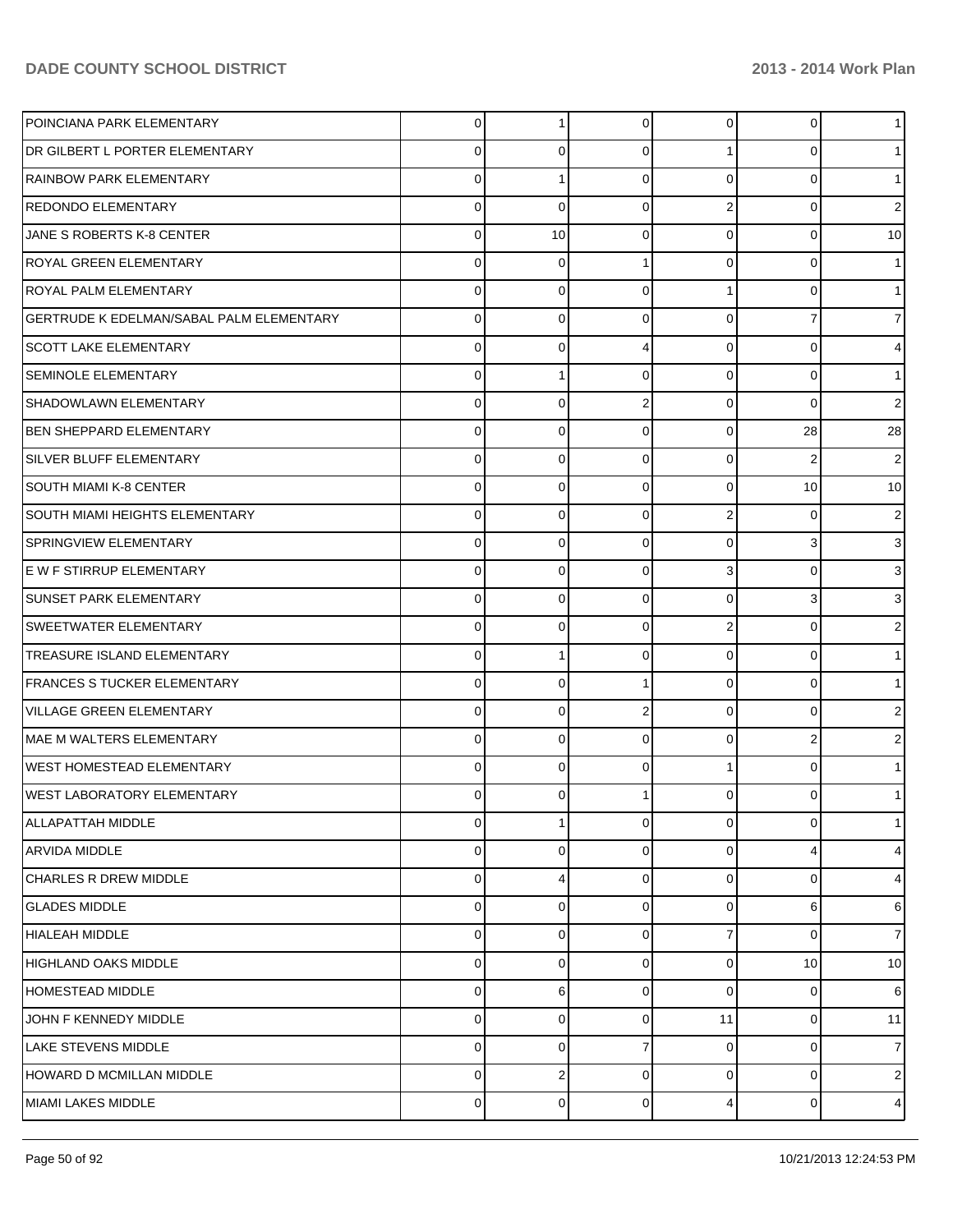| <b>Total Relocatable Replacements:</b>    | 0              | 89             | 112            | 165            | 233            | 599            |
|-------------------------------------------|----------------|----------------|----------------|----------------|----------------|----------------|
| GATEWAY ENVIRONMENTAL K-8 LEARNING CENTER | $\Omega$       | $\Omega$       | 8              | $\Omega$       | $\Omega$       | 8              |
| DR MICHAEL M KROP SENIOR HIGH             | $\mathbf 0$    | $\overline{0}$ | $\Omega$       | $\Omega$       | 8              | 8              |
| DR EDWARD L WHIGHAM ELEMENTARY            | $\mathbf 0$    | $\mathbf 0$    | 1              | $\Omega$       | $\Omega$       |                |
| EUGENIA B THOMAS K-8 CENTER               | $\Omega$       | $\Omega$       | $\Omega$       | $\Omega$       | 6              | 6              |
| IRVING & BEATRICE PESKOE K-8 CENTER       | $\Omega$       | 0              |                | $\Omega$       | $\Omega$       |                |
| HIALEAH GARDENS ELEMENTARY                | $\mathbf 0$    | 0              | $\Omega$       | $\overline{2}$ | $\Omega$       | 2              |
| <b>RUTH OWENS KRUSE EDUCATION CENTER</b>  | $\mathbf 0$    | $\mathbf 0$    | 4              | $\Omega$       | $\Omega$       | 4              |
| JUVENILE JUSTICE CENTER                   | $\mathbf 0$    | 3              | $\Omega$       | $\Omega$       | $\Omega$       | 3              |
| D A DORSEY EDUCATIONAL CENTER             | $\mathbf 0$    | $\Omega$       | $\overline{2}$ | $\Omega$       | $\Omega$       | 2              |
| COPE NORTH ALTERNATIVE EDUCATION CENTER   | 0              | 1              | $\Omega$       | 0              | 0              |                |
| <b>GEORGE T BAKER AVIATION</b>            | $\mathbf 0$    | 0              | 3              | $\Omega$       | $\Omega$       | 3              |
| MIAMI SOUTHRIDGE SENIOR HIGH              | $\mathbf 0$    | $\Omega$       | $\Omega$       | $\overline{7}$ | $\Omega$       | $\overline{7}$ |
| <b>SOUTH MIAMI SENIOR HIGH</b>            | 0              | $\mathbf 0$    | $\Omega$       | 6              | $\Omega$       | 6              |
| NORTH MIAMI BEACH SENIOR HIGH             | $\mathbf 0$    | 0              | $\mathbf 0$    |                | 0              |                |
| MIAMI SUNSET SENIOR HIGH                  | $\mathbf 0$    | $\mathbf 0$    | $\Omega$       | 15             | $\Omega$       | 15             |
| <b>MIAMI PALMETTO SENIOR HIGH</b>         | $\mathbf 0$    | $\mathbf 0$    | $\Omega$       | 8              | $\Omega$       | 8              |
| MIAMI KILLIAN SENIOR HIGH                 | $\mathbf 0$    | 0              | 10             | 0              | $\Omega$       | 10             |
| MIAMI CORAL PARK SENIOR HIGH              | $\mathbf 0$    | 0              | $\Omega$       | 4              | 0              | 4              |
| MARITIME & SCIENCE TECHNOLOGY ACADEMY     | 0              | $\mathbf 0$    | 19             | 0              | 0              | 19             |
| HIALEAH-MIAMI LAKES SENIOR HIGH           | $\Omega$       | 2              | $\Omega$       | $\Omega$       | $\Omega$       | 2              |
| AMERICAN SENIOR HIGH                      | $\Omega$       | 0              | $\Omega$       | 5              | $\Omega$       | 5              |
| SOUTH MIAMI MIDDLE                        | $\mathbf 0$    | $\Omega$       | $\Omega$       | $\Omega$       | $\overline{2}$ | 2              |
| <b>RICHMOND HEIGHTS MIDDLE</b>            | $\Omega$       | 3              | $\Omega$       | $\Omega$       | $\Omega$       | 3              |
| <b>PALMETTO MIDDLE</b>                    | $\overline{0}$ | $\overline{0}$ | $\Omega$       | 5              | $\Omega$       | 5              |
| PALM SPRINGS MIDDLE                       | $\mathbf 0$    | $\overline{0}$ | $\Omega$       | 3              | $\Omega$       | 3              |
| NORLAND MIDDLE                            | $\Omega$       | 8              | $\Omega$       | $\Omega$       | $\Omega$       | 8              |
| MIAMI SPRINGS MIDDLE                      | 0              | 0              | 0              | 0              | 10             | 10             |

# **Charter Schools Tracking**

Information regarding the use of charter schools.

| Location-Type                                                             | # Relocatable<br>units or<br>permanent<br>classrooms | <b>Owner</b>   | Year Started or<br>Scheduled | Student<br><b>Stations</b> | <b>Students</b><br>Enrolled | Years in<br>Contract | <b>Total Charter</b><br><b>Students</b><br>projected for<br>2017 - 2018 |
|---------------------------------------------------------------------------|------------------------------------------------------|----------------|------------------------------|----------------------------|-----------------------------|----------------------|-------------------------------------------------------------------------|
| Academy of Arts & Minds-3138<br>ICommodore Plaza. Miami Florida<br>133133 |                                                      | 27 ILEASE RENT | 2004                         | 500                        | 313 <b>1</b>                | 10 <sup>1</sup>      | 500                                                                     |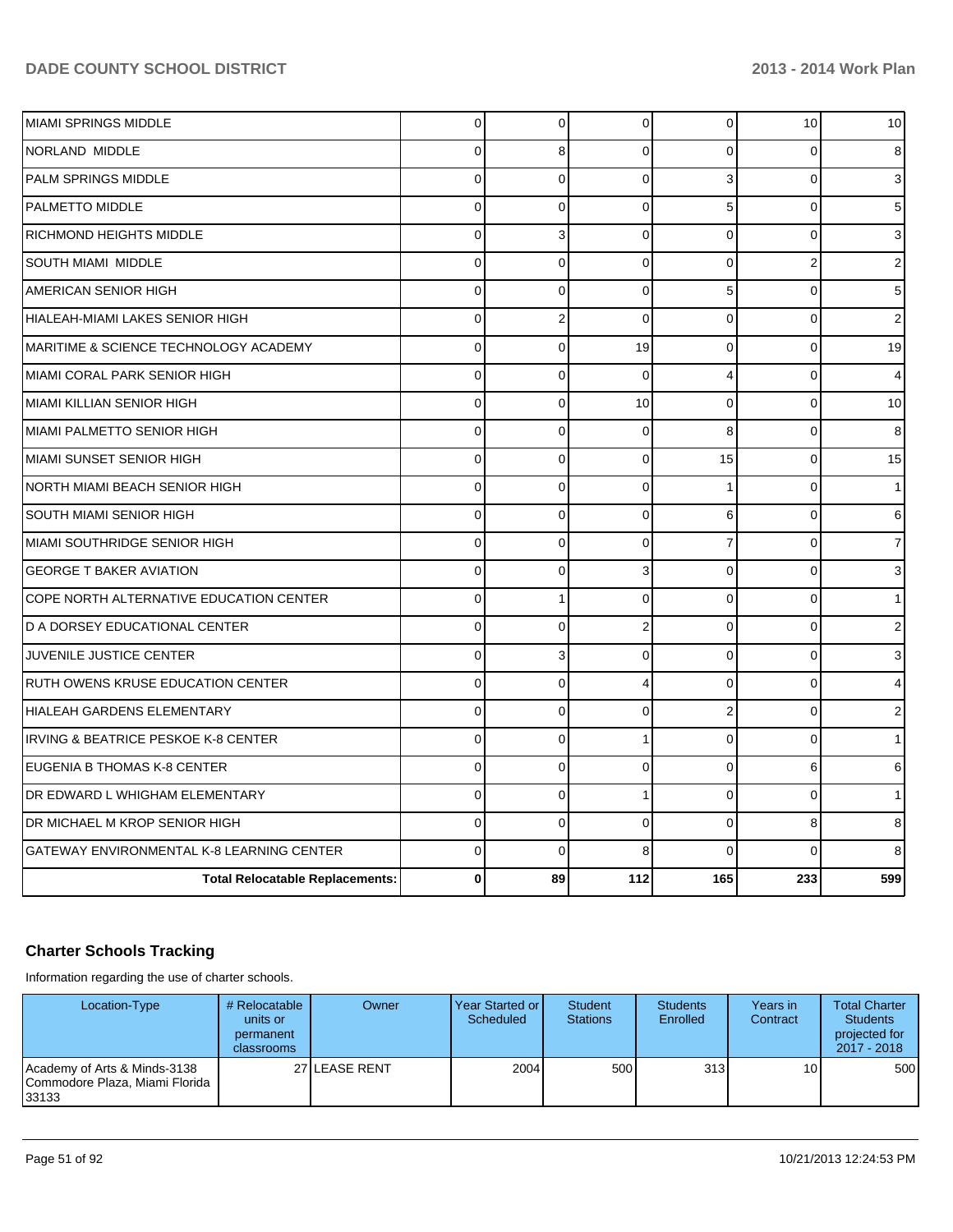| Archimedean Academy -12425<br>SW 72 St., Miami Florida 33183                                               |   | 28 LEASE RENT     | 2002 | 560   | 563   | 10 | 650   |
|------------------------------------------------------------------------------------------------------------|---|-------------------|------|-------|-------|----|-------|
| Archimedean Middle<br>Conservatory - 12425 SW 72 St.,<br>Miami Florida 33183                               |   | 15 LEASE RENT     | 2005 | 330   | 328   | 10 | 300   |
| Aspira Eugenio Maria de Hostos<br>Youth Leadership Charter School<br>One NE 19 St., Miami Florida<br>33132 |   | 28 LEASE RENT     | 2001 | 506   | 373   | 5  | 850   |
| Aspira South Youth Leadership<br>Charter School - 13330 SW 288<br>St., Homestead Florida 33033             |   | 20 LEASE RENT     | 2000 | 400   | 272   | 5  | 600   |
| Aspira Raul Arnaldo Martinez<br>Charter School - 13300 Memorial<br>Hwy., N. Miami Florida 33161            |   | 30 LEASE RENT     | 1999 | 600   | 577   | 15 | 600   |
| Aventura City of Excellence<br>School - 3333 NE 188 St.,<br>Aventura Florida 33180                         |   | 70 LEASE RENT     | 2003 | 1,400 | 982   | 15 | 1,020 |
| Coral Reef Montessori Academy<br>Charter School- 10853 SW 216<br>St., Cutler Bay Florida 33170             |   | 18 PRIVATE        | 1998 | 360   | 406   | 15 | 750   |
| Doctors Charter Miami Shores -<br>11301 NW 5 Ave., Miami Shores<br>Florida 33168                           |   | 25 LEASE RENT     | 1997 | 995   | 568   | 15 | 600   |
| Doral Academy - 2450 NW 97<br>Ave., Doral Florida 33172                                                    |   | 54 LEASE RENT     | 1999 | 800   | 1,046 | 15 | 2,200 |
| Doral Academy Charter Middle<br>School - 2601 NW 112 Ave.,<br>Doral Florida 33172                          |   | 40 LEASE RENT     | 2003 | 1,000 | 1,320 | 15 | 1,438 |
| Doral Academy High School -<br>11100 NW 27 ST., Doral Florida<br>33172                                     |   | 45 LEASE RENT     | 2001 | 1,125 | 1,372 | 10 | 1,800 |
| Downtown Miami Charter - 305<br>NW 3 Ave., Miami Florida 33128                                             |   | 30 LEASE RENT     | 2002 | 600   | 656   | 10 | 650   |
| Florida International Academy -<br>13400 NW 28 Avenue Opalocka<br>Florida 33054                            |   | 17 LEASE RENT     | 1998 | 374   | 314   | 10 | 376   |
| International Studies Charter High<br>School - 2480 SW 8St., Miami<br>Florida 33135                        |   | 16 LEASE RENT     | 2004 | 400   | 399   | 10 | 1,000 |
| Keys Gate Charter School - 2000<br>SE 28 Ave., Homestead Florida<br>33035                                  |   | 104 LEASE RENT    | 2003 | 1,150 | 2,204 | 10 | 2,500 |
| Lawrence Academy - 713 West<br>Palm Dr., Florida City Florida<br>33034                                     | 7 | <b>LEASE RENT</b> | 2005 | 154   | 78    | 10 | 450   |
| Mater Academy - 7700 NW 98 St.,<br>Hialeah Gardens Florida 33016                                           |   | 33 LEASE RENT     | 1998 | 987   | 742   | 10 | 1,200 |
| Mater Academy Charter Middle<br>School - 7901 NW 103 St<br>Hialeah Gardens Florida 33016                   |   | 42 LEASE RENT     | 2003 | 988   | 1,380 | 15 | 1,495 |
| Mater Academy Charter High<br>School - 7901 NW 103 St.,<br>Hialeah Gardens Florida 33016                   |   | 56 LEASE RENT     | 2002 | 988   | 1,741 | 10 | 1,710 |
| Mater Academy East Middle<br>School - 998 SW 1 St., Miami<br>Florida 33130                                 |   | 19 LEASE RENT     | 2005 | 400   | 325   | 10 | 400   |
| Mater Academy East Charter<br>School - 450 SW 4 St., Miami<br>Florida 33130                                |   | 20 LEASE RENT     | 2002 | 660   | 600   | 10 | 800   |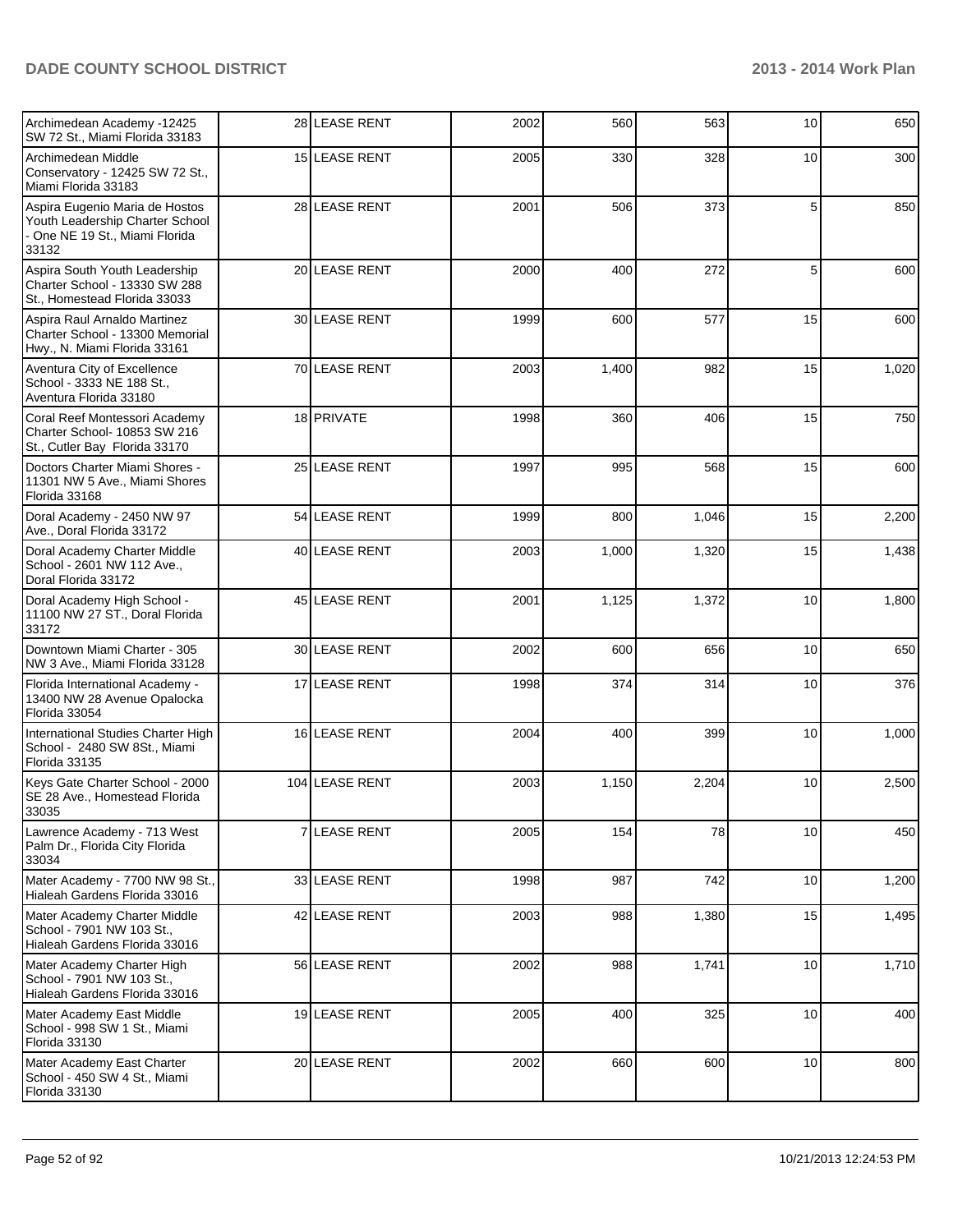| Miami Children's Museum Charter<br>School - 980 McArthur Causeway,<br>Miami Florida 33132               |    | 11 LEASE RENT     | 2004 | 394   | 299   | 5  | 350   |
|---------------------------------------------------------------------------------------------------------|----|-------------------|------|-------|-------|----|-------|
| Miami Community Charter School<br>- 101 S Redland Rd., Florida City<br>Florida 33034                    |    | 29 LEASE RENT     | 2004 | 580   | 515   | 5  | 600   |
| Pinecrest Academy Middle School<br>- 14901 SW 42 St., Miami Florida<br>33185                            |    | 39 LEASE RENT     | 2003 | 850   | 599   | 10 | 800   |
| Pinecrest Preparatory Academy -<br>14301 SW 42 St., Miami Florida<br>33175                              |    | 27 LEASE RENT     | 2001 | 650   | 643   | 10 | 1,250 |
| Renaissance Elementary - 10651<br>N.W. 19 Street, Doral Florida<br>33122                                |    | 46 LEASE RENT     | 1999 | 910   | 907   | 15 | 910   |
| Renaissance Middle - 8360 NW<br>33 St., Doral Florida 33122                                             |    | 20 LEASE RENT     | 2005 | 440   | 438   | 10 | 1,050 |
| School for Intergrated Academics<br>& Technologies - 12350 SW 285<br>St., Homestead Florida 33033       |    | 11 LEASE RENT     | 2004 | 275   | 294   | 5  | 800   |
| Somerset Academy - 18491 SW<br>134 Ave., Miami Florida 33177                                            |    | 29 LEASE RENT     | 2004 | 580   | 564   | 15 | 700   |
| Somerset High School - 23255<br>SW 115 Ave., Homestead Florida<br>33032                                 |    | 14 LEASE RENT     | 2004 | 350   | 346   | 10 | 500   |
| Somerset AMCS - 18491 SW 134<br>Ave., Miami Florida 33177                                               |    | 13 LEASE RENT     | 2004 | 286   | 232   | 10 | 300   |
| The Theodore R. & Thelma A.<br>Gibson Charter School - 1682 NW<br>4 Ave., Miami Florida 33136           |    | 15 LEASE RENT     | 2003 | 460   | 215   | 10 | 600   |
| Youth Co-Op Charter School -<br>12051 W. Okeechobee Rd.,<br>Hialeah Gardens Florida 33018               |    | 41 LEASE RENT     | 1998 | 820   | 727   | 10 | 650   |
| Doral Performing Arts &<br>Entertainment Academy - 11100<br>NW 27 St., Doral Florida 33172              |    | 25 LEASE RENT     | 2005 | 950   | 333   | 10 | 200   |
| Early Beginings Academy- Civic<br>Center 1411 NW 14 Ave., Miami<br>Florida 33125                        |    | 14 LEASE RENT     | 2005 | 312   | 128   | 5  | 210   |
| Lawrence Academy Senior High<br>Charter School - 713 West Palm<br>Drive, Florida City Florida 33034     | 61 | <b>LEASE RENT</b> | 2007 | 150   | 63    | 5  | 500   |
| Mater Academy East Charter High<br>School - 998 SW 1 St., Miami<br>Florida 33130                        |    | 26 LEASE RENT     | 2007 | 650   | 357   | 10 | 1,000 |
| Mater Academy Lakes Middle<br>School - 17300 N.W. 87 Avenue,<br>Hialeah, Florida 33015                  |    | 29 LEASE RENT     | 2006 | 730   | 773   | 10 | 900   |
| Mater Academy Lakes High<br>School - 17300 N.W. 87 Avenue,<br>Hialeah, Florida 33015                    |    | 41 LEASE RENT     | 2006 | 1,025 | 1,002 | 10 | 1,200 |
| Mater Gardens Academy - 9010<br>NW 178 Ln., Hialeah Florida<br>33018                                    |    | 35 LEASE RENT     | 2006 | 700   | 568   | 10 | 900   |
| Mater Gardens Academy Middle<br>School - 9010 NW 178 Ln.,<br>Hialeah Florida 33018                      |    | 35 LEASE RENT     | 2006 | 320   | 235   | 10 | 450   |
| Mater Performing Arts &<br>Entertainment Academy - 7901<br>NW 103 St., Hialeah Gardens<br>Florida 33016 |    | 10 LEASE RENT     | 2005 | 250   | 240   | 10 | 200   |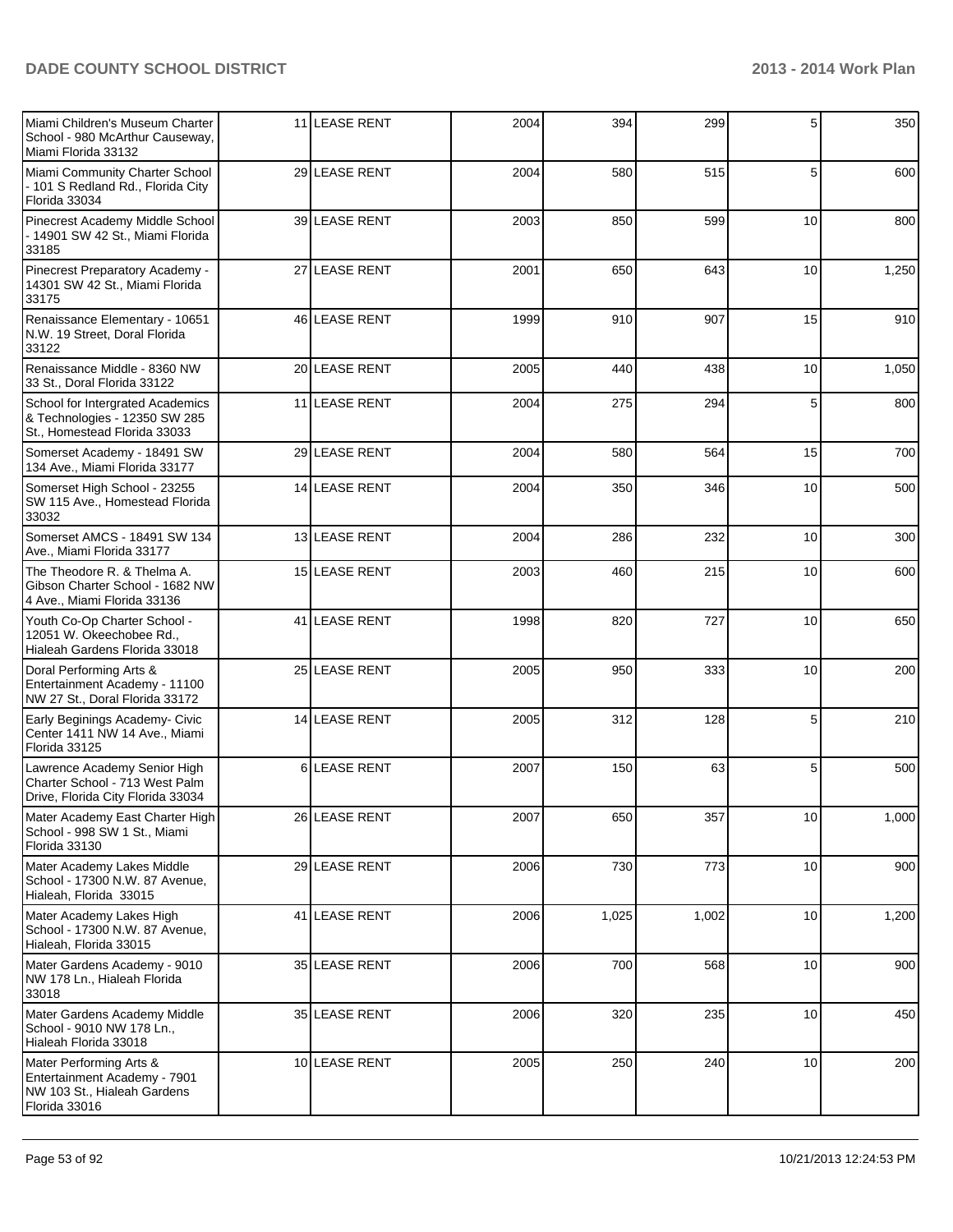| Miami Community Charter Middle<br>School - 18720 S.W. 352 Street,<br>Florida City Florida 33034                   | 14 LEASE RENT | 2007 | 308   | 279 | 5  | 484   |
|-------------------------------------------------------------------------------------------------------------------|---------------|------|-------|-----|----|-------|
| Oxford Academy of Miami - 10870<br>SW 113 PL, Miami Florida 33176                                                 | 19 LEASE RENT | 2005 | 481   | 234 | 5  | 450   |
| Pinecrest Academy (South<br>Campus) - 15130 SW 80 St.,<br>Miami Florida 33193                                     | 40 LEASE RENT | 2006 | 750   | 729 | 10 | 800   |
| Somerset Academy Silver Palms -<br>23255 SW 115 Ave., Homestead<br>Florida 33032                                  | 7 LEASE RENT  | 2007 | 925   | 547 | 10 | 1,100 |
| Summerville Advantage Academy<br>- 11572 SW 243 St., Homestead<br>Florida 33032                                   | 28 LEASE RENT | 2007 | 550   | 445 | 5  | 750   |
| The Charter School at Waterstone<br>- 855 Waterstone Way,<br>Homestead Florida 33033                              | 49 LEASE RENT | 2005 | 1,150 | 984 | 5  | 1,150 |
| Archimedean Upper Conservatory<br>- 12425 SW 72 St., Miami Florida<br>33183                                       | 10 LEASE RENT | 2008 | 250   | 227 | 10 | 320   |
| <b>River Cities Community Charter</b><br>School - 3405 N.W. 27 Avenue,<br>Miami Florida 33142                     | 6LEASE RENT   | 2008 | 132   | 108 | 10 | 250   |
| City of Hialeah Education<br>Academy - 2590 W 76 St.,<br>Hialeah Florida 33016                                    | 20 LEASE RENT | 2008 | 550   | 531 | 15 | 800   |
| Excelsior Language Academy of<br>Hialeah - 369 E 10 St., Hialeah<br>Florida 33010                                 | 36 LEASE RENT | 2008 | 550   | 310 | 5  | 910   |
| Mater Academy of International<br>Studies, 795 NW 32 St., Miami<br>Florida 33127                                  | 28 LEASE RENT | 2008 | 560   | 560 | 10 | 553   |
| Mater Academy High School of<br>International Studies - 795 N.W.<br>32 Street, Miami Florida 33127                | 9LEASE RENT   | 2008 | 224   | 28  | 10 | 500   |
| Mater Academy Middle School of<br>International Studies - 795 NW 32<br>St., Miami Florida 33127                   | 7 LEASE RENT  | 2008 | 420   | 140 | 10 | 495   |
| Pinecrest Preparatory Academy<br>Charter High School - 14901 SW<br>42 St., Miami Florida 33185                    | 17 LEASE RENT | 2008 | 425   | 436 | 10 | 1,000 |
| <b>Richard Allen Leadership</b><br>Academy - 940 Caliph Street, Opa<br>Locka, Florida 33054                       | 8LEASE RENT   | 2008 | 156   | 57  | 5  | 250   |
| Somerset Arts Academy - 1700<br>Krome Ave., Homestead Florida<br>33030                                            | 14 LEASE RENT | 2008 | 280   | 284 | 10 | 750   |
| Somerset Academy Charter<br>Elementary School (South<br>Homestead) - 300 SE First Dr.,<br>Homestead Florida 33030 | 29 LEASE RENT | 2008 | 580   | 444 | 10 | 1,000 |
| Somerset Academy Middle<br>School (Country Palms) - 1700<br>North Krome Avenue, Homestead<br>Florida 33030        | 2 LEASE RENT  | 2008 | 44    | 33  | 10 | 600   |
| Somerset Academy Charter<br>Middle School (South Homestead)<br>300 SE First Dr., Homestead<br>Florida 33030       | 8 LEASE RENT  | 2008 | 176   | 172 | 10 | 800   |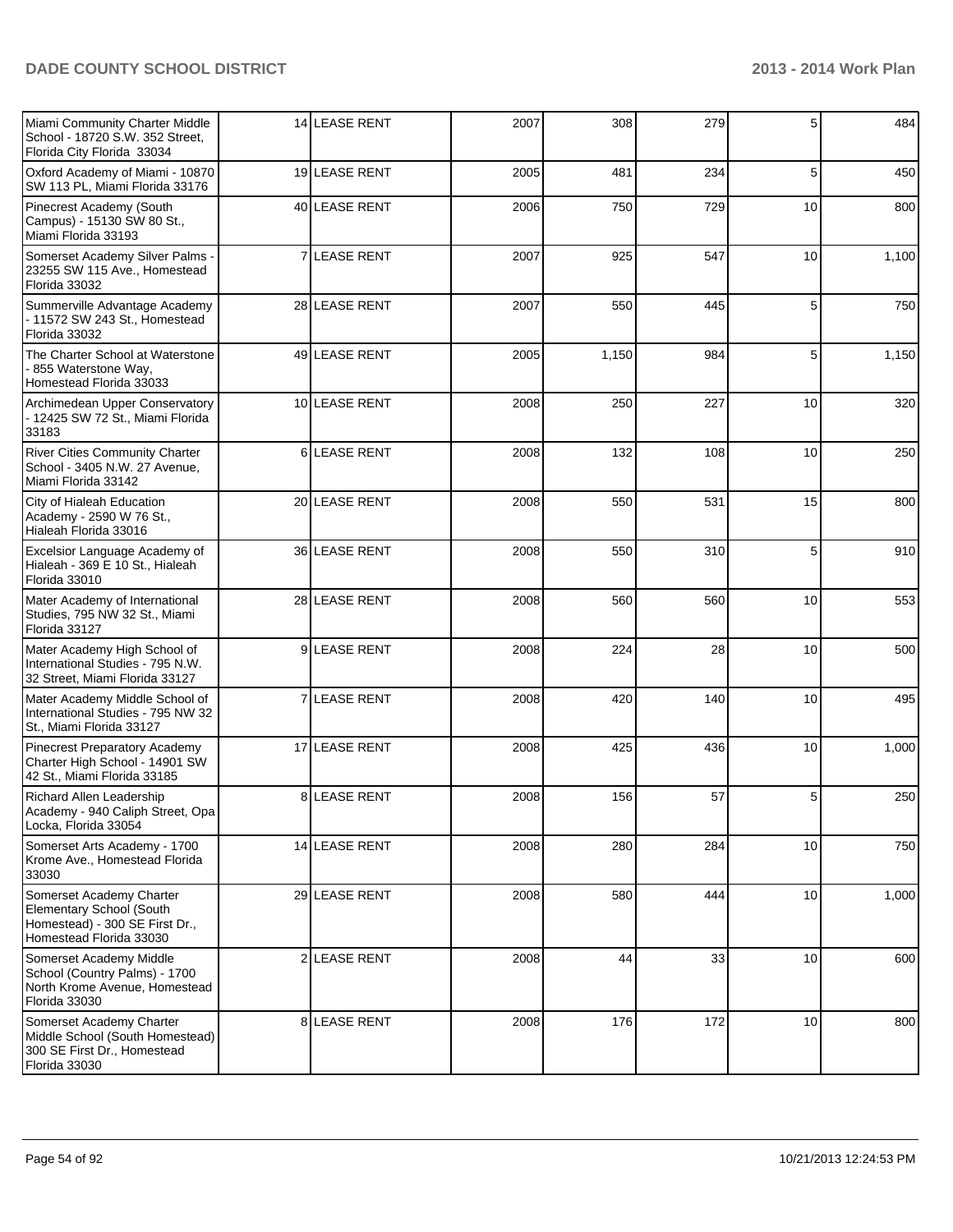| Somerset Academy Charter High<br>School (South Campus) - 23255<br>SW 115 Ave., Homestead Florida<br>33032       |          | 2 LEASE RENT      | 2008 | 50    | 33    | 10              | 1,000 |
|-----------------------------------------------------------------------------------------------------------------|----------|-------------------|------|-------|-------|-----------------|-------|
| Miami Arts Charter School - 3900<br>Biscayne Blvd., Miami Florida<br>33137                                      |          | 30 LEASE RENT     | 2009 | 720   | 695   | 10 <sup>1</sup> | 700   |
| Advance Learning Charter School<br>5855 NW 171 Street, Miami<br>Florida 33015                                   |          | 20 LEASE RENT     | 2009 | 450   | 429   | 10 <sup>1</sup> | 326   |
| Excelsior Charter Academy - 3490<br>NW 191 Street Miami Gardens<br>Florida 33056                                |          | 12 LEASE RENT     | 2009 | 375   | 192   | 5               | 450   |
| Lincoln-Marti Charter School<br>(Little Havana Campus) - 970-984<br>West Flagler Street, Miami Florida<br>33130 |          | 42 LEASE RENT     | 2009 | 1,184 | 726   | 10              | 900   |
| Lincoln-Marti Charter School<br>(Hialeah Campus) - 3500 West<br>84 Street, Hialeah Florida 33018                |          | 27 LEASE RENT     | 2009 | 800   | 391   | 10              | 1,200 |
| Miami Community Charter High<br>School - 18720 SW 352 Street,<br>Florida City Florida 33034                     |          | 14 LEASE RENT     | 2009 | 350   | 199   | 5               | 550   |
| South Florida Autism Charter<br>School - 13835 N.W. 97 Avenue,<br>Hialeah Gardens Florida 33018                 |          | 23 LEASE RENT     | 2009 | 460   | 139   | 10              | 750   |
| AcadeMir Charter School West-<br>14880 SW 26 Street, Miami<br>Florida 33185                                     |          | 31 LEASE RENT     | 2010 | 650   | 621   | 5               | 650   |
| Ben Gamla Charter School -<br>11155 S.W. 112 Avenue, Miami<br>Florida 33176                                     |          | 15 LEASE RENT     | 2010 | 300   | 213   | 5               | 900   |
| BridgePrep Academy South -<br>10700 SW 56 Street, Miami<br>Florida 33165                                        |          | 18 LEASE RENT     | 2010 | 360   | 355   | 5               | 550   |
| Excelsior Charter High School -<br>600 West 20 Street, Hialeah<br>Florida 33010                                 | $6 \mid$ | <b>LEASE RENT</b> | 2010 | 150   | 13    | 5               | 600   |
| Florida International Elementary<br>Academy - 13400 NW 28 Avenue,<br>Opalocka Florida 33054                     |          | 23 LEASE RENT     | 2010 | 460   | 454   | 5               | 464   |
| Integrated Science and Asian<br>Culture (ISAAC) Academy - 5876<br>SW 68 Street, South Miami<br>Florida 33143    |          | 12 LEASE RENT     | 2009 | 240   | 26    | 5               | 463   |
| International Studies Charter<br>Middle School - 2480 SW Eight<br>Street, Miami Florida 33135                   |          | 13 LEASE RENT     | 2009 | 286   | 275   | 5               | 450   |
| Keys Gate Charter High School -<br>2000 SE 28 Avenue, Homestead<br>Florida 33035                                |          | 51 LEASE RENT     | 2010 | 1,200 | 1,150 | 5               | 1,200 |
| Mater Academy (Miami Beach) -<br>8625 Byron Avenue, Miami Beach<br>Florida 33034                                |          | 39 LEASE RENT     | 2010 | 780   | 514   | 5               | 790   |
| Mavericks High of North Miami<br>Dade County - 16150 NE 17<br>Avenue, North Miami Beach<br>Florida 33162        |          | 10 LEASE RENT     | 2009 | 190   | 251   | 10              | 550   |
| Mavericks High of South Miami<br>Dade County - 698 North<br>Homestead Boulevard,<br>Homestead Florida 33030     |          | 11 LEASE RENT     | 2009 | 275   | 340   | 10              | 550   |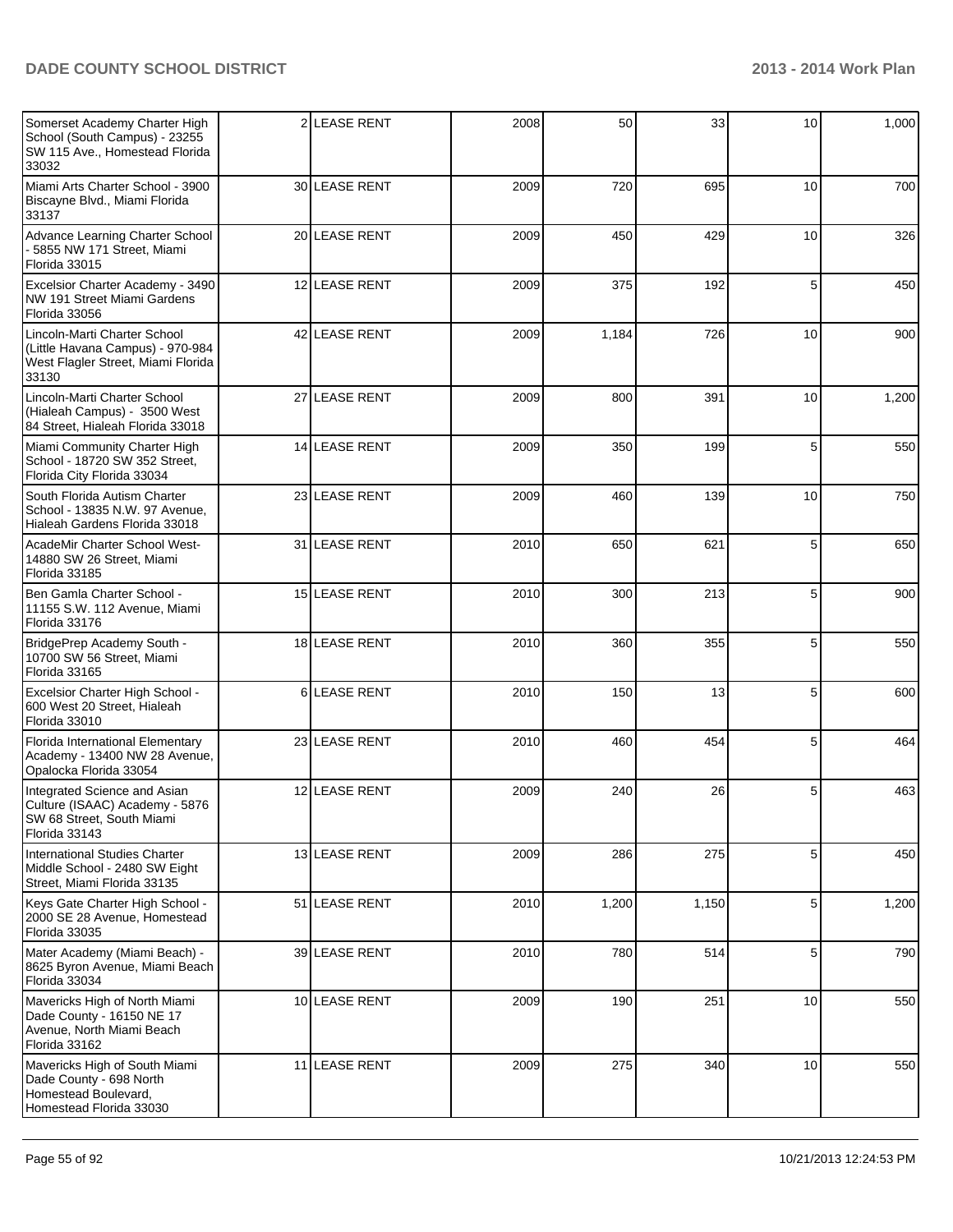| Pinecrest Academy (North<br>Campus) - 10207 West Flagler<br>Street, Miami Florida 33174                               |   | 20 LEASE RENT        | 2010 | 516 | 422 | 5               | 566              |
|-----------------------------------------------------------------------------------------------------------------------|---|----------------------|------|-----|-----|-----------------|------------------|
| Somerset Gables Academy - 624<br>Anastasia Avenue, Coral Gables<br>Florida 33134                                      |   | 14 LEASE RENT        | 2010 | 280 | 258 | 10              | 675              |
| Somerset Academy Elementary<br>School (South Miami Campus) -<br>5876 SW 68 Street, South Miami<br>Florida 33143       |   | 23 LEASE RENT        | 2009 | 460 | 452 | 10 <sup>1</sup> | 750              |
| Somerset Academy Middle<br>School (South Miami Campus) -<br>5876 SW 68 Street, South Miami<br>Florida 33143           | 7 | <b>LEASE RENT</b>    | 2009 | 150 | 115 | 10              | 900              |
| Advantage Academy Santa Fe -<br>9790 SW 107 Court, Miami<br>Florida 33183                                             |   | 12 LEASE RENT        | 2011 | 360 | 320 | 5               | 652              |
| Lincoln-Marti Charter School<br>(International Campus) 103 East<br>Lucy Street, Florida City Florida<br>33034         |   | <b>15 LEASE RENT</b> | 2010 | 480 | 338 | 5               | 315              |
| Stellar Leadership Academy aka<br>Life Skills Center Miami-Dade<br>7900 NW 27 Ave., Suite F20,<br>Miami Florida 33147 |   | 10 LEASE RENT        | 2005 | 625 | 309 | 5               | 600              |
| AcadeMir Charter School Middle -<br>10601 S.W. 48 street Miami<br>Florida 33165                                       | 6 | <b>LEASE RENT</b>    | 2012 | 122 | 121 | 5               | 255              |
| Academy of International<br>Education Charter School - 1080<br>Labaron Drive, Miami Springs<br>Florida 33166          |   | 21 LEASE RENT        | 2011 | 420 | 363 | 5               | 1,000            |
| Advantage Academy of Math and<br>Science at Summerville - 11575<br>S.W. 243 Street, Homestead<br>Florida 33032        | 6 | <b>LEASE RENT</b>    | 2011 | 120 | 102 | 10              | 998              |
| Advantage Academy of Math and<br>Science at Waterstone - 855<br>Waterstone Way, Homestead<br>Florida 33033            |   | 12 LEASE RENT        | 2011 | 180 | 145 | 10              | 998              |
| Alpha Charter of Excellence<br>(ACE) 1217 S.W. Fourth Street,<br>Miami Florida 33135                                  |   | 11 LEASE RENT        | 2012 | 220 | 217 | 5               | 608              |
| BridgePrep Academy Greater<br>Miami - 137 N.E. 19 Street, Miami<br>Florida 33132                                      |   | 16 LEASE RENT        | 2011 | 320 | 305 | 5               | 550 <sub>1</sub> |
| BridgePrep Academy of Village<br>Green - 4707 S.W. 127 Avenue,<br>Miami Florida 33175                                 |   | 10 LEASE RENT        | 2011 | 200 | 195 | 5               | 450              |
| BridgePrep Academy<br>Interamerican - 621 Beacom<br>Boulevard, Miami Florida 33135                                    |   | 11 LEASE RENT        | 2012 | 220 | 206 | 5               | 255              |
| Charter High School of the<br>Americas - 970 W. Flagler Street,<br>Miami Florida 33130                                |   | 7 LEASE RENT         | 2012 | 175 | 83  | 5               | 528              |
| Doral Academy of Technology -<br>2601 N.W. 112 Avenue, Doral<br>Florida 33172                                         |   | 14 LEASE RENT        | 2011 | 280 | 154 | 5               | 300              |
| Everglades Preparatory Academy<br>2251 Mowry Drive, Homestead<br>Florida 33033                                        |   | 30 LEASE RENT        | 2012 | 600 | 618 | 10              | 910              |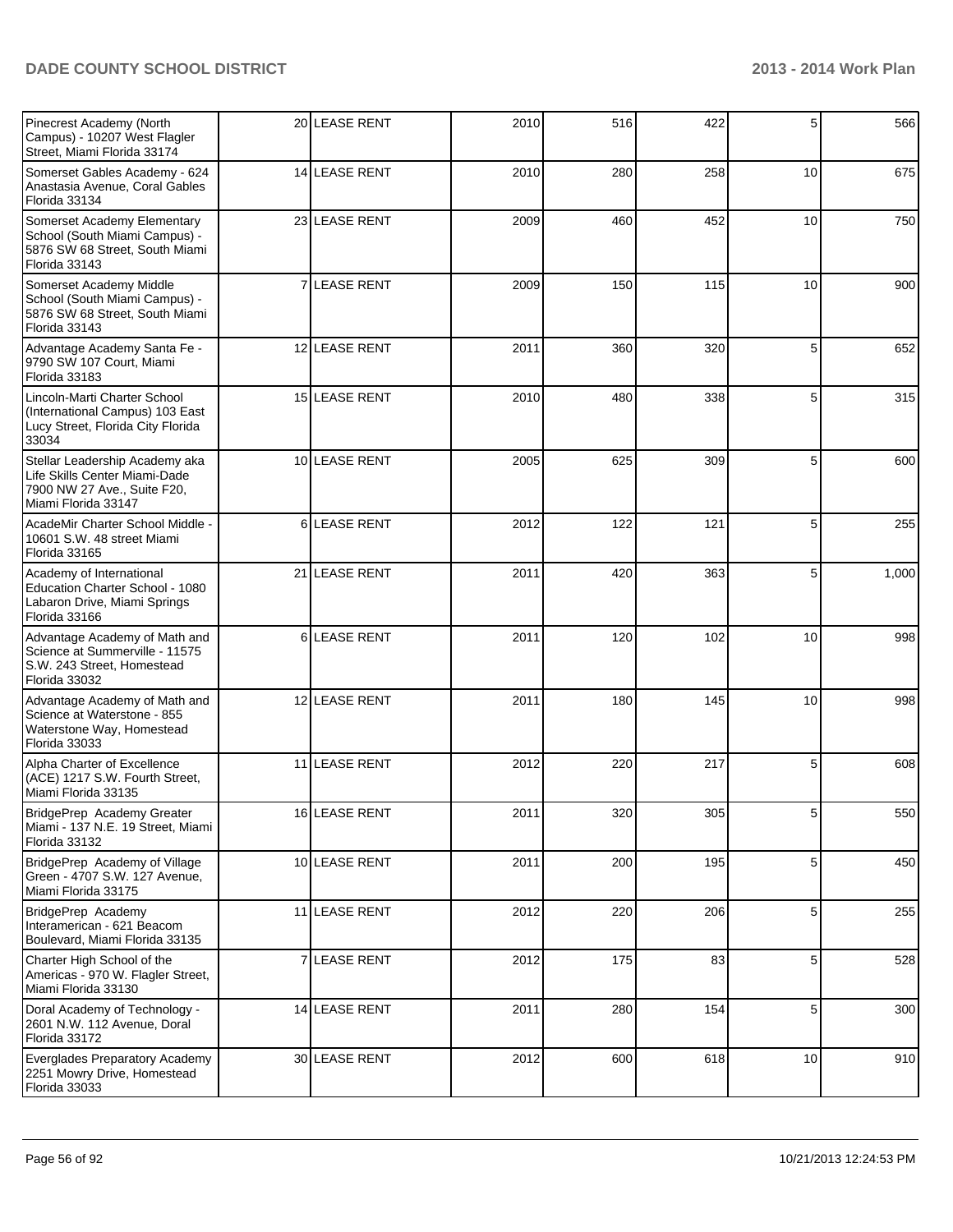| Everglades Preparatory AHS -<br>2251 Moury Drive, Homestead<br>Florida 33033                                 | 18 LEASE RENT        | 2012 | 450 | 361 | 10 | 900   |
|--------------------------------------------------------------------------------------------------------------|----------------------|------|-----|-----|----|-------|
| Green Springs High School - 3555<br>N.W. Seventh Street, Miami<br>Florida 33125                              | 13 LEASE RENT        | 2011 | 325 | 317 | 5  | 350   |
| Just Arts and Management (JAM)<br>CM - 2450 N.W. 97 Avenue, Doral<br>Florida 33172                           | 7 LEASE RENT         | 2012 | 154 | 96  | 5  | 600   |
| Mater Academy North - 4300<br>Alton Road, Miami Beach Florida<br>33140                                       | 5 LEASE RENT         | 2012 | 208 | 118 | 5  | 900   |
| Lawrence Academy SH Charter<br>School - 713 West Palm Drive,<br>Florida City Florida 33034                   | 6LEASE RENT          | 2007 | 150 | 63  | 5  | 500   |
| <b>Mater Brickell Preparatory</b><br>Academy - 2805 S.W. 32 Avenue,<br>Miami Florida 33133                   | 10 LEASE RENT        | 2011 | 200 | 170 | 5  | 900   |
| Mater Grove Academy - 2805<br>S.W. 32 Avenue, Miami Florida<br>33133                                         | <b>7 ILEASE RENT</b> | 2011 | 140 | 130 | 5  | 900   |
| Mater Academy High School<br>(Miami Beach) - 8625 Byron<br>Drive, Miami Beach Florida 33141                  | 7 LEASE RENT         | 2011 | 175 | 15  | 5  | 1,000 |
| North Gardens High School -<br>4692 N.W. 183 Street, Miami<br>Gardens Florida 33055                          | 14 LEASE RENT        | 2011 | 350 | 214 | 5  | 350   |
| North Park High School - 3400<br>N.W. 135 Street, Opalocka Florida<br>33054                                  | 7 LEASE RENT         | 2011 | 350 | 284 | 5  | 350   |
| Pinecrest Academy Middle School<br>(North Campus) - 10207 West<br>Flagler Street, Miami Florida<br>33174     | 1 LEASE RENT         | 2011 | 22  | 21  | 5  | 300   |
| Pinecrest Cove Academy - 4101<br>S.W. 107 Ave, Miami Florida<br>33165                                        | 33 LEASE RENT        | 2011 | 660 | 692 | 5  | 688   |
| Pinecrest Cove Academy - 4301<br>S.W. 107 Ave, Miami Florida<br>33165                                        | 21 LEASE RENT        | 2011 | 420 | 416 | 4  | 900   |
| RAMZ Academy K-5 Miami<br>Campus - 2609 N.W. Seventh<br>Street, Miami Florida 33125                          | 9LEASE RENT          | 2011 | 180 | 169 | 5  | 476   |
| RAMZ Academy 6-8 Middle Miami<br>Campus - 2609 N.W. Seventh<br>Street, Miami Florida 33125                   | 6 LEASE RENT         | 2011 | 132 | 113 | 5  | 462   |
| Somerset ACHS (South<br>Homestead) - 300 S.E. First<br>Drive, Homestead Florida 33030                        | 3 LEASE RENT         | 2011 | 75  | 72  | 4  | 450   |
| Somerset Oaks Academy - 1700<br>Krome Avenue, Homestead<br>Florida 33030                                     | 5 LEASE RENT         | 2011 | 100 | 89  | 4  | 900   |
| Somerset Academy at Silver<br>Palms - 23255 S.W. 115 Avenue,<br>Homestead Florida 33032                      | 35 LEASE RENT        | 2011 | 700 | 694 | 5  | 1,100 |
| Sports Leadership Academy of<br>Miami Charter High School - 998<br>S.W. First Street, Miami Florida<br>33130 | 10 LEASE RENT        | 2012 | 983 | 274 | 5  | 250   |
| Youth Co-Op Preparatory High<br>School - 7700 W. 20 Avenue,<br>Hialeah Gardens Florida 33018                 | 5 LEASE RENT         | 2012 | 125 | 113 | 12 | 600   |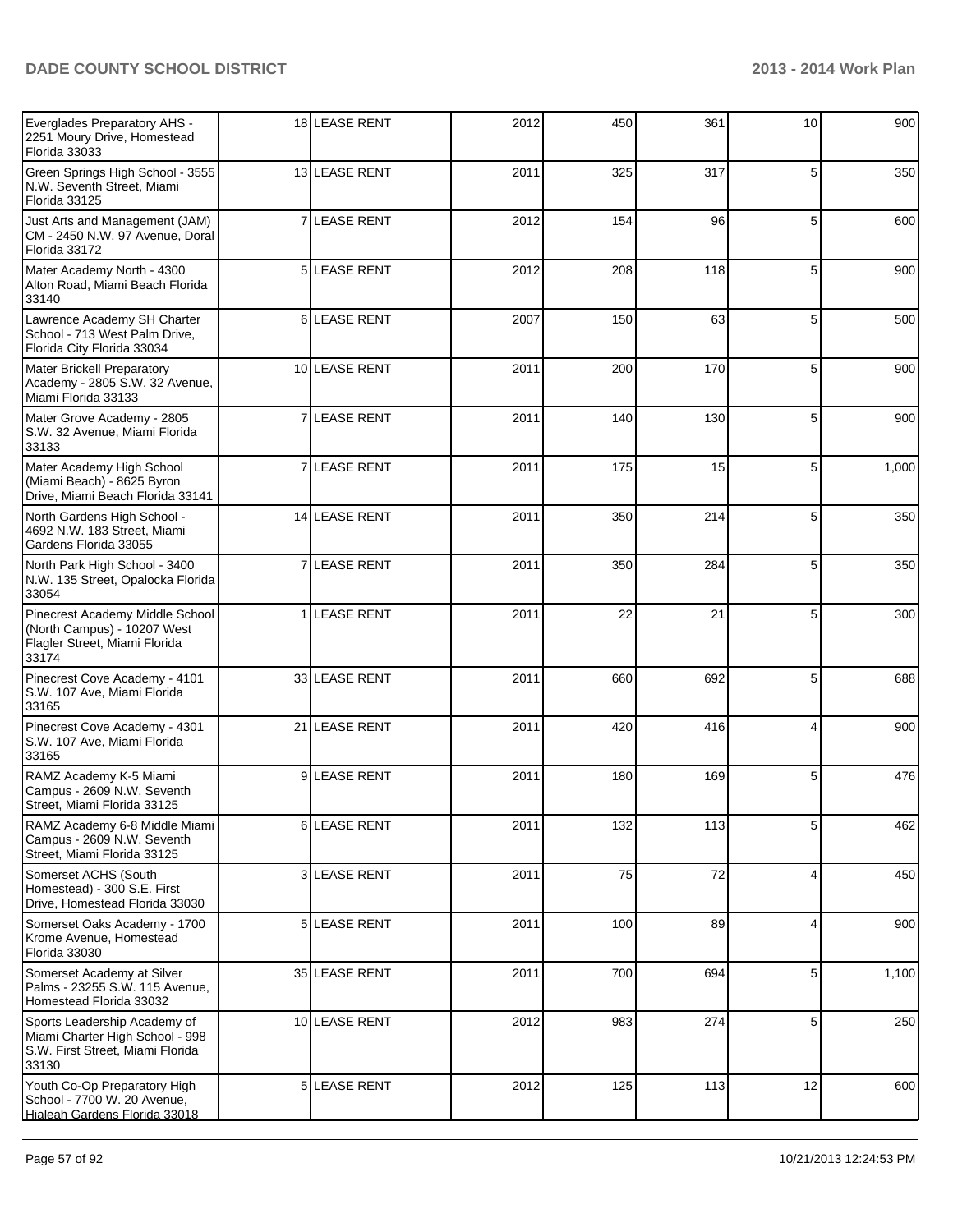| Highly Inquisitive & Versatile<br>Education (HIVE) Preparatory<br>School - 5855 NW 171 Street<br>Miami, Florida 33015         |                | 19 LEASE RENT       | 2009 | 380    | 429    | 10 <sup>1</sup> | 452    |
|-------------------------------------------------------------------------------------------------------------------------------|----------------|---------------------|------|--------|--------|-----------------|--------|
| iMater Academy - 600 W 20<br>Street Hialeah, Florida 33010                                                                    | 4              | <b>LEASE RENT</b>   | 2013 | 80     | 76     | 5               | 900    |
| iMater Academy Middle School -<br>651 W 20 Street Hialeah, Florida<br>33010                                                   |                | 25 LEASE RENT       | 2013 | 550    | 535    | 5               | 600    |
| iMater Preparatory Academy High<br>School - 651 W 20 Street Hialeah,<br>Florida 33010                                         |                | 9LEASE RENT         | 2013 | 225    | 202    | 5               | 750    |
| Latin Builder's Association and<br><b>Business Management Academy</b><br>13835 NW 97 Avenue Hialeah<br>Gardens, Florida 33018 |                | 6LEASE RENT         | 2012 | 150    | 103    | 5               | 400    |
| Mater Virtual academy Charter<br>Middle High School - 7901 NW<br>103 Street Hialeah Gardens,<br>Florida 33016                 | 4              | <b>LEASE RENT</b>   | 2013 | 92     | 75     | 5               | 500    |
| Palm Glades Preparatory<br>Academy - 22655 SW 112<br>Avenue Miami, Florida 33170                                              |                | 21 LEASE RENT       | 2012 | 420    | 412    | 10 <sup>1</sup> | 980    |
| Palm Glades Preparatory High<br>School - 22655 SW 112 Avenue<br>Miami, Florida 33170                                          |                | 9LEASE RENT         | 2012 | 225    | 205    | 10              | 1,400  |
| Pinecrest Palms Academy -<br>15130 SW 80 Street Miami,<br>Florida 33193                                                       |                | <b>1 LEASE RENT</b> | 2013 | 18     | 18     | 5               | 900    |
| Somerset Academy Bay - 9500<br>SW 97 Avenue Miami, Florida<br>33176                                                           |                | 14 LEASE RENT       | 2013 | 280    | 270    | 5               | 750    |
| Somerset Academy Bay Middle<br>School - 9500 SW 97 Avenue<br>Miami. Florida 33176                                             | 2 <sup>1</sup> | <b>LEASE RENT</b>   | 2013 | 44     | 44     | 5               | 750    |
| Sports Leadership and<br>Management (SLAM) Charter<br>Middle School - 604 NW 12<br>Avenue, Miami, Florida 33136               |                | 22 LEASE RENT       | 2013 | 440    | 411    | 5               | 550    |
|                                                                                                                               | 2613           |                     |      | 59,281 | 51,525 |                 | 95,082 |

# **Special Purpose Classrooms Tracking**

The number of classrooms that will be used for certain special purposes in the current year, by facility and type of classroom, that the district will, 1), not use for educational purposes, and 2), the co-teaching classrooms that are not open plan classrooms and will be used for educational purposes.

| School                                     | <b>School Type</b> | # of Elementary<br>K-3 Classrooms | # of Middle 4-8<br><b>Classrooms</b> | # of High 9-12<br><b>Classrooms</b> | $#$ of $ESE$<br><b>Classrooms</b> | # of Combo<br><b>Classrooms</b> | Total<br>Classrooms |
|--------------------------------------------|--------------------|-----------------------------------|--------------------------------------|-------------------------------------|-----------------------------------|---------------------------------|---------------------|
| LENORA BRAYNON SMITH<br><b>IELEMENTARY</b> | Educational        |                                   |                                      |                                     |                                   |                                 | 3                   |
| <b>JAUBURNDALE ELEMENTARY</b>              | Educational        |                                   |                                      |                                     |                                   |                                 | $\mathcal{P}$       |
| <b>IBANYAN ELEMENTARY</b>                  | Educational        |                                   |                                      |                                     |                                   |                                 |                     |
| <b>IBOWMAN ASHE/DOOLIN K-8</b><br>IACADEMY | Educational        |                                   | 21                                   |                                     |                                   |                                 | 24                  |
| <b>IBROADMOOR ELEMENTARY</b>               | Educational        |                                   |                                      |                                     |                                   |                                 |                     |
| <b>IBUNCHE PARK ELEMENTARY</b>             | Educational        |                                   |                                      |                                     |                                   |                                 | $\overline{2}$      |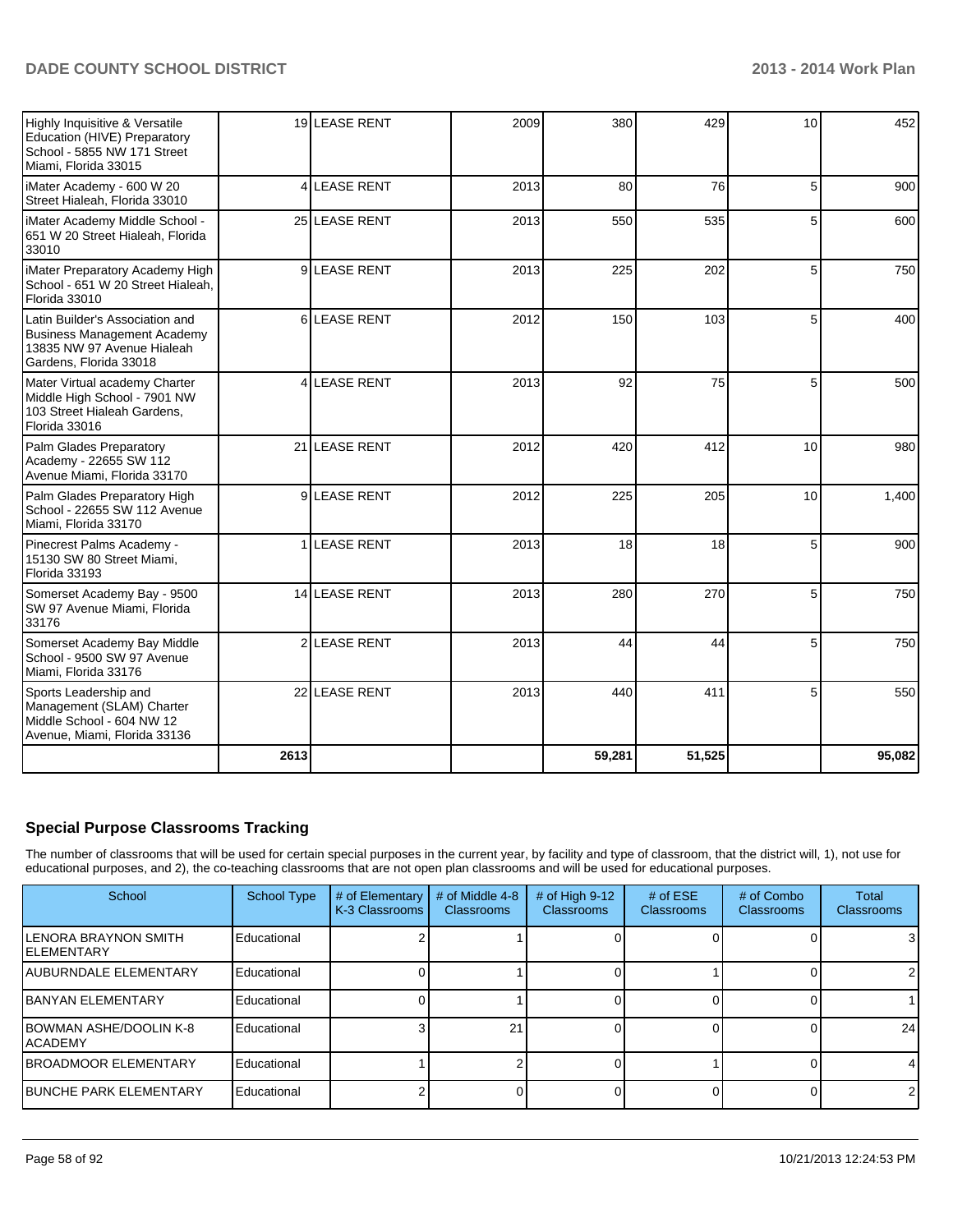| <b>CARIBBEAN ELEMENTARY</b>                    | Educational | 3              | $\overline{0}$ | $\Omega$       | $\Omega$       | $\overline{0}$ | 3              |
|------------------------------------------------|-------------|----------------|----------------|----------------|----------------|----------------|----------------|
| <b>CAROL CITY ELEMENTARY</b>                   | Educational | 0              | 0              | $\Omega$       |                | 0              | 1              |
| <b>WILLIAM A CHAPMAN</b><br><b>ELEMENTARY</b>  | Educational |                |                |                | $\Omega$       | $\Omega$       | $\overline{2}$ |
| <b>CLAUDE PEPPER ELEMENTARY</b>                | Educational |                | 1              | $\Omega$       | $\Omega$       | $\overline{0}$ | $\overline{2}$ |
| COLONIAL DRIVE ELEMENTARY                      | Educational | $\Omega$       | 6              | 0              | $\Omega$       | 0              | 6              |
| <b>CYPRESS ELEMENTARY</b>                      | Educational | $\Omega$       | 1              | $\Omega$       | $\Omega$       | 0              | 1              |
| <b>EARLINGTON HEIGHTS</b><br>ELEMENTARY        | Educational | $\Omega$       | 0              | $\Omega$       |                | 0              | $\mathbf{1}$   |
| <b>EMERSON ELEMENTARY</b>                      | Educational | $\Omega$       | 2              | $\Omega$       | $\Omega$       | 0              | $\overline{2}$ |
| <b>DAVID FAIRCHILD ELEMENTARY</b>              | Educational |                | 0              | $\Omega$       | $\Omega$       | 0              | 1              |
| <b>GLORIA FLOYD ELEMENTARY</b>                 | Educational |                | 0              | $\Omega$       | $\Omega$       | 0              | 4              |
| JACK DAVID GORDON<br><b>ELEMENTARY</b>         | Educational | $\Omega$       | 0              | $\Omega$       |                | 0              | 1              |
| <b>GOLDEN GLADES ELEMENTARY</b>                | Educational |                |                | 0              |                | 0              | 3              |
| <b>GREYNOLDS PARK ELEMENTARY</b>               | Educational |                | 0              | C              | 0              | 0              | $\mathbf{1}$   |
| <b>HIALEAH ELEMENTARY</b>                      | Educational |                | 0              | $\Omega$       | 0              | 0              | $\mathbf{1}$   |
| <b>ZORA NEALE HURSTON</b><br><b>ELEMENTARY</b> | Educational |                | 2              |                | 0              | 0              | 3              |
| <b>OLIVER HOOVER ELEMENTARY</b>                | Educational |                | 8              | $\Omega$       | $\Omega$       | $\overline{0}$ | 9              |
| <b>KENDALE LAKES ELEMENTARY</b>                | Educational |                | $\Omega$       | $\Omega$       | $\Omega$       | 0              | 1 <sup>1</sup> |
| LEEWOOD K-8 CENTER                             | Educational |                | 0              | $\Omega$       | $\Omega$       | $\overline{0}$ | 1              |
| LEISURE CITY K-8 CENTER                        | Educational |                |                | $\Omega$       | $\Omega$       | 0              | 2              |
| <b>LIBERTY CITY ELEMENTARY</b>                 | Educational | 0              | 2              | $\Omega$       | $\Omega$       | 0              | 2              |
| <b>LUDLAM ELEMENTARY</b>                       | Educational |                | $\Omega$       | $\Omega$       | $\Omega$       | $\overline{0}$ | 1              |
| <b>WESLEY MATTHEWS</b><br><b>ELEMENTARY</b>    | Educational |                | 0              | $\Omega$       | $\Omega$       | $\Omega$       | $\overline{7}$ |
| MIAMI PARK ELEMENTARY                          | Educational | $\Omega$       | 0              | $\Omega$       |                | $\overline{0}$ | $\mathbf{1}$   |
| M A MILAM K-8 CENTER                           | Educational | 3              | 6              | $\Omega$       | 0              | 0              | 9              |
| ROBERT RUSSA MOTON<br><b>ELEMENTARY</b>        | Educational | $3\vert$       | 2              | $\mathbf 0$    | $\Omega$       | 0              | 5              |
| MYRTLE GROVE K-8 CENTER                        | Educational | $\overline{2}$ | 0              | $\mathbf 0$    | $\Omega$       | $\overline{0}$ | $\overline{2}$ |
| MIAMI MACARTHUR SOUTH<br><b>SENIOR HIGH</b>    | Educational | $\Omega$       | 0              | 6              | $\Omega$       | 0              | 6              |
| NORTH MIAMI ELEMENTARY                         | Educational |                | 0              | $\mathbf 0$    | $\Omega$       | 0              | 1              |
| <b>NORTH TWIN LAKES</b><br><b>ELEMENTARY</b>   | Educational |                | 0              | $\Omega$       | $\Omega$       | 0              | $\mathbf{1}$   |
| DR. ROBERT B. INGRAM<br><b>ELEMENTARY</b>      | Educational | 3 <sup>1</sup> | 2              | $\Omega$       | $\Omega$       | 0              | 5              |
| ORCHARD VILLA ELEMENTARY                       | Educational | 4              | 0              | $\overline{0}$ | $\overline{0}$ | $\overline{0}$ | $\overline{4}$ |
| <b>PINE LAKE ELEMENTARY</b>                    | Educational | 1              | 1              | $\mathbf 0$    | $\overline{0}$ | $\overline{0}$ | $\mathbf{2}$   |
| PINE VILLA ELEMENTARY                          | Educational | 10             | 0              | $\mathbf 0$    | $\overline{0}$ | $\overline{0}$ | 10             |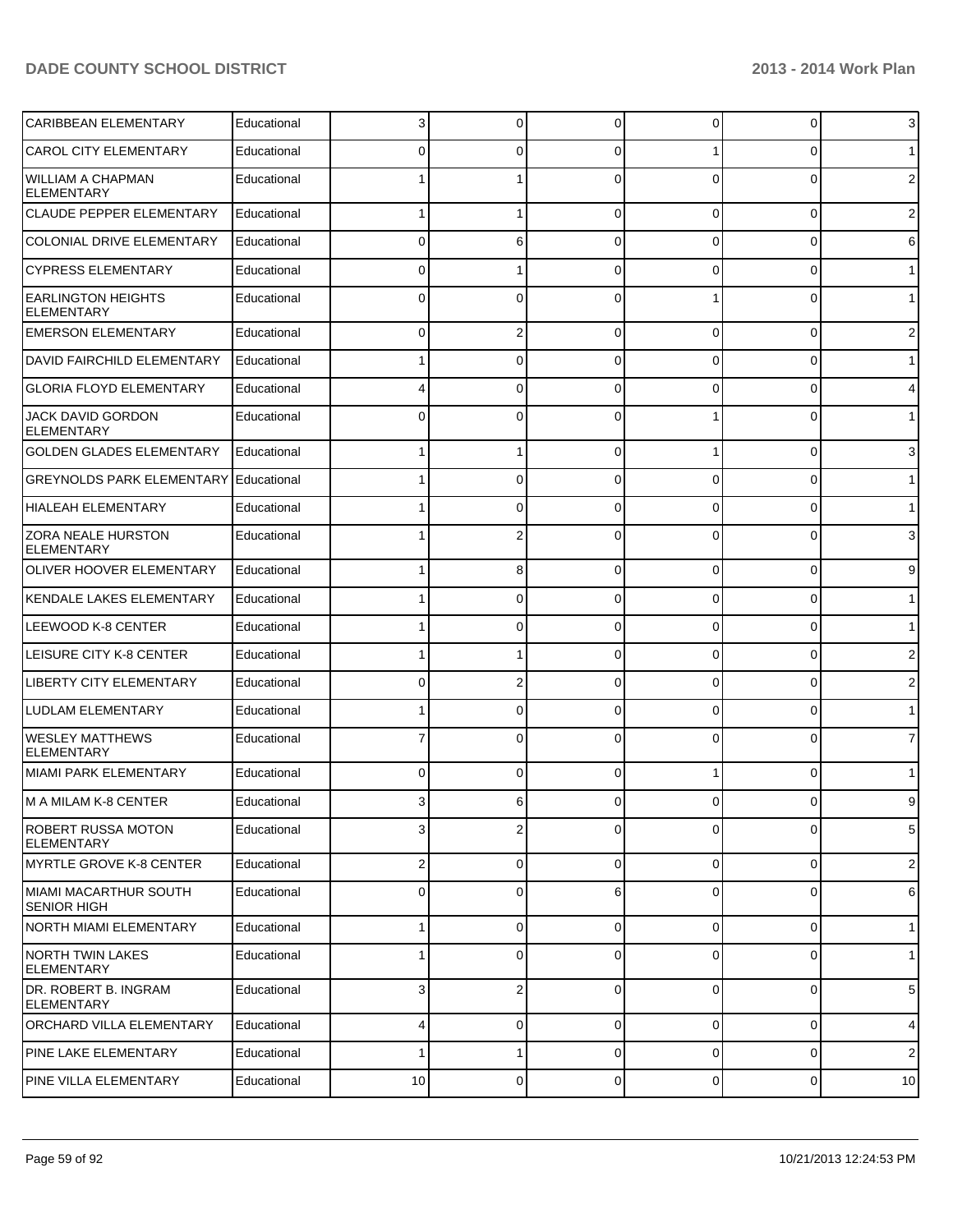| ETHEL F BECKFORD-RICHMOND<br><b>ELEMENTARY</b>                                  | Educational |             | 0              | $\Omega$    | 0        | 0        | 3              |
|---------------------------------------------------------------------------------|-------------|-------------|----------------|-------------|----------|----------|----------------|
| <b>ROYAL GREEN ELEMENTARY</b>                                                   | Educational |             | 1              | $\Omega$    | 0        | 0        | 3              |
| <b>SEMINOLE ELEMENTARY</b>                                                      | Educational |             | 0              | $\Omega$    | 0        | 0        | $\mathbf 1$    |
| <b>BEN SHEPPARD ELEMENTARY</b>                                                  | Educational | 6           | 0              | $\Omega$    | 0        | 0        | 6              |
| SOUTH MIAMI K-8 CENTER                                                          | Educational | 0           | 0              | $\Omega$    |          |          | $\overline{2}$ |
| <b>SOUTHSIDE ELEMENTARY</b>                                                     | Educational | 6           | 2              | $\Omega$    | 0        | 0        | 8              |
| <b>TROPICAL ELEMENTARY</b>                                                      | Educational | 0           | 4              | $\Omega$    | 0        | 0        | 4              |
| <b>WHISPERING PINES</b><br>ELEMENTARY                                           | Educational |             | 0              | $\Omega$    | 0        | ŋ        | 3              |
| NATHAN B YOUNG ELEMENTARY                                                       | Educational | 0           | 2              | $\Omega$    | $\Omega$ | $\Omega$ | $\overline{2}$ |
| <b>BROWNSVILLE MIDDLE</b>                                                       | Educational | $\Omega$    | 5              | $\Omega$    |          | 0        | 6              |
| PAUL W BELL MIDDLE                                                              | Educational | 0           | 16             | $\Omega$    | $\Omega$ | 0        | 16             |
| <b>CAROL CITY MIDDLE</b>                                                        | Educational | 0           |                | $\Omega$    | $\Omega$ | 0        | $\mathbf{1}$   |
| <b>CITRUS GROVE MIDDLE</b>                                                      | Educational | 0           | 6              | $\Omega$    | 0        | 0        | 6              |
| <b>CUTLER BAY ACADEMY OF</b><br>ADVANCED STUDIES, CUTLER<br><b>RIDGE CAMPUS</b> | Educational |             |                |             |          | ŋ        | 3              |
| <b>CHARLES R DREW MIDDLE</b>                                                    | Educational | 0           | 0              | 10          | 0        | 0        | 10             |
| <b>GLADES MIDDLE</b>                                                            | Educational | 0           | 3              | $\Omega$    | 0        | 0        | 3              |
| <b>HAMMOCKS MIDDLE</b>                                                          | Educational | 0           | 3              | $\Omega$    | 0        | 0        | 3              |
| <b>LAKE STEVENS MIDDLE</b>                                                      | Educational | 0           |                | $\Omega$    | 0        | 0        | $\mathbf 1$    |
| JOSE DE DIEGO MIDDLE                                                            | Educational | 0           |                | $\Omega$    | 0        | 0        | 4              |
| <b>HORACE MANN MIDDLE</b>                                                       | Educational | 0           | 2              | $\Omega$    | 0        | 0        | $\overline{2}$ |
| <b>MIAMI EDISON MIDDLE</b>                                                      | Educational | 0           | 2              | $\Omega$    | 0        | 0        | $\overline{2}$ |
| <b>MIAMI LAKES MIDDLE</b>                                                       | Educational | 0           | 1              | $\Omega$    | 0        | 0        | $\mathbf{1}$   |
| NORLAND MIDDLE                                                                  | Educational | 0           | 13             | $\Omega$    | 0        | 0        | 13             |
| <b>PALMETTO MIDDLE</b>                                                          | Educational | 0           |                | 0           | 0        | 0        | $\mathbf 1$    |
| <b>ROCKWAY MIDDLE</b>                                                           | Educational | 0           | $\overline{7}$ | $\mathbf 0$ | 0        | 0        | $\overline{7}$ |
| <b>SOUTHWOOD MIDDLE</b>                                                         | Educational | 0           | 5              | $\mathbf 0$ | 1        | 0        | 6              |
| WEST MIAMI MIDDLE                                                               | Educational | 0           | 1              | 0           | 0        | 0        | $\mathbf{1}$   |
| <b>G HOLMES BRADDOCK SENIOR</b><br>HIGH                                         | Educational | 0           | 0              | 5           | 0        | 0        | 5              |
| <b>HIALEAH-MIAMI LAKES SENIOR</b><br> HIGH                                      | Educational | 0           | $\mathbf 0$    | 5           | 0        | 0        | 5              |
| <b>HOMESTEAD SENIOR HIGH</b>                                                    | Educational | 0           | 0              | 3           | 4        | 0        | $\overline{7}$ |
| MIAMI JACKSON SENIOR HIGH                                                       | Educational | 0           | 0              | $\Omega$    | 8        | 0        | 8              |
| MIAMI KILLIAN SENIOR HIGH                                                       | Educational | 0           | 0              |             | 2        | 0        | 9              |
| <b>MIAMI NORTHWESTERN SENIOR</b><br> HIGH                                       | Educational | 0           | 0              |             | 0        | 0        | $\mathbf{1}$   |
| MIAMI PALMETTO SENIOR HIGH                                                      | Educational | $\mathbf 0$ | $\overline{0}$ | 8           | 0        | 0        | 8              |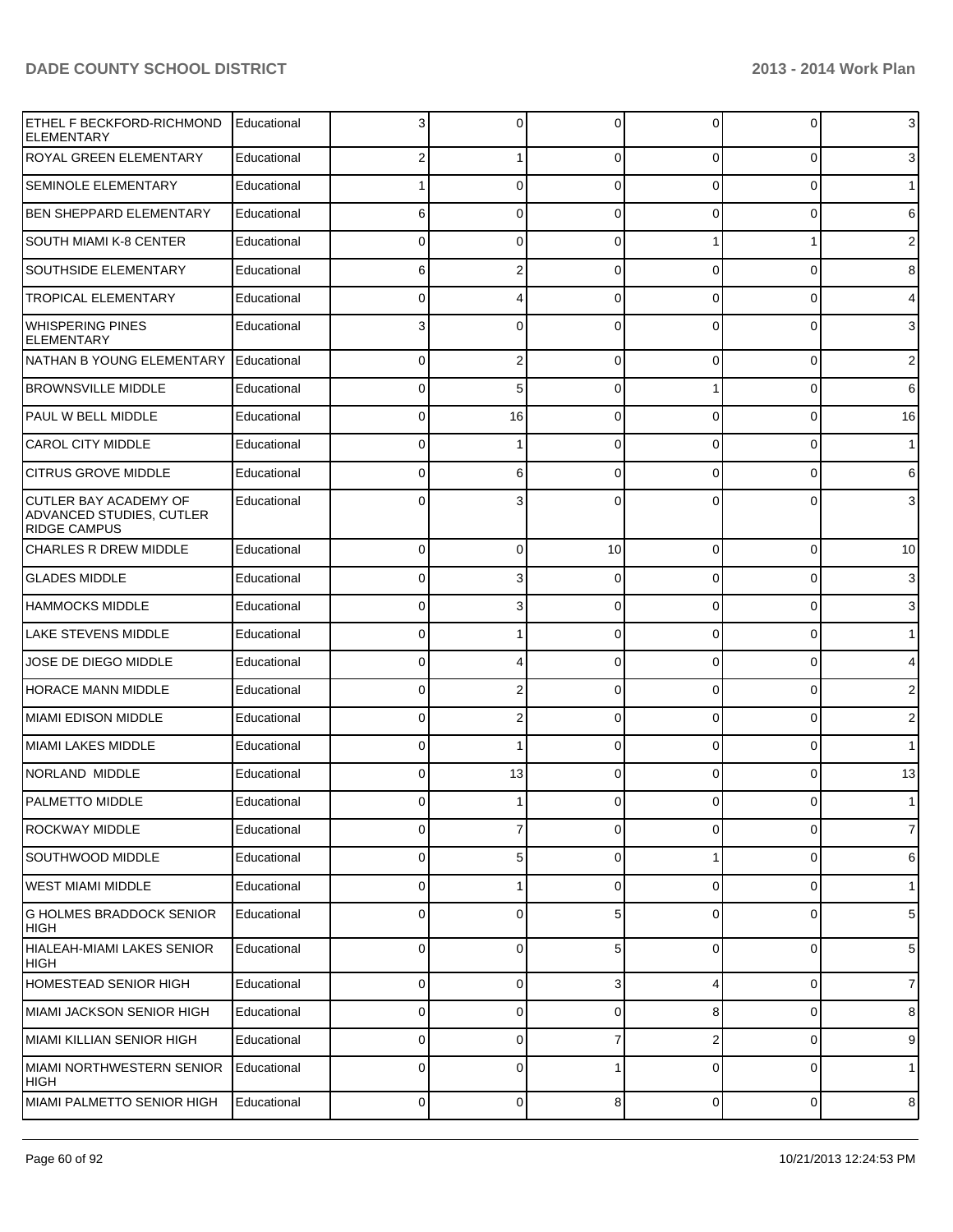| İMIAMI SUNSET SENIOR HIGH                                       | Educational                          | <sup>o</sup> | U              | 11 | 0        | O        | 11             |
|-----------------------------------------------------------------|--------------------------------------|--------------|----------------|----|----------|----------|----------------|
| INORTH MIAMI SENIOR HIGH                                        | Educational                          | 0            | 0              | ŋ  | 3        | 0        | 3 <sup>l</sup> |
| IWILLIAM H TURNER TECHNICAL<br><b>ARTS SENIOR HIGH</b>          | Educational                          | 0            | 0              | 6  |          | O        | 7 <sup>1</sup> |
| SOUTH MIAMI SENIOR HIGH                                         | Educational                          | <sup>0</sup> | 0              |    | $\Omega$ | 0        | 1 <sup>1</sup> |
| İMIAMI SOUTHRIDGE SENIOR<br>Інıgн                               | Educational                          | n            | U              | O  | 2        | 0        | ا 2            |
| <b>IBARBARA GOLEMAN SENIOR</b><br> HIGH                         | Educational                          | 0            | 0              | 3  | $\Omega$ | 0        | 3 <sup>l</sup> |
| ICOPE NORTH ALTERNATIVE<br><b>IEDUCATION CENTER</b>             | Educational                          | U            | $\Omega$       | U  | $\Omega$ |          | 4              |
| IENEIDA MASSAS HARTNER<br>IELEMENTARY                           | Educational                          | 0            | 2              | 0  |          | 0        | 3 <sup>1</sup> |
| HIALEAH GARDENS<br>IELEMENTARY                                  | Educational                          |              | ŋ              | O  | $\Omega$ | U        | 1 <sup>1</sup> |
| ICORAL REEF SENIOR HIGH                                         | Educational                          | 0            | 0              |    | $\Omega$ | 0        | $\overline{7}$ |
| ICHRISTINA M EVE ELEMENTARY                                     | Educational                          |              | 0              | ŋ  | $\Omega$ | 0        | 1 <sup>1</sup> |
| <b>REDLAND ELEMENTARY</b>                                       | Educational                          | 0            | 2              | O  | $\Omega$ | 0        | $\overline{2}$ |
| <b>ILAWTON CHILES MIDDLE</b>                                    | Educational                          | 0            | $\overline{2}$ | ŋ  | $\Omega$ | $\Omega$ | $\overline{2}$ |
| <b>BOB GRAHAM EDUCATION</b><br>ICENTER                          | Educational                          |              | 2              | 0  | 0        | $\Omega$ | 3              |
| IMEDICAL ACADEMY FOR<br>SCIENCE AND TECHNOLOGY AT<br>IHOMESTEAD | Educational                          | n            | ∩              |    | U        |          | 6              |
|                                                                 | <b>Total Educational Classrooms:</b> | 86           | 153            | 79 | 31       | 5        | 354            |

| School                                                   | <b>School Type</b> | # of Elementary<br>K-3 Classrooms | # of Middle 4-8<br>Classrooms | # of High 9-12<br>Classrooms | # of $ESE$<br>Classrooms | # of Combo<br><b>Classrooms</b> | <b>Total</b><br><b>Classrooms</b> |
|----------------------------------------------------------|--------------------|-----------------------------------|-------------------------------|------------------------------|--------------------------|---------------------------------|-----------------------------------|
| <b>AIR BASE ELEMENTARY</b>                               | Co-Teaching        |                                   |                               |                              |                          | 0                               | 12                                |
| <b>ARCOLA LAKE ELEMENTARY</b>                            | Co-Teaching        |                                   | 0                             | 0                            | 0                        | 0                               | 1                                 |
| IBANYAN ELEMENTARY                                       | Co-Teaching        |                                   |                               | 0                            | 2                        | $\overline{0}$                  | $5\overline{)}$                   |
| RUTH K BROAD-BAY HARBOR K-8 Co-Teaching<br><b>CENTER</b> |                    |                                   |                               | ∩                            | 0                        | 0                               | 6                                 |
| <b>ETHEL KOGER BECKHAM</b><br>IELEMENTARY                | Co-Teaching        | 12                                | 2                             | $\Omega$                     | $\Omega$                 | $\overline{0}$                  | 14                                |
| <b>BENT TREE ELEMENTARY</b>                              | Co-Teaching        | 2                                 |                               | $\Omega$                     | 2                        | $\overline{0}$                  | $5\overline{)}$                   |
| <b>BISCAYNE ELEMENTARY</b>                               | Co-Teaching        |                                   |                               | ∩                            |                          | $\Omega$                        | 6                                 |
| <b>IBLUE LAKES ELEMENTARY</b>                            | Co-Teaching        |                                   |                               | 0                            |                          | 0                               | $\overline{3}$                    |
| <b>BOWMAN ASHE/DOOLIN K-8</b><br><b>ACADEMY</b>          | Co-Teaching        | U                                 | 11                            | $\Omega$                     | 0                        | $\overline{0}$                  | 11                                |
| <b>W J BRYAN ELEMENTARY</b>                              | Co-Teaching        |                                   |                               | $\Omega$                     | 0                        | $\overline{0}$                  | $\overline{2}$                    |
| <b>CAMPBELL DRIVE K-8 CENTER</b>                         | Co-Teaching        |                                   | ∩                             | O                            | $\Omega$                 | 0                               | 1                                 |
| <b>CALUSA ELEMENTARY</b>                                 | Co-Teaching        |                                   | 3                             | ∩                            | 0                        | 0                               | 10                                |
| <b>COCONUT GROVE ELEMENTARY</b>                          | Co-Teaching        |                                   | $\Omega$                      | $\Omega$                     | $\Omega$                 | 0                               | $\overline{2}$                    |
| <b>COLONIAL DRIVE ELEMENTARY</b>                         | Co-Teaching        |                                   |                               |                              | 0                        | 2                               | 12                                |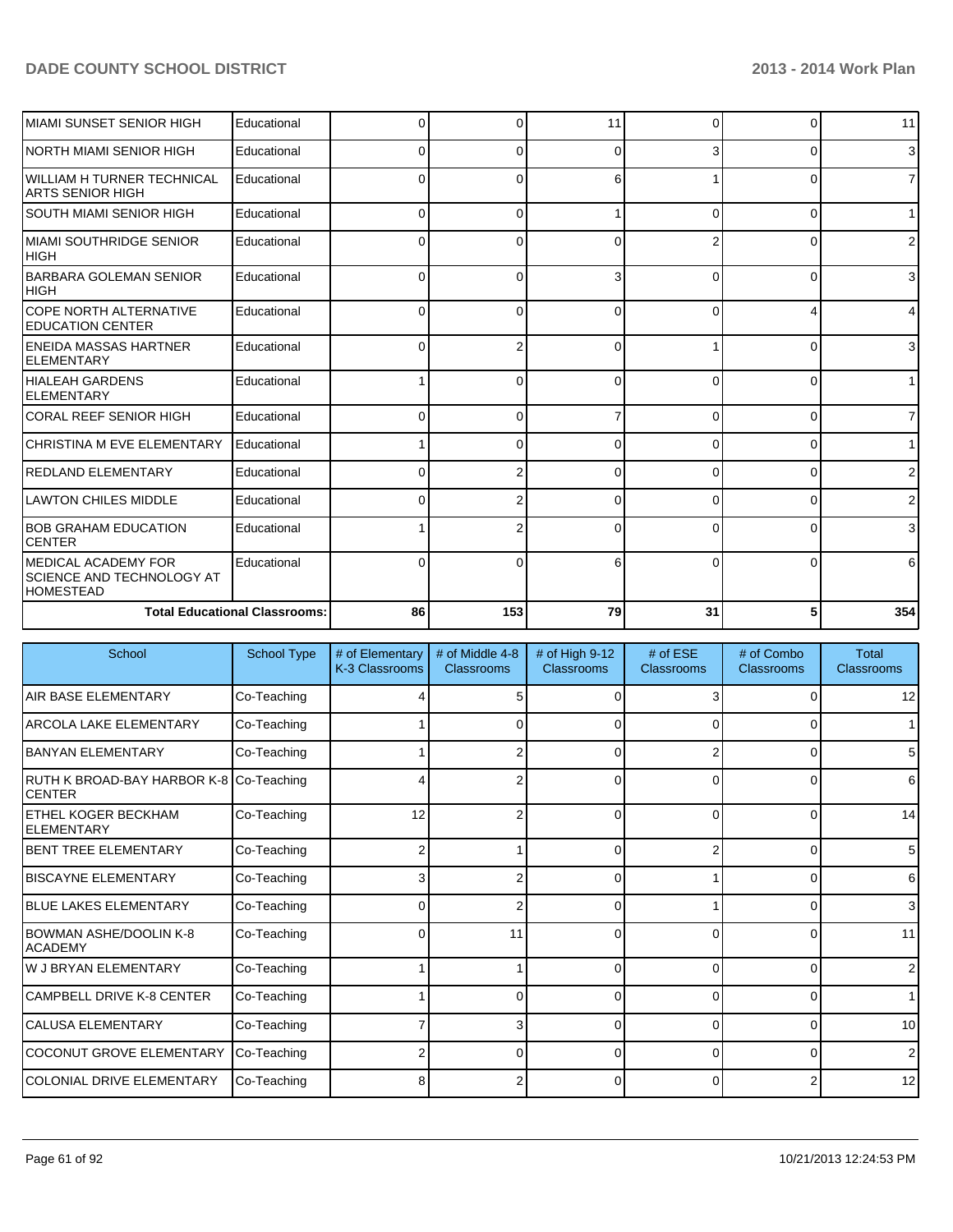| <b>COMSTOCK ELEMENTARY</b>                        | Co-Teaching | 0  | 1            | $\Omega$    | $\Omega$       | $\overline{0}$ | $\mathbf 1$    |
|---------------------------------------------------|-------------|----|--------------|-------------|----------------|----------------|----------------|
| <b>CORAL GABLES PREPARATORY</b><br><b>ACADEMY</b> | Co-Teaching | 0  | 0            | $\Omega$    | 0              |                | 1              |
| <b>CORAL PARK ELEMENTARY</b>                      | Co-Teaching | 9  | 2            | $\Omega$    | $\Omega$       | $\overline{0}$ | 11             |
| <b>CORAL REEF ELEMENTARY</b>                      | Co-Teaching | 2  | 4            | $\Omega$    | 0              | $\overline{0}$ | 6              |
| <b>CORAL WAY K-8 CENTER</b>                       | Co-Teaching | 0  | 0            | $\Omega$    | 3              | $\overline{3}$ | 6              |
| <b>CRESTVIEW ELEMENTARY</b>                       | Co-Teaching |    | 0            | $\Omega$    | $\Omega$       | 1              | 2              |
| <b>CUTLER RIDGE ELEMENTARY</b>                    | Co-Teaching |    | 0            | $\Omega$    | 0              | 0              | $\mathbf{1}$   |
| <b>CYPRESS ELEMENTARY</b>                         | Co-Teaching | 2  | 0            | $\Omega$    | 2              | 1              | 5              |
| <b>DEVON AIRE K-8 CENTER</b>                      | Co-Teaching |    | 15           | $\Omega$    | 0              | 19             | 38             |
| PAUL LAURENCE DUNBAR K-8<br><b>CENTER</b>         | Co-Teaching |    | 3            | $\Omega$    |                | 0              | 5              |
| <b>EDISON PARK K-8 CENTER</b>                     | Co-Teaching | 0  | 0            | $\Omega$    | $\Omega$       | 7              | $\overline{7}$ |
| DAVID FAIRCHILD ELEMENTARY                        | Co-Teaching | 2  | 0            | $\Omega$    | 0              | 0              | $\overline{2}$ |
| <b>FAIRLAWN ELEMENTARY</b>                        | Co-Teaching | 6  | 0            | $\Omega$    | 0              | 0              | 6              |
| <b>FLAGAMI ELEMENTARY</b>                         | Co-Teaching |    | 0            | $\Omega$    |                | 0              | 5              |
| <b>HENRY M FLAGLER</b><br><b>ELEMENTARY</b>       | Co-Teaching | 3  | 2            | $\Omega$    | 0              | 0              | 5              |
| <b>FLORIDA CITY ELEMENTARY</b>                    | Co-Teaching | 3  | 0            | $\Omega$    | 0              | 0              | 3              |
| <b>GOLDEN GLADES ELEMENTARY</b>                   | Co-Teaching | 11 | 5            | $\Omega$    | 4              | 3              | 23             |
| JOELLA C GOOD ELEMENTARY                          | Co-Teaching | 4  | 1            | $\Omega$    | 0              | 0              | 5              |
| <b>GREENGLADE ELEMENTARY</b>                      | Co-Teaching | 15 | 7            | $\Omega$    | 0              | 0              | 22             |
| <b>GULFSTREAM ELEMENTARY</b>                      | Co-Teaching |    | 0            | $\Omega$    | 0              | 0              | 4              |
| CHARLES R HADLEY<br><b>ELEMENTARY</b>             | Co-Teaching |    | 2            | n           | 5              | 0              | 10             |
| JOE HALL ELEMENTARY                               | Co-Teaching |    | 0            | $\Omega$    | $\Omega$       | $\overline{0}$ | 4              |
| <b>HIALEAH ELEMENTARY</b>                         | Co-Teaching | 2  | 0            | $\Omega$    | $\Omega$       | 0              | 2              |
| <b>HOLMES ELEMENTARY</b>                          | Co-Teaching |    | 0            | $\Omega$    | 0              | 0              | 2              |
| <b>ZORA NEALE HURSTON</b><br><b>ELEMENTARY</b>    | Co-Teaching |    | $\mathbf{2}$ | 0           | $\overline{0}$ | $3\vert$       | 6              |
| <b>MADIE IVES COMMUNITY</b><br><b>ELEMENTARY</b>  | Co-Teaching | 2  | 0            | $\mathbf 0$ | $\overline{0}$ | $\overline{0}$ | $\sqrt{2}$     |
| KENDALE LAKES ELEMENTARY                          | Co-Teaching | 5  | 0            | 0           | $\overline{0}$ | $\overline{0}$ | 5              |
| <b>KENSINGTON PARK</b><br><b>ELEMENTARY</b>       | Co-Teaching | 0  | 0            | $\Omega$    | 2              | 0              | $\sqrt{2}$     |
| <b>KENWOOD K-8 CENTER</b>                         | Co-Teaching | 2  | 12           | $\mathbf 0$ | 0              | 0              | 14             |
| <b>KEY BISCAYNE K-8 CENTER</b>                    | Co-Teaching | 0  | 0            | $\mathbf 0$ | 5              | 5              | 10             |
| KINLOCH PARK ELEMENTARY                           | Co-Teaching |    | 2            | $\Omega$    | 3              | 0              | 6              |
| LAKE STEVENS ELEMENTARY                           | Co-Teaching | 2  | 1            | $\mathbf 0$ |                | 1              | 5              |
| LAKEVIEW ELEMENTARY                               | Co-Teaching | 0  | 0            | $\Omega$    | 4              | 0              | $\overline{4}$ |
| <b>WESLEY MATTHEWS</b><br><b>ELEMENTARY</b>       | Co-Teaching | 2  | 0            | $\mathbf 0$ | 0              | 0              | $\sqrt{2}$     |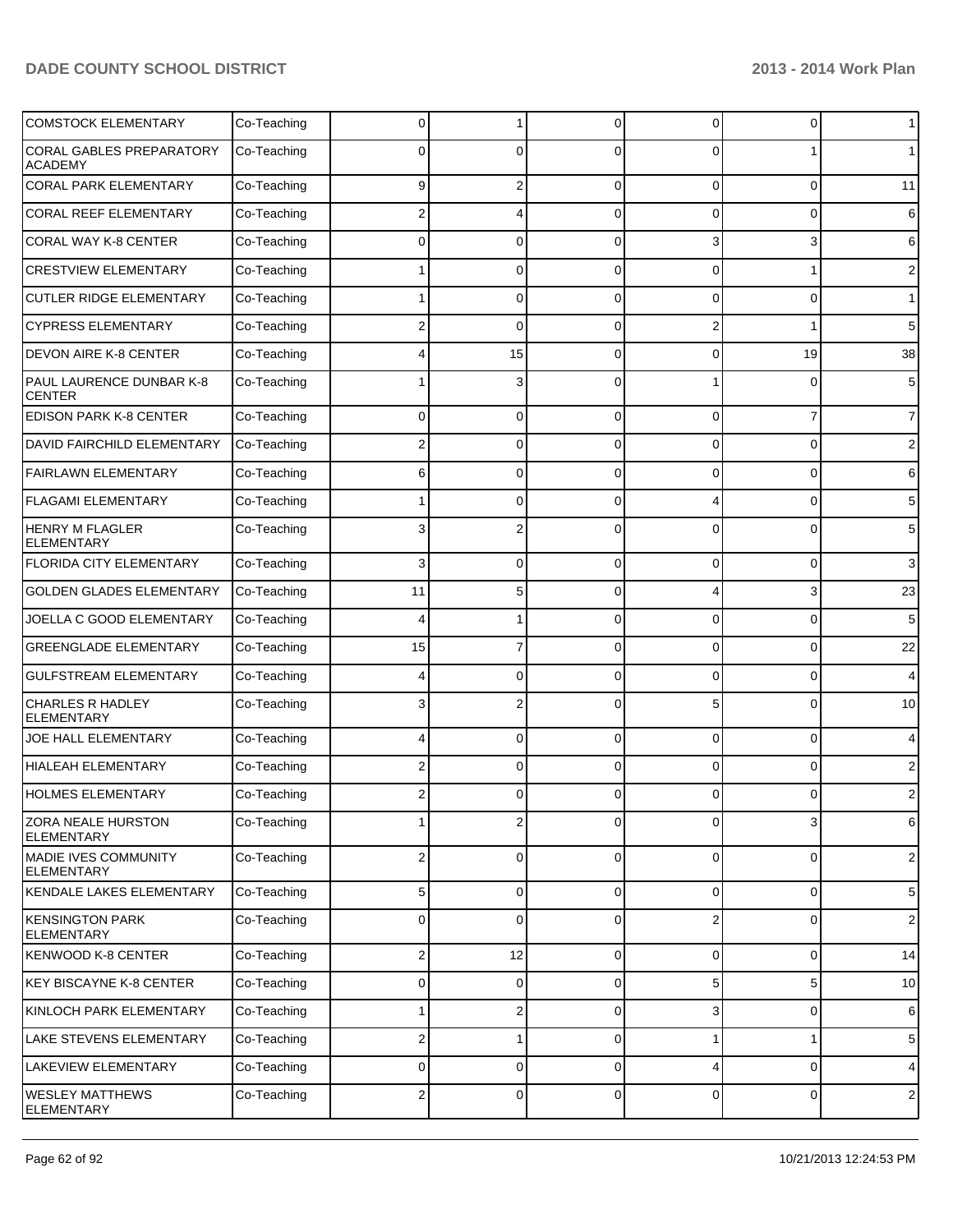| <b>MEADOWLANE ELEMENTARY</b>                          | Co-Teaching |                 |                 | 0        | $\Omega$       | 0              | 3               |
|-------------------------------------------------------|-------------|-----------------|-----------------|----------|----------------|----------------|-----------------|
| MIAMI HEIGHTS ELEMENTARY                              | Co-Teaching |                 | 2               | $\Omega$ | $\Omega$       | $\Omega$       | 3               |
| MIAMI LAKES K-8 CENTER                                | Co-Teaching | 3               | $\Omega$        | $\Omega$ | 3              | $\Omega$       | 6               |
| MIAMI SHORES ELEMENTARY                               | Co-Teaching |                 | $\Omega$        | $\Omega$ | $\Omega$       | $\Omega$       | $\mathbf 1$     |
| MIAMI SPRINGS ELEMENTARY                              | Co-Teaching |                 | $\Omega$        | $\Omega$ | $\Omega$       | $\Omega$       | $\mathbf{1}$    |
| <b>MORNINGSIDE K-8 CENTER</b>                         | Co-Teaching | 0               | $\Omega$        | $\Omega$ | 5              | $\Omega$       | 5               |
| <b>MYRTLE GROVE K-8 CENTER</b>                        | Co-Teaching | 2               | $\Omega$        | $\Omega$ | $\Omega$       | $\Omega$       | 2               |
| NATURAL BRIDGE ELEMENTARY                             | Co-Teaching | $\Omega$        | $\Omega$        | 0        |                | $\Omega$       | $\mathbf{1}$    |
| <b>BARBARA HAWKINS</b><br><b>ELEMENTARY</b>           | Co-Teaching | 13              |                 | ∩        |                | $\Omega$       | 18              |
| NORTH HIALEAH ELEMENTARY                              | Co-Teaching |                 | 1               | $\Omega$ | $\Omega$       | $\Omega$       | 2               |
| NORWOOD ELEMENTARY                                    | Co-Teaching |                 | 0               | $\Omega$ |                | $\Omega$       | 3               |
| <b>AGENORIA S PASCHAL/OLINDA</b><br><b>ELEMENTARY</b> | Co-Teaching | 0               |                 | $\Omega$ | 0              | 0              | $\mathbf{1}$    |
| <b>OLYMPIA HEIGHTS ELEMENTARY</b>                     | Co-Teaching | 3               | 2               | $\Omega$ | $\Omega$       | $\Omega$       | 5               |
| PALMETTO ELEMENTARY                                   | Co-Teaching |                 | 3               | $\Omega$ | $\Omega$       | $\Omega$       | 5               |
| DR. HENRY E. PERRINE<br><b>ACADEMY OF THE ARTS</b>    | Co-Teaching | 12              | 13              | $\Omega$ |                | $\Omega$       | 27              |
| PINE LAKE ELEMENTARY                                  | Co-Teaching |                 | 2               | 0        | 0              | 0              | 3               |
| <b>REDONDO ELEMENTARY</b>                             | Co-Teaching | 6               | 0               | 0        | 0              | $\Omega$       | 6               |
| <b>RIVERSIDE ELEMENTARY</b>                           | Co-Teaching |                 | 0               | 0        | 0              | $\Omega$       | 7               |
| <b>ROCKWAY ELEMENTARY</b>                             | Co-Teaching |                 | 4               | $\Omega$ |                | $\Omega$       | 9               |
| ROYAL PALM ELEMENTARY                                 | Co-Teaching |                 | 0               | 0        | 0              | 6              | 9               |
| <b>GERTRUDE K EDELMAN/SABAL</b><br>PALM ELEMENTARY    | Co-Teaching |                 | 0               | ſ        | ∩              | 0              | 1               |
| SANTA CLARA ELEMENTARY                                | Co-Teaching | 14              | 5               | $\Omega$ | $\Omega$       | $\Omega$       | 19              |
| SHENANDOAH ELEMENTARY                                 | Co-Teaching | 12              | 3               | 0        | 6              | $\Omega$       | 21              |
| SOUTH POINTE ELEMENTARY                               | Co-Teaching |                 |                 | 0        | 0              | 0              | 3               |
| SNAPPER CREEK ELEMENTARY                              | Co-Teaching | $\overline{0}$  | $\vert 0 \vert$ | $\Omega$ | 5 <sup>5</sup> | $\mathbf 0$    | $5\phantom{.0}$ |
| <b>SOUTH HIALEAH ELEMENTARY</b>                       | Co-Teaching |                 | 0               | $\Omega$ | $\overline{0}$ | 0              | 1 <sup>1</sup>  |
| <b>SOUTH MIAMI K-8 CENTER</b>                         | Co-Teaching | $\Omega$        | 0               | 0        | $\overline{0}$ | 9              | 9               |
| <b>SOUTH MIAMI HEIGHTS</b><br><b>ELEMENTARY</b>       | Co-Teaching | $\Omega$        | 0               | $\Omega$ | $\Omega$       | $\overline{2}$ | $\overline{2}$  |
| SOUTHSIDE ELEMENTARY                                  | Co-Teaching | 10 <sup>1</sup> | 0               | 0        | $\overline{0}$ | 0              | 10              |
| SPRINGVIEW ELEMENTARY                                 | Co-Teaching | $3\vert$        | 1               | 0        | 4              | 0              | 8               |
| E W F STIRRUP ELEMENTARY                              | Co-Teaching | $3\vert$        | 0               | 0        | 3              | 0              | 6               |
| <b>SUNSET PARK ELEMENTARY</b>                         | Co-Teaching | 4               | $\overline{3}$  | 0        | 3              | $\mathbf{1}$   | 11              |
| SWEETWATER ELEMENTARY                                 | Co-Teaching | 2               | 4               | 0        | $6 \mid$       | 0              | 12              |
| <b>TREASURE ISLAND</b><br><b>ELEMENTARY</b>           | Co-Teaching | $\overline{0}$  | 1               | 0        | $\overline{0}$ | 0              | 1               |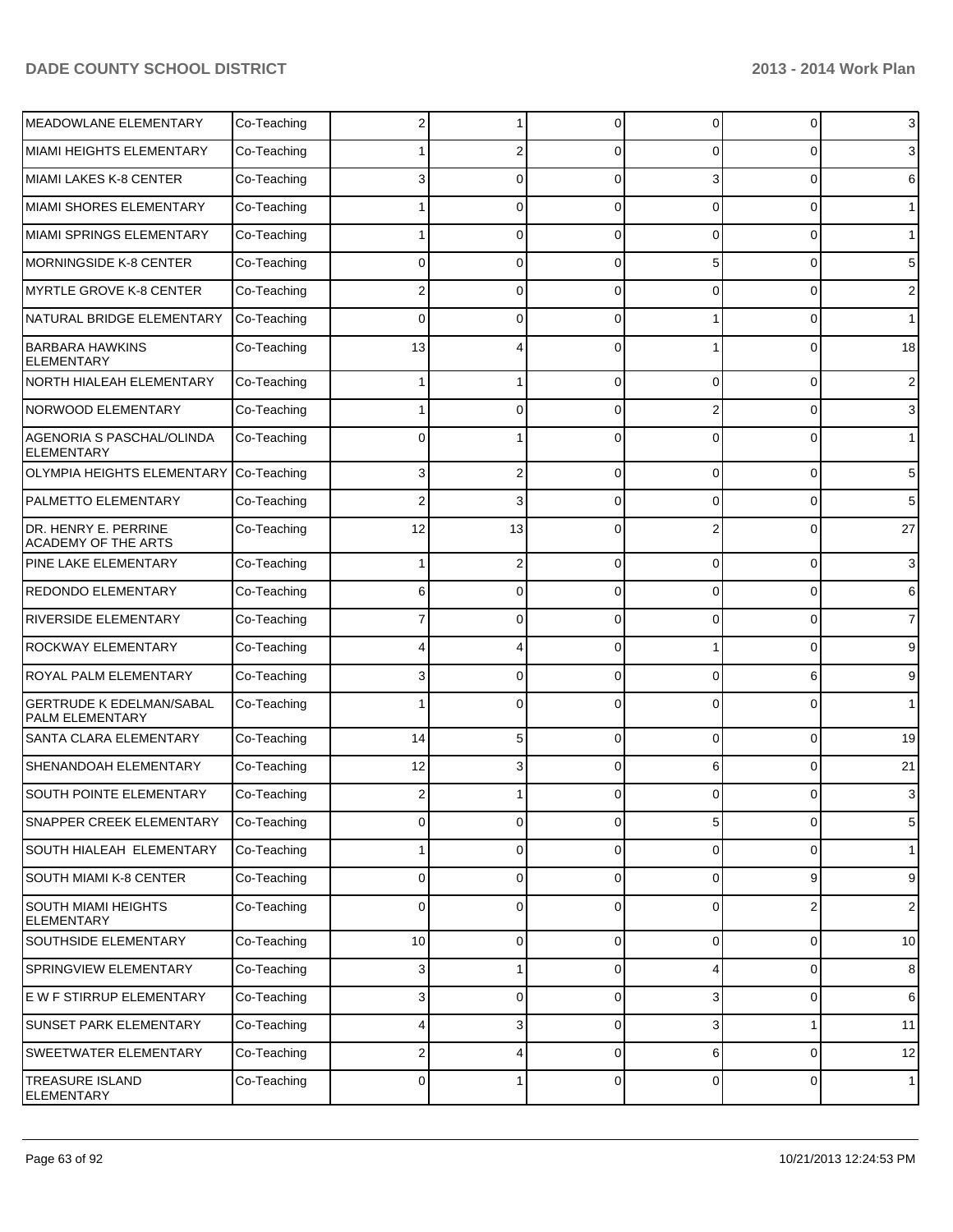| <b>VILLAGE GREEN ELEMENTARY</b>                                                      | Co-Teaching | 0              | 2        | $\Omega$       | 0        | 0              | $\overline{2}$ |
|--------------------------------------------------------------------------------------|-------------|----------------|----------|----------------|----------|----------------|----------------|
| <b>VINELAND K-8 CENTER</b>                                                           | Co-Teaching |                |          | $\Omega$       |          | 0              | 6              |
| <b>WEST LABORATORY</b><br><b>ELEMENTARY</b>                                          | Co-Teaching |                | 0        | $\Omega$       | $\Omega$ | $\Omega$       | $\mathbf{1}$   |
| DR HENRY W MACK/WEST LITTLE Co-Teaching<br><b>RIVER K-8 CENTER</b>                   |             | 1              | $\Omega$ | $\Omega$       | $\Omega$ | $\Omega$       | $\mathbf{1}$   |
| <b>WHISPERING PINES</b><br><b>ELEMENTARY</b>                                         | Co-Teaching | 0              | 0        | $\Omega$       | 2        |                | 3              |
| <b>WINSTON PARK K-8 CENTER</b>                                                       | Co-Teaching | 2              | 0        | $\Omega$       | 0        | 0              | $\overline{2}$ |
| <b>ALLAPATTAH MIDDLE</b>                                                             | Co-Teaching | 0              | 3        | 0              | 9        | $\Omega$       | 12             |
| ARVIDA MIDDLE                                                                        | Co-Teaching | 0              | 0        | 0              | 0        | 32             | 32             |
| <b>BROWNSVILLE MIDDLE</b>                                                            | Co-Teaching | 0              | 2        | 0              |          |                | 4              |
| PAUL W BELL MIDDLE                                                                   | Co-Teaching | 0              | 19       | 0              | 5        | 0              | 24             |
| <b>CAROL CITY MIDDLE</b>                                                             | Co-Teaching | 0              |          | $\Omega$       | 0        | 0              | $\mathbf{1}$   |
| <b>GEORGE WASHINGTON CARVER</b><br><b>MIDDLE</b>                                     | Co-Teaching | 0              | 2        | C              | 0        | 0              | $\overline{2}$ |
| <b>CUTLER BAY ACADEMY OF</b><br><b>ADVANCED STUDIES.</b><br><b>CENTENNIAL CAMPUS</b> | Co-Teaching | 0              | 23       | 3              | $\Omega$ | 0              | 26             |
| <b>CITRUS GROVE MIDDLE</b>                                                           | Co-Teaching | 0              | 2        | $\Omega$       | 5        | $\Omega$       | $\overline{7}$ |
| <b>CUTLER BAY ACADEMY OF</b><br>ADVANCED STUDIES, CUTLER<br><b>RIDGE CAMPUS</b>      | Co-Teaching | 0              | 8        | C              | 0        | 0              | 8              |
| <b>RUBEN DARIO MIDDLE</b>                                                            | Co-Teaching | 0              | $\Omega$ | $\Omega$       | 12       | $\Omega$       | 12             |
| HENRY H FILER MIDDLE                                                                 | Co-Teaching | 0              | 3        | $\Omega$       | 0        | 0              | 3              |
| <b>GLADES MIDDLE</b>                                                                 | Co-Teaching | 0              | 30       | $\Omega$       | 5        | 0              | 35             |
| <b>HAMMOCKS MIDDLE</b>                                                               | Co-Teaching | 0              | $\Omega$ | $\Omega$       | 19       | $\overline{2}$ | 21             |
| <b>HIALEAH MIDDLE</b>                                                                | Co-Teaching | 0              | 12       | $\Omega$       | 0        | 0              | 12             |
| <b>HIGHLAND OAKS MIDDLE</b>                                                          | Co-Teaching | 0              | 15       | $\Omega$       | $\Omega$ | 0              | 15             |
| THOMAS JEFFERSON MIDDLE                                                              | Co-Teaching | 0              | 20       | $\Omega$       | 10       | 0              | 30             |
| KINLOCH PARK MIDDLE                                                                  | Co-Teaching |                |          |                | 25       |                | 25             |
| <b>MADISON MIDDLE</b>                                                                | Co-Teaching | 0              | 0        | 2              | 0        | 2              | 4              |
| HORACE MANN MIDDLE                                                                   | Co-Teaching | 0              |          | $\Omega$       | 0        | 0              | $\mathbf{1}$   |
| HOWARD D MCMILLAN MIDDLE                                                             | Co-Teaching | 0              | 18       | 0              | 0        | 0              | 18             |
| MIAMI EDISON MIDDLE                                                                  | Co-Teaching | 0              | 0        | $\Omega$       | 0        | 2              | $\sqrt{2}$     |
| MIAMI LAKES MIDDLE                                                                   | Co-Teaching | 0              |          | 0              | 0        | 0              | $\mathbf{1}$   |
| MIAMI SPRINGS MIDDLE                                                                 | Co-Teaching | 0              | 12       | 0              | 12       | 0              | 24             |
| NAUTILUS MIDDLE                                                                      | Co-Teaching | 0              |          | 0              | 0        | 1              | $\sqrt{2}$     |
| NORLAND MIDDLE                                                                       | Co-Teaching | 0              | 5        | 0              | 0        | 0              | 5              |
| PALMETTO MIDDLE                                                                      | Co-Teaching | 0              | 37       | $\mathbf 0$    | 0        | 0              | 37             |
| PONCE DE LEON MIDDLE                                                                 | Co-Teaching | $\overline{0}$ | 24       | $\overline{0}$ | $17\,$   | 0              | 41             |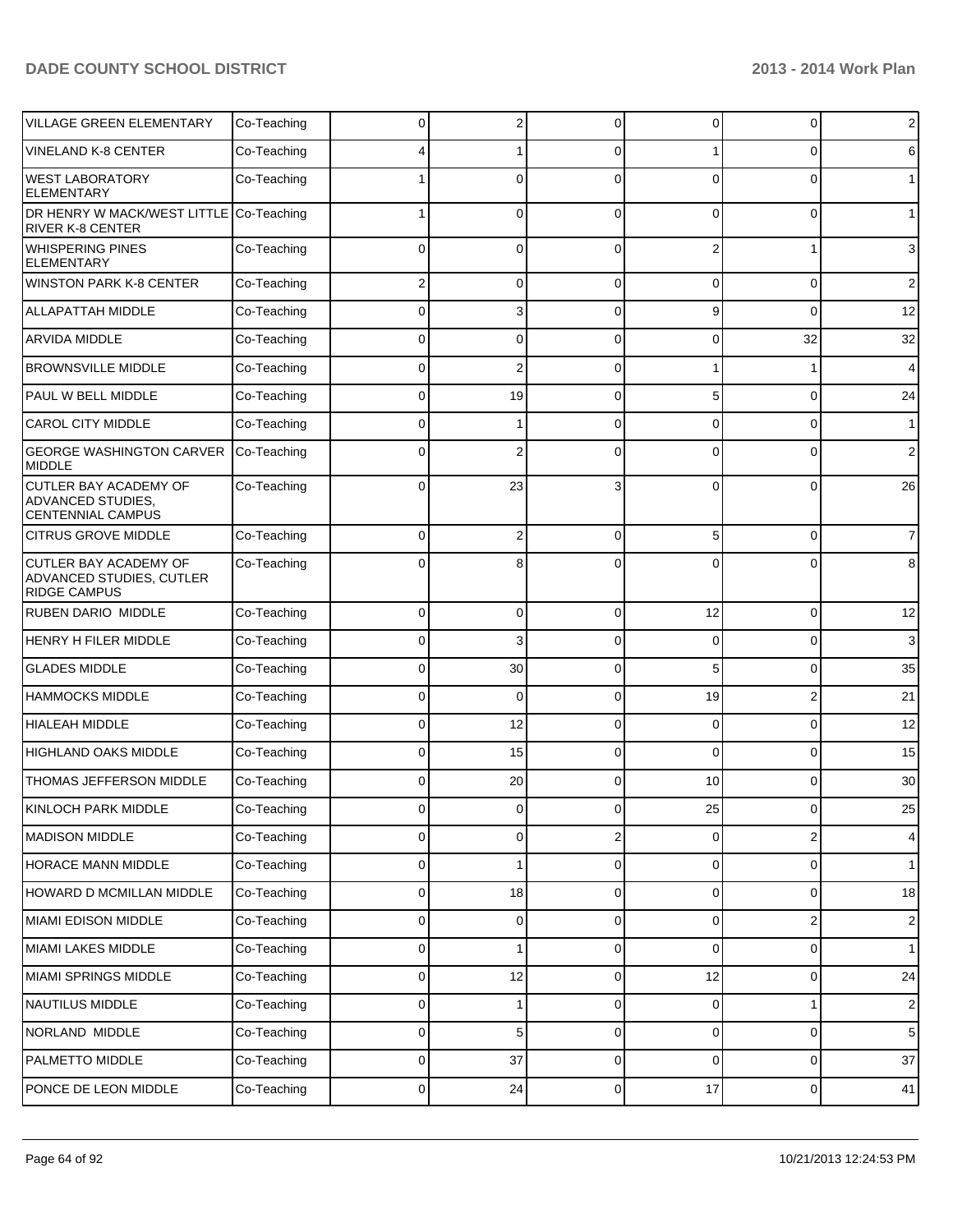| REDLAND MIDDLE                                        | Co-Teaching | 0            | 16             | $\Omega$       | 3              | 2           | 21             |
|-------------------------------------------------------|-------------|--------------|----------------|----------------|----------------|-------------|----------------|
| RIVIERA MIDDLE                                        | Co-Teaching | 0            | 0              | 0              | 53             | 30          | 83             |
| ROCKWAY MIDDLE                                        | Co-Teaching | 0            | 10             | $\Omega$       | 10             | 0           | 20             |
| SHENANDOAH MIDDLE                                     | Co-Teaching | 0            | 10             | $\Omega$       | 10             | 0           | 20             |
| SOUTH MIAMI MIDDLE                                    | Co-Teaching | 0            | 44             | $\Omega$       | 9              | 0           | 53             |
| W R THOMAS MIDDLE                                     | Co-Teaching | 0            | 13             | 0              | $\Omega$       | 0           | 13             |
| <b>BOOKER T WASHINGTON</b><br><b>SENIOR HIGH</b>      | Co-Teaching | 0            | 0              | C              | 2              |             | 3              |
| <b>WEST MIAMI MIDDLE</b>                              | Co-Teaching | 0            | 7              | $\Omega$       | 7              | 0           | 14             |
| AMERICAN SENIOR HIGH                                  | Co-Teaching | 0            | 0              | 8              | $\Omega$       | 0           | 8              |
| CORAL GABLES SENIOR HIGH                              | Co-Teaching | 0            | 0              | 3              | $\Omega$       | 0           | 3              |
| <b>HIALEAH SENIOR HIGH</b>                            | Co-Teaching | 0            | 0              | 14             | 3              | $\Omega$    | 17             |
| <b>HIALEAH-MIAMI LAKES SENIOR</b><br><b>HIGH</b>      | Co-Teaching | 0            | 0              | 102            | 17             | 12          | 131            |
| HOMESTEAD SENIOR HIGH                                 | Co-Teaching | 0            | 0              | 5              | $\Omega$       | 0           | 5              |
| <b>MIAMI BEACH SENIOR HIGH</b>                        | Co-Teaching | 0            | 0              | $\Omega$       | 15             | 0           | 15             |
| <b>MIAMI CAROL CITY SENIOR HIGH</b>                   | Co-Teaching | 0            | 0              | 31             | $\Omega$       | 0           | 31             |
| MIAMI CENTRAL SENIOR HIGH                             | Co-Teaching | 0            | 0              | 3              | 25             | 0           | 28             |
| <b>MIAMI CORAL PARK SENIOR</b><br><b>HIGH</b>         | Co-Teaching | 0            | 0              | 49             | 57             | 0           | 106            |
| MIAMI EDISON SENIOR HIGH                              | Co-Teaching | 0            | 0              | 6              | 2              | $\mathbf 0$ | 8              |
| MIAMI JACKSON SENIOR HIGH                             | Co-Teaching | 0            | 0              | $\Omega$       | 3              | 2           | 5              |
| MIAMI KILLIAN SENIOR HIGH                             | Co-Teaching | 0            | 0              | 48             | $\Omega$       | 0           | 48             |
| <b>MIAMI NORLAND SENIOR</b>                           | Co-Teaching | 0            | 0              | З              |                | $\mathbf 0$ | 10             |
| <b>MIAMI NORTHWESTERN SENIOR</b><br>HIGH              | Co-Teaching | 0            | 0              | 0              | 15             | 0           | 15             |
| MIAMI PALMETTO SENIOR HIGH                            | Co-Teaching | 0            | 0              | $\Omega$       | 2              | $\mathbf 0$ | 2              |
| <b>MIAMI SENIOR HIGH</b>                              | Co-Teaching | <sup>0</sup> | 0              |                | 6              | 0           | $\overline{7}$ |
| MIAMI SPRINGS SENIOR HIGH                             | Co-Teaching | 0            | 0              | 25             | 25             | 0           | 50             |
| MIAMI SUNSET SENIOR HIGH                              | Co-Teaching | 0            | 0              | 222            | 19             | 13          | 254            |
| <b>NORTH MIAMI BEACH SENIOR</b><br>HIGH               | Co-Teaching | 0            | 0              | 33             | 13             | 0           | 46             |
| NORTH MIAMI SENIOR HIGH                               | Co-Teaching | 0            | 0              | $\mathbf 0$    | 3              | 0           | $\sqrt{3}$     |
| WILLIAM H TURNER TECHNICAL<br><b>ARTS SENIOR HIGH</b> | Co-Teaching | 0            | 0              | $\overline{2}$ | 6              | 0           | 8              |
| TERRA ENVIRONMENTAL<br><b>RESEARCH INSTITUTE</b>      | Co-Teaching | 0            | 0              | 55             | $\overline{0}$ | 15          | 70             |
| SOUTH DADE SENIOR HIGH                                | Co-Teaching | 0            | 0              | 49             | 3              | 0           | 52             |
| <b>SOUTH MIAMI SENIOR HIGH</b>                        | Co-Teaching | 0            | 0              | 46             | 46             | 0           | 92             |
| MIAMI SOUTHRIDGE SENIOR<br>HIGH                       | Co-Teaching | 0            | 0              | 90             | 25             | 7           | 122            |
| SOUTHWEST MIAMI SENIOR HIG                            | Co-Teaching | 0            | $\overline{0}$ | 40             | 10             | $\mathbf 0$ | 50             |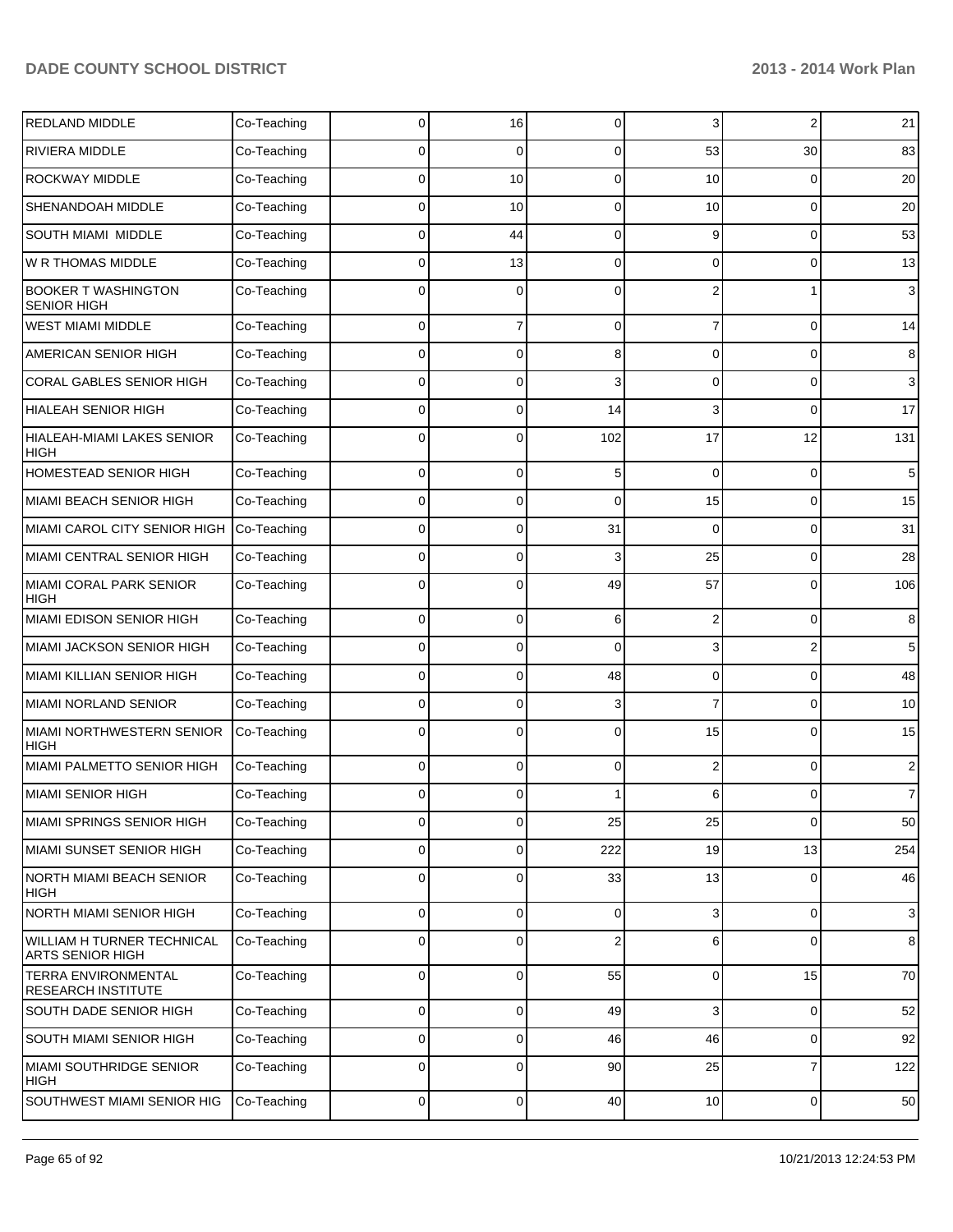| <b>COPE NORTH ALTERNATIVE</b><br><b>EDUCATION CENTER</b> | Co-Teaching | ŋ           | 0           | $\Omega$    | 0        | 4              | 4              |
|----------------------------------------------------------|-------------|-------------|-------------|-------------|----------|----------------|----------------|
| <b>ENEIDA MASSAS HARTNER</b><br><b>ELEMENTARY</b>        | Co-Teaching | 3           | 0           | $\Omega$    | $\Omega$ | 0              | 3              |
| HIALEAH GARDENS<br><b>ELEMENTARY</b>                     | Co-Teaching |             | 0           | $\Omega$    | $\Omega$ | 7              | 8              |
| EUGENIA B THOMAS K-8 CENTER Co-Teaching                  |             | 0           | 0           | $\Omega$    | $\Omega$ | 5              | 5              |
| JOHN I SMITH K-8 CENTER                                  | Co-Teaching | 0           | 0           | $\Omega$    |          | 3              | 4              |
| CORAL REEF SENIOR HIGH                                   | Co-Teaching | 0           | 0           | 141         | 0        | 0              | 141            |
| <b>HENRY E S REEVES</b><br><b>ELEMENTARY</b>             | Co-Teaching |             |             | C           | 0        | 0              | 3              |
| DANTE B FASCELL ELEMENTARY                               | Co-Teaching |             |             | $\Omega$    | $\Omega$ | 0              | 2              |
| <b>DR CARLOS J FINLAY</b><br><b>ELEMENTARY</b>           | Co-Teaching |             | 2           | $\Omega$    | $\Omega$ | $\Omega$       | 4              |
| <b>REDLAND ELEMENTARY</b>                                | Co-Teaching | 2           | 0           | $\Omega$    | $\Omega$ | 0              | 2              |
| <b>LAWTON CHILES MIDDLE</b>                              | Co-Teaching | $\Omega$    | 11          | $\Omega$    | $\Omega$ | 0              | 11             |
| <b>FELIX VARELA SENIOR HIGH</b>                          | Co-Teaching | $\Omega$    | 0           | 5           |          | 0              | 6              |
| ROBERT MORGAN EDUCATIONAL<br><b>CENTER - SHS</b>         | Co-Teaching | $\Omega$    | 0           |             | $\Omega$ | $\Omega$       | $\overline{7}$ |
| JOHN A FERGUSON SENIOR<br><b>HIGH</b>                    | Co-Teaching | $\Omega$    | 0           | 57          | $\Omega$ | 0              | 57             |
| <b>LAMAR LOUIS CURRY MIDDLE</b>                          | Co-Teaching | $\Omega$    | 23          | $\Omega$    | 0        | 0              | 23             |
| DAVID LAWRENCE JR K-8<br><b>CENTER</b>                   | Co-Teaching | 13          | 5           | C           | O        | 0              | 18             |
| RONALD W. REAGAN/DORAL<br><b>SENIOR HIGH SCHOOL</b>      | Co-Teaching | $\Omega$    | $\Omega$    | 14          | 19       | 0              | 33             |
| <b>AVENTURA WATERWAYS K-8</b><br><b>CENTER</b>           | Co-Teaching | 5           | 0           | $\Omega$    | 2        | 0              | $\overline{7}$ |
| <b>HIALEAH GARDENS MIDDLE</b><br><b>SCHOOL</b>           | Co-Teaching | 0           | 15          | $\Omega$    | 0        | 0              | 15             |
| <b>WEST HIALEAH GARDENS</b><br><b>ELEMENTARY SCHOOL</b>  | Co-Teaching | 2           | 0           | $\Omega$    | 0        | 0              | $\overline{2}$ |
| <b>HIALEAH GARDENS SENIOR</b><br><b>HIGH SCHOOL</b>      | Co-Teaching | $\Omega$    | 0           | 22          |          | 0              | 24             |
| NORMA BUTLER BOSSARD<br>ELEMENTARY                       | Co-Teaching | 8           |             | 0           | 0        | $\overline{0}$ | 9              |
| JORGE MAS CANOSA MIDDLE<br><b>SCHOOL</b>                 | Co-Teaching | 0           | 41          | 0           | 5        | 0              | 46             |
| <b>WESTLAND HIALEAH SENIOR</b><br><b>HIGH SCHOOL</b>     | Co-Teaching | $\Omega$    | $\mathbf 0$ |             | $\Omega$ | 0              | $\overline{7}$ |
| <b>COUNTRY CLUB MIDDLE</b><br><b>SCHOOL</b>              | Co-Teaching | $\mathbf 0$ | 1           | $\mathbf 0$ | $\Omega$ | 1              | $\sqrt{2}$     |
| SOUTH DADE MIDDLE SCHOOL                                 | Co-Teaching | $\Omega$    | 24          | $\mathbf 0$ | 24       | $\overline{0}$ | 48             |
| SPANISH LAKE ELEMENTARY<br><b>SCHOOL</b>                 | Co-Teaching | 3           | 1           | $\Omega$    | $\Omega$ | 0              | $\overline{4}$ |
| <b>GOULDS ELEMENTARY SCHOOL</b>                          | Co-Teaching | 2           | 0           | $\mathbf 0$ | 0        | 0              | $\sqrt{2}$     |
| ZELDA GLAZER MIDDLE SCHOOL                               | Co-Teaching | $\mathbf 0$ | 70          | 0           | 3        | 2              | 75             |
| DR. ROLANDO ESPINOSA K-8<br><b>CENTER</b>                | Co-Teaching | $\mathbf 0$ | 0           | 0           | 0        | 9              | $9\,$          |
| COCONUT PALM K-8 ACADEMY                                 | Co-Teaching | 56          | 30          | 1           | 2        | 3 <sup>1</sup> | 92             |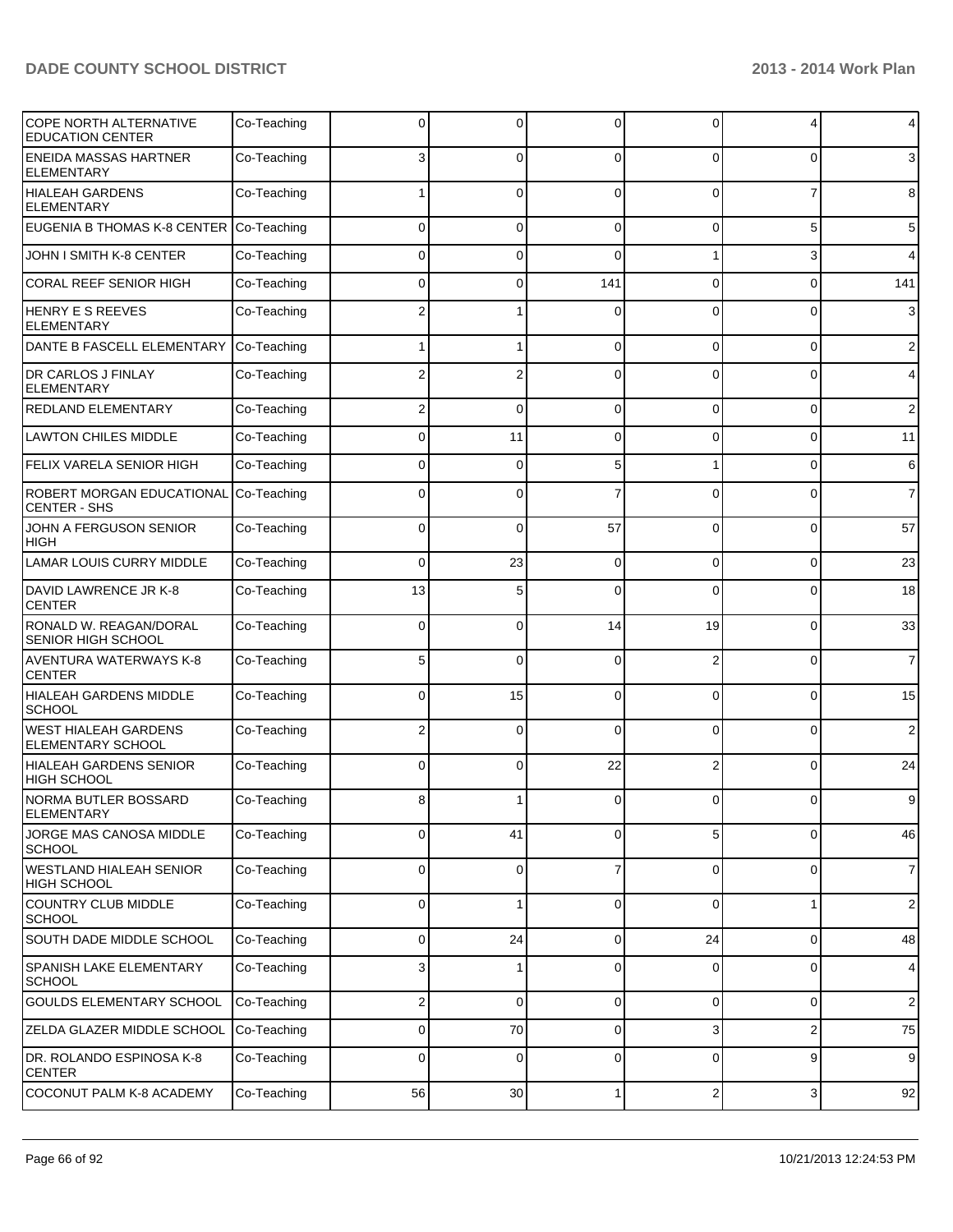| MANDARIN LAKES K-8 ACADEMY Co-Teaching                          |                                      |     |     |       |     |     | 18             |
|-----------------------------------------------------------------|--------------------------------------|-----|-----|-------|-----|-----|----------------|
| NORMAN S. EDELCUP/SUNNY<br>IISLES BEACH K-8                     | Co-Teaching                          |     |     |       |     |     | $\overline{2}$ |
| GATEWAY ENVIRONMENTAL K-8 Co-Teaching<br><b>LEARNING CENTER</b> |                                      | 29  | 31  |       |     | 13  | 77             |
|                                                                 | <b>Total Co-Teaching Classrooms:</b> | 399 | 753 | 1.094 | 667 | 237 | 3,150          |

#### **Infrastructure Tracking**

**Necessary offsite infrastructure requirements resulting from expansions or new schools. This section should include infrastructure information related to capacity project schedules and other project schedules (Section 4).**

Not Specified

**Proposed location of planned facilities, whether those locations are consistent with the comprehensive plans of all affected local governments, and recommendations for infrastructure and other improvements to land adjacent to existing facilities. Provisions of 1013.33(12), (13) and (14) and 1013.36 must be addressed for new facilities planned within the 1st three years of the plan (Section 5).**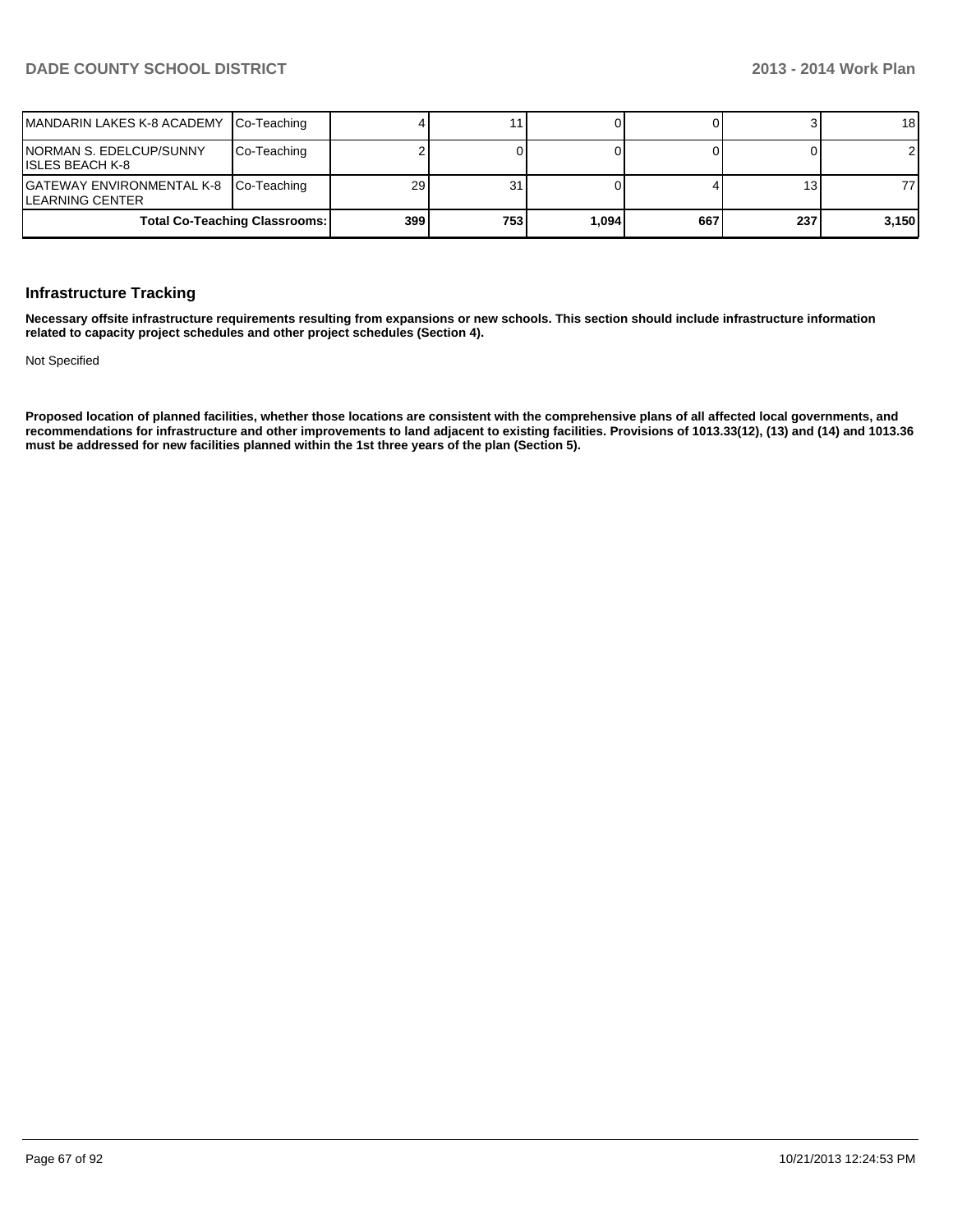Central Region - Auburndale Elementary - Partial Replacement Central Region - Benjamin Franklin K-8 Center - Partial Replacement Central Region - Broadmoor Elementary - Partial Replacement Central Region - Citrus Grove Elementary - Partial Replacement Central Region - Comstock Elementary - Partial Replacement Central Region - Coral Park Elementary - Partial Replacement Central Region - Coral Terrace Elementary - Partial Replacement Central Region - Dr Henry W Mack/west Little River K-8 Center - Partial Replacement Central Region - Everglades K-8 Center - Partial Replacement Central Region - George T Baker Aviation - Partial Replacement Central Region - Fairlawn Elementary - Partial Replacement Central Region - George Washington Carver Elementary - Partial Replacement Central Region - Henry M Flagler Elementary - Partial Replacement Central Region - Lakeview Elementary - Partial Replacement Central Region - Ludlam Elementary - Partial Replacement Central Region - Maritime & Science Technology Academy - 6-12 Facility Central Region - Melrose Elementary - Partial Replacement Central Region - Miami Park Elementary - Partial Replacement Central Region - Miami Springs Middle - Partial Replacement Central Region - NEW K-8 @ NW 90 Street and 114 Avenue - Phase I Central Region - Rockway Elementary - Partial Replacement Central Region - School Board Administration Complex - K-12 Completion @ Annex Central Region - Springview Elementary - Partial Replacement Central Region - Van E Blanton Elementary - Partial Replacement Central Region - West Miami Middle - Partial Replacement North Region - Biscayne Gardens Elementary - Partial Replacement North Region - Bunche Park Elementary - Partial Replacement North Region - Dr. Michael M Krop Senior - Addition or Small SHS at adjacent parcel North Region - Flamingo Elementary - Partial Replacement North Region - Gratigny Elementary - Partial Replacement North Region - Greynolds Park Elementary - Partial Replacement North Region - Hibiscus Elementary - Partial Replacement North Region - M A Milam K-8 Center - Partial Replacement North Region - Madie Ives Community Elementary - Partial Replacement North Region - Mae M Walters Elementary - Partial Replacement North Region - Meadowlane Elementary - Partial Replacement North Region - Miami Norland Senior - Partial Replacement North Region - Norland Elementary - Partial Replacement North Region - North Twin Lakes Elementary - Partial Replacement North Region - Oak Grove Elementary - Partial Replacement North Region - Parkview Elementary - Partial Replacement North Region - Scott Lake Elementary - Partial Replacement North Region - Twin Lakes Elementary - Partial Replacement South Region - Cutler Bay Academy of Advance Studies, Cutler Ridge Campus - Partial Replacement South Region - Ethel Koger Beckham Elementary - Addition - K-8 Conversion South Region - Glades Middle - Addition South Region - Leisure City K-8 Center - Partial Replacement South Region - Medical Academy For Science And Technology At Homestead - Remodeling - Third Floor South Region - Palmetto Elementary - Partial Replacement South Region - Pinecrest Elementary - Partial Replacement South Region - Snapper Creek Elementary - Partial Replacement South Region - West Homestead Elementary - Addition - K-8 Conversion **Consistent with Comp Plan?** Yes

#### **Net New Classrooms**

The number of classrooms, by grade level and type of construction, that were added during the last fiscal year.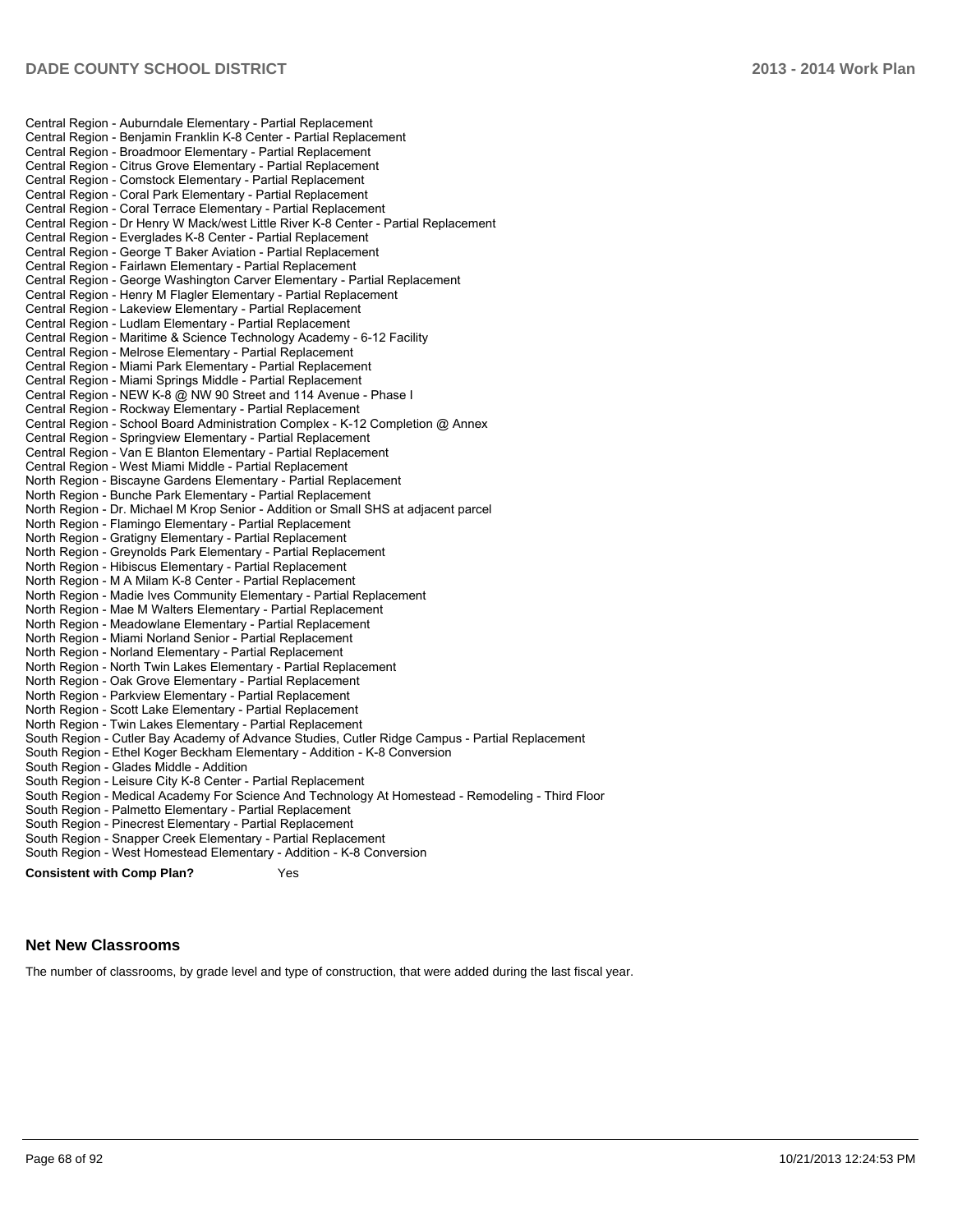| List the net new classrooms added in the 2012 - 2013 fiscal year.                                                                                       |                               |                             |                                                                        |                        | Llist the net new classrooms to be added in the 2013 - 2014 fiscal<br>Ivear.                 |  |  |                        |
|---------------------------------------------------------------------------------------------------------------------------------------------------------|-------------------------------|-----------------------------|------------------------------------------------------------------------|------------------------|----------------------------------------------------------------------------------------------|--|--|------------------------|
| "Classrooms" is defined as capacity carrying classrooms that are added to increase<br>capacity to enable the district to meet the Class Size Amendment. |                               |                             | Totals for fiscal year 2013 - 2014 should match totals in Section 15A. |                        |                                                                                              |  |  |                        |
| Location                                                                                                                                                | $2012 - 2013 \#$<br>Permanent | $2012 - 2013 \#$<br>Modular | $2012 - 2013$ #<br>Relocatable                                         | $2012 - 2013$<br>Total | $2013 - 2014$ #<br>$2013 - 2014$ #<br>$2013 - 2014$ #<br>Relocatable<br>Modular<br>Permanent |  |  | $2013 - 2014$<br>Total |
| Elementary (PK-3)                                                                                                                                       | 27                            |                             |                                                                        | 26                     | 133                                                                                          |  |  | 133                    |
| Middle $(4-8)$                                                                                                                                          | 36                            |                             |                                                                        | 38                     | 37                                                                                           |  |  | 37                     |
| High (9-12)                                                                                                                                             | 25                            |                             |                                                                        | 25                     | 149                                                                                          |  |  | 149                    |
|                                                                                                                                                         | 88                            |                             |                                                                        | 89                     | 319                                                                                          |  |  | 319                    |

#### **Relocatable Student Stations**

Number of students that will be educated in relocatable units, by school, in the current year, and the projected number of students for each of the years in the workplan.

| <b>Site</b>                           | 2013 - 2014 | 2014 - 2015 | $2015 - 2016$ | 2016 - 2017 | 2017 - 2018    | 5 Year Average |
|---------------------------------------|-------------|-------------|---------------|-------------|----------------|----------------|
| <b>IDAVID LAWRENCE JR K-8 CENTER</b>  | 0           | 0           | $\Omega$      | $\Omega$    | $\Omega$       | $\overline{0}$ |
| IAIR BASE ELEMENTARY                  | $\Omega$    | $\Omega$    | 0             | $\Omega$    | $\Omega$       | $\Omega$       |
| LENORA BRAYNON SMITH ELEMENTARY       | 0           | 0           | $\Omega$      | $\Omega$    | 0              | $\overline{0}$ |
| ARCOLA LAKE ELEMENTARY                | $\Omega$    | $\Omega$    | $\Omega$      | $\Omega$    | $\mathbf 0$    | $\mathbf 0$    |
| AUBURNDALE ELEMENTARY                 | 54          | 54          | $\Omega$      | $\Omega$    | $\overline{0}$ | 22             |
| IAVOCADO ELEMENTARY                   | 66          | $\Omega$    | $\Omega$      | $\Omega$    | $\Omega$       | 13             |
| <b>CITRUS GROVE ELEMENTARY</b>        | 228         | 228         | 228           | 228         | $\overline{0}$ | 182            |
| <b>CLAUDE PEPPER ELEMENTARY</b>       | 126         | 126         | 0             | $\Omega$    | 0              | 50             |
| ICOCONUT GROVE ELEMENTARY             | 44          | 44          | 44            | 44          | $\overline{0}$ | 35             |
| <b>COLONIAL DRIVE ELEMENTARY</b>      | $\Omega$    | $\Omega$    | $\Omega$      | $\Omega$    | $\overline{0}$ | $\overline{0}$ |
| COMSTOCK ELEMENTARY                   | 90          | 90          | 90            | 90          | $\overline{0}$ | 72             |
| INEVA KING COOPER EDUCATIONAL CENTER  | 0           | 0           | $\Omega$      | $\Omega$    | $\overline{0}$ | $\overline{0}$ |
| ICORAL GABLES PREPARATORY ACADEMY     | $\Omega$    | $\Omega$    | $\Omega$      | $\Omega$    | $\overline{0}$ | $\Omega$       |
| ICORAL PARK ELEMENTARY                | 148         | 148         | 148           | 148         | $\Omega$       | 118            |
| lCORAL REEF ELEMENTARY                | 0           | $\Omega$    | 0             | $\Omega$    | $\overline{0}$ | $\overline{0}$ |
| CORAL TERRACE ELEMENTARY              | 22          | 22          | $\Omega$      | $\Omega$    | $\Omega$       | 9              |
| CORAL WAY K-8 CENTER                  | 198         | 198         | 198           | 198         | $\Omega$       | 158            |
| <b>CRESTVIEW ELEMENTARY</b>           | 0           | $\Omega$    | $\Omega$      | $\Omega$    | $\Omega$       | $\overline{0}$ |
| <b>CUTLER RIDGE ELEMENTARY</b>        | 18          | 18          | $\Omega$      | $\Omega$    | 0              | $\overline{7}$ |
| ICYPRESS ELEMENTARY                   | 0           | 0           | $\Omega$      | $\Omega$    | $\mathbf 0$    | $\overline{0}$ |
| <b>IDEVON AIRE K-8 CENTER</b>         | $\Omega$    | $\Omega$    | $\Omega$      | $\Omega$    | $\mathbf 0$    | $\overline{0}$ |
| <b>IFREDERICK DOUGLASS ELEMENTARY</b> | 0           | $\Omega$    | $\Omega$      | $\Omega$    | $\Omega$       | $\mathbf{0}$   |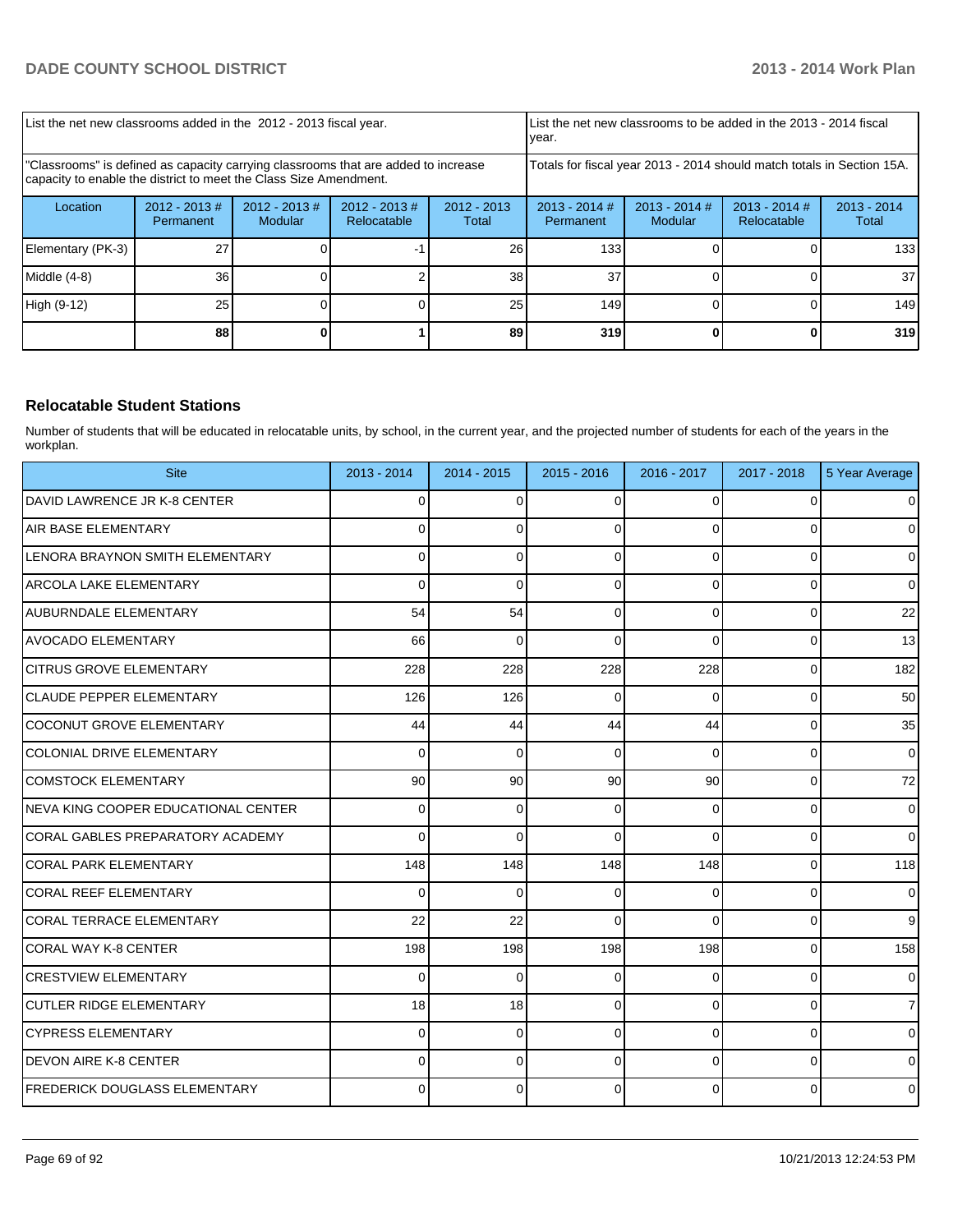| MARJORY STONEMAN DOUGLAS ELEMENTARY                               | $\Omega$       | $\Omega$       | $\Omega$    | $\overline{0}$ | $\overline{0}$ | $\overline{0}$ |
|-------------------------------------------------------------------|----------------|----------------|-------------|----------------|----------------|----------------|
| <b>CHARLES R DREW K-8 CENTER</b>                                  | 40             | 0              | $\Omega$    | 0              | 0              | 8              |
| PAUL LAURENCE DUNBAR K-8 CENTER                                   | 0              | 0              | $\Omega$    | $\Omega$       | 0              | $\overline{0}$ |
| JOHN G DUPUIS ELEMENTARY                                          | 116            | 116            | 116         | 116            | $\overline{0}$ | 93             |
| <b>AMELIA EARHART ELEMENTARY</b>                                  | 66             | 66             | 66          | 0              | $\overline{0}$ | 40             |
| <b>EARLINGTON HEIGHTS ELEMENTARY</b>                              | 0              | 0              | $\Omega$    | $\Omega$       | $\overline{0}$ | $\overline{0}$ |
| JOE HALL ELEMENTARY                                               | 18             | 18             | 18          | $\Omega$       | $\overline{0}$ | 11             |
| HIALEAH ELEMENTARY                                                | 90             | 90             | $\mathbf 0$ | $\Omega$       | $\overline{0}$ | 36             |
| HIBISCUS ELEMENTARY                                               | 44             | 44             | $\Omega$    | $\Omega$       | $\overline{0}$ | 18             |
| VIRGINIA A BOONE HIGHLAND OAKS<br><b>ELEMENTARY</b>               | 138            | 138            | 138         | 138            | $\overline{0}$ | 110            |
| <b>HOLMES ELEMENTARY</b>                                          | 0              | 0              | 0           | 0              | $\overline{0}$ | $\overline{0}$ |
| <b>ZORA NEALE HURSTON ELEMENTARY</b>                              | $\Omega$       | 0              | $\Omega$    | $\overline{0}$ | 0              | $\overline{0}$ |
| <b>OLIVER HOOVER ELEMENTARY</b>                                   | 172            | 172            | 172         | $\overline{0}$ | $\overline{0}$ | 103            |
| THENA CROWDER EARLY CHILDHOOD<br><b>DIAGNOSTIC SPECIAL ED CTR</b> | 18             | 18             | $\Omega$    | $\Omega$       | 0              | $\overline{7}$ |
| HOWARD DRIVE ELEMENTARY                                           | $\Omega$       | 0              | $\Omega$    | $\Omega$       | $\overline{0}$ | $\overline{0}$ |
| MADIE IVES COMMUNITY ELEMENTARY                                   | 270            | 270            | 270         | 270            | $\overline{0}$ | 216            |
| KENDALE ELEMENTARY                                                | 0              | 0              | $\Omega$    | 0              | $\overline{0}$ | $\overline{0}$ |
| KENDALE LAKES ELEMENTARY                                          | 0              | 0              | $\Omega$    | $\Omega$       | $\overline{0}$ | $\overline{0}$ |
| KENSINGTON PARK ELEMENTARY                                        | $\Omega$       | 0              | $\Omega$    | $\Omega$       | $\overline{0}$ | $\overline{0}$ |
| KENWOOD K-8 CENTER                                                | 18             | 18             | 18          | $\Omega$       | $\overline{0}$ | 11             |
| KEY BISCAYNE K-8 CENTER                                           | 18             | 18             | 18          | 18             | $\overline{0}$ | 14             |
| KINLOCH PARK ELEMENTARY                                           | 0              | 0              | $\Omega$    | $\Omega$       | $\overline{0}$ | $\mathbf 0$    |
| LAKE STEVENS ELEMENTARY                                           | $\Omega$       | 0              | $\Omega$    | $\Omega$       | $\overline{0}$ | $\overline{0}$ |
| LAKEVIEW ELEMENTARY                                               | 72             | 72             | $\Omega$    | $\Omega$       | $\overline{0}$ | 29             |
| YWAACD @ JRE LEE EDUCATIONAL CENTER                               | 50             | 50             |             |                | 0              | $20\,$         |
| LEEWOOD K-8 CENTER                                                | 40             | 40             | $\Omega$    | $\overline{0}$ | $\overline{0}$ | 16             |
| WILLIAM H. LEHMAN ELEMENTARY                                      | $\overline{0}$ | 0              | $\Omega$    | $\overline{0}$ | $\overline{0}$ | $\mathbf 0$    |
| NATURAL BRIDGE ELEMENTARY                                         | $\overline{0}$ | $\overline{0}$ | $\mathbf 0$ | $\overline{0}$ | $\overline{0}$ | $\overline{0}$ |
| NORLAND ELEMENTARY                                                | 80             | 80             | 80          | 80             | $\overline{0}$ | 64             |
| <b>INORTH BEACH ELEMENTARY</b>                                    | $\overline{0}$ | $\overline{0}$ | $\mathbf 0$ | $\overline{0}$ | $\overline{0}$ | $\mathbf 0$    |
| <b>BARBARA HAWKINS ELEMENTARY</b>                                 | $\overline{0}$ | $\overline{0}$ | $\Omega$    | $\overline{0}$ | $\overline{0}$ | $\mathbf 0$    |
| NORTH COUNTY K-8 CENTER                                           | $\overline{0}$ | $\overline{0}$ | $\Omega$    | $\overline{0}$ | $\overline{0}$ | $\overline{0}$ |
| NORTH GLADE ELEMENTARY                                            | 18             | $\mathbf 0$    | $\Omega$    | $\overline{0}$ | $\overline{0}$ | $\overline{4}$ |
| NORTH HIALEAH ELEMENTARY                                          | 102            | 102            | 102         | $\overline{0}$ | $\overline{0}$ | 61             |
| NORTH MIAMI ELEMENTARY                                            | $\overline{0}$ | $\overline{0}$ | $\mathbf 0$ | $\overline{0}$ | $\overline{0}$ | $\mathbf 0$    |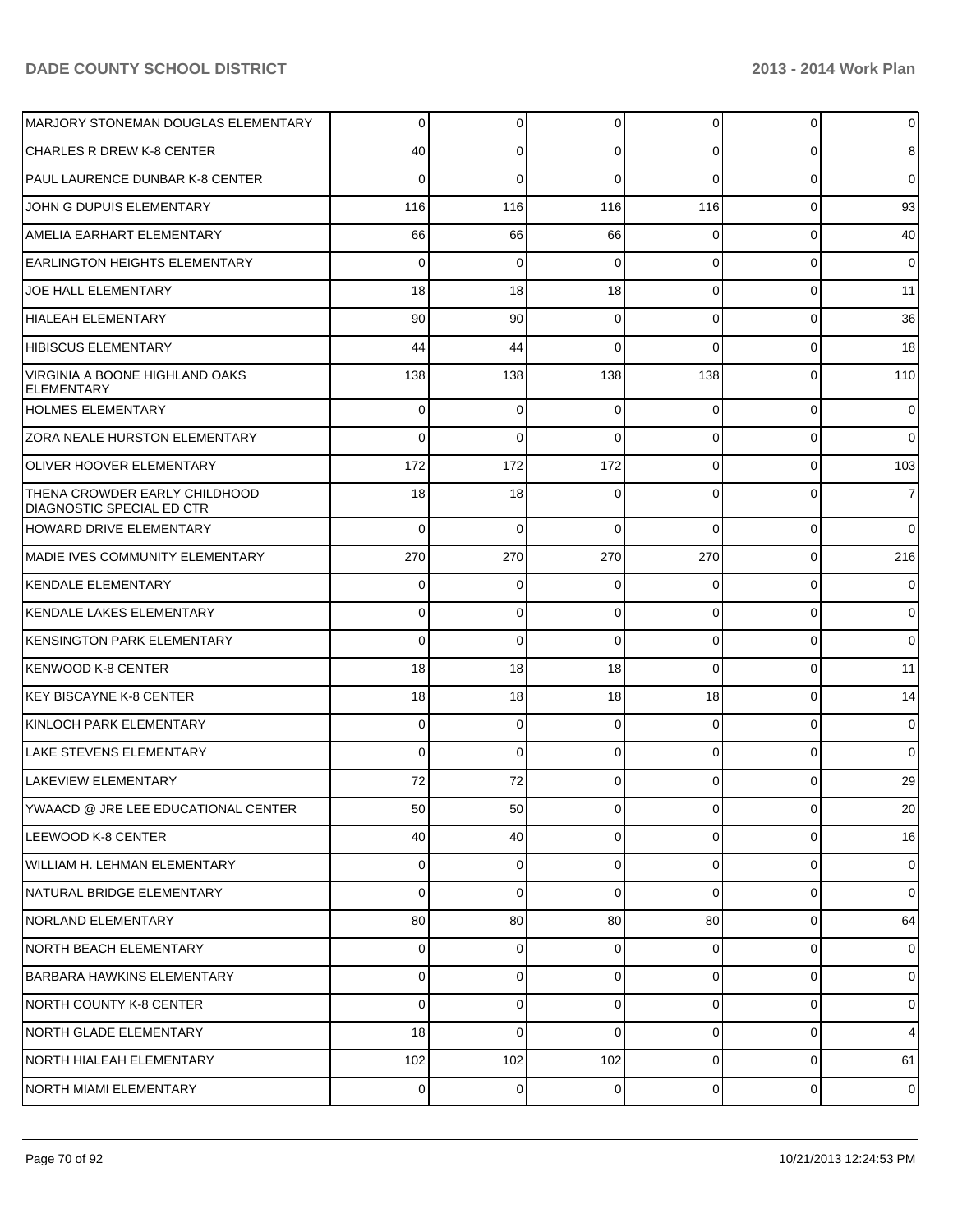| NORTH TWIN LAKES ELEMENTARY               | 18             | 18          | 18          | 18             | $\overline{0}$ | 14             |
|-------------------------------------------|----------------|-------------|-------------|----------------|----------------|----------------|
| <b>NORWOOD ELEMENTARY</b>                 | $\Omega$       | $\Omega$    | 0           | $\Omega$       | $\Omega$       | $\overline{0}$ |
| OAK GROVE ELEMENTARY                      | 124            | 124         | 124         | 124            | $\Omega$       | 99             |
| <b>OJUS ELEMENTARY</b>                    | $\Omega$       | $\Omega$    | 0           | $\Omega$       | $\Omega$       | $\overline{0}$ |
| <b>OLINDA ELEMENTARY</b>                  | $\Omega$       | $\Omega$    | 0           | $\Omega$       | $\Omega$       | $\overline{0}$ |
| <b>OLYMPIA HEIGHTS ELEMENTARY</b>         | 62             | 62          | 62          | $\Omega$       | $\Omega$       | 37             |
| DR. ROBERT B. INGRAM ELEMENTARY           | 18             | $\Omega$    | 0           | $\Omega$       | $\Omega$       | 4              |
| <b>ORCHARD VILLA ELEMENTARY</b>           | $\Omega$       | $\Omega$    | 0           | $\Omega$       | $\Omega$       | $\overline{0}$ |
| <b>PALMETTO ELEMENTARY</b>                | 84             | 84          | 84          | 84             | $\Omega$       | 67             |
| <b>PALM LAKES ELEMENTARY</b>              | $\Omega$       | $\Omega$    | 0           | $\Omega$       | $\Omega$       | $\overline{0}$ |
| <b>PALM SPRINGS ELEMENTARY</b>            | 102            | 102         | 102         | $\Omega$       | $\Omega$       | 61             |
| PALM SPRINGS NORTH ELEMENTARY             | 112            | 112         | 112         | 112            | $\Omega$       | 90             |
| <b>PARKVIEW ELEMENTARY</b>                | $\Omega$       | $\Omega$    | 0           | $\Omega$       | $\Omega$       | $\overline{0}$ |
| <b>PARKWAY ELEMENTARY</b>                 | 62             | 62          | 0           | $\Omega$       | $\Omega$       | 25             |
| DR. HENRY E. PERRINE ACADEMY OF THE ARTS  | $\Omega$       | $\Omega$    | 0           | $\Omega$       | $\Omega$       | $\overline{0}$ |
| IKELSEY L PHARR ELEMENTARY                | $\Omega$       | $\Omega$    | 0           | $\Omega$       | $\Omega$       | $\overline{0}$ |
| <b>SNAPPER CREEK ELEMENTARY</b>           | 0              | $\Omega$    | 0           | $\Omega$       | $\Omega$       | $\overline{0}$ |
| NORTH DADE CENTER FOR MODERN<br>LANGUAGES | <sup>0</sup>   | $\Omega$    | U           | 0              | O              | $\overline{0}$ |
| <b>SOUTH HIALEAH ELEMENTARY</b>           | $\Omega$       | $\Omega$    | $\Omega$    | $\Omega$       | 0              | $\overline{0}$ |
| <b>SOUTH MIAMI K-8 CENTER</b>             | 220            | 220         | 220         | 220            | $\overline{0}$ | 176            |
| <b>SOUTH MIAMI HEIGHTS ELEMENTARY</b>     | 40             | 40          | 40          | $\Omega$       | $\overline{0}$ | 24             |
| <b>SOUTHSIDE ELEMENTARY</b>               | $\Omega$       | $\Omega$    | $\Omega$    | $\Omega$       | $\Omega$       | $\Omega$       |
| <b>SPRINGVIEW ELEMENTARY</b>              | 58             | 58          | 58          | 58             | 0              | 46             |
| <b>E W F STIRRUP ELEMENTARY</b>           | 58             | 58          | 58          | $\Omega$       | $\Omega$       | 35             |
| <b>SUNSET ELEMENTARY</b>                  | $\overline{0}$ | 0           | 0           | 0              | $\overline{0}$ | $\overline{0}$ |
| <b>SUNSET PARK ELEMENTARY</b>             | 58             | 58          | 58          | $\overline{0}$ | 0              | 35             |
| <b>SWEETWATER ELEMENTARY</b>              | 40             | 40          | 40          | $\overline{0}$ | $\overline{0}$ | 24             |
| SYLVANIA HEIGHTS ELEMENTARY               | $\Omega$       | $\mathbf 0$ | 0           | $\overline{0}$ | $\overline{0}$ | $\overline{0}$ |
| TREASURE ISLAND ELEMENTARY                | 22             | $\mathbf 0$ | 0           | $\overline{0}$ | $\overline{0}$ | $\overline{4}$ |
| <b>TROPICAL ELEMENTARY</b>                | $\Omega$       | $\mathbf 0$ | 0           | $\overline{0}$ | 0              | $\overline{0}$ |
| FRANCES S TUCKER ELEMENTARY               | 36             | 36          | $\mathbf 0$ | $\overline{0}$ | $\overline{0}$ | 14             |
| TWIN LAKES ELEMENTARY                     | $\Omega$       | $\mathbf 0$ | 0           | $\overline{0}$ | 0              | $\overline{0}$ |
| <b>VILLAGE GREEN ELEMENTARY</b>           | 36             | 36          | 0           | $\overline{0}$ | $\overline{0}$ | 14             |
| <b>VINELAND K-8 CENTER</b>                | $\Omega$       | $\mathbf 0$ | $\Omega$    | $\overline{0}$ | 0              | $\overline{0}$ |
| <b>MAE M WALTERS ELEMENTARY</b>           | 54             | 54          | 54          | 54             | 0              | 43             |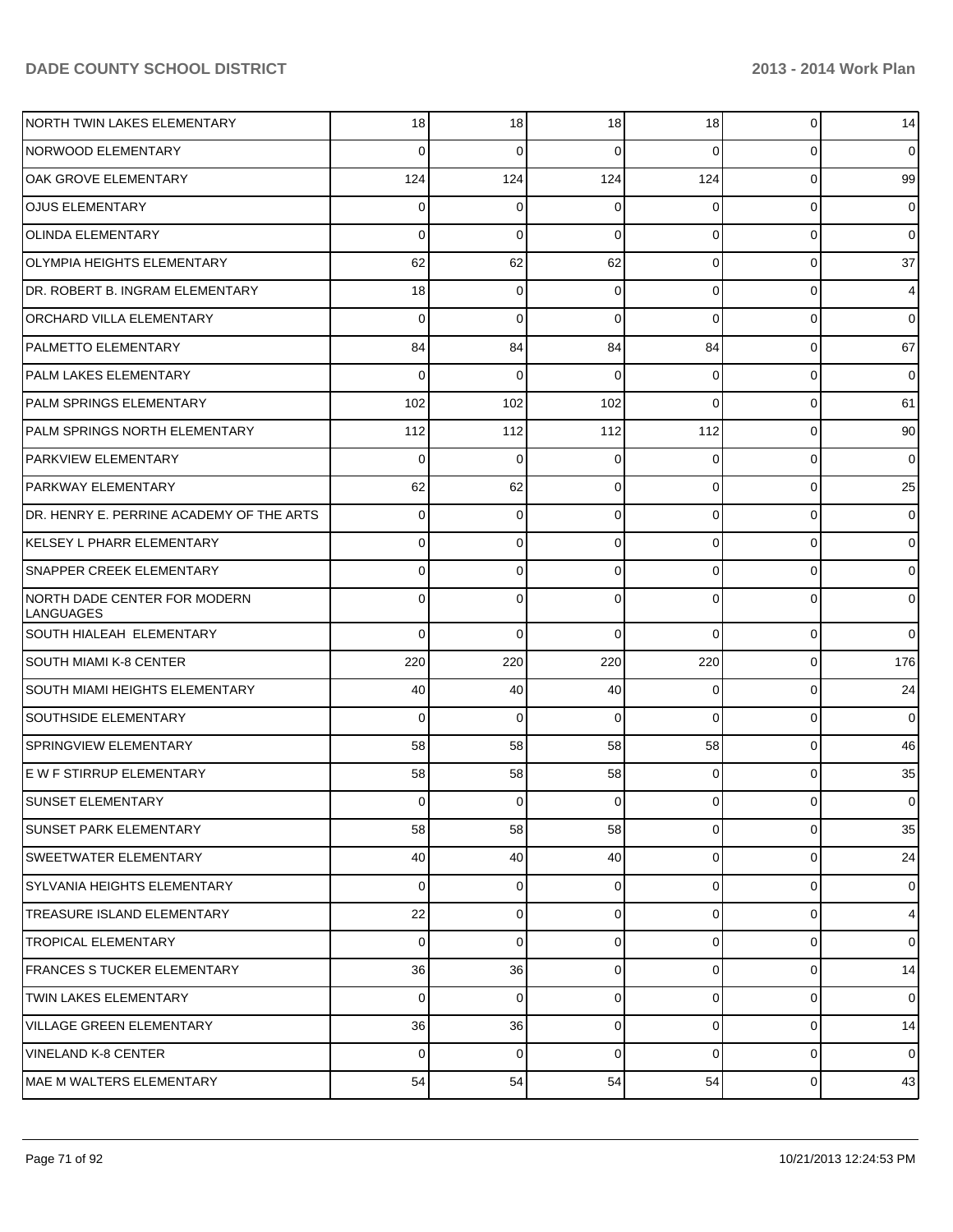| <b>WEST HOMESTEAD ELEMENTARY</b>                       | 18             | 18          | 18             | $\overline{0}$ | $\overline{0}$ | 11             |
|--------------------------------------------------------|----------------|-------------|----------------|----------------|----------------|----------------|
| <b>WEST LABORATORY ELEMENTARY</b>                      | 22             | 22          | 0              | $\Omega$       | 0              | 9              |
| DR HENRY W MACK/WEST LITTLE RIVER K-8<br><b>CENTER</b> | 0              | 0           | 0              | 0              | 0              | $\overline{0}$ |
| KINLOCH PARK MIDDLE                                    | $\Omega$       | $\mathbf 0$ | 0              | $\Omega$       | $\overline{0}$ | $\overline{0}$ |
| <b>LAKE STEVENS MIDDLE</b>                             | 154            | 154         | 0              | $\overline{0}$ | $\overline{0}$ | 62             |
| JOSE DE DIEGO MIDDLE                                   | $\overline{0}$ | 0           | 0              | $\overline{0}$ | $\overline{0}$ | $\overline{0}$ |
| MADISON MIDDLE                                         | 0              | 0           | 0              | $\overline{0}$ | $\overline{0}$ | $\overline{0}$ |
| HORACE MANN MIDDLE                                     | $\Omega$       | 0           | 0              | $\Omega$       | $\overline{0}$ | $\overline{0}$ |
| <b>JOSE MARTI MIDDLE</b>                               | 0              | 0           | 0              | $\overline{0}$ | $\overline{0}$ | $\overline{0}$ |
| <b>MAYS COMMUNITY MIDDLE</b>                           | $\Omega$       | 0           | 0              | $\overline{0}$ | $\overline{0}$ | $\overline{0}$ |
| HOWARD D MCMILLAN MIDDLE                               | 44             | 0           | 0              | $\overline{0}$ | $\overline{0}$ | 9              |
| ADA MERRITT K-8 CENTER                                 | 0              | 0           | 0              | $\Omega$       | $\overline{0}$ | $\overline{0}$ |
| <b>MIAMI EDISON MIDDLE</b>                             | $\Omega$       | 0           | 0              | $\overline{0}$ | $\overline{0}$ | $\overline{0}$ |
| MIAMI LAKES MIDDLE                                     | 88             | 88          | 88             | $\Omega$       | $\overline{0}$ | 53             |
| MIAMI SPRINGS MIDDLE                                   | 352            | 352         | 352            | 352            | $\overline{0}$ | 282            |
| NAUTILUS MIDDLE                                        | $\Omega$       | 0           | 0              | $\Omega$       | $\overline{0}$ | $\overline{0}$ |
| NORLAND MIDDLE                                         | 176            | 0           | 0              | $\overline{0}$ | $\overline{0}$ | 35             |
| NORTH DADE MIDDLE                                      | 0              | 0           | 0              | $\overline{0}$ | $\overline{0}$ | $\overline{0}$ |
| <b>NORTH MIAMI MIDDLE</b>                              | $\Omega$       | 0           | 0              | $\overline{0}$ | $\overline{0}$ | $\overline{0}$ |
| PALM SPRINGS MIDDLE                                    | 66             | 66          | 66             | $\overline{0}$ | $\overline{0}$ | 40             |
| <b>PALMETTO MIDDLE</b>                                 | 110            | 110         | 110            | $\overline{0}$ | $\overline{0}$ | 66             |
| <b>PARKWAY MIDDLE</b>                                  | 0              | 0           | 0              | $\Omega$       | $\overline{0}$ | $\overline{0}$ |
| PONCE DE LEON MIDDLE                                   | $\Omega$       | 0           | 0              | $\overline{0}$ | $\overline{0}$ | $\overline{0}$ |
| <b>REDLAND MIDDLE</b>                                  | 0              | 0           | 0              | $\overline{0}$ | $\mathbf{0}$   | $\overline{0}$ |
| RICHMOND HEIGHTS MIDDLE                                | 88             | 0           | $\overline{0}$ | 01             | $\overline{0}$ | 18             |
| RIVIERA MIDDLE                                         | $\Omega$       | 0           | 0              | $\overline{0}$ | $\overline{0}$ | $\overline{0}$ |
| ROCKWAY MIDDLE                                         | $\Omega$       | 0           | 0              | $\overline{0}$ | $\overline{0}$ | $\overline{0}$ |
| MIAMI NORTHWESTERN SENIOR HIGH                         | $\Omega$       | $\mathbf 0$ | 0              | $\overline{0}$ | $\overline{0}$ | $\overline{0}$ |
| MIAMI PALMETTO SENIOR HIGH                             | 225            | 225         | 225            | $\overline{0}$ | $\overline{0}$ | 135            |
| IMIAMI SENIOR HIGH                                     | 525            | 525         | 0              | $\overline{0}$ | $\overline{0}$ | 210            |
| <b>MIAMI SPRINGS SENIOR HIGH</b>                       | $\Omega$       | $\mathbf 0$ | 0              | $\overline{0}$ | $\overline{0}$ | $\overline{0}$ |
| MIAMI SUNSET SENIOR HIGH                               | 450            | 450         | 450            | $\overline{0}$ | $\overline{0}$ | 270            |
| NORTH MIAMI BEACH SENIOR HIGH                          | 25             | 25          | 25             | $\overline{0}$ | $\overline{0}$ | 15             |
| NORTH MIAMI SENIOR HIGH                                | $\Omega$       | 0           | 0              | $\Omega$       | $\overline{0}$ | $\overline{0}$ |
| WILLIAM H TURNER TECHNICAL ARTS SENIOR<br><b>HIGH</b>  | $\Omega$       | 0           | 0              | $\overline{0}$ | $\overline{0}$ | $\overline{0}$ |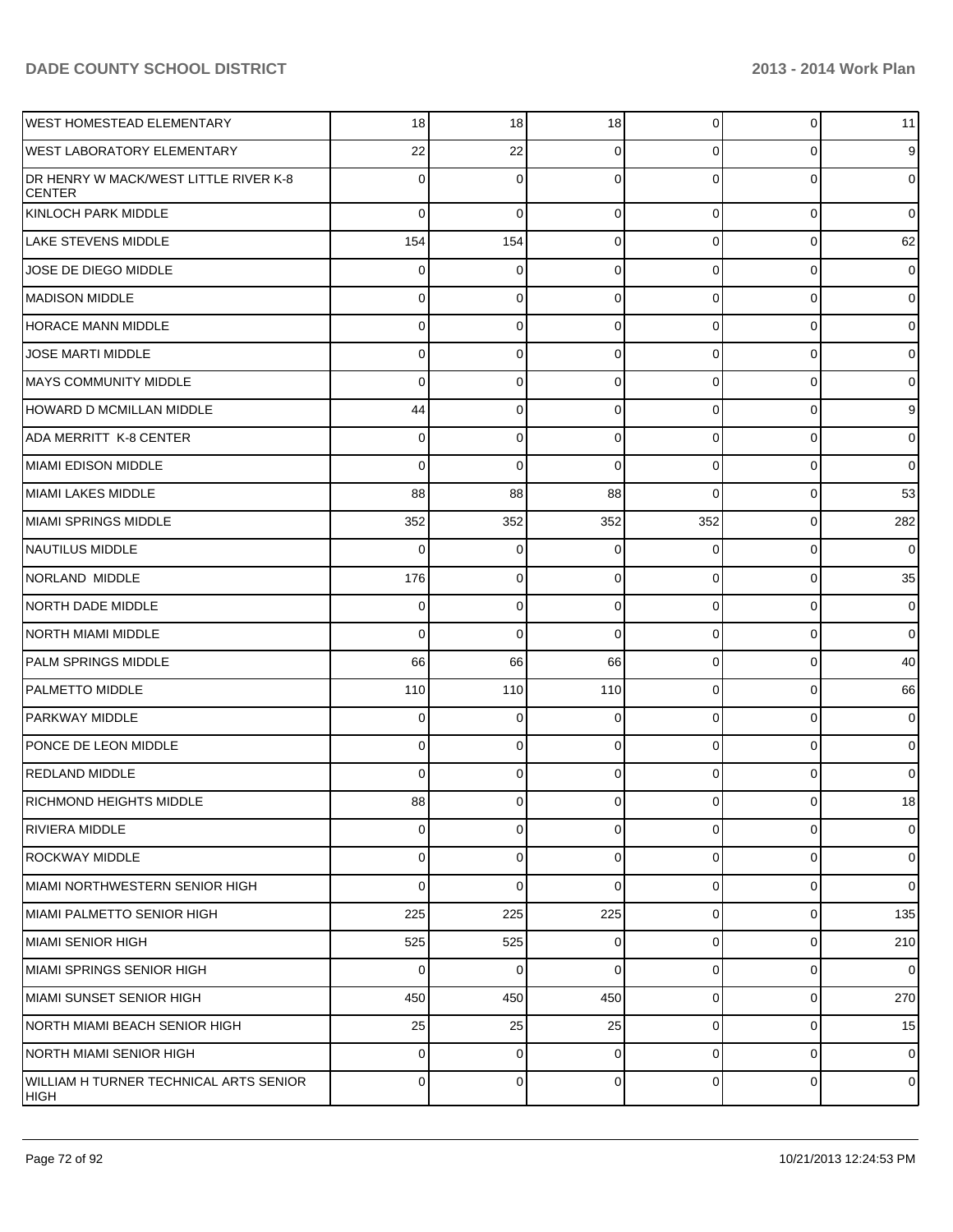| TERRA ENVIRONMENTAL RESEARCH INSTITUTE               | 0           | 0              | $\Omega$    | 0              | $\overline{0}$ | $\overline{0}$  |
|------------------------------------------------------|-------------|----------------|-------------|----------------|----------------|-----------------|
| <b>SOUTH DADE SENIOR HIGH</b>                        | 0           | $\Omega$       | $\Omega$    | 0              | 0              | $\overline{0}$  |
| <b>SOUTH MIAMI SENIOR HIGH</b>                       | 150         | 150            | 150         | $\Omega$       | 0              | 90              |
| MIAMI SOUTHRIDGE SENIOR HIGH                         | 175         | 175            | 175         | 0              | 0              | 105             |
| <b>SOUTHWEST MIAMI SENIOR HIGH</b>                   | 0           | 0              |             | 0              | 0              | $\mathbf 0$     |
| BARBARA GOLEMAN SENIOR HIGH                          | 0           | 0              | $\Omega$    | 0              | 0              | $\overline{0}$  |
| <b>GEORGE T BAKER AVIATION</b>                       | 75          | 75             | $\Omega$    | 0              | 0              | 30              |
| <b>ENGLISH CENTER</b>                                | 0           | 0              | $\Omega$    | 0              | 0              | $\mathbf 0$     |
| LINDSEY HOPKINS TECHNICAL EDUCATION<br><b>CENTER</b> | 0           | $\Omega$       | $\Omega$    | 0              | 0              | $\overline{0}$  |
| JAN MANN OPPORTUNITY SCHOOL                          | 0           | 0              | $\Omega$    | $\Omega$       | $\overline{0}$ | $\overline{0}$  |
| COPE NORTH ALTERNATIVE EDUCATION<br><b>CENTER</b>    | 25          | $\mathbf{0}$   | $\Omega$    | $\Omega$       | $\Omega$       | $5\phantom{.0}$ |
| DOROTHY M WALLACE - COPE CENTER SOUTH                | $\Omega$    | $\mathbf 0$    | $\mathbf 0$ | $\Omega$       | $\overline{0}$ | $\overline{0}$  |
| D A DORSEY EDUCATIONAL CENTER                        | 36          | 36             | $\Omega$    | $\Omega$       | $\overline{0}$ | 14              |
| HIALEAH GARDENS ELEMENTARY                           | 66          | 66             | 66          | 0              | $\overline{0}$ | 40              |
| <b>IRVING &amp; BEATRICE PESKOE K-8 CENTER</b>       | 18          | 18             | 0           | $\Omega$       | $\overline{0}$ | $\overline{7}$  |
| CHARLES DAVID WYCHE JR ELEMENTARY                    | $\mathbf 0$ | 0              | $\Omega$    | $\Omega$       | $\overline{0}$ | $\overline{0}$  |
| EUGENIA B THOMAS K-8 CENTER                          | 196         | 196            | 196         | 196            | $\overline{0}$ | 157             |
| JOHN I SMITH K-8 CENTER                              | 0           | 0              | $\mathbf 0$ | $\Omega$       | $\overline{0}$ | $\mathbf 0$     |
| MAYA ANGELOU ELEMENTARY                              | 0           | 0              | $\Omega$    | $\Omega$       | $\overline{0}$ | $\overline{0}$  |
| DR EDWARD L WHIGHAM ELEMENTARY                       | 22          | 22             | $\mathbf 0$ | $\Omega$       | $\overline{0}$ | 9               |
| <b>CORAL REEF SENIOR HIGH</b>                        | 0           | 0              | 0           | $\Omega$       | $\overline{0}$ | $\overline{0}$  |
| HENRY E S REEVES ELEMENTARY                          | 0           | 0              | $\mathbf 0$ | $\Omega$       | $\overline{0}$ | $\overline{0}$  |
| DANTE B FASCELL ELEMENTARY                           | 0           | 0              | $\Omega$    | $\Omega$       | $\overline{0}$ | $\mathbf 0$     |
| <b>IDR CARLOS J FINLAY ELEMENTARY</b>                | 0           | 0              | 0           | $\Omega$       | $\overline{0}$ | $\overline{0}$  |
| CHRISTINA M EVE ELEMENTARY                           | υ           | U              | U           | U              | 0              | $\mathbf 0$     |
| JOHN A FERGUSON SENIOR HIGH                          | 0           | $\overline{0}$ | $\Omega$    | $\overline{0}$ | $\overline{0}$ | $\overline{0}$  |
| LAMAR LOUIS CURRY MIDDLE                             | 0           | $\Omega$       | $\Omega$    | $\overline{0}$ | $\overline{0}$ | $\overline{0}$  |
| RONALD W. REAGAN/DORAL SENIOR HIGH<br><b>SCHOOL</b>  | 0           | 0              | $\Omega$    | $\Omega$       | $\overline{0}$ | $\overline{0}$  |
| <b>AVENTURA WATERWAYS K-8 CENTER</b>                 | 0           | $\Omega$       | $\Omega$    | $\Omega$       | $\overline{0}$ | $\overline{0}$  |
| HIALEAH GARDENS MIDDLE SCHOOL                        | 0           | 0              | $\Omega$    | $\Omega$       | $\overline{0}$ | $\overline{0}$  |
| WEST HIALEAH GARDENS ELEMENTARY SCHOOL               | 0           | 0              | $\Omega$    | $\Omega$       | $\overline{0}$ | $\overline{0}$  |
| HIALEAH GARDENS SENIOR HIGH SCHOOL                   | 0           | 0              | $\Omega$    | $\Omega$       | $\overline{0}$ | $\overline{0}$  |
| NORMA BUTLER BOSSARD ELEMENTARY                      | 0           | 0              | $\Omega$    | $\Omega$       | $\overline{0}$ | $\overline{0}$  |
| JORGE MAS CANOSA MIDDLE SCHOOL                       | 0           | 0              | $\Omega$    | $\Omega$       | $\overline{0}$ | $\overline{0}$  |
| YOUNG WOMEN'S ACADEMY                                | 0           | $\Omega$       | $\mathbf 0$ | $\overline{0}$ | $\overline{0}$ | $\overline{0}$  |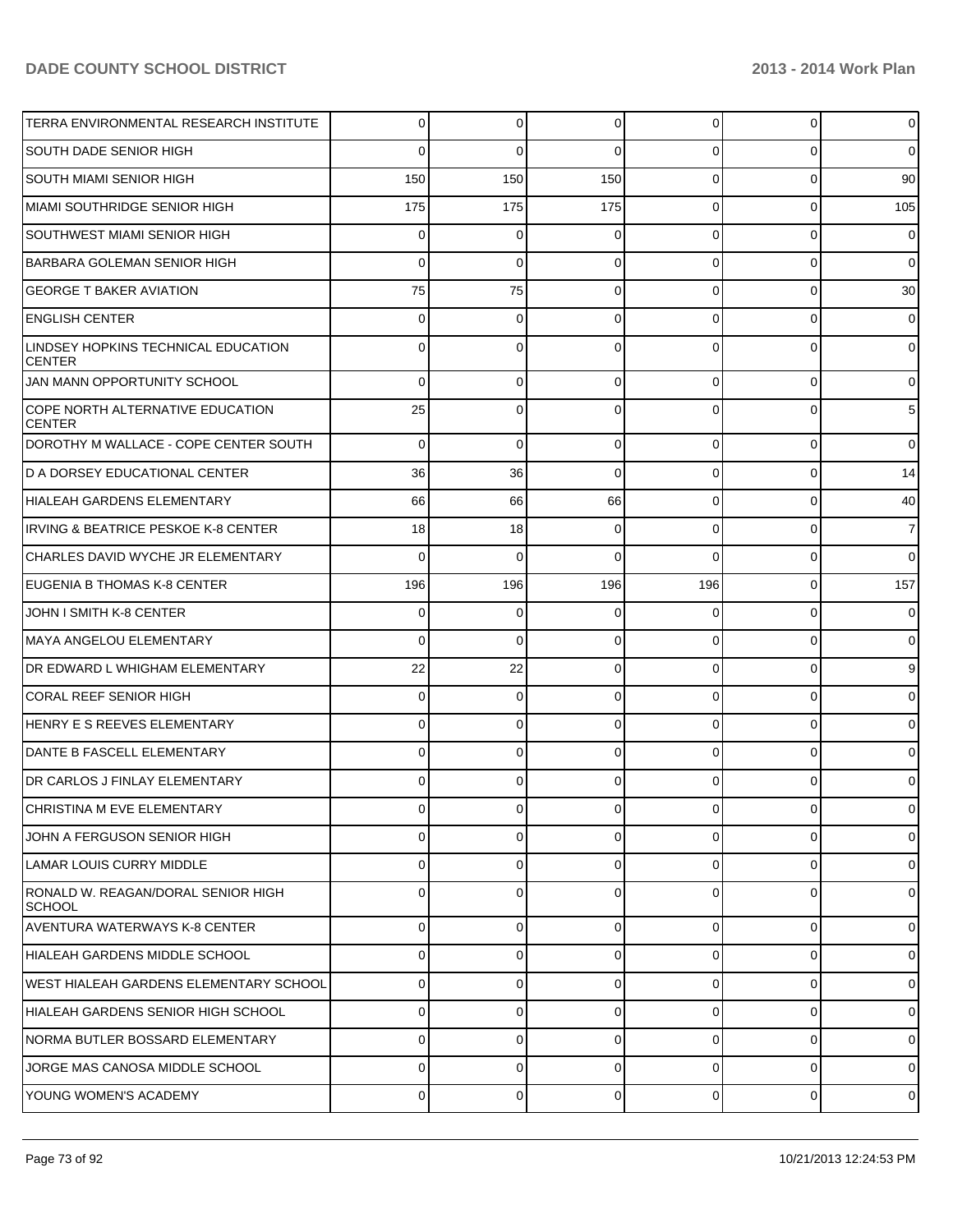| WESTLAND HIALEAH SENIOR HIGH SCHOOL                         | $\Omega$ | $\overline{0}$ | 0              | $\Omega$       | $\overline{0}$ | $\overline{0}$ |
|-------------------------------------------------------------|----------|----------------|----------------|----------------|----------------|----------------|
| COUNTRY CLUB MIDDLE SCHOOL                                  | 0        | 0              | 0              | $\Omega$       | $\Omega$       | 0              |
| <b>SOUTH DADE MIDDLE SCHOOL</b>                             | 0        | $\Omega$       | $\Omega$       | $\Omega$       | $\Omega$       | $\overline{0}$ |
| BANYAN ELEMENTARY                                           | 0        | $\Omega$       | $\Omega$       | $\Omega$       | $\Omega$       | $\overline{0}$ |
| RUTH K BROAD-BAY HARBOR K-8 CENTER                          | 0        | 0              | $\Omega$       | $\Omega$       | $\Omega$       | $\overline{0}$ |
| <b>ETHEL KOGER BECKHAM ELEMENTARY</b>                       | $\Omega$ | $\Omega$       | $\Omega$       | $\Omega$       | $\Omega$       | $\Omega$       |
| BEL-AIRE ELEMENTARY                                         | 134      | 134            | $\Omega$       | $\Omega$       | $\Omega$       | 54             |
| BENT TREE ELEMENTARY                                        | $\Omega$ | $\Omega$       | $\Omega$       | $\Omega$       | $\Omega$       | $\overline{0}$ |
| <b>BISCAYNE ELEMENTARY</b>                                  | 194      | 194            | 194            | $\Omega$       | $\Omega$       | 116            |
| <b>BISCAYNE GARDENS ELEMENTARY</b>                          | $\Omega$ | $\Omega$       | 0              | $\Omega$       | $\Omega$       | $\overline{0}$ |
| <b>VAN E BLANTON ELEMENTARY</b>                             | 36       | 36             | 36             | $\Omega$       | $\Omega$       | 22             |
| <b>BLUE LAKES ELEMENTARY</b>                                | 36       | $\Omega$       | 0              | $\Omega$       | $\Omega$       | $\overline{7}$ |
| BOWMAN ASHE/DOOLIN K-8 ACADEMY                              | 134      | $\Omega$       | 0              | $\Omega$       | $\Omega$       | 27             |
| <b>BRENTWOOD ELEMENTARY</b>                                 | 0        | 0              | $\Omega$       | $\Omega$       | $\Omega$       | $\overline{0}$ |
| JAMES H BRIGHT ELEMENTARY                                   | 0        | 0              | 0              | $\Omega$       | $\Omega$       | $\overline{0}$ |
| <b>BROADMOOR ELEMENTARY</b>                                 | 0        | $\Omega$       | $\Omega$       | $\Omega$       | $\Omega$       | $\overline{0}$ |
| W J BRYAN ELEMENTARY                                        | 110      | 110            | $\Omega$       | $\Omega$       | $\Omega$       | 44             |
| <b>BUNCHE PARK ELEMENTARY</b>                               | 80       | $\Omega$       | $\Omega$       | $\Omega$       | $\Omega$       | 16             |
| CAMPBELL DRIVE K-8 CENTER                                   | 36       | 36             | 36             | $\Omega$       | $\Omega$       | 22             |
| <b>CARIBBEAN ELEMENTARY</b>                                 | 0        | $\Omega$       | $\Omega$       | $\Omega$       | $\Omega$       | $\overline{0}$ |
| <b>CALUSA ELEMENTARY</b>                                    | 0        | $\Omega$       | $\Omega$       | $\Omega$       | $\Omega$       | $\overline{0}$ |
| <b>CAROL CITY ELEMENTARY</b>                                | 0        | $\Omega$       | $\Omega$       | $\Omega$       | $\Omega$       | $\overline{0}$ |
| <b>GEORGE WASHINGTON CARVER ELEMENTARY</b>                  | 44       | 44             | 44             | 44             | $\Omega$       | 35             |
| FIENBERG-FISHER K-8 CENTER                                  | 0        | $\Omega$       | 0              | $\Omega$       | $\Omega$       | $\Omega$       |
| <b>WILLIAM A CHAPMAN ELEMENTARY</b>                         | 72       | 72             |                | $\Omega$       | 0              | 29             |
| <b>EDISON PARK K-8 CENTER</b>                               | $\Omega$ | $\overline{0}$ | $\overline{0}$ | $\overline{0}$ | $\mathbf{0}$   | $\overline{0}$ |
| <b>EMERSON ELEMENTARY</b>                                   | $\Omega$ | 0              | $\Omega$       | $\Omega$       | 0              | $\overline{0}$ |
| LILLIE C EVANS K-8 CENTER                                   | 220      | $\Omega$       | $\Omega$       | $\Omega$       | $\mathbf 0$    | 44             |
| <b>EVERGLADES K-8 CENTER</b>                                | 112      | 112            | 112            | 112            | $\mathbf 0$    | 90             |
| DAVID FAIRCHILD ELEMENTARY                                  | 18       | 18             | 18             | $\Omega$       | 0              | 11             |
| <b>FAIRLAWN ELEMENTARY</b>                                  | $\Omega$ | $\mathbf 0$    | $\mathbf 0$    | $\Omega$       | $\mathbf 0$    | $\overline{0}$ |
| <b>FLAGAMI ELEMENTARY</b>                                   | 44       | 44             | 44             | $\Omega$       | $\mathbf 0$    | 26             |
| HENRY M FLAGLER ELEMENTARY                                  | $\Omega$ | $\mathbf 0$    | 0              | $\Omega$       | $\mathbf 0$    | $\overline{0}$ |
| <b>FLAMINGO ELEMENTARY</b>                                  | 18       | 18             | 18             | $\Omega$       | 0              | 11             |
| CORPORATE ACADEMY NORTH AT FLORAL<br><b>HEIGHTS COMPLEX</b> | 0        | 0              | 0              | $\Omega$       | 0              | $\overline{0}$ |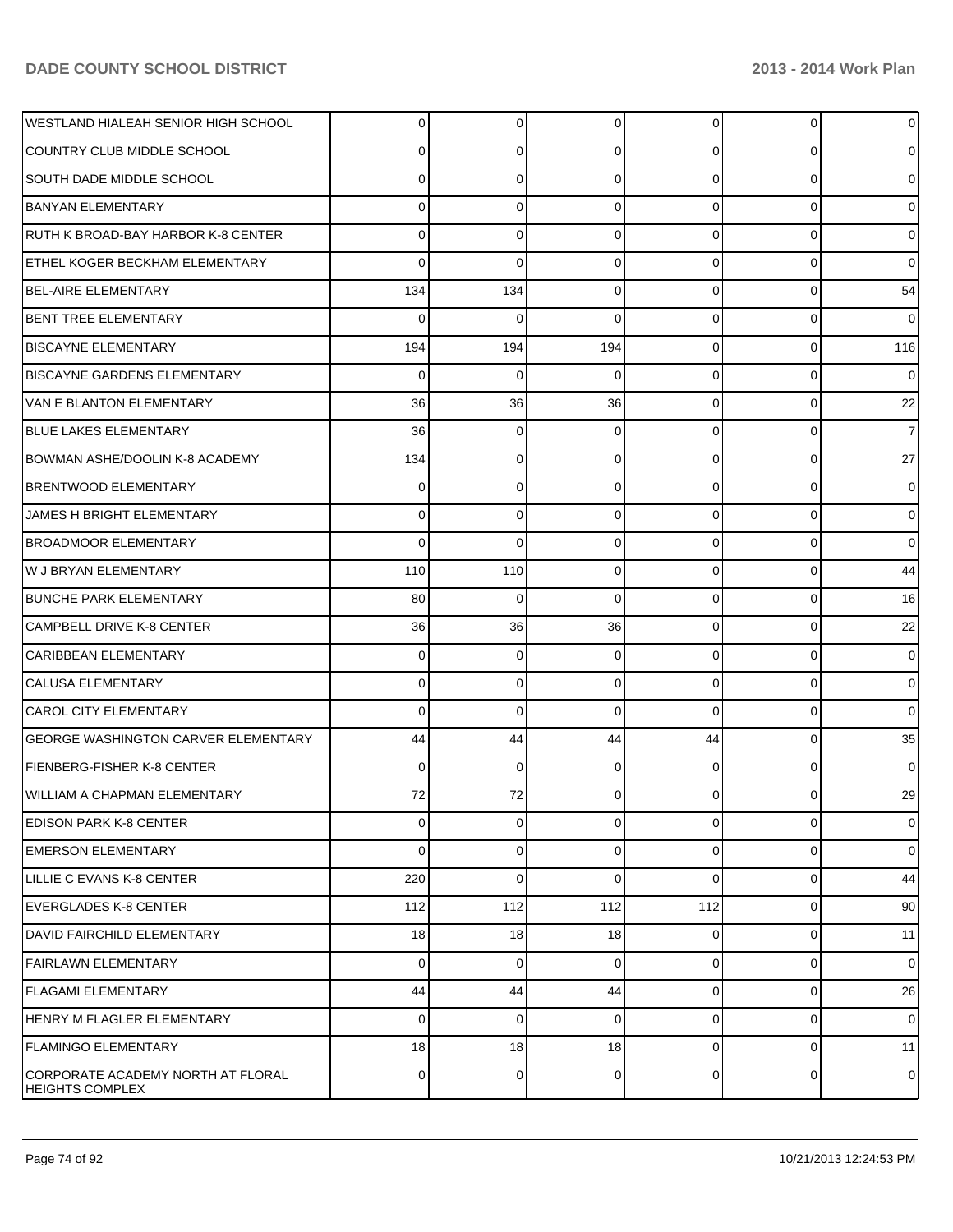| <b>FLORIDA CITY ELEMENTARY</b>                      | 108         | 108         | 108            | $\overline{0}$ | $\overline{0}$ | 65             |
|-----------------------------------------------------|-------------|-------------|----------------|----------------|----------------|----------------|
| <b>GLORIA FLOYD ELEMENTARY</b>                      | $\Omega$    | 0           | $\Omega$       | $\Omega$       | $\overline{0}$ | $\overline{0}$ |
| <b>BENJAMIN FRANKLIN K-8 CENTER</b>                 | 102         | 102         | 102            | 102            | $\overline{0}$ | 82             |
| <b>FULFORD ELEMENTARY</b>                           | 106         | 106         | 106            | 106            | $\overline{0}$ | 85             |
| THE 500 ROLE MODELS ACADEMY OF<br><b>EXCELLENCE</b> | 0           | 0           | $\Omega$       | $\Omega$       | $\overline{0}$ | $\overline{0}$ |
| JACK DAVID GORDON ELEMENTARY                        | 162         | 162         | 162            | 162            | $\overline{0}$ | 130            |
| <b>GOLDEN GLADES ELEMENTARY</b>                     | 18          | $\mathbf 0$ | $\Omega$       | $\Omega$       | $\overline{0}$ | $\overline{4}$ |
| JOELLA C GOOD ELEMENTARY                            | 36          | 36          | 36             | $\Omega$       | $\overline{0}$ | 22             |
| <b>GRATIGNY ELEMENTARY</b>                          | 124         | 124         | 124            | 124            | $\overline{0}$ | 99             |
| <b>GREENGLADE ELEMENTARY</b>                        | 18          | 18          | 18             | $\Omega$       | $\overline{0}$ | 11             |
| <b>GREYNOLDS PARK ELEMENTARY</b>                    | 244         | 244         | 244            | 244            | $\overline{0}$ | 195            |
| <b>GULFSTREAM ELEMENTARY</b>                        | 54          | 54          | 54             | $\Omega$       | $\overline{0}$ | 32             |
| <b>CHARLES R HADLEY ELEMENTARY</b>                  | 196         | 196         | 196            | 196            | $\overline{0}$ | 157            |
| LEISURE CITY K-8 CENTER                             | 90          | 90          | 90             | $\Omega$       | $\overline{0}$ | 54             |
| LAURA C SAUNDERS ELEMENTARY                         | 18          | 18          | 18             | $\Omega$       | $\overline{0}$ | 11             |
| LIBERTY CITY ELEMENTARY                             | 54          | 0           | $\Omega$       | $\Omega$       | $\overline{0}$ | 11             |
| JESSE J. McCRARY JR. ELEMENTARY SCHOOL              | 44          | 44          | 44             | $\overline{0}$ | $\overline{0}$ | 26             |
| LORAH PARK ELEMENTARY                               | 0           | 0           | $\Omega$       | $\Omega$       | $\overline{0}$ | $\overline{0}$ |
| TOUSSAINT L'OUVERTURE ELEMENTARY                    | 62          | 0           | $\Omega$       | $\Omega$       | $\overline{0}$ | 12             |
| LUDLAM ELEMENTARY                                   | 178         | 178         | 178            | $\overline{0}$ | $\overline{0}$ | 107            |
| <b>FRANK CRAWFORD MARTIN K-8 CENTER</b>             | 18          | 18          | 18             | $\overline{0}$ | $\overline{0}$ | 11             |
| WESLEY MATTHEWS ELEMENTARY                          | 18          | 0           | $\Omega$       | $\Omega$       | $\overline{0}$ | $\overline{4}$ |
| MEADOWLANE ELEMENTARY                               | 18          | 18          | 18             | 18             | $\overline{0}$ | 14             |
| MELROSE ELEMENTARY                                  | $\Omega$    | 0           | $\Omega$       | $\overline{0}$ | $\overline{0}$ | $\overline{0}$ |
| MIAMI GARDENS ELEMENTARY                            | 18          | $\Omega$    | $\overline{0}$ | $\overline{0}$ | $\overline{0}$ | 4              |
| MIAMI HEIGHTS ELEMENTARY                            | 152         | 152         | 152            | $\overline{0}$ | $\overline{0}$ | 91             |
| MIAMI LAKES K-8 CENTER                              | $\mathbf 0$ | $\Omega$    | $\overline{0}$ | $\overline{0}$ | $\overline{0}$ | $\overline{0}$ |
| MIAMI PARK ELEMENTARY                               | 36          | 0           | $\Omega$       | $\Omega$       | $\overline{0}$ | $\overline{7}$ |
| MIAMI SHORES ELEMENTARY                             | 36          | 36          | 36             | 36             | $\overline{0}$ | 29             |
| MIAMI SPRINGS ELEMENTARY                            | 102         | 102         | 102            | $\Omega$       | $\overline{0}$ | 61             |
| M A MILAM K-8 CENTER                                | 98          | 98          | 98             | 98             | $\overline{0}$ | 78             |
| PHYLLIS R MILLER ELEMENTARY                         | 0           | 0           | $\Omega$       | $\overline{0}$ | $\overline{0}$ | $\overline{0}$ |
| <b>MORNINGSIDE K-8 CENTER</b>                       | 0           | $\Omega$    | $\Omega$       | $\overline{0}$ | $\overline{0}$ | $\overline{0}$ |
| ROBERT RUSSA MOTON ELEMENTARY                       | 0           | $\Omega$    | 0              | $\overline{0}$ | $\overline{0}$ | $\overline{0}$ |
| MYRTLE GROVE K-8 CENTER                             | 0           | $\Omega$    | $\mathbf 0$    | $\overline{0}$ | $\overline{0}$ | $\overline{0}$ |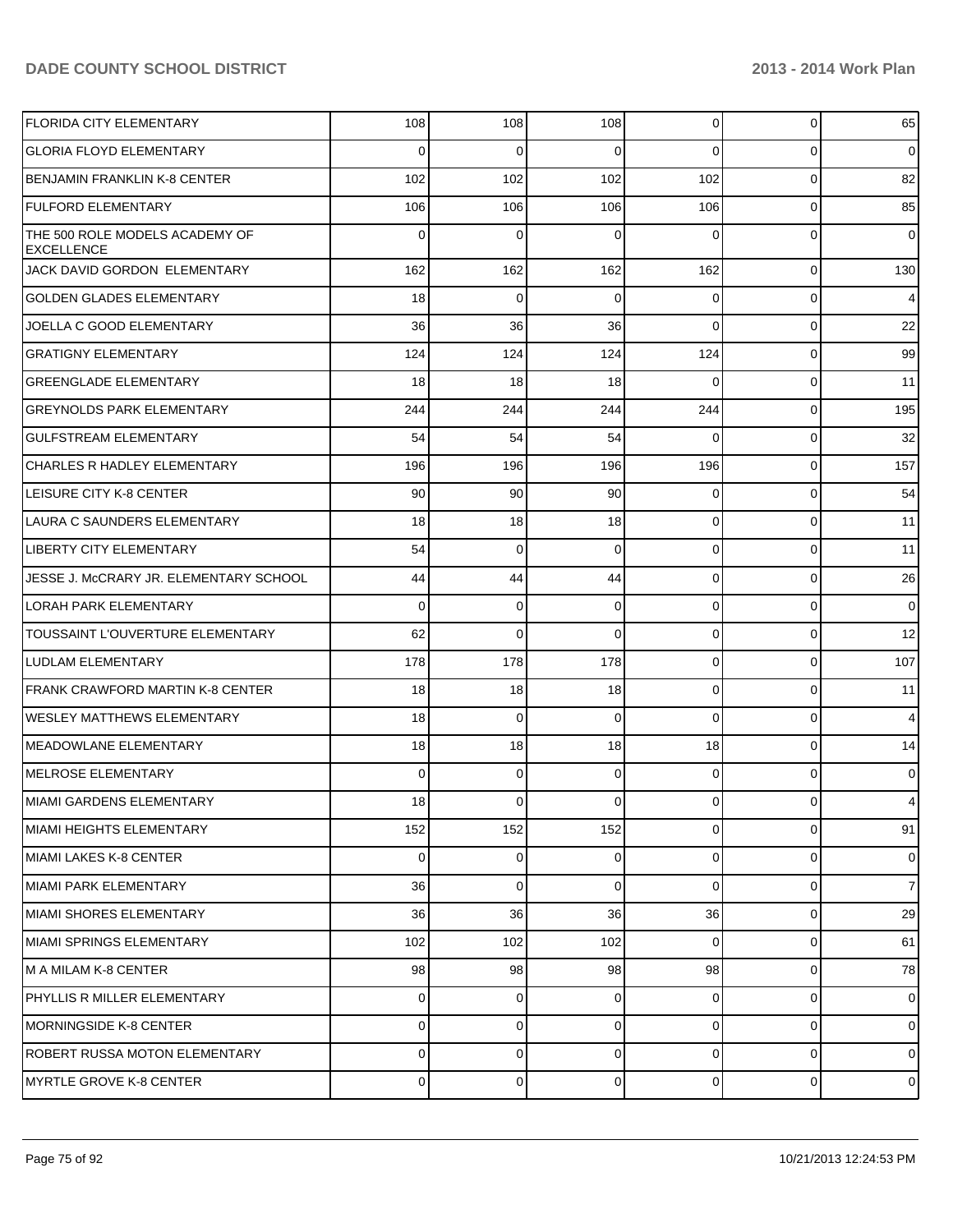| İMIAMI MACARTHUR SOUTH SENIOR HIGH                        | 159      | 0              | 0        | $\overline{0}$ | 0              | 32             |
|-----------------------------------------------------------|----------|----------------|----------|----------------|----------------|----------------|
| PINECREST ELEMENTARY                                      | 0        | 0              | 0        | $\Omega$       | 0              | $\overline{0}$ |
| <b>PINE LAKE ELEMENTARY</b>                               | 0        | 0              | 0        | $\Omega$       | 0              | $\overline{0}$ |
| PINE VILLA ELEMENTARY                                     | 0        | 0              | 0        | $\Omega$       | $\Omega$       | 0              |
| POINCIANA PARK ELEMENTARY                                 | 36       | 0              | 0        | $\Omega$       | 0              | $\overline{7}$ |
| DR GILBERT L PORTER ELEMENTARY                            | 18       | 18             | 18       | $\Omega$       | 0              | 11             |
| <b>RAINBOW PARK ELEMENTARY</b>                            | 18       | 0              | 0        | $\Omega$       | 0              | $\overline{4}$ |
| <b>REDONDO ELEMENTARY</b>                                 | 40       | 40             | 40       | $\Omega$       | 0              | 24             |
| ETHEL F BECKFORD-RICHMOND ELEMENTARY                      | 0        | 0              | 0        | $\Omega$       | 0              | 0              |
| RIVERSIDE ELEMENTARY                                      | 0        | 0              | 0        | $\Omega$       | 0              | 0              |
| JANE S ROBERTS K-8 CENTER                                 | 204      | 0              | 0        | $\Omega$       | 0              | 41             |
| <b>ROCKWAY ELEMENTARY</b>                                 | 0        | $\mathbf 0$    | 0        | $\Omega$       | 0              | 0              |
| ROYAL GREEN ELEMENTARY                                    | 22       | 22             | 0        | 0              | 0              | 9              |
| ROYAL PALM ELEMENTARY                                     | 18       | 18             | 18       | 0              | 0              | 11             |
| <b>GERTRUDE K EDELMAN/SABAL PALM</b><br><b>ELEMENTARY</b> | 182      | 182            | 182      | 182            | $\Omega$       | 146            |
| SANTA CLARA ELEMENTARY                                    | 0        | 0              | 0        | $\Omega$       | $\mathbf 0$    | $\overline{0}$ |
| <b>SCOTT LAKE ELEMENTARY</b>                              | 80       | 80             | 0        | $\Omega$       | $\mathbf{0}$   | 32             |
| <b>SEMINOLE ELEMENTARY</b>                                | 18       | 0              | $\Omega$ | $\Omega$       | $\mathbf 0$    | $\overline{4}$ |
| <b>SHADOWLAWN ELEMENTARY</b>                              | 40       | 40             | 0        | $\Omega$       | $\mathbf 0$    | 16             |
| <b>SHENANDOAH ELEMENTARY</b>                              | 0        | $\Omega$       | 0        | $\Omega$       | $\mathbf 0$    | $\overline{0}$ |
| <b>BEN SHEPPARD ELEMENTARY</b>                            | 532      | 532            | 532      | 532            | $\mathbf{0}$   | 426            |
| <b>SILVER BLUFF ELEMENTARY</b>                            | 44       | 44             | 44       | 44             | $\mathbf 0$    | 35             |
| <b>ERNEST R GRAHAM K-8 CENTER</b>                         | $\Omega$ | 0              | 0        | $\Omega$       | $\mathbf 0$    | $\overline{0}$ |
| <b>SKYWAY ELEMENTARY</b>                                  | 0        | $\Omega$       | 0        | $\Omega$       | $\Omega$       | $\overline{0}$ |
| <b>SOUTH POINTE ELEMENTARY</b>                            | $\Omega$ | $\overline{0}$ | $\Omega$ | $\Omega$       | $\overline{0}$ | $\overline{0}$ |
| CARRIE P MEEK/WESTVIEW K-8 CENTER                         | $\Omega$ | 0              | $\Omega$ | $\Omega$       | $\Omega$       | $\overline{0}$ |
| PHILLIS WHEATLEY ELEMENTARY                               | $\Omega$ | $\Omega$       | $\Omega$ | $\Omega$       | $\mathbf 0$    | $\overline{0}$ |
| WHISPERING PINES ELEMENTARY                               | $\Omega$ | 0              | $\Omega$ | $\Omega$       | $\mathbf 0$    | $\overline{0}$ |
| WINSTON PARK K-8 CENTER                                   | $\Omega$ | $\Omega$       | $\Omega$ | $\Omega$       | $\Omega$       | $\overline{0}$ |
| NATHAN B YOUNG ELEMENTARY                                 | 0        | 0              | $\Omega$ | $\Omega$       | $\Omega$       | $\overline{0}$ |
| ALLAPATTAH MIDDLE                                         | 22       | $\Omega$       | $\Omega$ | $\Omega$       | 0              | $\overline{4}$ |
| <b>ARVIDA MIDDLE</b>                                      | 88       | 88             | 88       | 88             | $\mathbf{0}$   | 70             |
| <b>BROWNSVILLE MIDDLE</b>                                 | $\Omega$ | 0              | $\Omega$ | $\Omega$       | $\Omega$       | $\overline{0}$ |
| PAUL W BELL MIDDLE                                        | $\Omega$ | 0              | $\Omega$ | $\Omega$       | $\mathbf 0$    | $\overline{0}$ |
| <b>CAROL CITY MIDDLE</b>                                  | $\Omega$ | 0              | 0        | $\overline{0}$ | $\mathbf 0$    | $\overline{0}$ |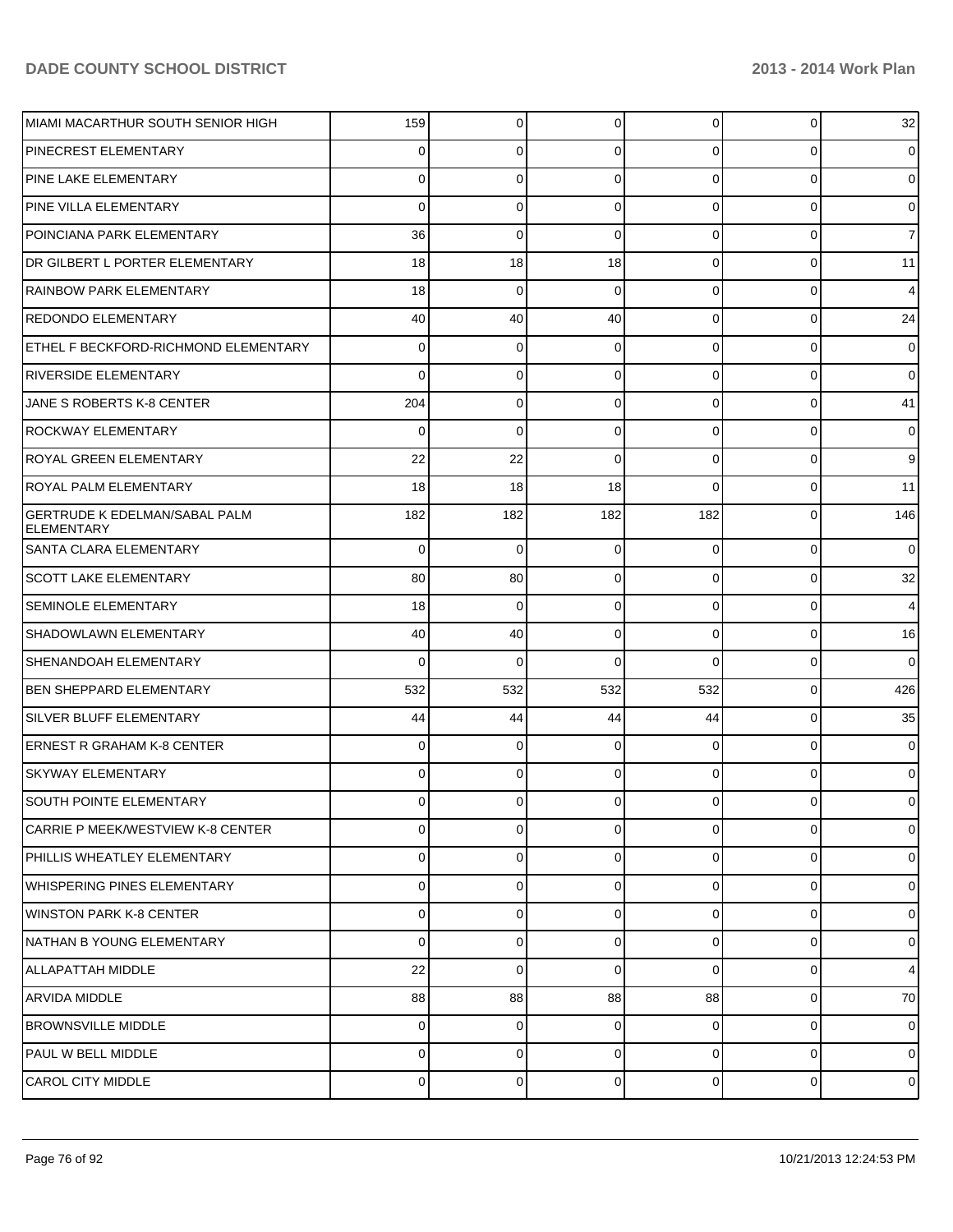| <b>CAMPBELL DRIVE MIDDLE</b>                                          | 0   | 0        | $\Omega$ | 0              | $\overline{0}$ | $\overline{0}$ |
|-----------------------------------------------------------------------|-----|----------|----------|----------------|----------------|----------------|
| <b>GEORGE WASHINGTON CARVER MIDDLE</b>                                | 0   | 0        | $\Omega$ | 0              | 0              | $\overline{0}$ |
| CUTLER BAY ACADEMY OF ADVANCED STUDIES.<br><b>CENTENNIAL CAMPUS</b>   | 0   | 0        | $\Omega$ | 0              | 0              | $\overline{0}$ |
| <b>CITRUS GROVE MIDDLE</b>                                            | 0   | 0        | 0        | $\Omega$       | $\overline{0}$ | $\overline{0}$ |
| CUTLER BAY ACADEMY OF ADVANCED STUDIES,<br><b>CUTLER RIDGE CAMPUS</b> | 0   | 0        | $\Omega$ | $\Omega$       | 0              | $\overline{0}$ |
| RUBEN DARIO MIDDLE                                                    | 0   | 0        | $\Omega$ | $\Omega$       | $\overline{0}$ | $\overline{0}$ |
| <b>CHARLES R DREW MIDDLE</b>                                          | 88  | 0        | $\Omega$ | 0              | $\overline{0}$ | 18             |
| <b>HENRY H FILER MIDDLE</b>                                           | 0   | 0        | $\Omega$ | $\Omega$       | 0              | $\overline{0}$ |
| <b>GLADES MIDDLE</b>                                                  | 132 | 132      | 132      | 132            | $\overline{0}$ | 106            |
| <b>HAMMOCKS MIDDLE</b>                                                | 0   | 0        | $\Omega$ | 0              | 0              | $\mathbf 0$    |
| <b>HIALEAH MIDDLE</b>                                                 | 154 | 154      | 154      | $\Omega$       | $\overline{0}$ | 92             |
| <b>HIGHLAND OAKS MIDDLE</b>                                           | 220 | 220      | 220      | 220            | $\overline{0}$ | 176            |
| <b>HOMESTEAD MIDDLE</b>                                               | 154 | 0        | $\Omega$ | 0              | $\overline{0}$ | 31             |
| THOMAS JEFFERSON MIDDLE                                               | 0   | 0        | $\Omega$ | $\Omega$       | 0              | $\overline{0}$ |
| JOHN F KENNEDY MIDDLE                                                 | 286 | 286      | 286      | $\Omega$       | $\overline{0}$ | 172            |
| SHENANDOAH MIDDLE                                                     | 0   | 0        | $\Omega$ | $\Omega$       | 0              | $\mathbf 0$    |
| <b>SOUTHWOOD MIDDLE</b>                                               | 0   | 0        | $\Omega$ | $\Omega$       | $\overline{0}$ | $\overline{0}$ |
| SOUTH MIAMI MIDDLE                                                    | 44  | 44       | 44       | 44             | $\overline{0}$ | 35             |
| IW R THOMAS MIDDLE                                                    | 0   | 0        | $\Omega$ | 0              | $\overline{0}$ | $\overline{0}$ |
| <b>BOOKER T WASHINGTON SENIOR HIGH</b>                                | 0   | 0        | $\Omega$ | $\Omega$       | 0              | $\overline{0}$ |
| WEST MIAMI MIDDLE                                                     | 0   | 0        | $\Omega$ | 0              | $\overline{0}$ | $\overline{0}$ |
| WESTVIEW MIDDLE                                                       | 0   | 0        | $\Omega$ | $\Omega$       | 0              | $\overline{0}$ |
| <b>AMERICAN SENIOR HIGH</b>                                           | 125 | 125      | 125      | 0              | $\overline{0}$ | 75             |
| G HOLMES BRADDOCK SENIOR HIGH                                         | 0   | 0        | $\Omega$ | 0              | 0              | $\overline{0}$ |
| CORAL GABLES SENIOR HIGH                                              |     | 0        |          | U              | 0              | $\mathbf 0$    |
| DESIGN AND ARCHITECTURE SENIOR HIGH                                   | 0   | 0        | $\Omega$ | $\Omega$       | $\overline{0}$ | $\overline{0}$ |
| HIALEAH SENIOR HIGH                                                   | 0   | 0        | $\Omega$ | $\Omega$       | $\overline{0}$ | $\overline{0}$ |
| HIALEAH-MIAMI LAKES SENIOR HIGH                                       | 50  | 0        | $\Omega$ | $\overline{0}$ | $\overline{0}$ | 10             |
| HOMESTEAD SENIOR HIGH                                                 | 0   | $\Omega$ | $\Omega$ | $\Omega$       | $\overline{0}$ | $\overline{0}$ |
| MARITIME & SCIENCE TECHNOLOGY ACADEMY                                 | 154 | 418      | $\Omega$ | $\overline{0}$ | $\overline{0}$ | 114            |
| MIAMI BEACH SENIOR HIGH                                               | 0   | 0        | $\Omega$ | $\Omega$       | $\overline{0}$ | $\overline{0}$ |
| MIAMI CAROL CITY SENIOR HIGH                                          | 0   | 0        | $\Omega$ | $\overline{0}$ | $\overline{0}$ | $\overline{0}$ |
| MIAMI CENTRAL SENIOR HIGH                                             | 0   | 0        | $\Omega$ | $\Omega$       | $\overline{0}$ | $\overline{0}$ |
| MIAMI DOUGLAS MACARTHUR NORTH SENIOR<br>HIGH                          | 0   | 0        | $\Omega$ | $\overline{0}$ | $\overline{0}$ | $\overline{0}$ |
| MIAMI CORAL PARK SENIOR HIGH                                          | 100 | 100      | 100      | $\overline{0}$ | $\overline{0}$ | 60             |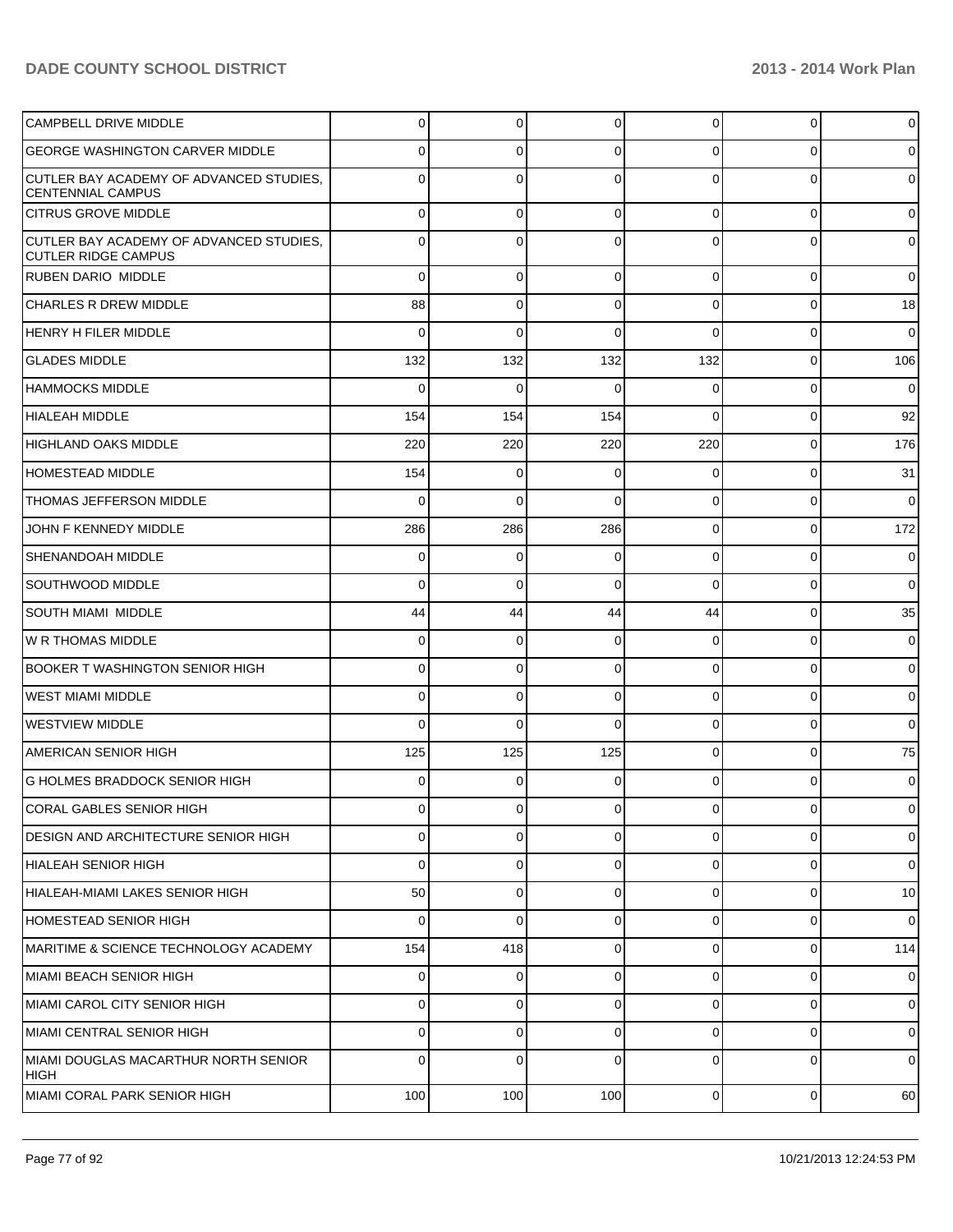| MIAMI EDISON SENIOR HIGH                                                 | $\Omega$       | $\overline{0}$ | $\Omega$    | $\Omega$       | $\overline{0}$ | $\overline{0}$ |
|--------------------------------------------------------------------------|----------------|----------------|-------------|----------------|----------------|----------------|
| MIAMI JACKSON SENIOR HIGH                                                | $\Omega$       | $\Omega$       | $\Omega$    | 0              | $\Omega$       | $\overline{0}$ |
| MIAMI KILLIAN SENIOR HIGH                                                | 250            | 250            | $\Omega$    | $\Omega$       | $\Omega$       | 100            |
| MIAMI NORLAND SENIOR                                                     | $\Omega$       | 0              | $\Omega$    | $\Omega$       | $\overline{0}$ | $\overline{0}$ |
| JUVENILE JUSTICE CENTER                                                  | 45             | $\Omega$       | $\Omega$    | $\Omega$       | $\Omega$       | 9              |
| <b>ROBERT RENICK EDUCATION CENTER</b>                                    | $\Omega$       | 0              | $\Omega$    | $\Omega$       | $\Omega$       | $\overline{0}$ |
| <b>ENEIDA MASSAS HARTNER ELEMENTARY</b>                                  | $\Omega$       | $\Omega$       | $\Omega$    | $\Omega$       | $\overline{0}$ | $\overline{0}$ |
| <b>RUTH OWENS KRUSE EDUCATION CENTER</b>                                 | 50             | 50             | $\Omega$    | $\Omega$       | $\Omega$       | 20             |
| MIAMI LAKES EDUCATIONAL CENTER                                           | $\Omega$       | 0              | $\Omega$    | $\Omega$       | $\overline{0}$ | $\overline{0}$ |
| <b>ROBERT MORGAN EDUCATIONAL CENTER</b>                                  | $\Omega$       | $\Omega$       | $\Omega$    | $\Omega$       | $\Omega$       | $\overline{0}$ |
| DR MICHAEL M KROP SENIOR HIGH                                            | 200            | 200            | 200         | 200            | $\overline{0}$ | 160            |
| LINDA LENTIN K-8 CENTER                                                  | $\Omega$       | 0              | $\Omega$    | 0              | $\overline{0}$ | $\overline{0}$ |
| <b>REDLAND ELEMENTARY</b>                                                | U              | $\Omega$       | $\Omega$    | $\Omega$       | $\Omega$       | $\overline{0}$ |
| <b>FIENBERG-FISHER ADULT &amp; COMMUNITY</b><br><b>IEDUCATION CENTER</b> | U              | 0              |             |                | $\Omega$       | $\overline{0}$ |
| <b>DORAL MIDDLE</b>                                                      | $\Omega$       | 0              | $\Omega$    | $\Omega$       | $\Omega$       | $\overline{0}$ |
| HERBERT A AMMONS MIDDLE                                                  | 1,100          | 1,100          | 1,100       | 1,110          | 1,110          | 1,104          |
| LAWTON CHILES MIDDLE                                                     | $\Omega$       | 0              | $\Omega$    | $\Omega$       | $\overline{0}$ | $\overline{0}$ |
| HUBERT O SIBLEY K-8 CENTER                                               | $\Omega$       | 0              | $\Omega$    | $\Omega$       | $\Omega$       | $\overline{0}$ |
| FELIX VARELA SENIOR HIGH                                                 | $\Omega$       | 0              | $\Omega$    | $\Omega$       | $\overline{0}$ | $\overline{0}$ |
| MIAMI LAKES TECHNOLOGICAL SENIOR HIGH                                    | $\Omega$       | 0              | $\Omega$    | $\Omega$       | $\overline{0}$ | $\overline{0}$ |
| ROBERT MORGAN EDUCATIONAL CENTER - SHS                                   | $\Omega$       | 0              | $\Omega$    | $\Omega$       | $\overline{0}$ | $\overline{0}$ |
| <b>BOB GRAHAM EDUCATION CENTER</b>                                       | $\Omega$       | 0              | $\Omega$    | $\Omega$       | $\overline{0}$ | $\overline{0}$ |
| <b>SPANISH LAKE ELEMENTARY SCHOOL</b>                                    | $\Omega$       | 0              | $\Omega$    | $\Omega$       | $\overline{0}$ | $\overline{0}$ |
| <b>GOULDS ELEMENTARY SCHOOL</b>                                          | $\Omega$       | 0              | $\Omega$    | $\Omega$       | $\overline{0}$ | $\overline{0}$ |
| ZELDA GLAZER MIDDLE SCHOOL                                               | 0              | 0              | $\Omega$    | 0              | $\overline{0}$ | $\mathbf 0$    |
| IANDOVER MIDDLE SCHOOL                                                   | $\Omega$       | 0              | $\Omega$    | $\Omega$       | $\overline{0}$ | $\overline{0}$ |
| DR. MANUEL C. BARREIRO ELEMENTARY                                        | $\Omega$       | $\Omega$       | $\mathbf 0$ | $\Omega$       | $\overline{0}$ | $\overline{0}$ |
| ARCH CREEK ELEMENTARY SCHOOL                                             | $\Omega$       | $\Omega$       | $\Omega$    | $\Omega$       | $\overline{0}$ | $\overline{0}$ |
| DR. ROLANDO ESPINOSA K-8 CENTER                                          | $\Omega$       | 0              | $\Omega$    | $\Omega$       | $\overline{0}$ | $\overline{0}$ |
| INTERNATIONAL STUDIES PREPARATORY<br>ACADEMY AT GABLES                   | $\Omega$       | 0              | $\Omega$    | $\Omega$       | $\overline{0}$ | $\overline{0}$ |
| MEDICAL ACADEMY FOR SCIENCE AND<br><b>TECHNOLOGY AT HOMESTEAD</b>        | $\Omega$       | 0              | $\Omega$    | $\Omega$       | $\overline{0}$ | $\overline{0}$ |
| COCONUT PALM K-8 ACADEMY                                                 | 0              | 0              | $\Omega$    | $\Omega$       | 0              | $\overline{0}$ |
| MANDARIN LAKES K-8 ACADEMY                                               | 0              | 0              | $\Omega$    | $\Omega$       | 0              | $\overline{0}$ |
| CORPORATE ACADEMY SOUTH                                                  | $\Omega$       | 0              | $\Omega$    | $\Omega$       | 0              | $\overline{0}$ |
| NORMAN S. EDELCUP/SUNNY ISLES BEACH K-8                                  | $\overline{0}$ | 0              | $\mathbf 0$ | $\overline{0}$ | $\overline{0}$ | $\mathbf 0$    |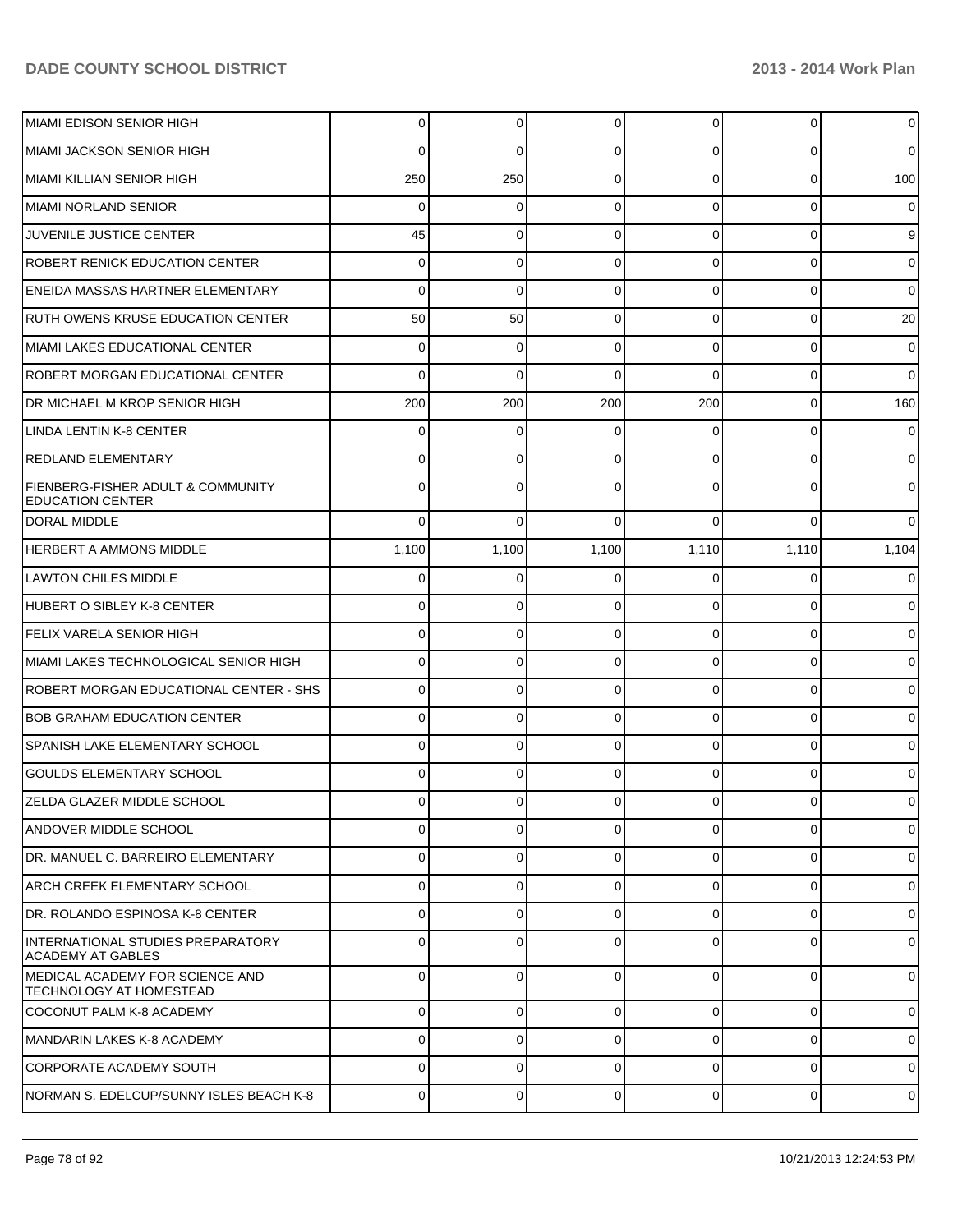| IALONZO AND TRACY MOURNING SENIOR HIGH<br><b>IBISCAYNE BAY CAMPUS</b> |         |         |         |         |         | OΙ       |
|-----------------------------------------------------------------------|---------|---------|---------|---------|---------|----------|
| IGATEWAY ENVIRONMENTAL K-8 LEARNING<br>ICENTER                        |         | 176     | 176     |         |         | 70 l     |
| <u>IYOUNG MEN'S PREPARATORY ACADEMY</u>                               |         |         |         |         |         | $\Omega$ |
| Totals for DADE COUNTY SCHOOL DISTRICT                                |         |         |         |         |         |          |
| Total students in relocatables by year.                               | 14,745  | 13.218  | 10,522  | 6.342   | 1.110   | 9,187    |
| Total number of COFTE students projected by year.                     | 285,749 | 279,385 | 272,211 | 266,132 | 260,600 | 272,815  |
| Percent in relocatables by year.                                      | 5 %     | 5 %     | 4 %     | 2%      | $0\%$   | 3%       |

## **Leased Facilities Tracking**

Exising leased facilities and plans for the acquisition of leased facilities, including the number of classrooms and student stations, as reported in the educational plant survey, that are planned in that location at the end of the five year workplan.

| Location                           | # of Leased<br>Classrooms 2013 -<br>2014 | <b>FISH Student</b><br><b>Stations</b> | Owner | # of Leased<br>Classrooms 2017 -<br>2018 | <b>FISH Student</b><br><b>Stations</b> |
|------------------------------------|------------------------------------------|----------------------------------------|-------|------------------------------------------|----------------------------------------|
| AIR BASE ELEMENTARY                | $\Omega$                                 | $\Omega$                               |       | $\Omega$                                 | 0                                      |
| LENORA BRAYNON SMITH ELEMENTARY    | $\Omega$                                 | $\Omega$                               |       | $\Omega$                                 | 0                                      |
| IARCOLA LAKE ELEMENTARY            | 0                                        | 0                                      |       | 0                                        | 0                                      |
| AUBURNDALE ELEMENTARY              | $\Omega$                                 | $\Omega$                               |       | 0                                        | ٥I                                     |
| <b>AVOCADO ELEMENTARY</b>          | $\Omega$                                 | 0                                      |       | 0                                        | $\Omega$                               |
| <b>BANYAN ELEMENTARY</b>           | $\Omega$                                 | $\Omega$                               |       | 0                                        | 0                                      |
| RUTH K BROAD-BAY HARBOR K-8 CENTER | O                                        | 0                                      |       | 0                                        | 0                                      |
| ETHEL KOGER BECKHAM ELEMENTARY     | 0                                        |                                        |       | $\Omega$                                 | 0                                      |
| <b>BEL-AIRE ELEMENTARY</b>         | 0                                        | 0                                      |       | 0                                        | 0                                      |
| <b>BENT TREE ELEMENTARY</b>        | 0                                        | ∩                                      |       | 0                                        | 0                                      |
| <b>BISCAYNE ELEMENTARY</b>         | $\Omega$                                 | $\Omega$                               |       | $\Omega$                                 | 0                                      |
| <b>BISCAYNE GARDENS ELEMENTARY</b> | 0                                        | $\Omega$                               |       | 0                                        | 0                                      |
| <b>VAN E BLANTON ELEMENTARY</b>    | $\Omega$                                 | $\Omega$                               |       | $\Omega$                                 | 0                                      |
| <b>BLUE LAKES ELEMENTARY</b>       | $\mathbf 0$                              | 0                                      |       | 0                                        | 0                                      |
| BOWMAN ASHE/DOOLIN K-8 ACADEMY     | $\Omega$                                 | $\Omega$                               |       | 0                                        | 0                                      |
| <b>BRENTWOOD ELEMENTARY</b>        | $\Omega$                                 | $\Omega$                               |       | 0                                        | 0                                      |
| JAMES H BRIGHT ELEMENTARY          | $\Omega$                                 | ∩                                      |       | 0                                        | 0                                      |
| <b>IBROADMOOR ELEMENTARY</b>       | $\Omega$                                 | ∩                                      |       | $\Omega$                                 | 0                                      |
| <b>W J BRYAN ELEMENTARY</b>        |                                          |                                        |       | $\Omega$                                 | 0                                      |
| <b>BUNCHE PARK ELEMENTARY</b>      | 0                                        | O                                      |       | $\Omega$                                 | 0                                      |
| CAMPBELL DRIVE K-8 CENTER          | $\Omega$                                 | ∩                                      |       | $\Omega$                                 | 0                                      |
| CARIBBEAN ELEMENTARY               | U                                        |                                        |       | U                                        | 0                                      |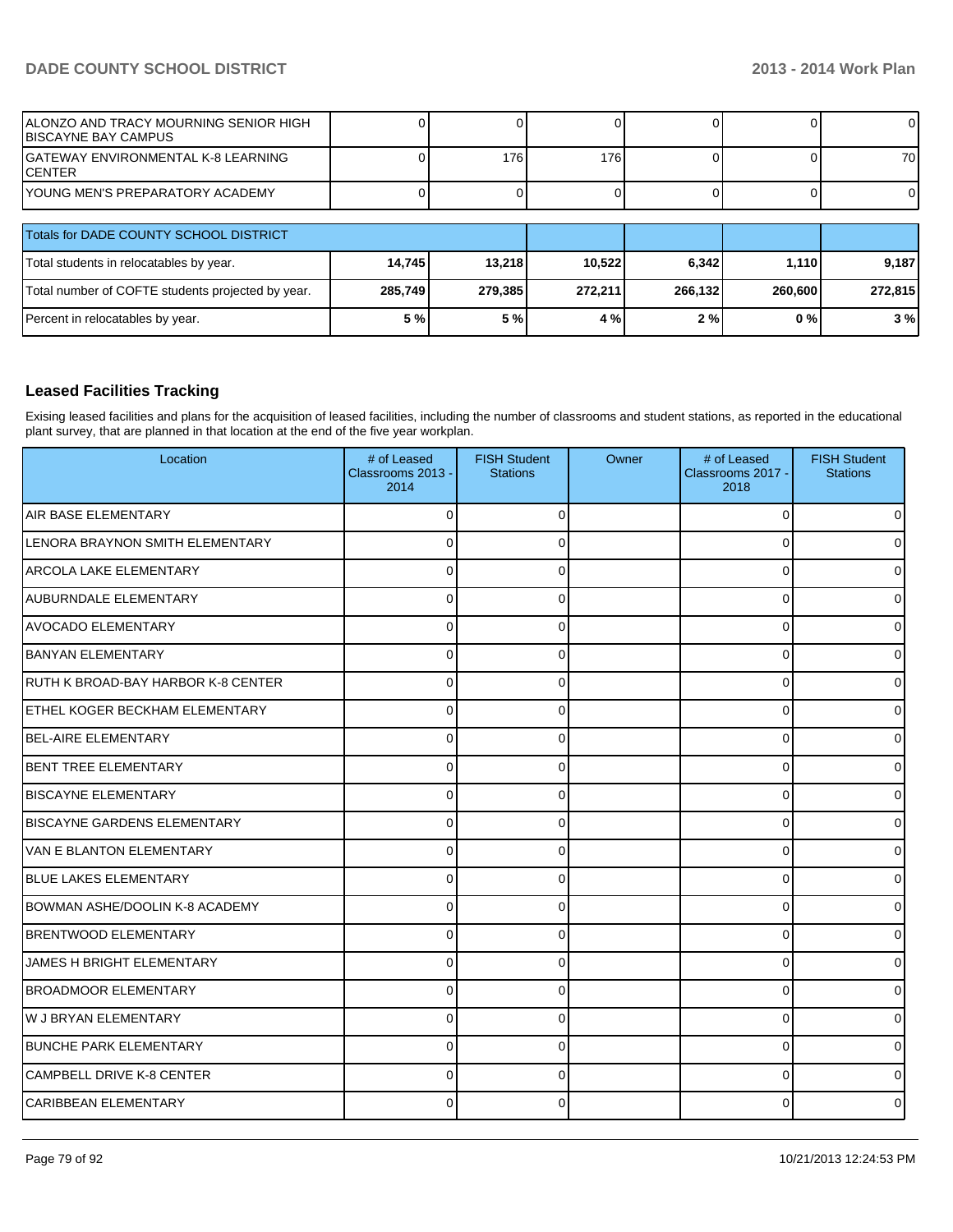| <b>CALUSA ELEMENTARY</b>                   | $\Omega$       | 0        | $\overline{0}$ | 0              |
|--------------------------------------------|----------------|----------|----------------|----------------|
| <b>CAROL CITY ELEMENTARY</b>               | 0              | 0        | $\overline{0}$ |                |
| <b>GEORGE WASHINGTON CARVER ELEMENTARY</b> | $\Omega$       | 0        | $\mathbf 0$    |                |
| FIENBERG-FISHER K-8 CENTER                 | $\Omega$       | 0        | $\overline{0}$ |                |
| WILLIAM A CHAPMAN ELEMENTARY               | $\Omega$       | 0        | 0              |                |
| <b>CITRUS GROVE ELEMENTARY</b>             | $\Omega$       | 0        | $\mathbf 0$    |                |
| <b>CLAUDE PEPPER ELEMENTARY</b>            | $\Omega$       | 0        | 0              |                |
| COCONUT GROVE ELEMENTARY                   | $\Omega$       | 0        | $\overline{0}$ |                |
| COLONIAL DRIVE ELEMENTARY                  | 0              | 0        | $\mathbf 0$    |                |
| <b>COMSTOCK ELEMENTARY</b>                 | 0              | 0        | $\mathbf 0$    |                |
| NEVA KING COOPER EDUCATIONAL CENTER        | $\Omega$       | 0        | 0              |                |
| CORAL GABLES PREPARATORY ACADEMY           | $\Omega$       | 0        | $\mathbf 0$    |                |
| <b>CORAL PARK ELEMENTARY</b>               | $\Omega$       | ŋ        | 0              |                |
| <b>CORAL REEF ELEMENTARY</b>               | $\Omega$       | 0        | $\mathbf 0$    |                |
| <b>CORAL TERRACE ELEMENTARY</b>            | 0              | 0        | 0              |                |
| <b>CORAL WAY K-8 CENTER</b>                | 0              | 0        | $\mathbf 0$    |                |
| <b>CRESTVIEW ELEMENTARY</b>                | 0              | 0        | 0              |                |
| <b>CUTLER RIDGE ELEMENTARY</b>             | $\Omega$       | 0        | $\mathbf 0$    |                |
| CYPRESS ELEMENTARY                         | 0              | O        | 0              |                |
| <b>DEVON AIRE K-8 CENTER</b>               | 0              | 0        | $\mathbf 0$    |                |
| FREDERICK DOUGLASS ELEMENTARY              | 0              | 0        | $\overline{0}$ | 0              |
| MARJORY STONEMAN DOUGLAS ELEMENTARY        | $\Omega$       | 0        | $\mathbf 0$    |                |
| CHARLES R DREW K-8 CENTER                  | 0              | 0        | 0              |                |
| PAUL LAURENCE DUNBAR K-8 CENTER            | $\Omega$       | 0        | 0              |                |
| JOHN G DUPUIS ELEMENTARY                   | $\Omega$       | 0        | $\overline{0}$ | 0              |
| AMELIA EARHART ELEMENTARY                  | 0              | $\Omega$ | $\mathbf 0$    | $\mathbf 0$    |
| <b>EARLINGTON HEIGHTS ELEMENTARY</b>       | $\Omega$       | 0        | 0              | $\Omega$       |
| <b>EDISON PARK K-8 CENTER</b>              | 0              | 0        | 0              | $\Omega$       |
| <b>EMERSON ELEMENTARY</b>                  | $\Omega$       | 0        | $\mathbf 0$    | $\Omega$       |
| LILLIE C EVANS K-8 CENTER                  | 0              | 0        | $\mathbf 0$    | $\Omega$       |
| EVERGLADES K-8 CENTER                      | $\Omega$       | $\Omega$ | $\mathbf 0$    | $\Omega$       |
| <b>DAVID FAIRCHILD ELEMENTARY</b>          | 0              | 0        | 0              | $\Omega$       |
| <b>FAIRLAWN ELEMENTARY</b>                 | $\Omega$       | 0        | $\mathbf 0$    | $\Omega$       |
| <b>FLAGAMI ELEMENTARY</b>                  | 0              | 0        | 0              | $\Omega$       |
| HENRY M FLAGLER ELEMENTARY                 | $\overline{0}$ | 0        | $\pmb{0}$      | 0              |
| <b>FLAMINGO ELEMENTARY</b>                 | $\overline{0}$ | 0        | $\overline{0}$ | $\overline{0}$ |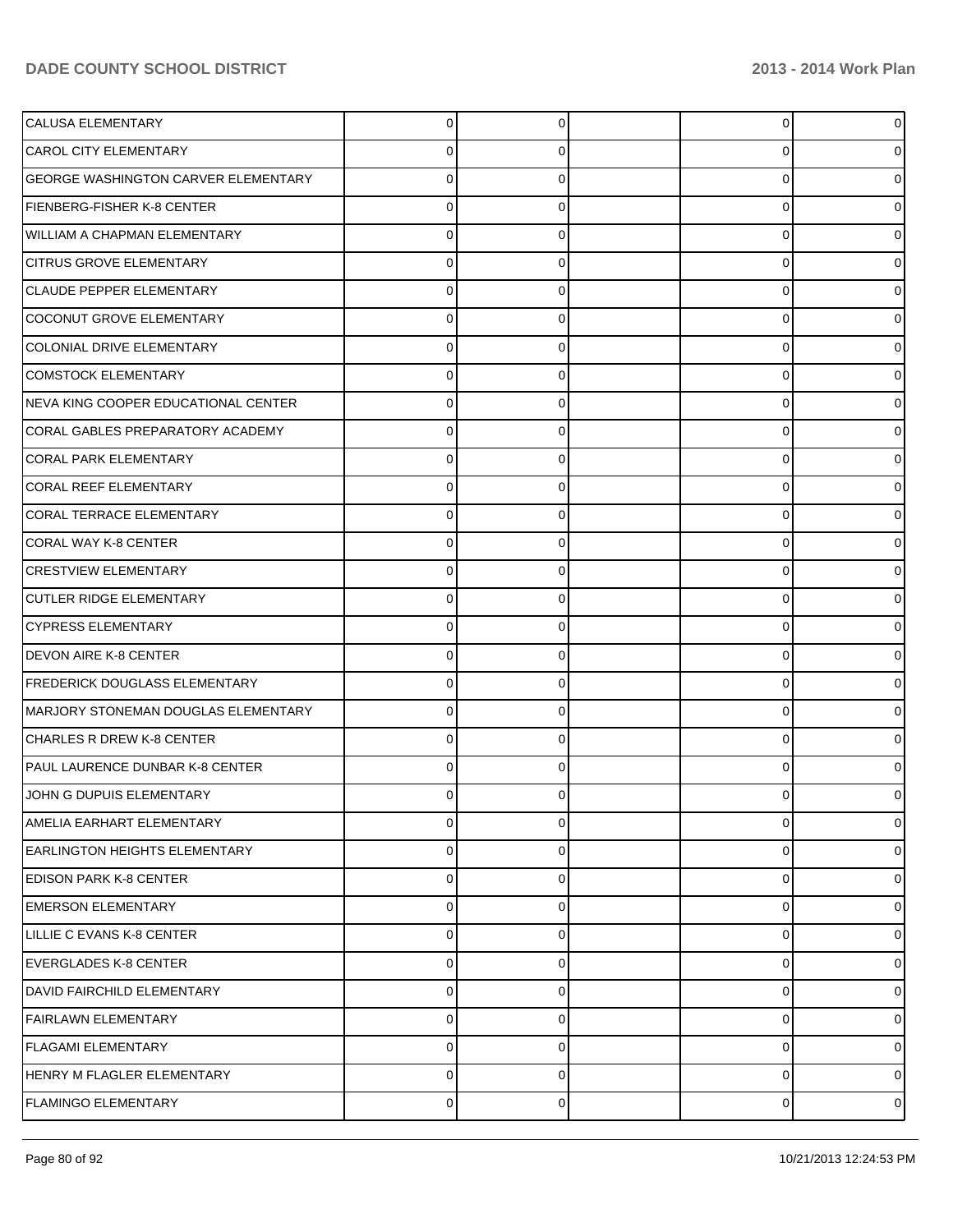| CORPORATE ACADEMY NORTH AT FLORAL<br><b>HEIGHTS COMPLEX</b>       |                |          | U        | 0              |
|-------------------------------------------------------------------|----------------|----------|----------|----------------|
| <b>FLORIDA CITY ELEMENTARY</b>                                    | $\Omega$       | 0        | 0        | 0              |
| <b>GLORIA FLOYD ELEMENTARY</b>                                    | 0              | 0        | 0        | 0              |
| BENJAMIN FRANKLIN K-8 CENTER                                      | 0              | 0        | 0        | 0              |
| <b>FULFORD ELEMENTARY</b>                                         | 0              | 0        | 0        | 0              |
| THE 500 ROLE MODELS ACADEMY OF EXCELLENCE                         | $\Omega$       |          | $\Omega$ | 0              |
| JACK DAVID GORDON ELEMENTARY                                      | 0              | 0        | 0        | 0              |
| <b>GOLDEN GLADES ELEMENTARY</b>                                   | 0              |          | $\Omega$ | 0              |
| JOELLA C GOOD ELEMENTARY                                          | 0              | 0        | 0        | 0              |
| <b>GRATIGNY ELEMENTARY</b>                                        | 0              |          | 0        | 0              |
| <b>GREENGLADE ELEMENTARY</b>                                      | 0              | 0        | 0        | 0              |
| <b>GREYNOLDS PARK ELEMENTARY</b>                                  | 0              |          | U        | 0              |
| <b>GULFSTREAM ELEMENTARY</b>                                      | 0              | 0        | 0        | 0              |
| <b>CHARLES R HADLEY ELEMENTARY</b>                                | 0              |          | U        |                |
| JOE HALL ELEMENTARY                                               | 0              | 0        | 0        | 0              |
| HIALEAH ELEMENTARY                                                | 0              |          | U        | 0              |
| HIBISCUS ELEMENTARY                                               | 0              | 0        | 0        | 0              |
| VIRGINIA A BOONE HIGHLAND OAKS ELEMENTARY                         | 0              |          | U        |                |
| <b>HOLMES ELEMENTARY</b>                                          | 0              | 0        | 0        | 0              |
| <b>ZORA NEALE HURSTON ELEMENTARY</b>                              | 0              |          | U        | 0              |
| OLIVER HOOVER ELEMENTARY                                          | 0              | 0        | 0        | 0              |
| THENA CROWDER EARLY CHILDHOOD DIAGNOSTIC<br><b>SPECIAL ED CTR</b> |                |          |          |                |
| HOWARD DRIVE ELEMENTARY                                           | 0              |          | $\Omega$ |                |
| <b>IMADIE IVES COMMUNITY ELEMENTARY</b>                           |                |          |          |                |
| KENDALE ELEMENTARY                                                |                |          |          |                |
| KENDALE LAKES ELEMENTARY                                          | $\mathbf 0$    | $\Omega$ | 0        | $\overline{0}$ |
| KENSINGTON PARK ELEMENTARY                                        | $\mathbf 0$    | 0        | 0        | $\overline{0}$ |
| KENWOOD K-8 CENTER_                                               | $\overline{0}$ | 0        | 0        | $\overline{0}$ |
| KEY BISCAYNE K-8 CENTER_                                          | $\mathbf 0$    | 0        | 0        | $\overline{0}$ |
| KINLOCH PARK ELEMENTARY                                           | $\overline{0}$ | 0        | 0        | $\overline{0}$ |
| LAKE STEVENS ELEMENTARY                                           | $\mathbf 0$    | 0        | 0        | $\overline{0}$ |
| LAKEVIEW ELEMENTARY                                               | $\overline{0}$ | 0        | 0        | $\overline{0}$ |
| YWAACD @ JRE LEE EDUCATIONAL CENTER                               | $\mathbf 0$    | $\Omega$ | 0        | $\overline{0}$ |
| LEEWOOD K-8 CENTER                                                | $\mathbf 0$    | 0        | 0        | $\overline{0}$ |
| WILLIAM H. LEHMAN ELEMENTARY                                      | $\pmb{0}$      | 0        | 0        | $\circ$        |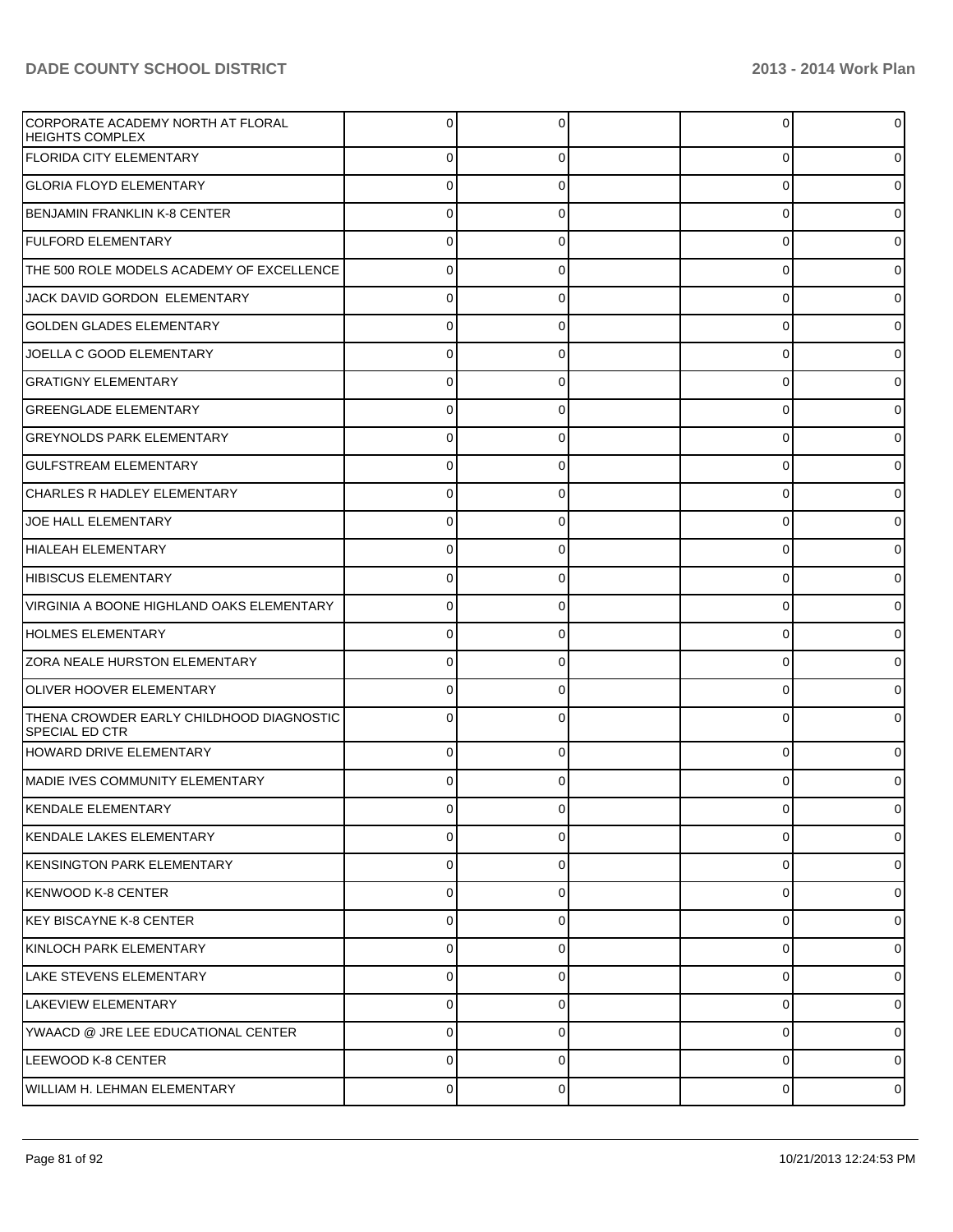| LEISURE CITY K-8 CENTER                | 0 | n | 0              | 0              |
|----------------------------------------|---|---|----------------|----------------|
| LAURA C SAUNDERS ELEMENTARY            | 0 |   | 0              | o              |
| LIBERTY CITY ELEMENTARY                | 0 |   | 0              |                |
| JESSE J. McCRARY JR. ELEMENTARY SCHOOL | 0 | O | 0              | o              |
| <b>LORAH PARK ELEMENTARY</b>           | 0 |   | 0              |                |
| TOUSSAINT L'OUVERTURE ELEMENTARY       | 0 | O | 0              |                |
| LUDLAM ELEMENTARY                      | 0 |   | 0              |                |
| FRANK CRAWFORD MARTIN K-8 CENTER       | 0 | O | 0              |                |
| <b>WESLEY MATTHEWS ELEMENTARY</b>      | 0 |   | 0              |                |
| MEADOWLANE ELEMENTARY                  | 0 | O | 0              |                |
| MELROSE ELEMENTARY                     | 0 |   | 0              |                |
| MIAMI GARDENS ELEMENTARY               | 0 | C | 0              | o              |
| MIAMI HEIGHTS ELEMENTARY               | 0 |   | 0              | o              |
| MIAMI LAKES K-8 CENTER                 | 0 | O | 0              |                |
| MIAMI PARK ELEMENTARY                  | 0 |   | 0              |                |
| MIAMI SHORES ELEMENTARY                | 0 | U | 0              |                |
| MIAMI SPRINGS ELEMENTARY               | 0 |   | 0              | o              |
| M A MILAM K-8 CENTER                   | 0 | U | 0              | o              |
| PHYLLIS R MILLER ELEMENTARY            | 0 |   | 0              |                |
| MORNINGSIDE K-8 CENTER                 | 0 | O | 0              |                |
| ROBERT RUSSA MOTON ELEMENTARY          | 0 |   | 0              | o              |
| MYRTLE GROVE K-8 CENTER                | 0 | U | 0              | o              |
| MIAMI MACARTHUR SOUTH SENIOR HIGH      | 0 |   | 0              | o              |
| NATURAL BRIDGE ELEMENTARY              | 0 |   | 0              |                |
| <b>NORLAND ELEMENTARY</b>              | 0 |   | 0              | 0              |
| <b>NORTH BEACH ELEMENTARY</b>          | 0 | 0 | 0              | 0              |
| <b>BARBARA HAWKINS ELEMENTARY</b>      | 0 | 0 | 0              | 0              |
| NORTH COUNTY K-8 CENTER                | 0 | 0 | 0              | 0              |
| NORTH GLADE ELEMENTARY                 | 0 | 0 | 0              | 0              |
| NORTH HIALEAH ELEMENTARY               | 0 | 0 | 0              | 0              |
| NORTH MIAMI ELEMENTARY                 | 0 | 0 | 0              | 0              |
| NORTH TWIN LAKES ELEMENTARY            | 0 | 0 | 0              | 0              |
| NORWOOD ELEMENTARY                     | 0 | 0 | 0              | 0              |
| OAK GROVE ELEMENTARY                   | 0 | 0 | 0              | 0              |
| <b>OJUS ELEMENTARY</b>                 | 0 | 0 | 0              | 0              |
| <b>OLINDA ELEMENTARY</b>               | 0 | 0 | $\overline{0}$ | $\overline{0}$ |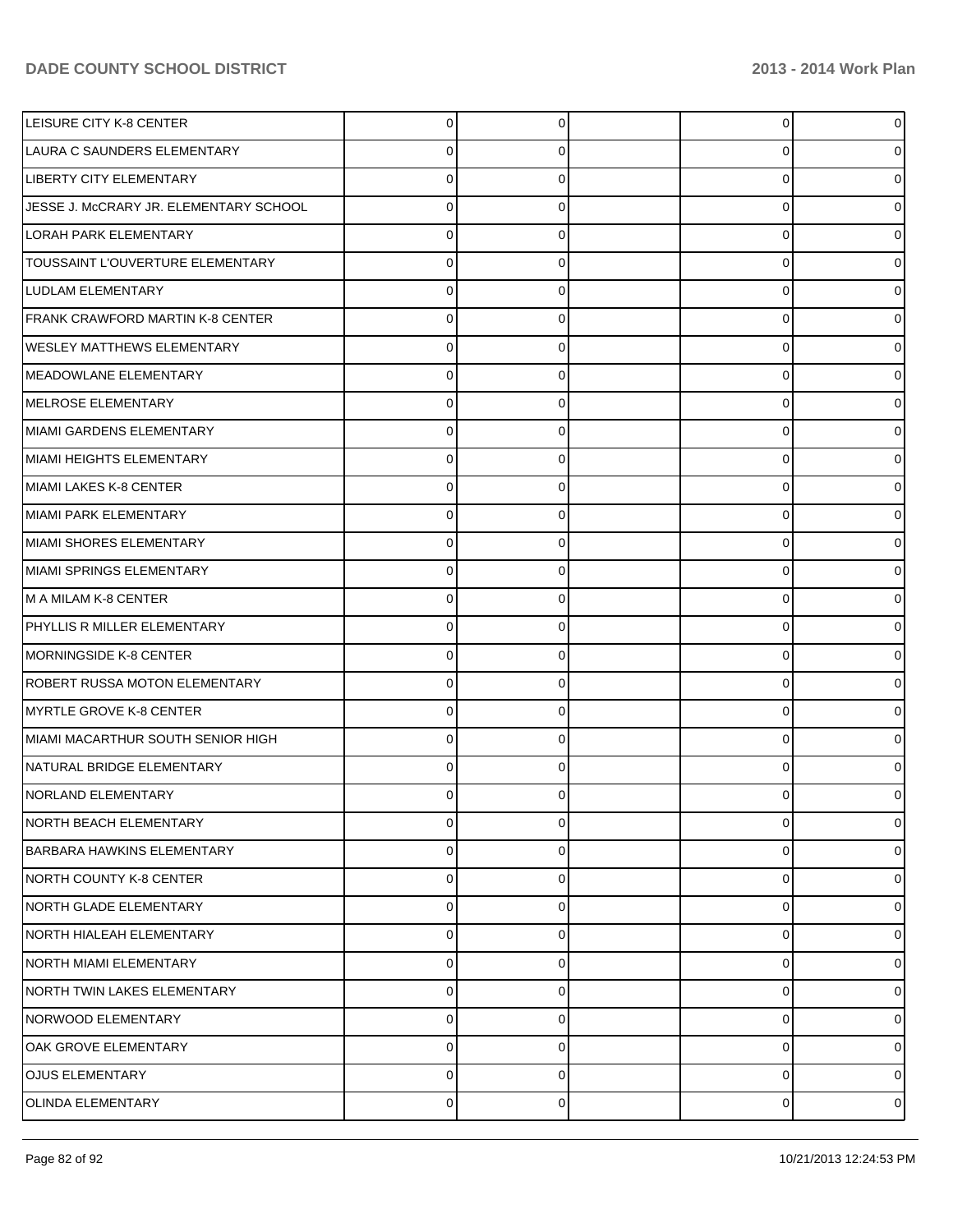| OLYMPIA HEIGHTS ELEMENTARY                      | 0           | 0 | 0 | $\overline{0}$ |
|-------------------------------------------------|-------------|---|---|----------------|
| DR. ROBERT B. INGRAM ELEMENTARY                 |             |   | U | 0              |
| <b>ORCHARD VILLA ELEMENTARY</b>                 |             |   | Ω | 0              |
| <b>PALMETTO ELEMENTARY</b>                      |             |   | 0 | 0              |
| PALM LAKES ELEMENTARY                           |             |   | 0 | o              |
| PALM SPRINGS ELEMENTARY                         |             |   | 0 | 0              |
| PALM SPRINGS NORTH ELEMENTARY                   |             |   | 0 | o              |
| <b>PARKVIEW ELEMENTARY</b>                      |             |   | 0 | 0              |
| <b>PARKWAY ELEMENTARY</b>                       |             |   | Ω |                |
| DR. HENRY E. PERRINE ACADEMY OF THE ARTS        |             |   | 0 |                |
| KELSEY L PHARR ELEMENTARY                       |             |   | Ω |                |
| <b>PINECREST ELEMENTARY</b>                     | U           | 0 | 0 | 0              |
| <b>PINE LAKE ELEMENTARY</b>                     |             |   | 0 | o              |
| PINE VILLA ELEMENTARY                           |             |   | 0 | 0              |
| POINCIANA PARK ELEMENTARY                       |             |   | Ω |                |
| DR GILBERT L PORTER ELEMENTARY                  |             |   | 0 |                |
| RAINBOW PARK ELEMENTARY                         |             |   | Ω |                |
| REDONDO ELEMENTARY                              | 0           | 0 | 0 | 0              |
| ETHEL F BECKFORD-RICHMOND ELEMENTARY            |             |   | 0 |                |
| <b>RIVERSIDE ELEMENTARY</b>                     | U           |   | 0 | 0              |
| JANE S ROBERTS K-8 CENTER                       |             |   | U |                |
| <b>ROCKWAY ELEMENTARY</b>                       |             |   | 0 | 0              |
| ROYAL GREEN ELEMENTARY                          |             |   | Ω |                |
| ROYAL PALM ELEMENTARY                           | 0           |   | 0 | 0              |
| <b>GERTRUDE K EDELMAN/SABAL PALM ELEMENTARY</b> |             |   |   | 0              |
| SANTA CLARA ELEMENTARY                          | $\mathbf 0$ | 0 | 0 | $\overline{0}$ |
| <b>SCOTT LAKE ELEMENTARY</b>                    | 0           | 0 | 0 | 01             |
| SEMINOLE ELEMENTARY                             | 0           | 0 | 0 | 01             |
| SHADOWLAWN ELEMENTARY                           | $\mathbf 0$ | 0 | 0 | 01             |
| SHENANDOAH ELEMENTARY                           | $\mathbf 0$ | 0 | 0 | 01             |
| <b>BEN SHEPPARD ELEMENTARY</b>                  | $\mathbf 0$ | 0 | 0 | 01             |
| SILVER BLUFF ELEMENTARY                         | $\mathbf 0$ | 0 | 0 | 01             |
| <b>ERNEST R GRAHAM K-8 CENTER</b>               | $\mathbf 0$ | 0 | 0 | 01             |
| SKYWAY ELEMENTARY                               | $\mathbf 0$ | 0 | 0 | 01             |
| SOUTH POINTE ELEMENTARY                         | $\mathbf 0$ | 0 | 0 | 0              |
| SNAPPER CREEK ELEMENTARY                        | $\pmb{0}$   | 0 | 0 | $\circ$        |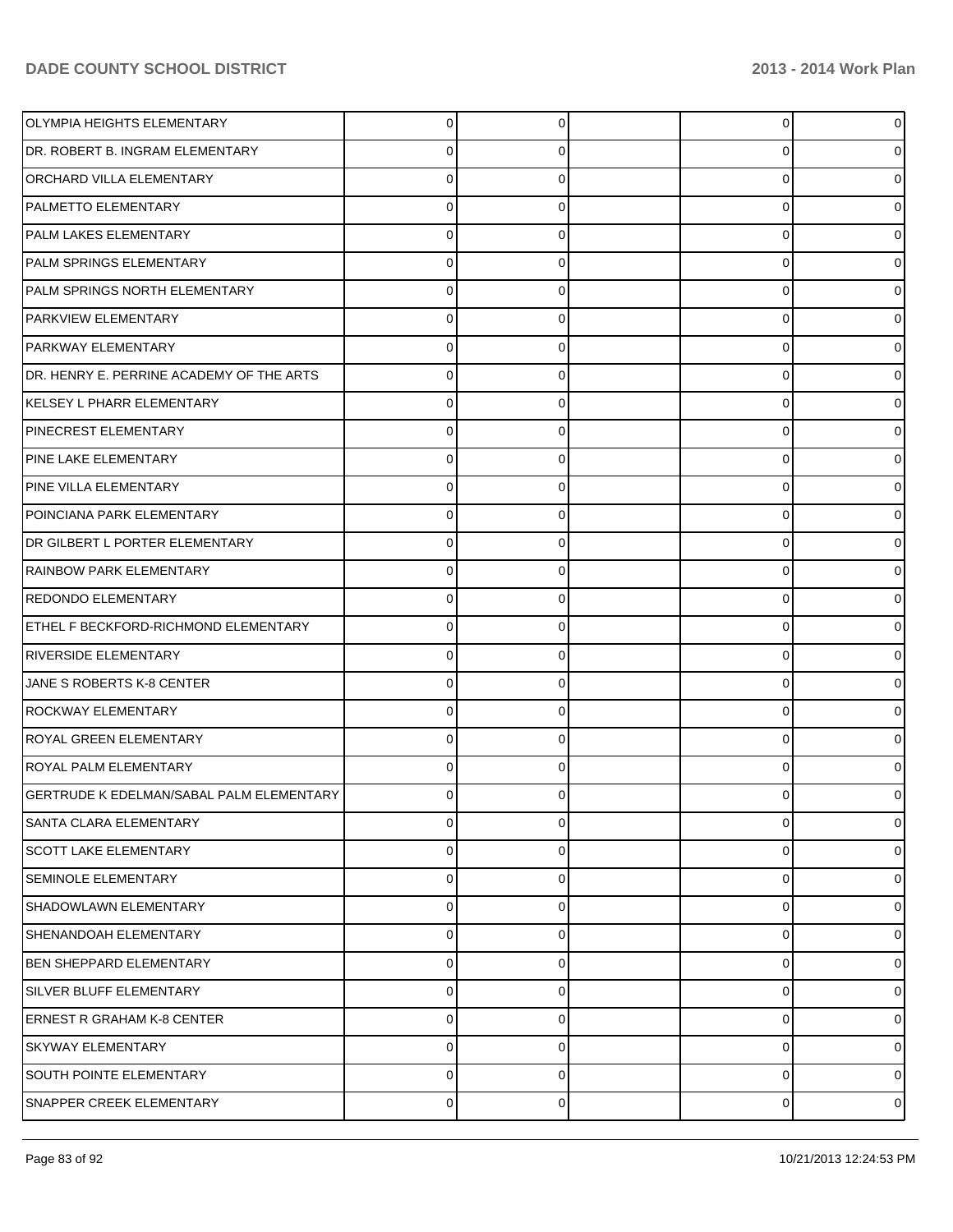| NORTH DADE CENTER FOR MODERN LANGUAGES                              | $\overline{0}$ | $\Omega$ | 0 | $\circ$        |
|---------------------------------------------------------------------|----------------|----------|---|----------------|
| <b>SOUTH HIALEAH ELEMENTARY</b>                                     | 0              | 0        | 0 | $\overline{0}$ |
| <b>SOUTH MIAMI K-8 CENTER</b>                                       | $\Omega$       | $\Omega$ | 0 | $\overline{0}$ |
| <b>SOUTH MIAMI HEIGHTS ELEMENTARY</b>                               | 0              | 0        | 0 | 0              |
| <b>SOUTHSIDE ELEMENTARY</b>                                         | $\Omega$       | $\Omega$ | 0 | $\overline{0}$ |
| SPRINGVIEW ELEMENTARY                                               | 0              | 0        | 0 | 0              |
| E W F STIRRUP ELEMENTARY                                            | 0              | 0        | 0 | $\overline{0}$ |
| <b>SUNSET ELEMENTARY</b>                                            | 0              | 0        | 0 | 0              |
| <b>SUNSET PARK ELEMENTARY</b>                                       | $\Omega$       | 0        | 0 | 0              |
| SWEETWATER ELEMENTARY                                               | 0              | 0        | 0 | 0              |
| SYLVANIA HEIGHTS ELEMENTARY                                         | 0              | 0        | 0 | $\overline{0}$ |
| TREASURE ISLAND ELEMENTARY                                          | 0              | 0        | 0 | $\overline{0}$ |
| <b>TROPICAL ELEMENTARY</b>                                          | 0              | 0        | 0 | 0              |
| <b>FRANCES S TUCKER ELEMENTARY</b>                                  | 0              | 0        | 0 | 0              |
| <b>TWIN LAKES ELEMENTARY</b>                                        | $\Omega$       | $\Omega$ | 0 | 0              |
| VILLAGE GREEN ELEMENTARY                                            | 0              | 0        | 0 | $\overline{0}$ |
| VINELAND K-8 CENTER                                                 | 0              | 0        | 0 | $\overline{0}$ |
| MAE M WALTERS ELEMENTARY                                            | 0              | 0        | 0 | 0              |
| <b>WEST HOMESTEAD ELEMENTARY</b>                                    | $\Omega$       | 0        | 0 | 01             |
| <b>WEST LABORATORY ELEMENTARY</b>                                   | 0              | 0        | 0 | 0              |
| DR HENRY W MACK/WEST LITTLE RIVER K-8<br><b>CENTER</b>              | 0              | 0        | 0 | 01             |
| CARRIE P MEEK/WESTVIEW K-8 CENTER                                   | $\Omega$       | 0        | 0 | 0              |
| PHILLIS WHEATLEY ELEMENTARY                                         | 0              | 0        | 0 | 0              |
| <b>WHISPERING PINES ELEMENTARY</b>                                  | 0              |          | 0 | 0              |
| <b>WINSTON PARK K-8 CENTER</b>                                      | $\Omega$       | 0        | 0 | 01             |
| NATHAN B YOUNG ELEMENTARY                                           | 0              | 0        | 0 | 0              |
| ALLAPATTAH MIDDLE                                                   | 0              | 0        | 0 | 0              |
| ARVIDA MIDDLE                                                       | 0              | 0        | 0 | 01             |
| <b>BROWNSVILLE MIDDLE</b>                                           | 0              | 0        | 0 | 01             |
| PAUL W BELL MIDDLE                                                  | 0              | 0        | 0 | 01             |
| <b>CAROL CITY MIDDLE</b>                                            | 0              | 0        | 0 | 01             |
| <b>CAMPBELL DRIVE MIDDLE</b>                                        | 0              | 0        | 0 | 01             |
| <b>GEORGE WASHINGTON CARVER MIDDLE</b>                              | $\Omega$       | 0        | 0 | 01             |
| CUTLER BAY ACADEMY OF ADVANCED STUDIES.<br><b>CENTENNIAL CAMPUS</b> | 0              | 0        | 0 | 01             |
| <b>CITRUS GROVE MIDDLE</b>                                          | 0              | 0        | 0 | $\overline{0}$ |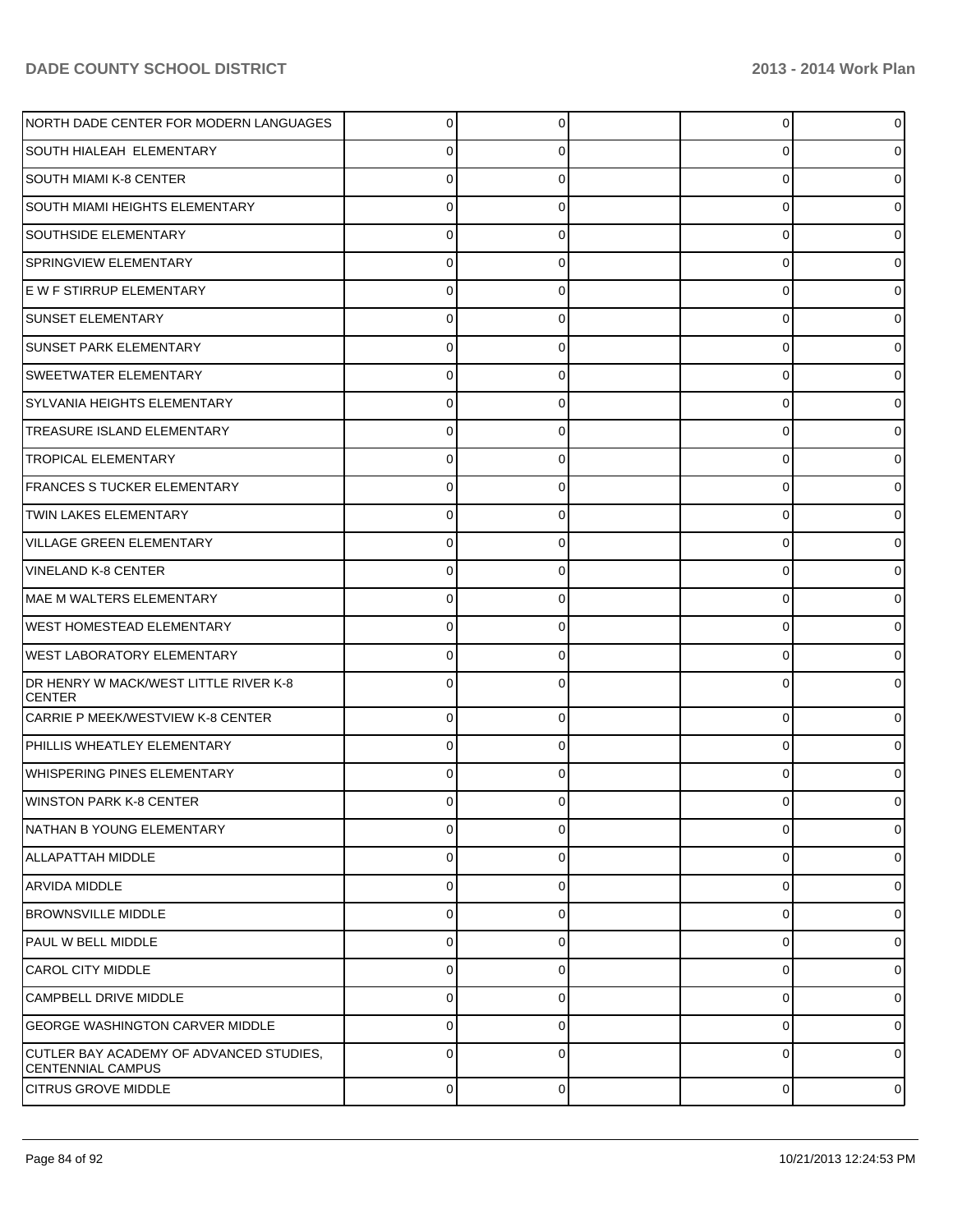| CUTLER BAY ACADEMY OF ADVANCED STUDIES,<br><b>CUTLER RIDGE CAMPUS</b> | 0              | ∩              | 0        | $\overline{0}$ |
|-----------------------------------------------------------------------|----------------|----------------|----------|----------------|
| <b>RUBEN DARIO MIDDLE</b>                                             | $\overline{0}$ | $\Omega$       | $\Omega$ | $\overline{0}$ |
| <b>CHARLES R DREW MIDDLE</b>                                          | $\overline{0}$ | $\Omega$       | 0        | $\overline{0}$ |
| HENRY H FILER MIDDLE                                                  | 0              | $\Omega$       | $\Omega$ | $\overline{0}$ |
| <b>GLADES MIDDLE</b>                                                  | 0              | $\Omega$       | 0        | $\overline{0}$ |
| <b>HAMMOCKS MIDDLE</b>                                                | 0              | $\Omega$       | $\Omega$ | $\overline{0}$ |
| <b>HIALEAH MIDDLE</b>                                                 | 0              | $\Omega$       | 0        | $\overline{0}$ |
| HIGHLAND OAKS MIDDLE                                                  | 0              | $\Omega$       | $\Omega$ | $\overline{0}$ |
| HOMESTEAD MIDDLE                                                      | 0              | $\Omega$       | $\Omega$ | $\overline{0}$ |
| THOMAS JEFFERSON MIDDLE                                               | 0              | $\Omega$       | $\Omega$ | $\overline{0}$ |
| JOHN F KENNEDY MIDDLE                                                 | $\overline{0}$ | $\Omega$       | 0        | $\overline{0}$ |
| KINLOCH PARK MIDDLE                                                   | $\overline{0}$ | $\Omega$       | $\Omega$ | $\overline{0}$ |
| LAKE STEVENS MIDDLE                                                   | $\overline{0}$ | $\Omega$       | 0        | $\overline{0}$ |
| JOSE DE DIEGO MIDDLE                                                  | 0              | $\Omega$       | $\Omega$ | $\overline{0}$ |
| <b>MADISON MIDDLE</b>                                                 | $\overline{0}$ | $\Omega$       | 0        | $\overline{0}$ |
| HORACE MANN MIDDLE                                                    | $\overline{0}$ | $\Omega$       | $\Omega$ | $\overline{0}$ |
| <b>JOSE MARTI MIDDLE</b>                                              | 0              | $\Omega$       | 0        | $\overline{0}$ |
| <b>MAYS COMMUNITY MIDDLE</b>                                          | $\overline{0}$ | $\Omega$       | $\Omega$ | $\overline{0}$ |
| HOWARD D MCMILLAN MIDDLE                                              | $\overline{0}$ | 0              | 0        | $\overline{0}$ |
| ADA MERRITT K-8 CENTER                                                | $\overline{0}$ | $\Omega$       | $\Omega$ | $\overline{0}$ |
| MIAMI EDISON MIDDLE                                                   | $\overline{0}$ | $\Omega$       | 0        | $\overline{0}$ |
| MIAMI LAKES MIDDLE                                                    | $\overline{0}$ | $\Omega$       | $\Omega$ | $\overline{0}$ |
| MIAMI SPRINGS MIDDLE                                                  | $\overline{0}$ | 0              | 0        | $\overline{0}$ |
| NAUTILUS MIDDLE                                                       | 0              | $\Omega$       | 0        | $\overline{0}$ |
| INORLAND MIDDLE                                                       | 0              | $\Omega$       | 0        | 0              |
| NORTH DADE MIDDLE                                                     | $\overline{0}$ | $\Omega$       | $\Omega$ | $\overline{0}$ |
| NORTH MIAMI MIDDLE                                                    | $\overline{0}$ | $\overline{0}$ | 0        | $\overline{0}$ |
| PALM SPRINGS MIDDLE                                                   | $\overline{0}$ | 0              | 0        | $\overline{0}$ |
| PALMETTO MIDDLE                                                       | $\overline{0}$ | $\overline{0}$ | 0        | $\overline{0}$ |
| PARKWAY MIDDLE                                                        | $\overline{0}$ | 0              | 0        | $\overline{0}$ |
| PONCE DE LEON MIDDLE                                                  | $\overline{0}$ | $\overline{0}$ | 0        | $\overline{0}$ |
| REDLAND MIDDLE                                                        | $\overline{0}$ | 0              | 0        | $\overline{0}$ |
| RICHMOND HEIGHTS MIDDLE                                               | $\overline{0}$ | $\overline{0}$ | 0        | $\overline{0}$ |
| RIVIERA MIDDLE                                                        | $\overline{0}$ | 0              | 0        | $\overline{0}$ |
| ROCKWAY MIDDLE                                                        | $\overline{0}$ | $\overline{0}$ | 0        | $\mathbf 0$    |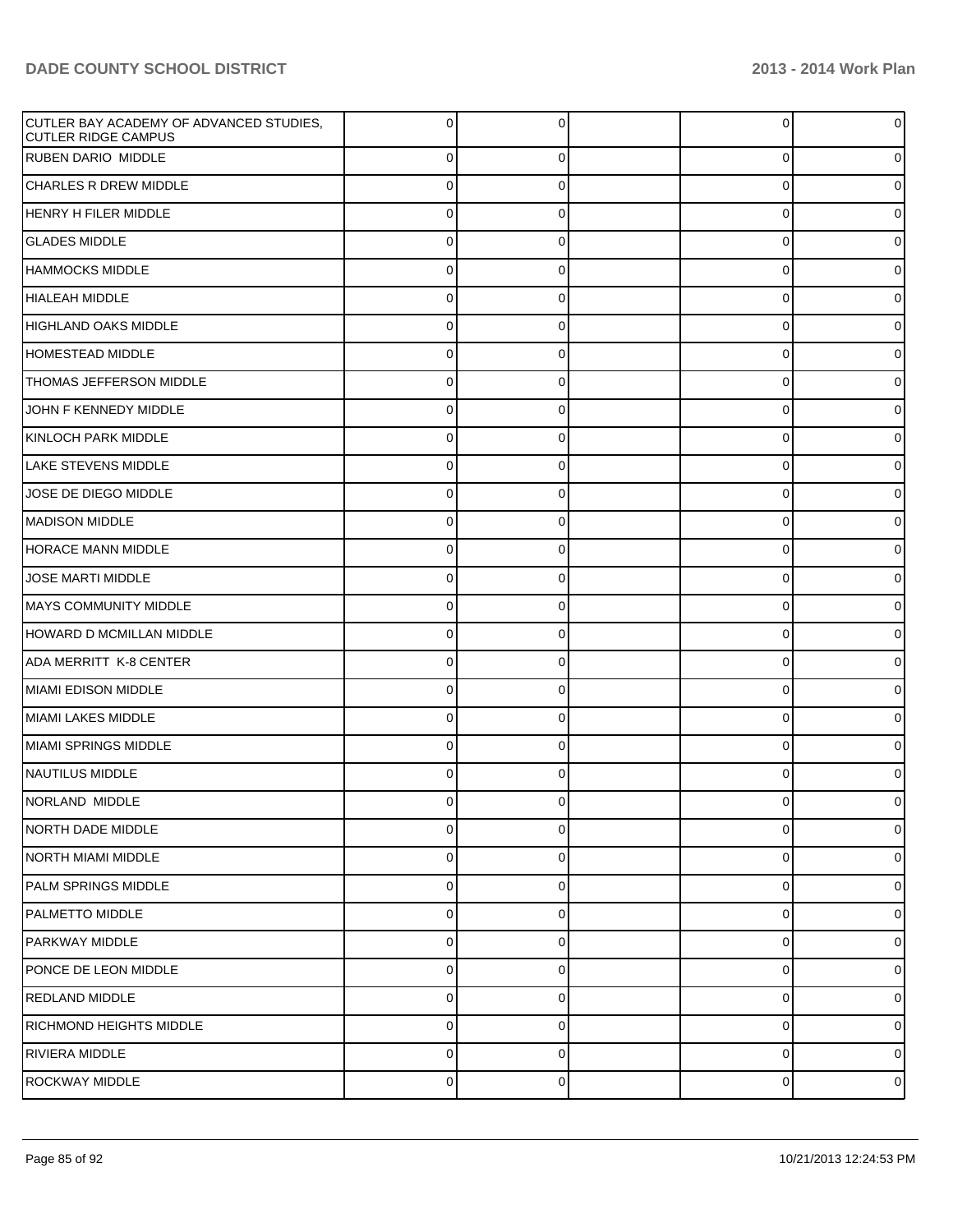| SHENANDOAH MIDDLE                                   | $\Omega$       | $\Omega$    |                            | $\Omega$    | 0              |
|-----------------------------------------------------|----------------|-------------|----------------------------|-------------|----------------|
| <b>SOUTHWOOD MIDDLE</b>                             | 0              |             |                            | U           | 0              |
| <b>SOUTH MIAMI MIDDLE</b>                           | 0              |             |                            | $\Omega$    | 0              |
| W R THOMAS MIDDLE                                   | 0              |             |                            | $\Omega$    | 0              |
| <b>BOOKER T WASHINGTON SENIOR HIGH</b>              | U              |             |                            | U           | 0              |
| <b>WEST MIAMI MIDDLE</b>                            | 0              |             |                            | $\Omega$    | 0              |
| <b>WESTVIEW MIDDLE</b>                              | 0              |             |                            | $\Omega$    | 0              |
| AMERICAN SENIOR HIGH                                | 0              |             |                            | $\Omega$    | 0              |
| <b>G HOLMES BRADDOCK SENIOR HIGH</b>                |                |             |                            | U           | 0              |
| CORAL GABLES SENIOR HIGH                            | 0              |             |                            | U           | 0              |
| DESIGN AND ARCHITECTURE SENIOR HIGH                 | 0              |             | 0 DACRA Design<br>4141 LLC | 6           | 150            |
| <b>HIALEAH SENIOR HIGH</b>                          | $\Omega$       |             |                            | $\Omega$    | 0              |
| HIALEAH-MIAMI LAKES SENIOR HIGH                     | $\Omega$       | $\Omega$    |                            | $\Omega$    | $\overline{0}$ |
| <b>HOMESTEAD SENIOR HIGH</b>                        | $\Omega$       | $\Omega$    |                            | $\Omega$    | 0              |
| MARITIME & SCIENCE TECHNOLOGY ACADEMY               | $\Omega$       |             | 0 Mobile Modular           | 19          | 418            |
| MIAMI BEACH SENIOR HIGH                             | 0              |             |                            | $\Omega$    |                |
| MIAMI CAROL CITY SENIOR HIGH                        | $\Omega$       | $\Omega$    |                            | $\Omega$    | 0              |
| MIAMI CENTRAL SENIOR HIGH                           | 0              | C           |                            | $\Omega$    | 0              |
| MIAMI DOUGLAS MACARTHUR NORTH SENIOR<br><b>HIGH</b> | $\Omega$       |             |                            | $\Omega$    |                |
| MIAMI CORAL PARK SENIOR HIGH                        | 0              | $\mathbf 0$ |                            | $\mathbf 0$ | 0              |
| MIAMI EDISON SENIOR HIGH                            | $\Omega$       | $\Omega$    |                            | $\Omega$    | 0              |
| İMIAMI JACKSON SENIOR HIGH                          | $\Omega$       | $\mathbf 0$ |                            | $\Omega$    | 0              |
| MIAMI KILLIAN SENIOR HIGH                           | $\Omega$       | $\Omega$    |                            | $\Omega$    | 0              |
| MIAMI NORLAND SENIOR                                | 0              | $\Omega$    |                            | $\Omega$    | 0              |
| MIAMI NORTHWESTERN SENIOR HIGH                      | υ              |             |                            | U           | U              |
| İMIAMI PALMETTO SENIOR HIGH                         | $\Omega$       | $\Omega$    |                            | $\Omega$    | $\overline{0}$ |
| MIAMI SENIOR HIGH                                   | 21             | 525         |                            | $\mathbf 0$ | $\overline{0}$ |
| MIAMI SPRINGS SENIOR HIGH                           | $\overline{0}$ | $\mathbf 0$ |                            | 0           | $\overline{0}$ |
| MIAMI SUNSET SENIOR HIGH                            | 0              | $\mathbf 0$ |                            | $\mathbf 0$ | $\overline{0}$ |
| INORTH MIAMI BEACH SENIOR HIGH                      | $\Omega$       | $\mathbf 0$ |                            | $\Omega$    | $\overline{0}$ |
| NORTH MIAMI SENIOR HIGH                             | $\Omega$       | $\mathbf 0$ |                            | $\mathbf 0$ | $\overline{0}$ |
| WILLIAM H TURNER TECHNICAL ARTS SENIOR HIGH         | 0              | $\mathbf 0$ |                            | $\Omega$    | $\overline{0}$ |
| TERRA ENVIRONMENTAL RESEARCH INSTITUTE              | 0              | $\mathbf 0$ |                            | $\Omega$    | $\overline{0}$ |
| <b>SOUTH DADE SENIOR HIGH</b>                       | $\Omega$       | $\mathbf 0$ |                            | $\Omega$    | $\overline{0}$ |
| <b>SOUTH MIAMI SENIOR HIGH</b>                      | $\overline{0}$ | $\mathbf 0$ |                            | $\mathbf 0$ | $\overline{0}$ |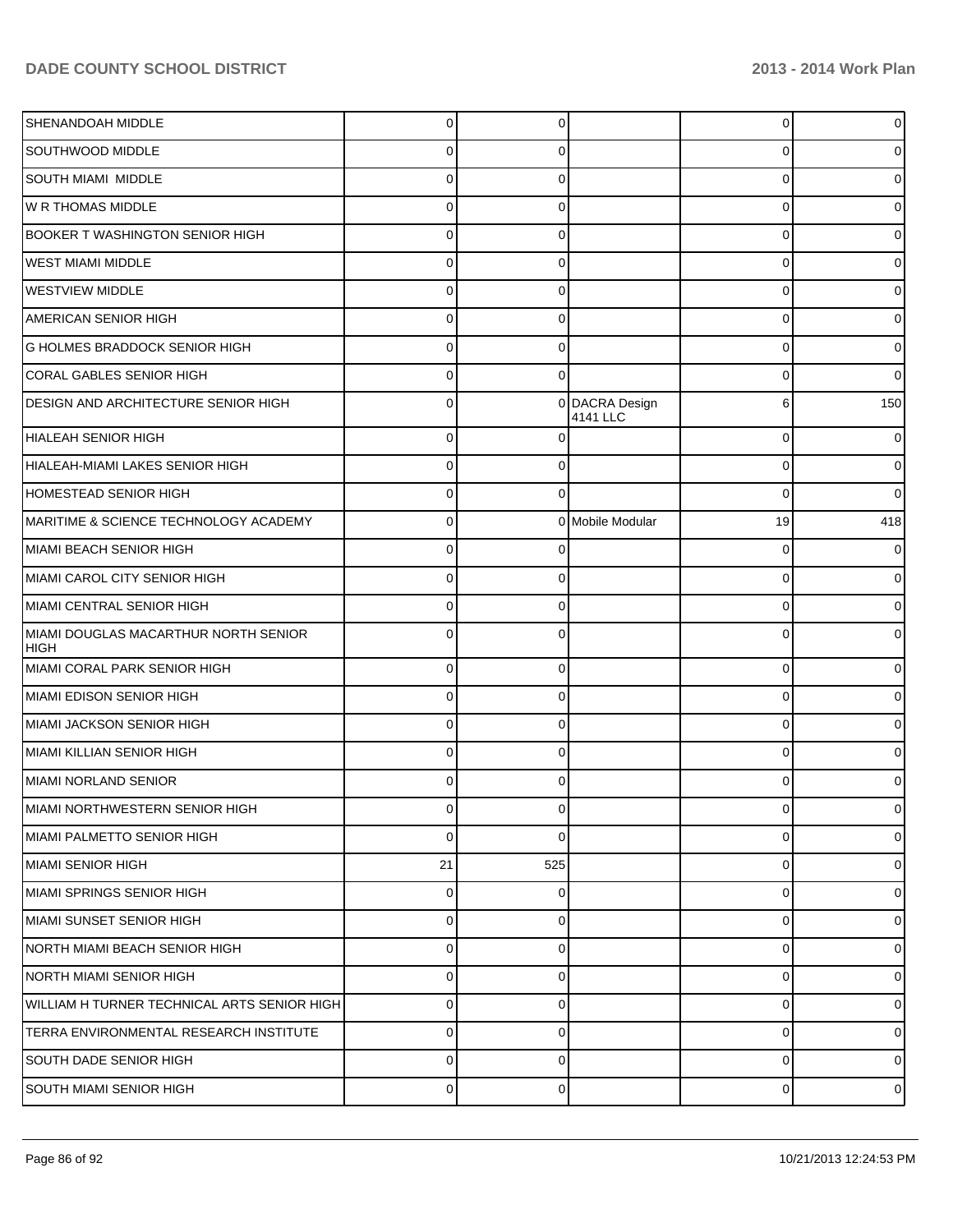| MIAMI SOUTHRIDGE SENIOR HIGH                                            | 0              |          | 0        | 0              |
|-------------------------------------------------------------------------|----------------|----------|----------|----------------|
| <b>SOUTHWEST MIAMI SENIOR HIGH</b>                                      | 0              |          | U        | 0              |
| BARBARA GOLEMAN SENIOR HIGH                                             | ი              |          | U        | 0              |
| <b>GEORGE T BAKER AVIATION</b>                                          | 0              |          | Ω        | 0              |
| <b>ENGLISH CENTER</b>                                                   | ი              |          | U        |                |
| LINDSEY HOPKINS TECHNICAL EDUCATION<br><b>CENTER</b>                    | 0              |          | 0        |                |
| JAN MANN OPPORTUNITY SCHOOL                                             | $\Omega$       | 0        | 0        | 0              |
| COPE NORTH ALTERNATIVE EDUCATION CENTER                                 | $\Omega$       | 0        | 0        | 0              |
| DOROTHY M WALLACE - COPE CENTER SOUTH                                   | $\Omega$       | 0        | 0        | 01             |
| D A DORSEY EDUCATIONAL CENTER                                           | $\Omega$       | 0        | 0        | 0              |
| JUVENILE JUSTICE CENTER                                                 | $\Omega$       | 0        | 0        | 0              |
| <b>ROBERT RENICK EDUCATION CENTER</b>                                   | $\Omega$       | 0        | 0        | 0              |
| <b>ENEIDA MASSAS HARTNER ELEMENTARY</b>                                 | 0              | 0        | 0        | 0              |
| RUTH OWENS KRUSE EDUCATION CENTER                                       |                | 50       | 0        | 0              |
| MIAMI LAKES EDUCATIONAL CENTER                                          | $\Omega$       | 0        | 0        | 0              |
| <b>ROBERT MORGAN EDUCATIONAL CENTER</b>                                 | $\Omega$       | $\Omega$ | 0        | 0              |
| HIALEAH GARDENS ELEMENTARY                                              | $\Omega$       | 0        | 0        | 0              |
| <b>IRVING &amp; BEATRICE PESKOE K-8 CENTER</b>                          | $\Omega$       | $\Omega$ | 0        | 0              |
| CHARLES DAVID WYCHE JR ELEMENTARY                                       | $\Omega$       | 0        | 0        | 0              |
| EUGENIA B THOMAS K-8 CENTER                                             | $\Omega$       | 0        | 0        | 0              |
| JOHN I SMITH K-8 CENTER                                                 | $\Omega$       | 0        | 0        | 0              |
| İMAYA ANGELOU ELEMENTARY                                                | $\Omega$       | 0        | 0        | 0              |
| <b>DR EDWARD L WHIGHAM ELEMENTARY</b>                                   | $\Omega$       | 0        | 0        | 0              |
| <b>CORAL REEF SENIOR HIGH</b>                                           | 0              |          | 0        | 0              |
| HENRY E S REEVES ELEMENTARY                                             | 0              | 0        |          | 01             |
| DANTE B FASCELL ELEMENTARY                                              | $\Omega$       | 0        | 0        | $\overline{0}$ |
| DR CARLOS J FINLAY ELEMENTARY                                           | $\Omega$       | $\Omega$ | 0        | $\overline{0}$ |
| CHRISTINA M EVE ELEMENTARY                                              | $\Omega$       | $\Omega$ | 0        | $\overline{0}$ |
| LINDA LENTIN K-8 CENTER                                                 | $\Omega$       | $\Omega$ | 0        | $\overline{0}$ |
| REDLAND ELEMENTARY                                                      | $\Omega$       | 0        | 0        | $\overline{0}$ |
| <b>FIENBERG-FISHER ADULT &amp; COMMUNITY</b><br><b>EDUCATION CENTER</b> | $\Omega$       | $\Omega$ | 0        | $\overline{0}$ |
| DORAL MIDDLE                                                            | $\overline{0}$ | $\Omega$ | 0        | $\overline{0}$ |
| <b>HERBERT A AMMONS MIDDLE</b>                                          | $\Omega$       | $\Omega$ | $\Omega$ | $\overline{0}$ |
| <b>LAWTON CHILES MIDDLE</b>                                             | $\Omega$       | $\Omega$ | 0        | $\overline{0}$ |
| HUBERT O SIBLEY K-8 CENTER                                              | $\pmb{0}$      | 0        | 0        | $\circ$        |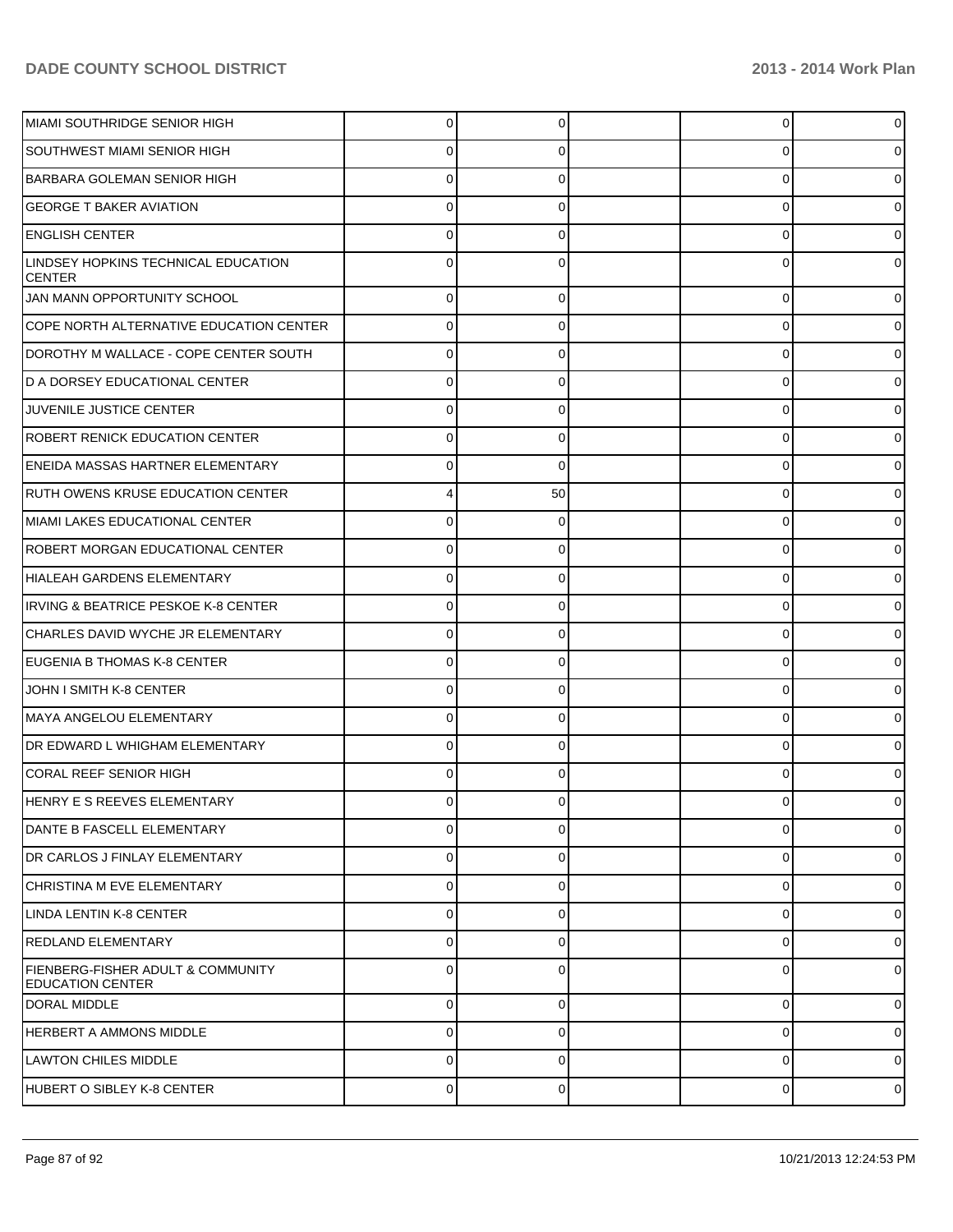| <b>FELIX VARELA SENIOR HIGH</b>                                     |          |   |                  | 0  | 0              |
|---------------------------------------------------------------------|----------|---|------------------|----|----------------|
| MIAMI LAKES TECHNOLOGICAL SENIOR HIGH                               |          |   |                  |    |                |
| ROBERT MORGAN EDUCATIONAL CENTER - SHS                              |          |   |                  | C  |                |
| <b>BOB GRAHAM EDUCATION CENTER</b>                                  | 0        |   |                  | ŋ  |                |
| JOHN A FERGUSON SENIOR HIGH                                         |          |   |                  | ŋ  |                |
| LAMAR LOUIS CURRY MIDDLE                                            | 0        |   |                  | 0  |                |
| DAVID LAWRENCE JR K-8 CENTER                                        |          |   |                  | 0  | 0              |
| RONALD W. REAGAN/DORAL SENIOR HIGH SCHOOL                           | 0        |   |                  | 0  | 0              |
| AVENTURA WATERWAYS K-8 CENTER                                       | 0        |   | 0 RK Associates  | 18 | 396            |
| HIALEAH GARDENS MIDDLE SCHOOL                                       | 0        |   |                  | C  |                |
| WEST HIALEAH GARDENS ELEMENTARY SCHOOL                              | 0        |   |                  | ŋ  |                |
| HIALEAH GARDENS SENIOR HIGH SCHOOL                                  | 0        |   |                  | 0  |                |
| INORMA BUTLER BOSSARD ELEMENTARY                                    |          |   |                  | ŋ  |                |
| JORGE MAS CANOSA MIDDLE SCHOOL                                      | 0        |   |                  | 0  |                |
| <b>YOUNG WOMEN'S ACADEMY</b>                                        |          |   |                  |    |                |
| WESTLAND HIALEAH SENIOR HIGH SCHOOL                                 | 0        |   |                  | C  |                |
| COUNTRY CLUB MIDDLE SCHOOL                                          |          |   |                  | ŋ  |                |
| SOUTH DADE MIDDLE SCHOOL                                            | 0        |   |                  | ŋ  |                |
| SPANISH LAKE ELEMENTARY SCHOOL                                      |          |   |                  | ŋ  |                |
| GOULDS ELEMENTARY SCHOOL                                            | 0        |   |                  | 0  |                |
| <b>ZELDA GLAZER MIDDLE SCHOOL</b>                                   |          |   |                  |    |                |
| <b>ANDOVER MIDDLE SCHOOL</b>                                        | 0        |   |                  | C  |                |
| DR. MANUEL C. BARREIRO ELEMENTARY                                   |          |   |                  | ŋ  |                |
| IARCH CREEK ELEMENTARY SCHOOL                                       | 0        |   |                  | ŋ  |                |
| DR. ROLANDO ESPINOSA K-8 CENTER                                     |          |   |                  |    | 0              |
| INTERNATIONAL STUDIES PREPARATORY<br><b>ACADEMY AT GABLES</b>       | $\Omega$ |   |                  | 0  | $\overline{0}$ |
| MEDICAL ACADEMY FOR SCIENCE AND<br><b>TECHNOLOGY AT HOMESTEAD</b>   | $\Omega$ | 0 |                  | 0  | $\overline{0}$ |
| COCONUT PALM K-8 ACADEMY                                            | $\Omega$ | 0 |                  | 0  | $\overline{0}$ |
| MANDARIN LAKES K-8 ACADEMY                                          | 0        | 0 |                  | 0  | $\overline{0}$ |
| CORPORATE ACADEMY SOUTH                                             | 0        | 0 |                  | 0  | $\overline{0}$ |
| NORMAN S. EDELCUP/SUNNY ISLES BEACH K-8                             | 0        | 0 |                  | 0  | $\overline{0}$ |
| ALONZO AND TRACY MOURNING SENIOR HIGH<br><b>BISCAYNE BAY CAMPUS</b> | 0        | 0 |                  | 0  | $\overline{0}$ |
| GATEWAY ENVIRONMENTAL K-8 LEARNING<br><b>CENTER</b>                 | 0        |   | 0 Mobile Modular | 8  | 176            |
| YOUNG MEN'S PREPARATORY ACADEMY                                     | 0        | 0 |                  | 0  | $\overline{0}$ |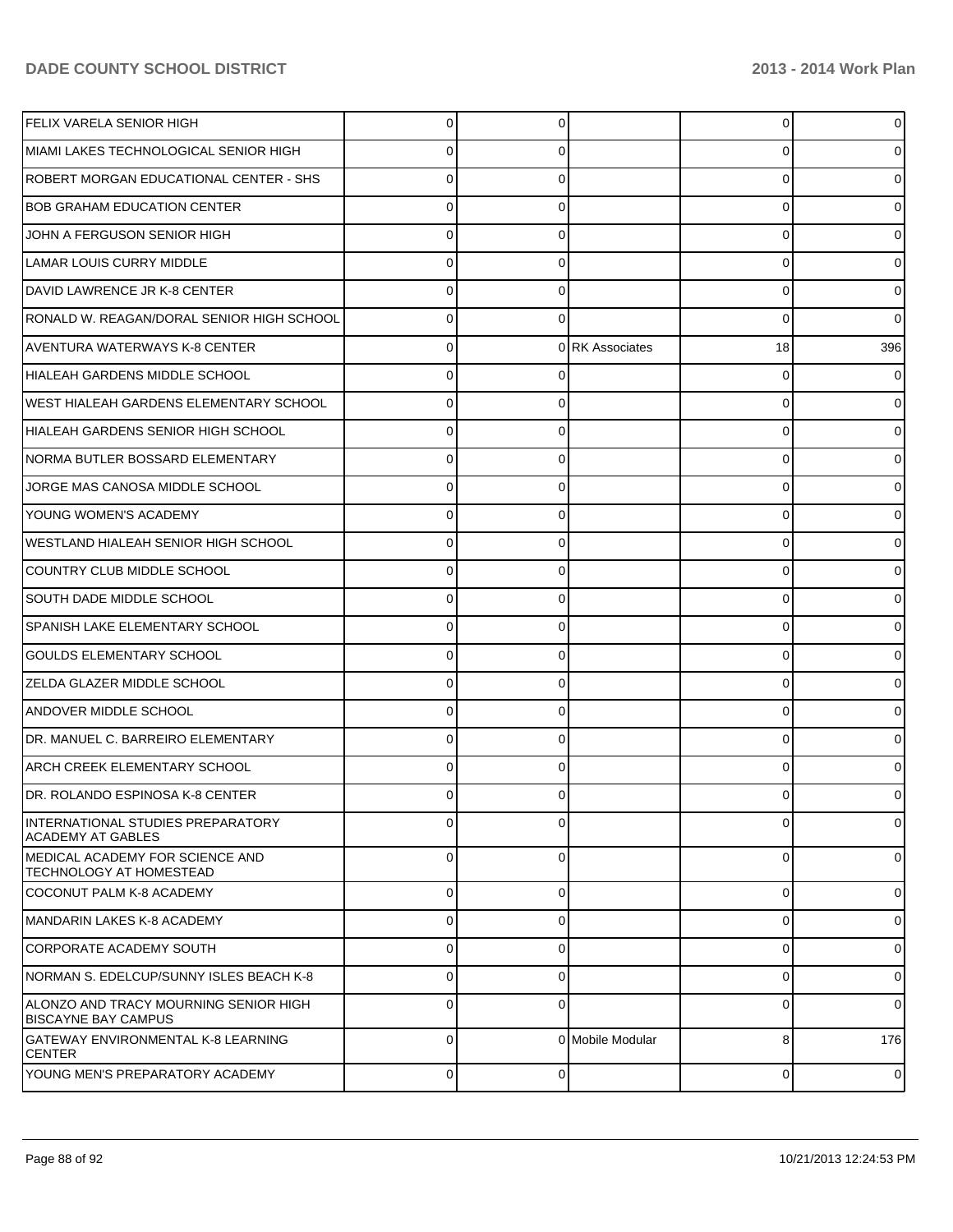| DR MICHAEL M KROP SENIOR HIGH |           |                     |        | J۱. |
|-------------------------------|-----------|---------------------|--------|-----|
|                               | or.<br>20 | <b>CAC</b><br>ง เ ง | <br>JI | ٬۸Ռ |

#### **Failed Standard Relocatable Tracking**

Relocatable units currently reported by school, from FISH, and the number of relocatable units identified as 'Failed Standards'.

Nothing reported for this section.

## **Planning**

#### **Class Size Reduction Planning**

**Plans approved by the school board that reduce the need for permanent student stations such as acceptable school capacity levels, redistricting, busing, year-round schools, charter schools, magnet schools, public-private partnerships, multitrack scheduling, grade level organization, block scheduling, or other alternatives.**

Yearly, the School Board avails itself of a number of different tools to address class size reduction planning requirements. Most salient among them are: the yearly attendance boundary process which is used to ascertain whether any schools should be reviewed for possible boundary adjustments as a means to balance the need for student stations; implementation of magnet programs in under enrolled areas of the district or different grade configurations as a means to promote enrollment without the need for new facilities; and the yearly process of reviewing, processing and approving charter school applications, which has had the effect of increasing choices available to parents and students (see http://charterschools.dadeschools.net/ for process, timelines and activities).

#### **School Closure Planning**

**Plans for the closure of any school, including plans for disposition of the facility or usage of facility space, and anticipated revenues.**

Presently, there is no Board approved plan in place for school closures.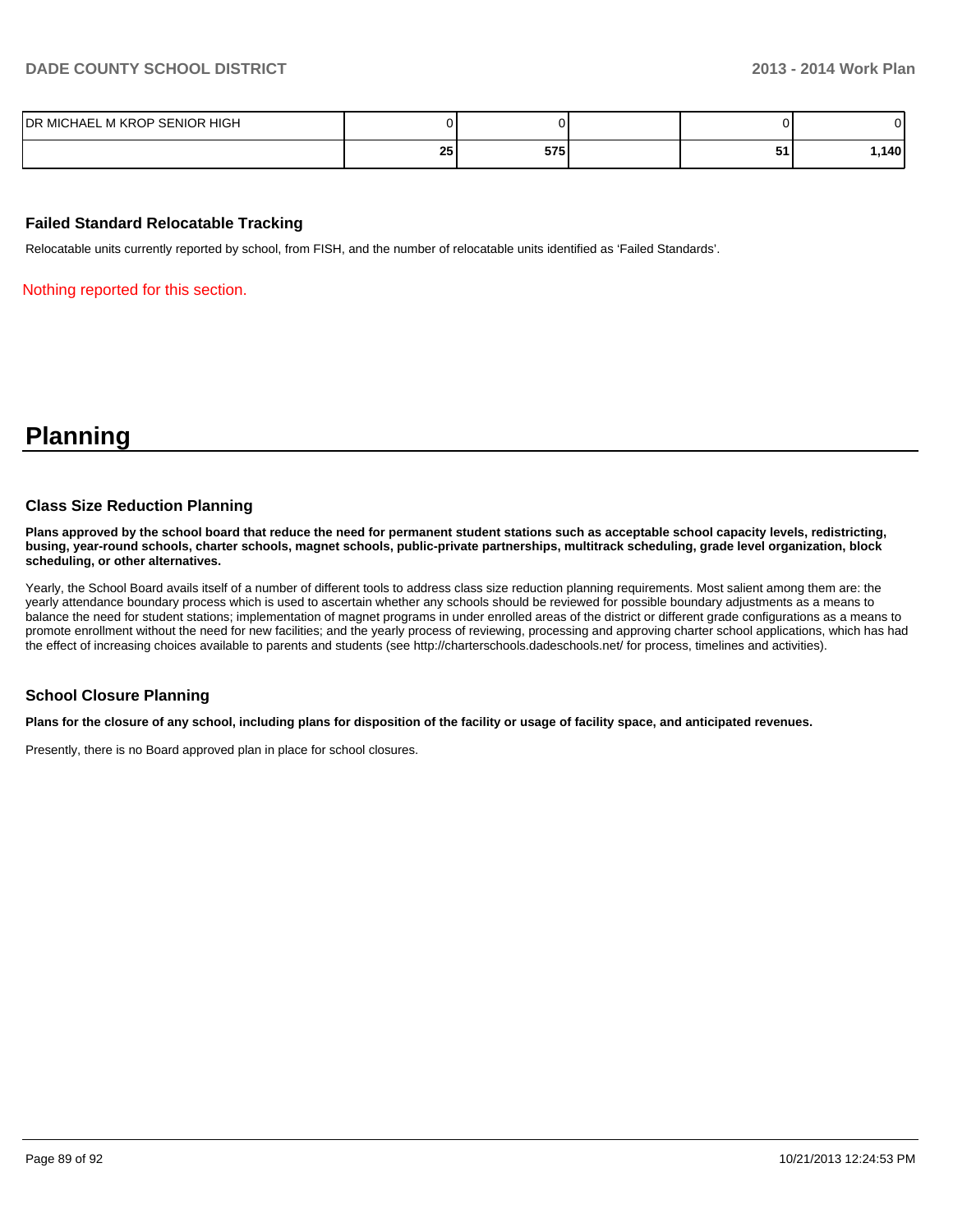# **Long Range Planning**

#### **Ten-Year Maintenance**

District projects and locations regarding the projected need for major renovation, repair, and maintenance projects within the district in years 6-10 beyond the projects plans detailed in the five years covered by the work plan.

| Project                | 2017 - 2018 / 2022 - 2023<br><b>Projected Cost</b> |
|------------------------|----------------------------------------------------|
| Maintenance and Repair | \$1,589,442,449                                    |
|                        | \$1,589,442,449                                    |

## **Ten-Year Capacity**

Schedule of capital outlay projects projected to ensure the availability of satisfactory student stations for the projected student enrollment in K-12 programs for the future 5 years beyond the 5-year district facilities work program.

| Project                         | Location, Community, Quadrant or other<br>general location | 2017 - 2018 / 2022 - 2023<br><b>Projected Cost</b> |
|---------------------------------|------------------------------------------------------------|----------------------------------------------------|
| <b>IS/S "FFF1" - NEW SENIOR</b> | South Region                                               | \$35,700,000                                       |
|                                 |                                                            | \$35,700,000                                       |

## **Ten-Year Planned Utilization**

Schedule of planned capital outlay projects identifying the standard grade groupings, capacities, and planned utilization rates of future educational facilities of the district for both permanent and relocatable facilities.

| Grade Level Projections         | <b>FISH</b><br><b>Student</b><br><b>Stations</b> | <b>Actual 2012 -</b><br>2013 FISH<br>Capacity | Actual<br>$2012 -$<br>2013<br><b>COFTE</b> | Actual 2012 - 2013<br><b>Utilization</b> | Actual 2013 - 2014 / 2022 - 2023 new<br>Student Capacity to be added/removed | Projected 2022<br>2023 COFTE | Projected 2022 -<br>2023 Utilization |
|---------------------------------|--------------------------------------------------|-----------------------------------------------|--------------------------------------------|------------------------------------------|------------------------------------------------------------------------------|------------------------------|--------------------------------------|
| Elementary - District<br>Totals | 137.861                                          |                                               | 137.861   107.799.87                       | 78.19 %                                  | $-7.099$                                                                     | 91.732                       | 70.15 %                              |
| Middle - District Totals        | 127.594                                          | 114.791                                       | 94.250.14                                  | 82.11 %                                  | $-1.352$                                                                     | 79.3351                      | 69.94 %                              |
| High - District Totals          | 109.246                                          | 103.301                                       | 87.642.73                                  | 84.84 %                                  | 1.724                                                                        | 74.377                       | 70.82 %                              |
| Other - ESE, etc                | 12,355                                           | 9,950                                         | 1,503.03                                   | 15.11 %                                  | 992                                                                          | 2.479                        | 22.66 %                              |
|                                 | 387,056                                          |                                               | 365,903   291,195.77                       | 79.58 %                                  | $-5,735$                                                                     | 247,923                      | 68.84 %                              |

**Combination schools are included with the middle schools for student stations, capacity, COFTE and utilization purposes because these facilities all have a 90% utilization factor. Use this space to explain or define the grade groupings for combination schools.**

No comments to report.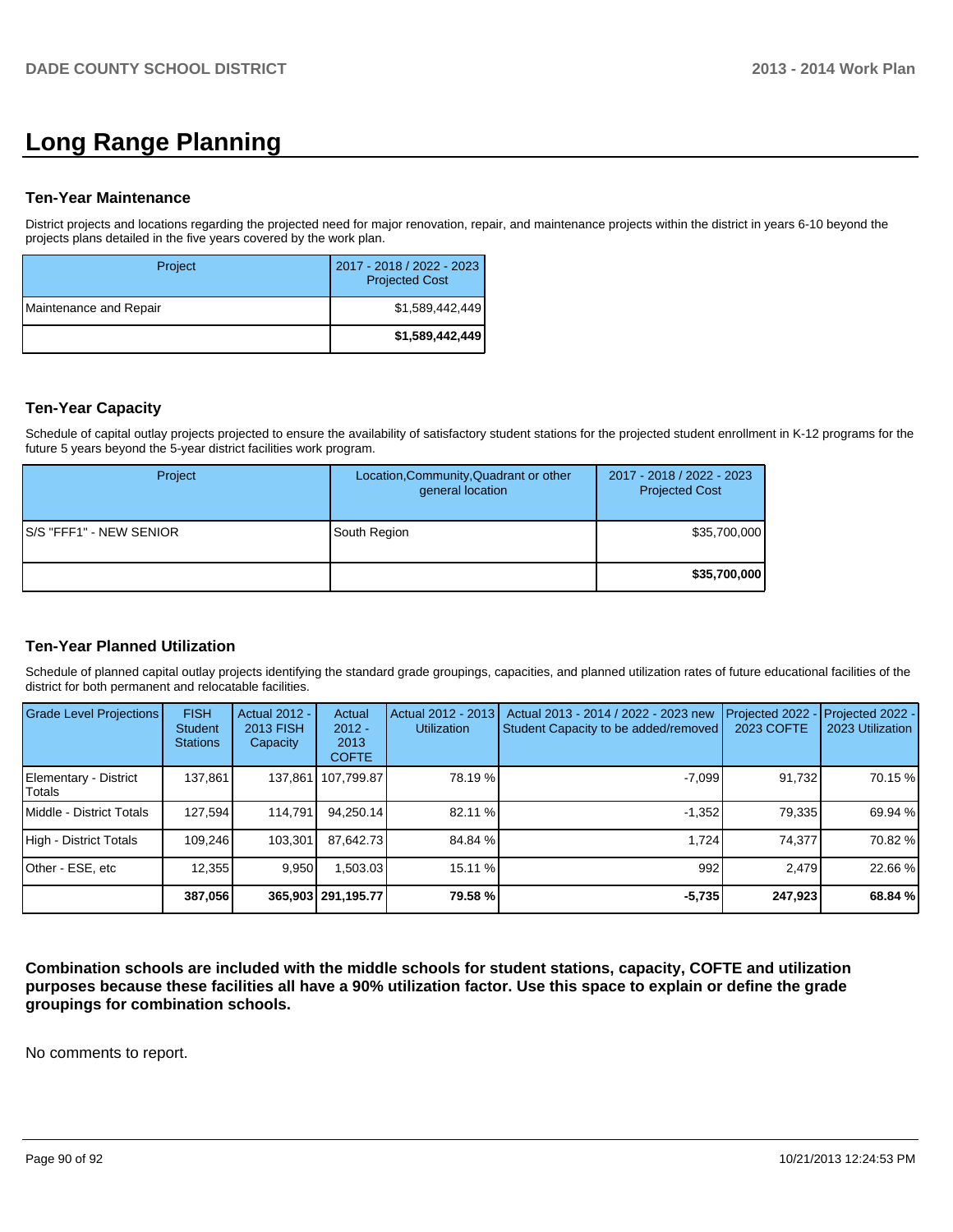#### **Ten-Year Infrastructure Planning**

**Proposed Location of Planned New, Remodeled, or New Additions to Facilities in 06 thru 10 out years (Section 28).**

South Region - S/S "FFF1" - New Senior

Plans for closure of any school, including plans for disposition of the facility or usage of facility space, and anticipated revenues in the 06 thru 10 out **years (Section 29).**

Presently, there is no Board approved plan in place for school closures.

#### **Twenty-Year Maintenance**

District projects and locations regarding the projected need for major renovation, repair, and maintenance projects within the district in years 11-20 beyond the projects plans detailed in the five years covered by the work plan.

| Project                | 2022 - 2023 / 2032 - 2033 Projected Cost |
|------------------------|------------------------------------------|
| Maintenance and Repair | \$3,890,592,344                          |
|                        | \$3,890,592,344                          |

#### **Twenty-Year Capacity**

Schedule of capital outlay projects projected to ensure the availability of satisfactory student stations for the projected student enrollment in K-12 programs for the future 11-20 years beyond the 5-year district facilities work program.

| Project                  | Location, Community, Quadrant or other<br>general location | 2022 - 2023 / 2032 - 2033<br><b>Projected Cost</b> |
|--------------------------|------------------------------------------------------------|----------------------------------------------------|
| IS/S "FFF1" - NEW SENIOR | South Region                                               | \$35,700,000                                       |
|                          |                                                            | \$35,700,000                                       |

#### **Twenty-Year Planned Utilization**

Schedule of planned capital outlay projects identifying the standard grade groupings, capacities, and planned utilization rates of future educational facilities of the district for both permanent and relocatable facilities.

| <b>Grade Level Projections</b>           | <b>FISH</b><br><b>Student</b><br><b>Stations</b> | <b>Actual 2012 -</b><br>2013 FISH<br>Capacity | Actual<br>$2012 -$<br>2013<br><b>COFTE</b> | Actual 2012 - 2013<br><b>Utilization</b> | Actual 2013 - 2014 / 2032 - 2033 new<br>Student Capacity to be added/removed | Projected 2032<br>2033 COFTE | Projected 2032 -<br>2033 Utilization |
|------------------------------------------|--------------------------------------------------|-----------------------------------------------|--------------------------------------------|------------------------------------------|------------------------------------------------------------------------------|------------------------------|--------------------------------------|
| Elementary - District<br><b>I</b> Totals | 137.861                                          | 137,861                                       | 107,799.87                                 | 78.19 %                                  | $-7.099$                                                                     | 87,145                       | 66.64 %                              |
| Middle - District Totals                 | 127.594                                          | 114.791                                       | 94.250.14                                  | 82.11 %                                  | $-1.352$                                                                     | 75.369                       | 66.44 %                              |
| High - District Totals                   | 109.246                                          | 103.301                                       | 87.642.73                                  | 84.84 %                                  | 1.724                                                                        | 70.658                       | 67.28 %                              |
| Other - ESE, etc                         | 12.355                                           | 9.950                                         | ا303.03.ا                                  | 15.11 %                                  | 992                                                                          | 2.355                        | 21.52 %                              |
|                                          | 387,056                                          |                                               | 365.903 291.195.77                         | 79.58 %                                  | $-5,735$                                                                     | 235,527                      | 65.39 %                              |